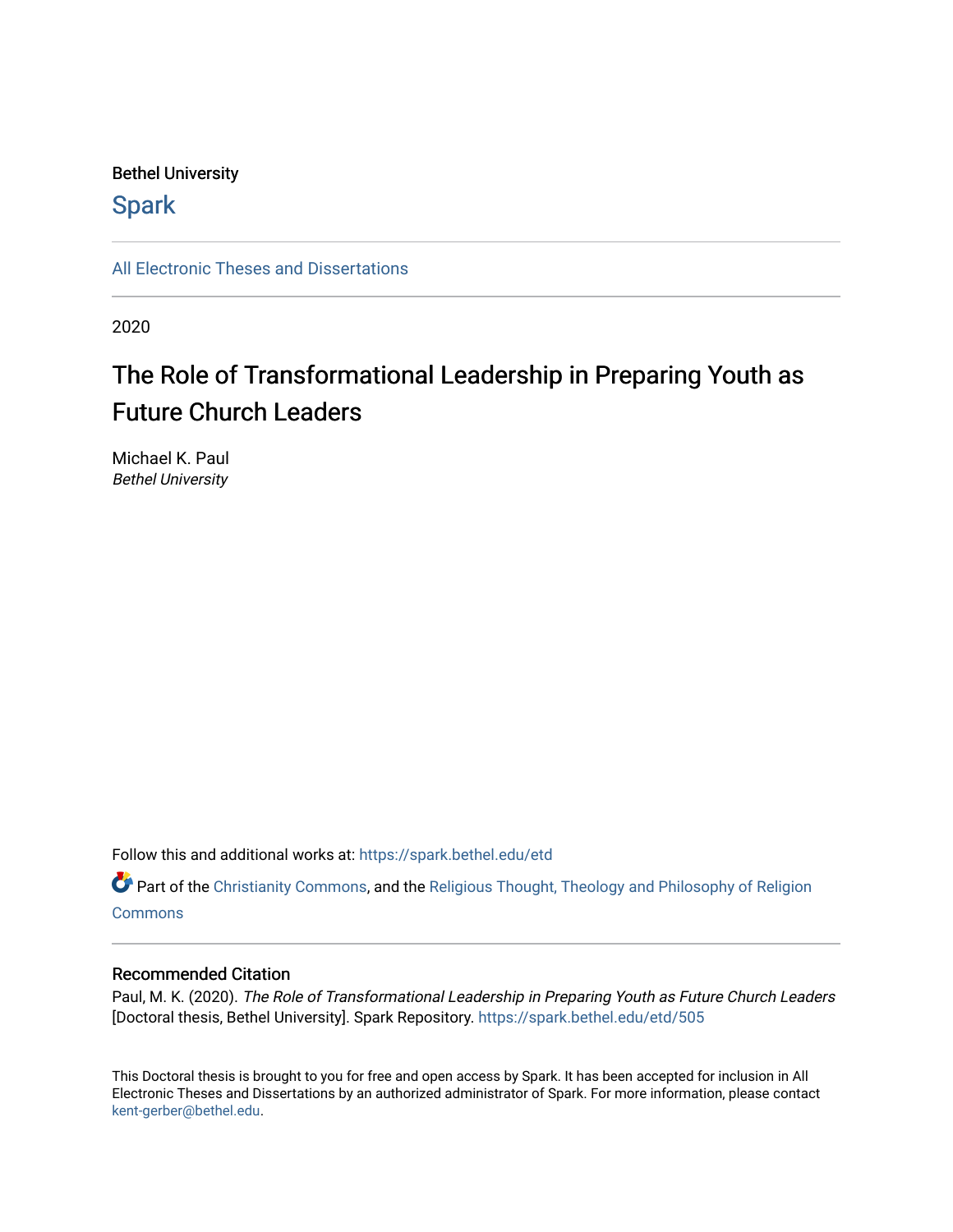BETHEL UNIVERSITY BETHEL SEMINARY

# THE ROLE OF TRANSFORMATIONAL LEADERSHIP IN PREPARING YOUTH AS FUTURE CHURCH LEADERS

A DISSERTATION PROJECT SUBMITTED IN PARTIAL FULFILLMENT OF THE REQUIREMENTS FOR THE DOCTOR OF MINISTRY DEGREE IN CHURCH LEADERSHIP

> BY MICHAEL KIJU PAUL ST. PAUL, MINNESOTA MAY 2020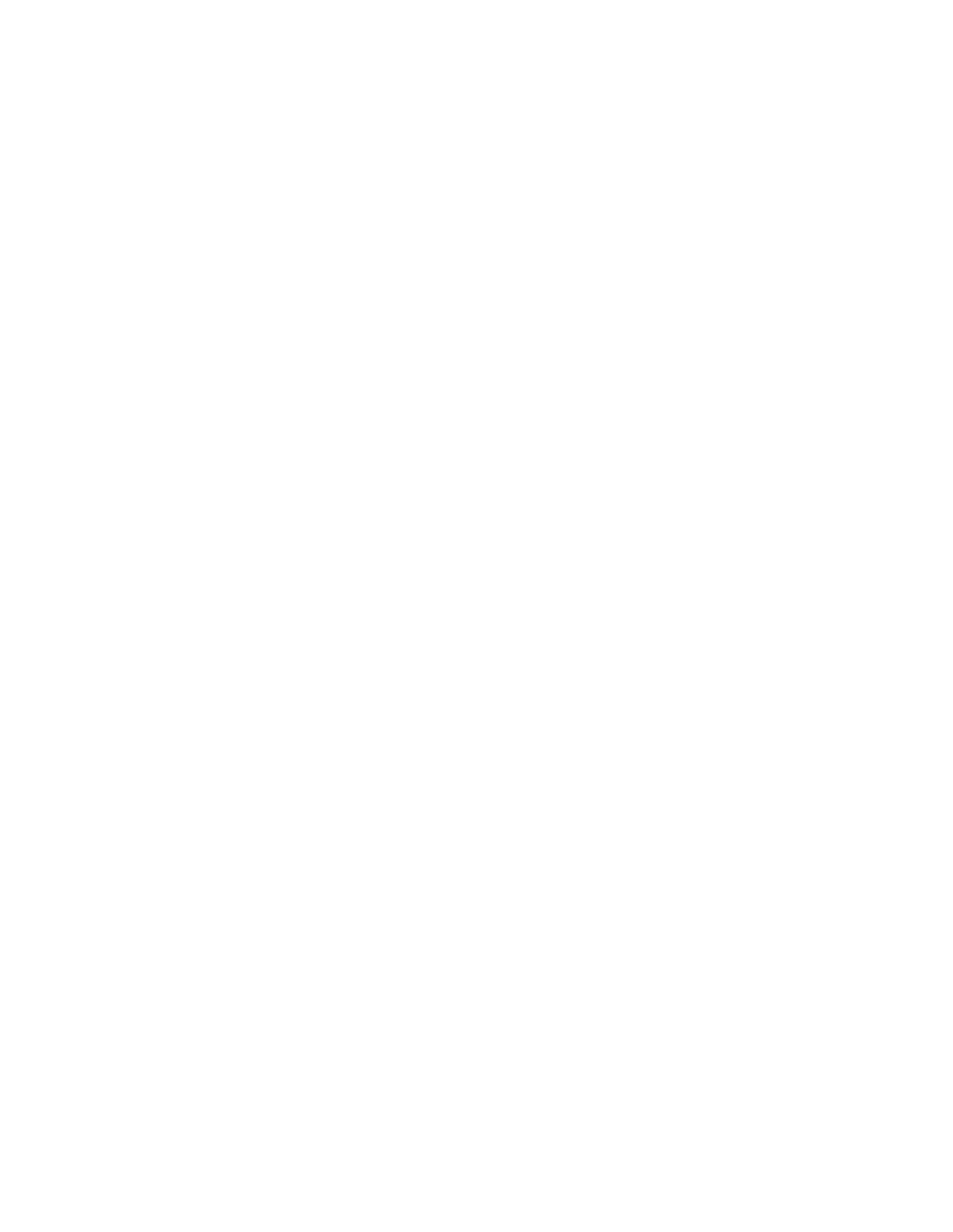#### ACKNOWLEDGMENTS

I am grateful to the Almighty God for His ever-present Spirit and wonderful provision and guidance throughout my years of studies at Bethel University. His scrupulous care has been enormous in terms of finances, giving the opportunity to undertake such an academic and research project, and providing me with the ability to endure my study, which has been the hardest time in my life, being a full-time leader of a small and demanding congregation.

The success and final outcome of this dissertation required a lot of guidance and assistance from many people, and I am extremely privileged to have gotten this all along until the completion of my research project. All that I have done is due to such supervision and assistance, and I would not forget to thank them.

I owe deep gratitude to my research adviser, Dr. Julie Berndt, my faculty reader, and Dr. Katie F. Smith for their encouragement, timely support, and guidance till the completion of my research work. Also, I am thankful to Dr. Justin A. Irving, Director, Doctor of Ministry at Bethel University, for constant encouragement, support, and guidance. This acknowledgment will not be complete without the mention of Julie Burns, the Coordinator of Doctor of Ministry program, for her support.

I would also like to thank Dr. Timothy Senapatiratne and all the library staff for helping me to identify the right materials for my research. In a special way, I thank my fellow doctoral students for their feedback, corporation, and friendship. Also, I would like to thank my friends for accepting nothing less than excellence from me.

A special thank you to the pastors and youth members who agreed to participate in the research project by answering my questionnaire in a timely manner. I am also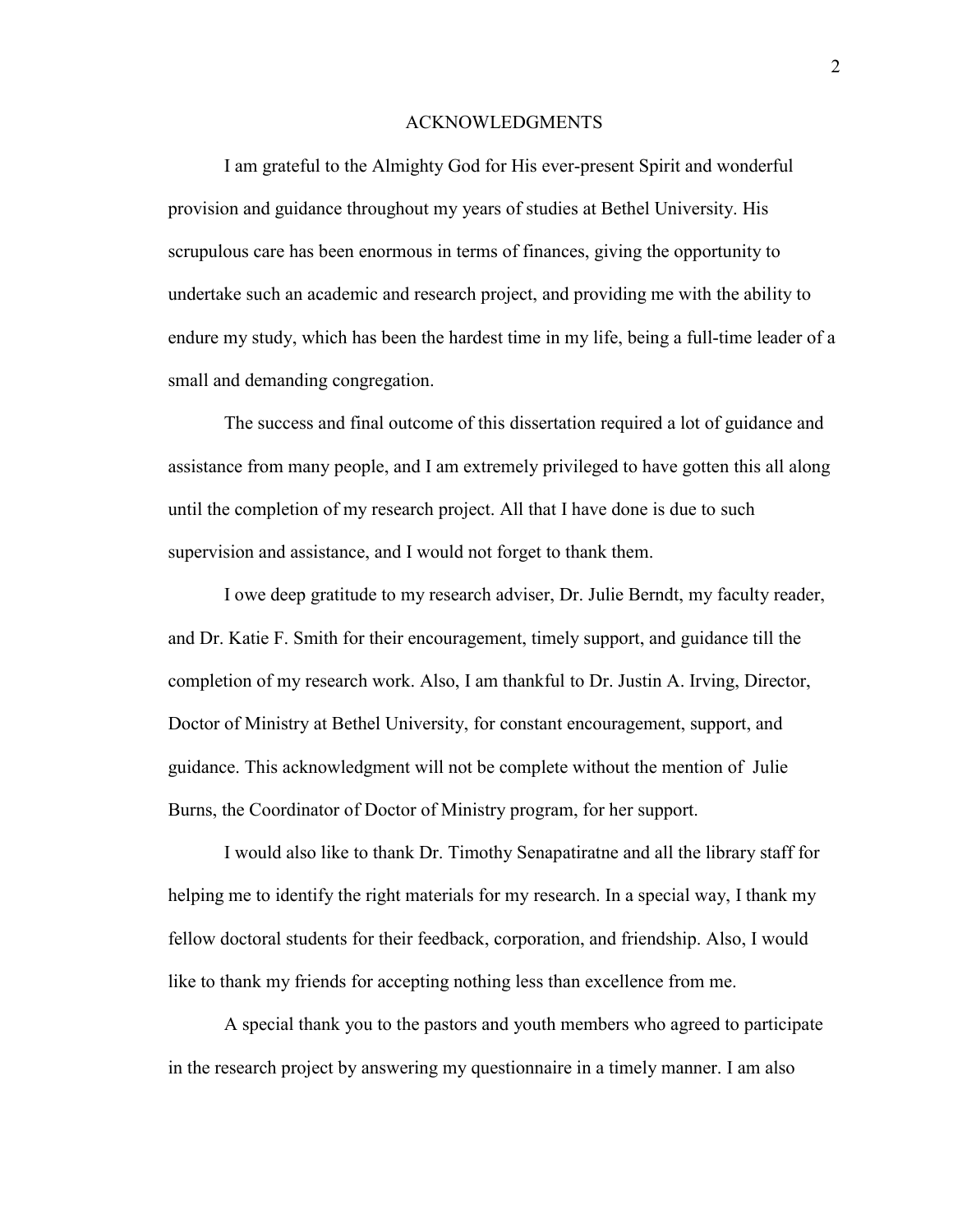deeply grateful for all those who took the time to provide me with such valuable data through interviews. My special thanks and gratitude to Mrs. Pat Blair, an English teacher and a friend for helping correct and shape my wording and grammar. My heartfelt gratitude to the people of St. Peter's Episcopal Church, for their patience and encouragement throughout this academic and research project.

Finally, I must express my very profound gratitude to my dear wife Lona and our children for providing me with unfailing support and continuous encouragement throughout my years of study and the process of researching and writing this dissertation. This accomplishment would not have been possible without them.

The greatest debt I owe is to the Head of the Church, Jesus Christ, the Prince of Peace, not only for the salvation He has given me but for the privilege of a call to a lifetime of service in Christian ministry. To Him, be all praise and glory, forever and ever.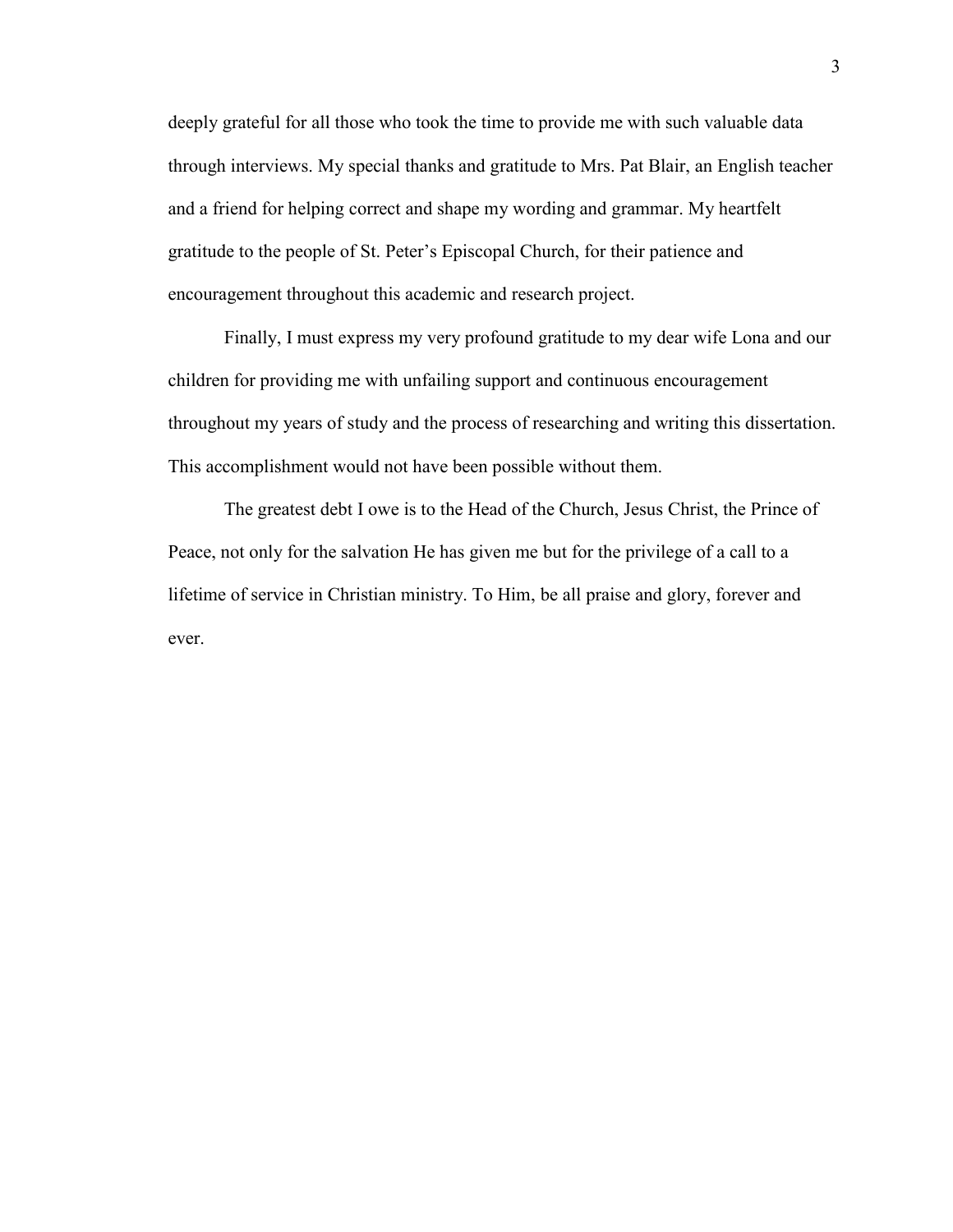| CHAPTER ONE: PREPARING YOUTH AS FUTURE CHURCH LEADERS  10      |  |
|----------------------------------------------------------------|--|
|                                                                |  |
|                                                                |  |
|                                                                |  |
|                                                                |  |
|                                                                |  |
|                                                                |  |
|                                                                |  |
|                                                                |  |
|                                                                |  |
|                                                                |  |
|                                                                |  |
|                                                                |  |
|                                                                |  |
|                                                                |  |
|                                                                |  |
|                                                                |  |
|                                                                |  |
|                                                                |  |
|                                                                |  |
|                                                                |  |
|                                                                |  |
|                                                                |  |
| Role of Transformational Leadership in Empowering Followers 49 |  |
| CHAPTER FOUR: PROJECT DESCRIPTION AND RESEARCH METHODS60       |  |
|                                                                |  |
|                                                                |  |
|                                                                |  |
|                                                                |  |
|                                                                |  |
|                                                                |  |
|                                                                |  |
|                                                                |  |
|                                                                |  |
|                                                                |  |
|                                                                |  |
|                                                                |  |

# **CONTENTS**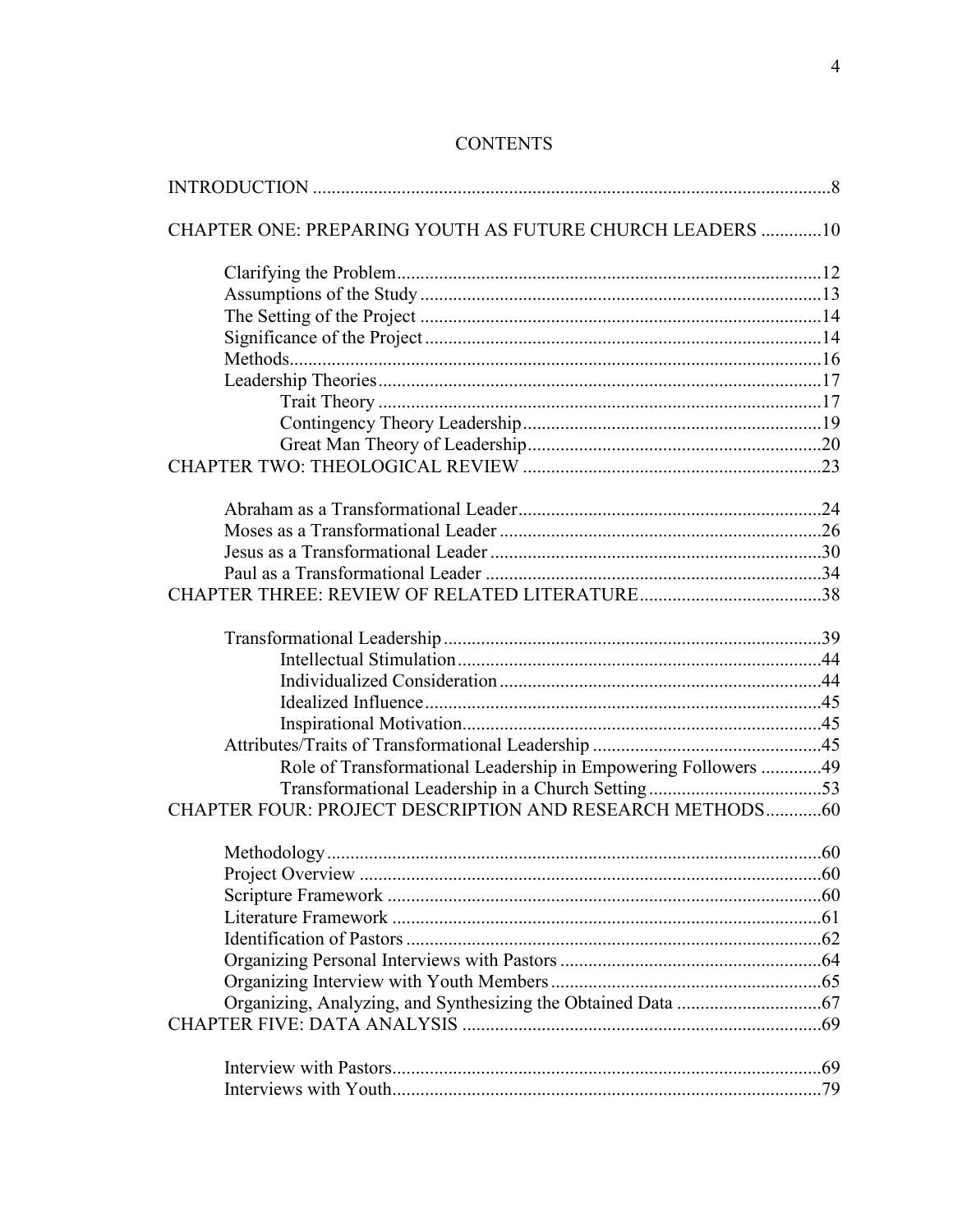| Implementation of Transformational Leadership in Church Setting115 |  |
|--------------------------------------------------------------------|--|
|                                                                    |  |
|                                                                    |  |
|                                                                    |  |
|                                                                    |  |
|                                                                    |  |
|                                                                    |  |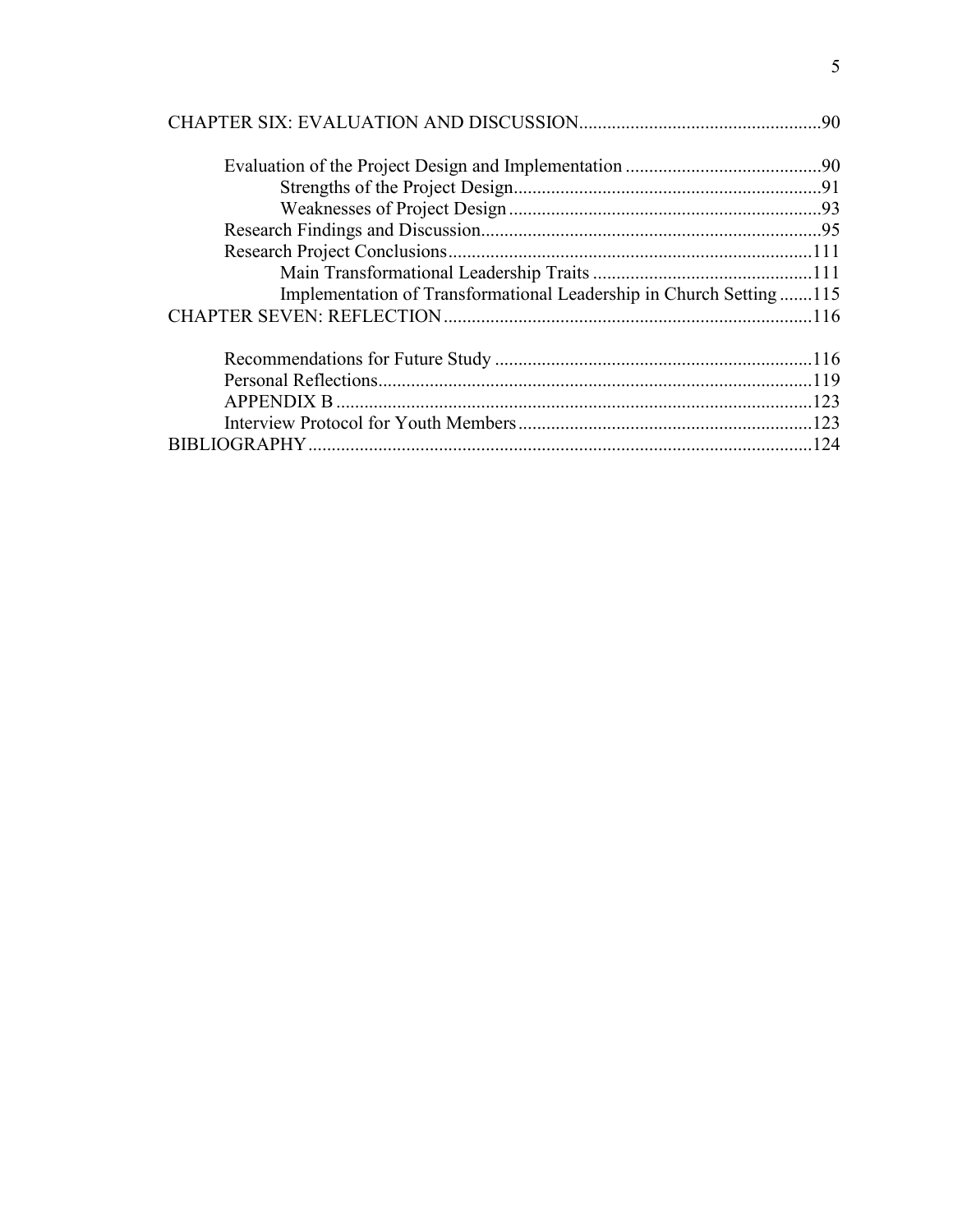### LIST OF TABLES

| Table 5.8. Themes related to identification, development, and deployment of potential |
|---------------------------------------------------------------------------------------|
|                                                                                       |
|                                                                                       |
|                                                                                       |
|                                                                                       |
|                                                                                       |
|                                                                                       |
|                                                                                       |
|                                                                                       |
|                                                                                       |
|                                                                                       |
|                                                                                       |
|                                                                                       |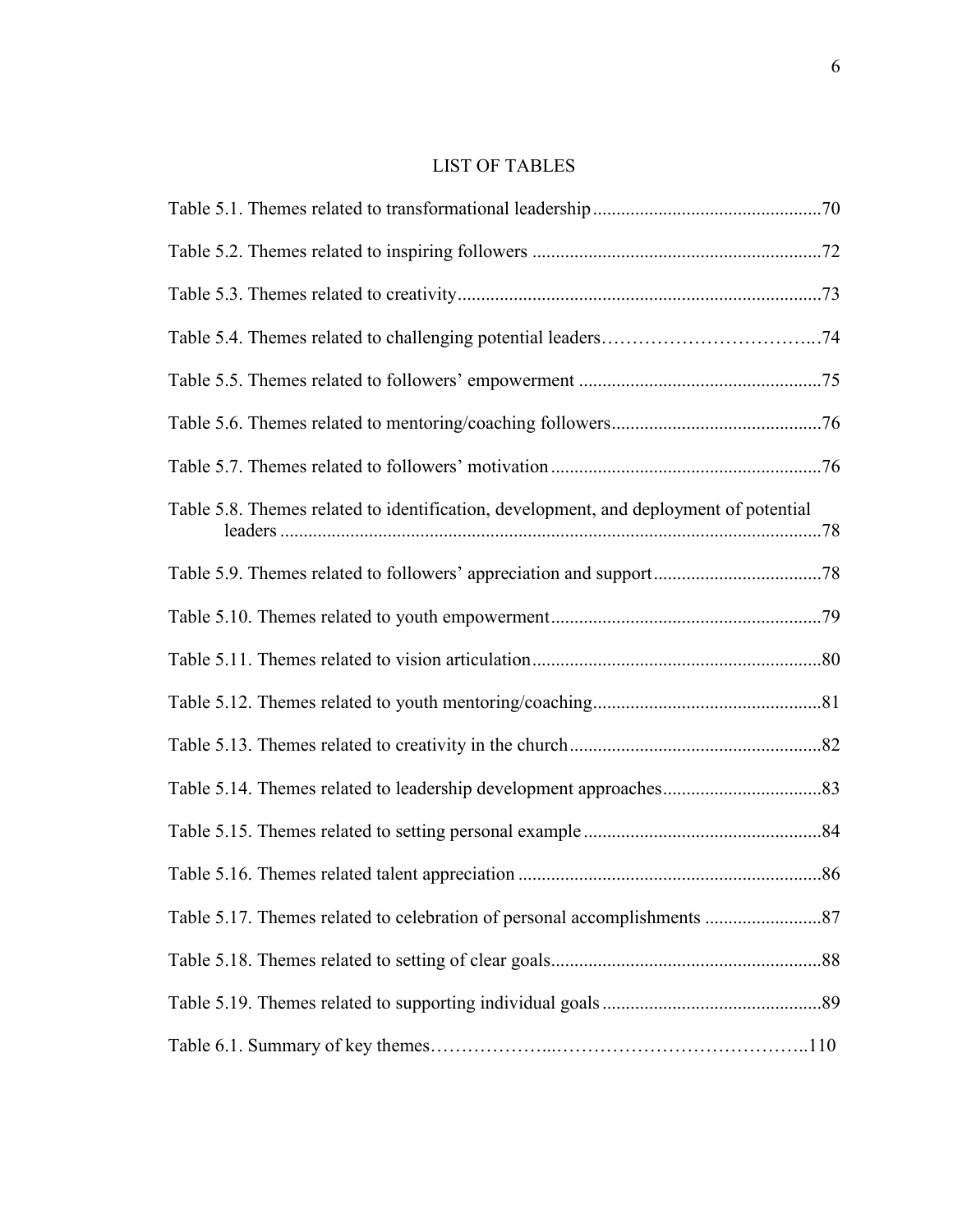#### ABSTRACT

Both small and large churches have continued to experience challenges relating to a declining number of youthful congregants. St. Peter's Episcopal Church is an example of churches facing this challenge. The researcher was interested in examining the role of transformational leadership in preparing youth as future church leaders. The leadership model was considered to be suitable since it has the potential to encourage youth to attend church and to participate in leadership roles.

A case study approach was adopted for this project. Seven pastors and seven youth were interviewed. A self-developed interview protocol was used to gather data from the participants. The project further included review of biblical passages and relevant literature concerning the topic of transformational leadership. The results revealed that transformational leadership practices, such as: empowerment, delegation, appreciation, encouragement of creativity, and articulation of clear goals have the potential to encourage more youth to take up church-related roles and to increase their church attendance.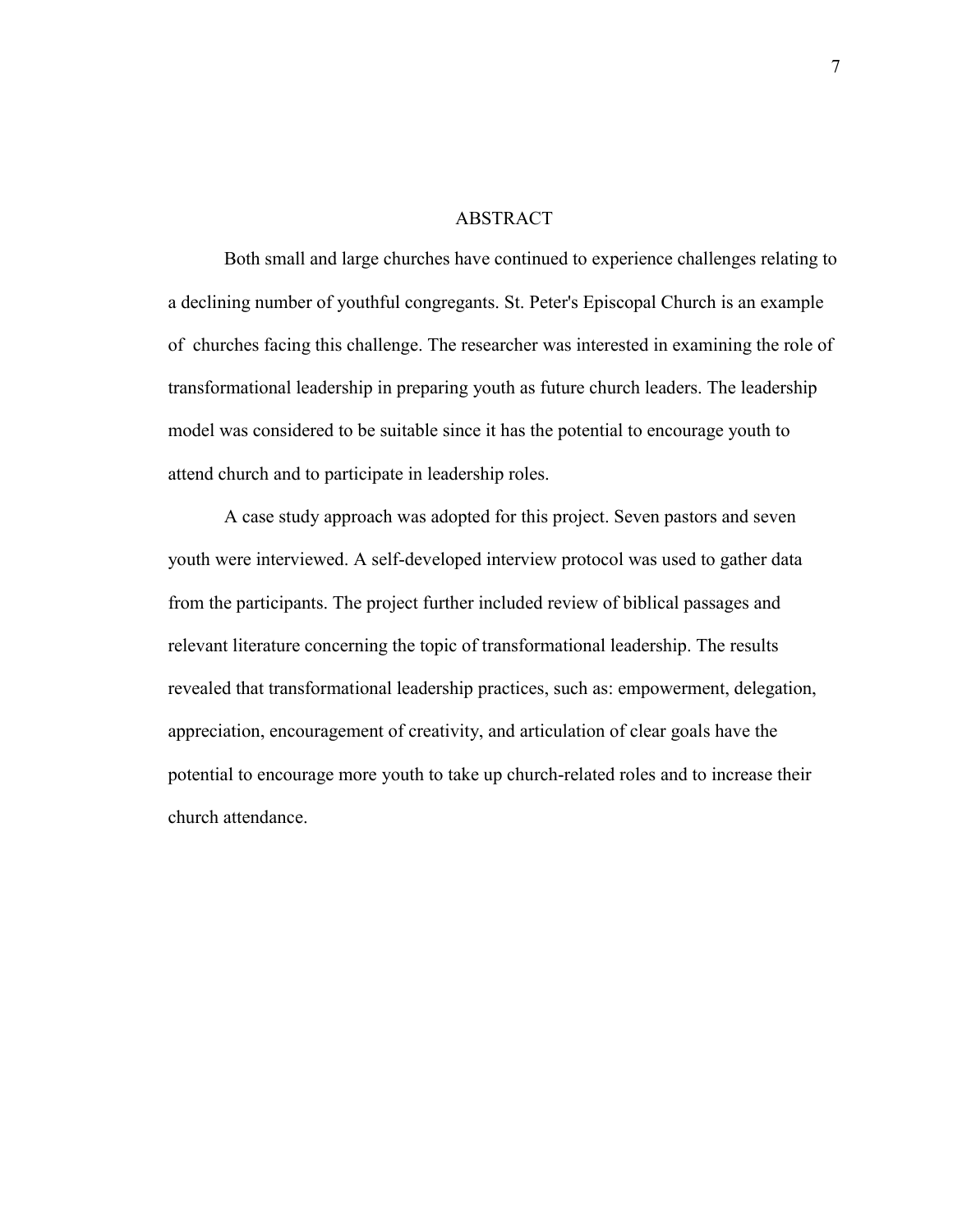#### INTRODUCTION

<span id="page-9-0"></span>A majority of small and large churches are experiencing continual challenges relating to congregants.<sup>1</sup> Pastors and other church leaders have an important leadership role to play as they are expected to ensure high levels of satisfaction among their congregations. Leaders are also expected to motivate their followers to contribute voluntarily to church activities. The use of transformational leadership has been widely validated for non-profit and for-profit organizations.<sup>2</sup> The leadership model is associated with positive impacts when used by pastors. For example, transformational leadership assists pastors in motivating followers to assume active roles in the church. The approach enhances congregations' levels of satisfaction with the church leadership.<sup>3</sup>

One of the most challenging issues facing church leadership worldwide is the decline of church membership. The most notable decline is the decrease in the number of youth who attend church services. The current crisis is experienced across the western world. The main cause of decreased church attendance among the youth is the postmodernist view of the church.<sup>4</sup> People point fingers towards the youth ministry and its leaderships' inability to maintain engaged youth. Some of the church leaders lack a

 $<sup>1</sup>$  Douglas Gautsch and David Mathias Setley, "Leadership and the Church: The Impact of Shifting</sup> Leadership Constructs," *International Journal of Business and Social Research* 5, no. 12 (2016): 15-17.

<sup>2</sup> Jens Rowold, "Effects of Transactional and Transformational Leadership of Pastors," *Pastoral Psychology* 56, no. 4 (2008): 403-404.

 $3$  Rowold, 403-409.

<sup>&</sup>lt;sup>4</sup> Michelle C Van der Merwe, Anské F. Grobler, Arien Strasheim, and Lizré Orton, "Getting Young Adults Back to Church: A Marketing Approach." *HTS Teologiese Studies/Theological Studies* 69, no. 2 (2013): 1-2.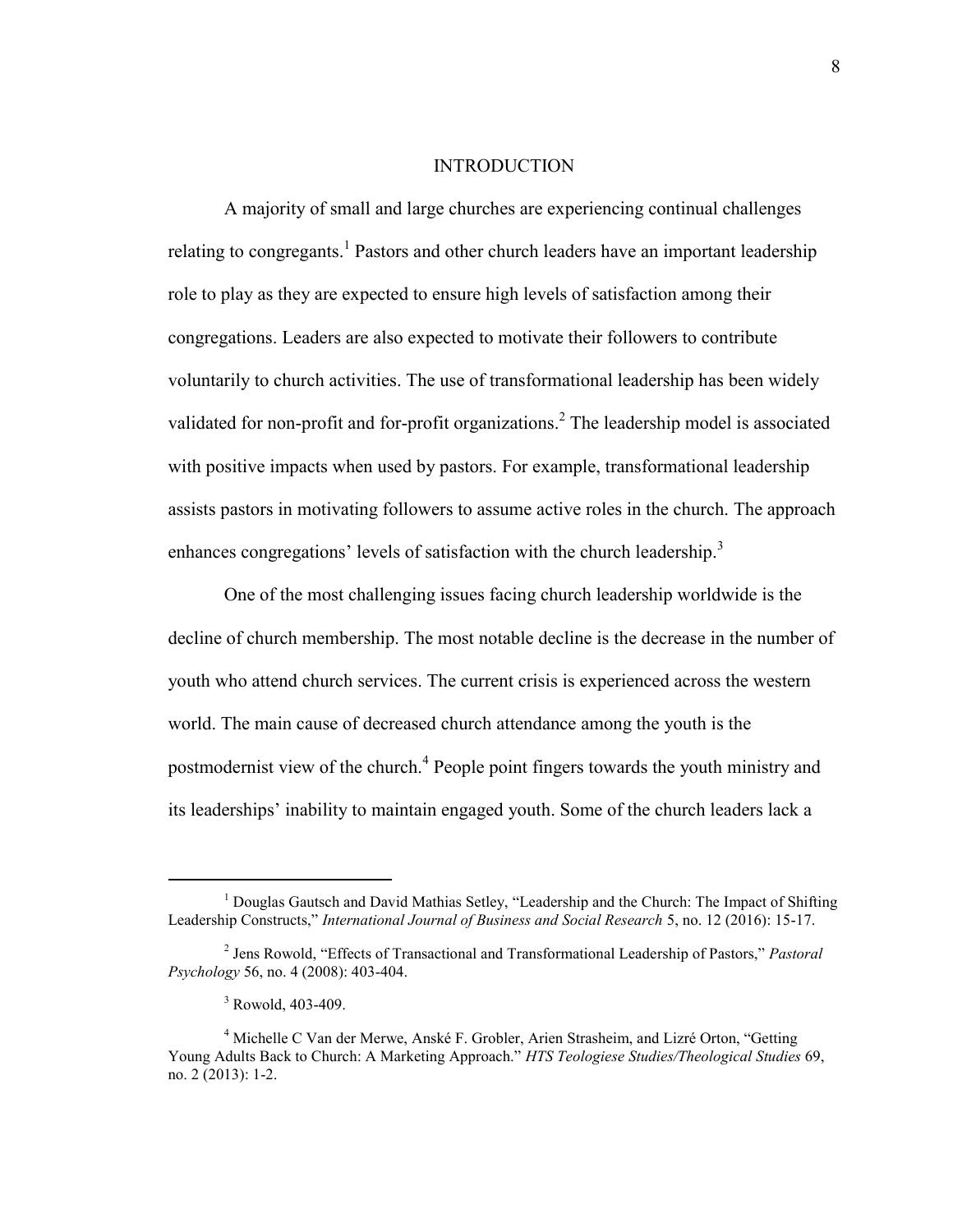clear vision. As a result, the youth tend to lose interest in church-related activities, thereby causing a decline in the number of people attending the church.<sup>5</sup> Two questions need to be answered: Can the transformational leadership model address the issue of declining youth attendance in a local church? Can a pastor who adopts the transformational leadership model empower the youth and encourage them to take up active roles in the church?

<sup>&</sup>lt;sup>5</sup> Simon Medcalfe and Cecil Sharp, "Enthusiasm and Congregation Growth: Evidence from the United Methodist Church," *International Journal of Business and Social Science* 3, no. 9 (2012): 1-4.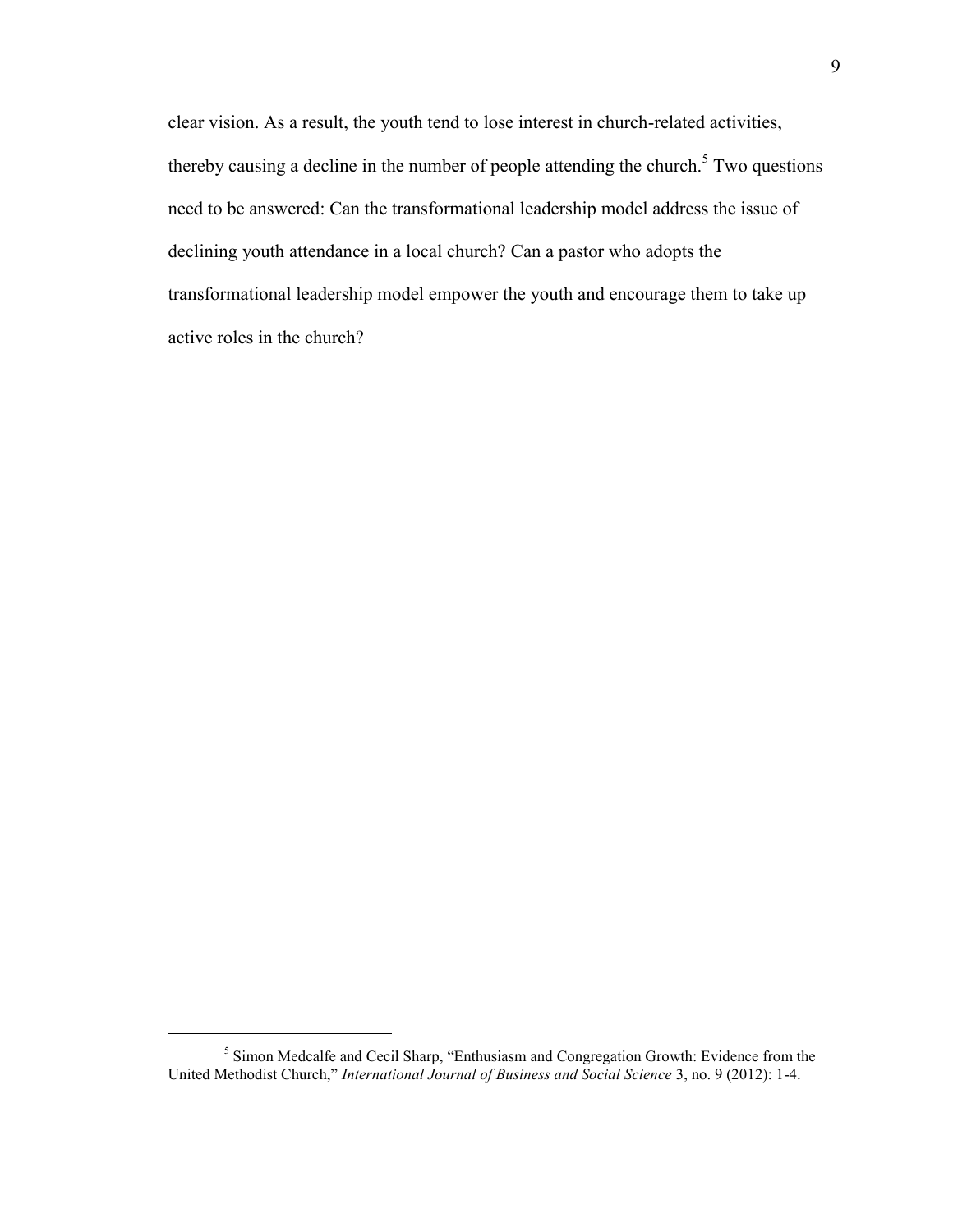#### <span id="page-11-0"></span>CHAPTER ONE: PREPARING YOUTH AS FUTURE CHURCH LEADERS

The membership of St. Peter's Episcopal Church has been declining. The most affected congregation members are the youth. The youth ministry, which holds the future of the church, is on the verge of vanishing if something is not done about the problem. The issue has been escalating due to the fact that church leaders have failed to emphasize the need to prepare the youth as future leaders. Consequently, the number of youth attending church services has continued to dwindle over time.

The problem this project addressed is the absence of a transformational leadership model that empowers youth in the local church. In the past, church leaders have failed to appreciate the importance of transformational leadership in empowering youth. As a result, preparing the youth to be future leaders has proven challenging. In response to this problem, the researcher began by assessing the theological basis of transformational leadership. The researcher reviewed the transformational leadership exhibited by Abraham, Moses, Jesus, and Paul. The theological basis for the problem considered how well Abraham, Moses, Jesus, and Paul used transformational leadership to empower their followers. The researcher aimed to identify how their transformational leadership traits might be emulated by the local church leadership to attract more youth to the church and to retain the ones who are already attending.

The second response to the identified problem was a review of the literature on transformational leadership theory, transformational leadership among youth, and the effectiveness of transformational leadership in empowering the youth within the church setting. The insights gained from this review were deemed critical to the proposal of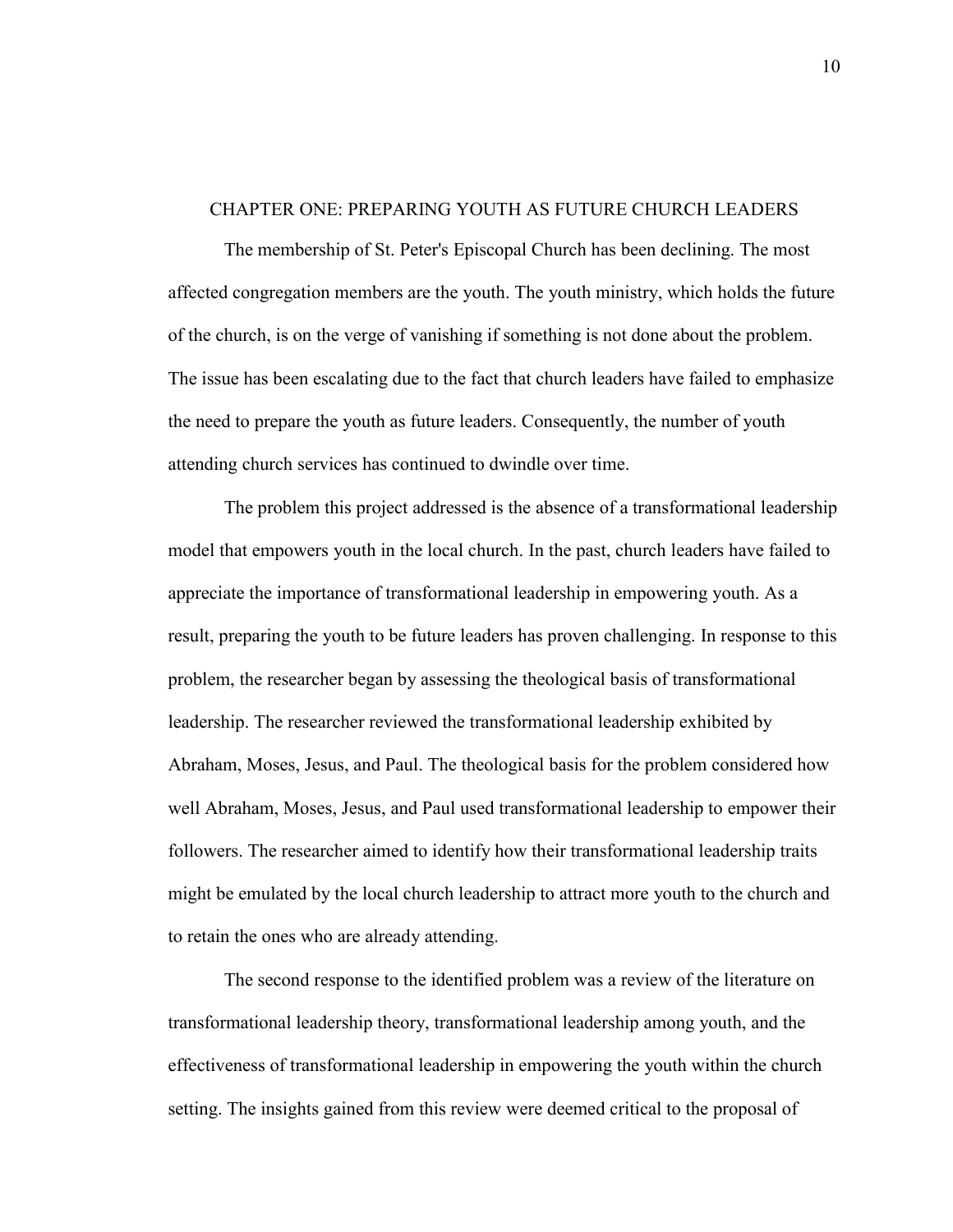transformational leadership for the local church. In essence, this response to the problem was intended to present the researcher with relevant background information about the transformational leadership model and the application of the model within a church setting.

The third response to the problem was to review how various churches have attempted to empower youth through transformational leadership. The researcher focused on finding ideal examples where this kind of leadership model has not only empowered the youth, but has brought them to active church membership. The researcher investigated how other church leaders have utilized transformational leadership. Personal interviews with seven pastors and their observations were used to gain the necessary insights.

The fourth response to the identified problem was to examine the experience of youth within the local churches. The researcher focused on youth experience concerning their role in the local church. Seven youth members aged between 18 years and 25 were involved. The researcher gathered insights from the individuals which assisted in understanding how the transformational leadership model is used. Personal interviews and observations were used to gather the required data.

The final response to the problem was to propose a transformational leadership model capable of empowering the youth in St. Peter's Episcopal Church. The researcher aimed to use relevant insights obtained from the previous activities of the project to propose an ideal leadership model. The insights were secured using personal interviews and observations, and a review of existing resources.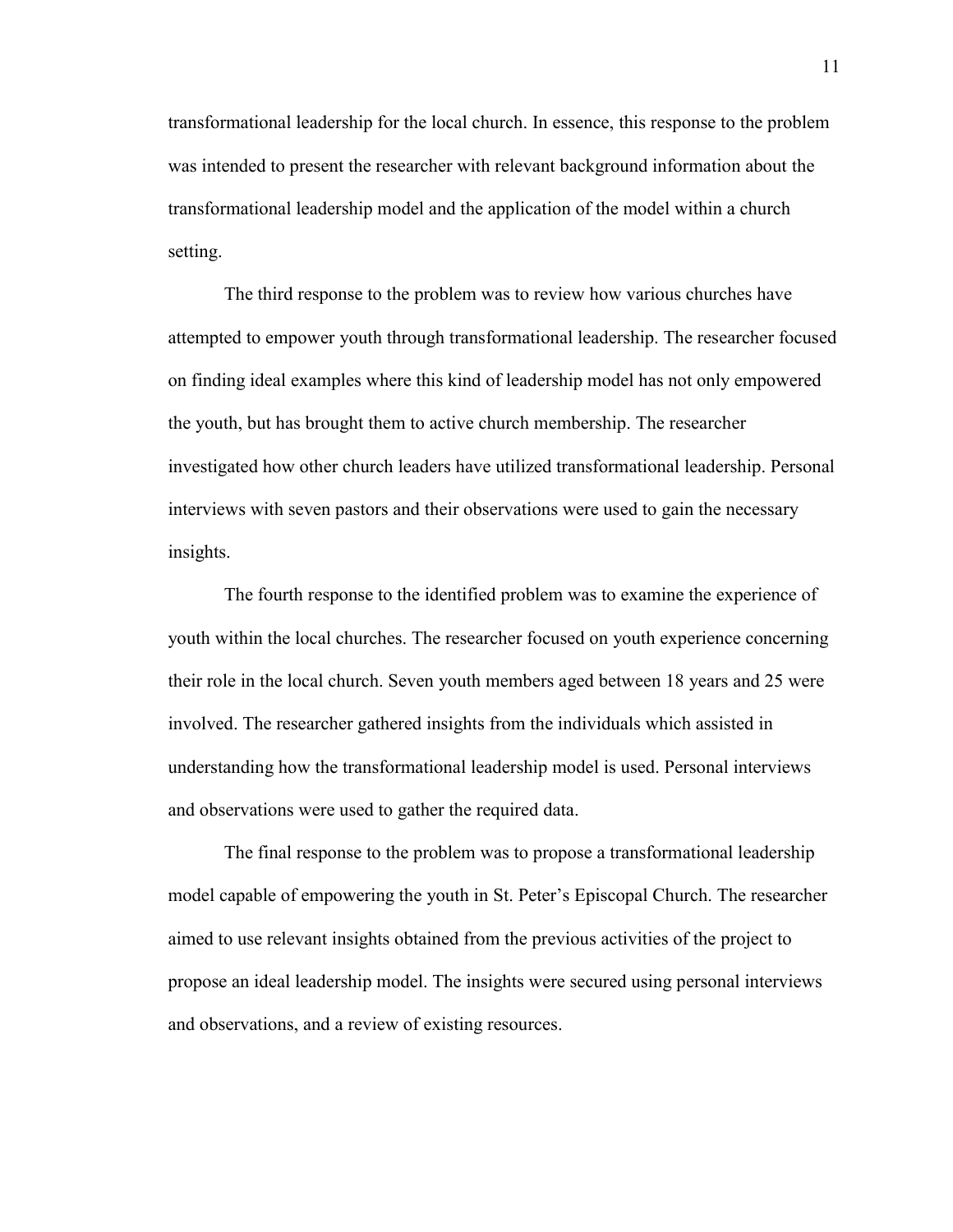#### **Clarifying the Problem**

<span id="page-13-0"></span>Many researchers in different disciplines have studied transformational leadership. The primary basis of transformational leadership theory is the leader's ability to stimulate followers to achieve more success.  $6$  To gain an understanding of the usefulness of transformational leadership within a church setting, the researcher focused on five areas.

The first scope of the research project was limited to a local Episcopal Church where the researcher is currently ministering. The limited scope presented an advantage in that the setting was familiar to the researcher. Secondly, the researcher was limited to a number of biblical passages focusing on transformational leadership. Some of the key passages are: Genesis 50:24-25, Genesis 22, Genesis 18:1-10, Genesis 18:1-10, Deuteronomy 6:10, Deut. 1:6; 2:3, Luke 10:1-16, Luke 24:46-49, John 13:1-17, Matthew 16:17-18, Acts 1:8, and 1 Corinthians 11:1. The researcher relied on the above listed biblical passages since they offered insights into Abraham, Moses, Jesus, and Paul's leadership.

Thirdly, the research project was limited to the review of existing literature in relation to transformational leadership theory used in a church setting. Fourth, the research project was limited to examining how various churches have implemented transformational leadership to empower their youth. This was informed by the problem of the local church regarding declining youth membership. The research was also limited to

<sup>6</sup> Samir Ali Trmal, Abidin Zainal Mohamed, and Ummi Salwa Ahmad Bustamam, "The Process of Transformational Leadership in Achieving High Performance Workforce That Exceeds Organisational Expectations: A Phenomenological Case Study, "*International Journal of Academic Research in Business and Social Sciences.* 7, no. 3 (2017): 73-74.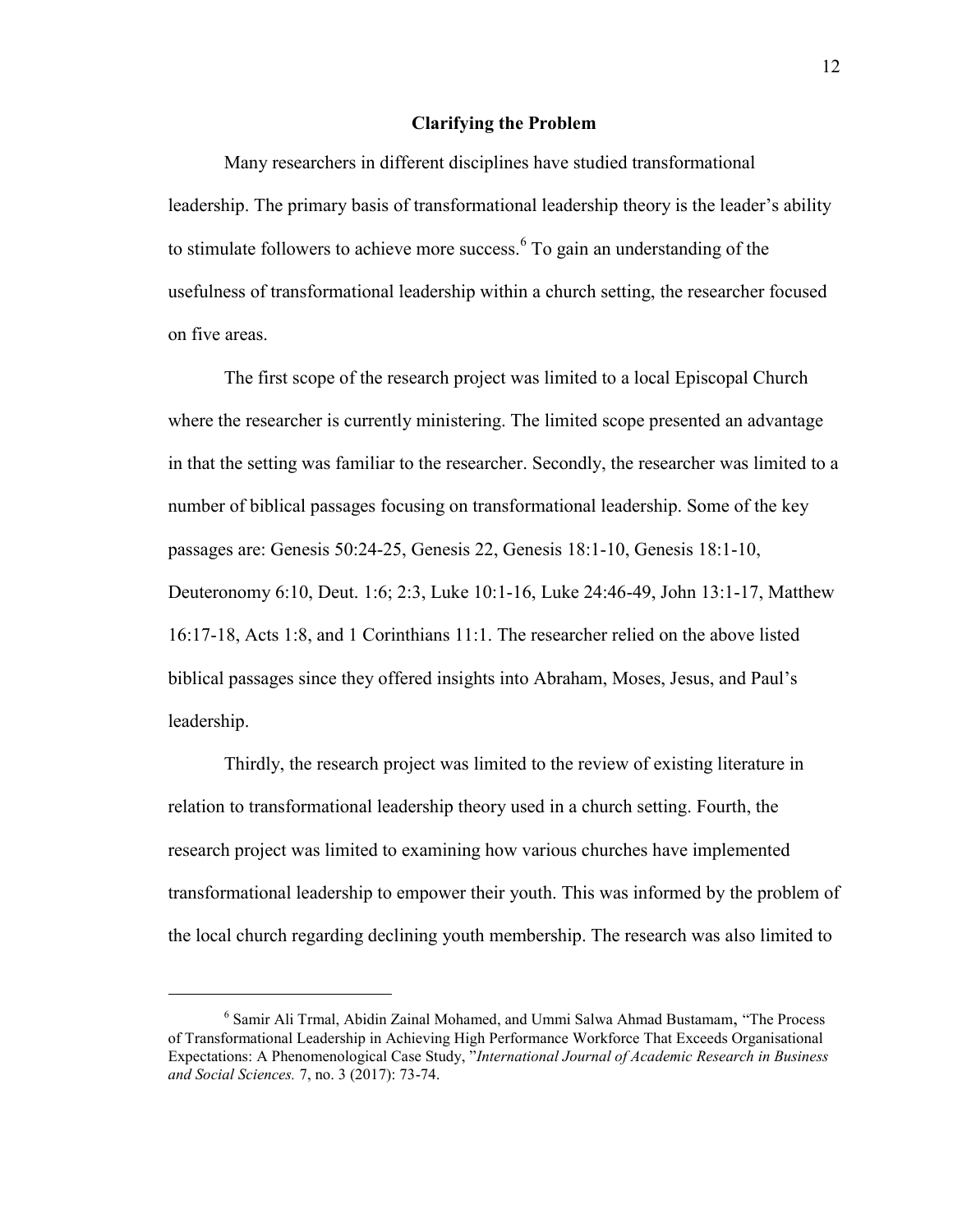exploring the experiences of the youth (18 to 25 years old). The aim was to understand how the youth experience their role in the local church. Finally, the researcher focused on proposing an ideal leadership model for the local church, where he is currently ministering, to address the identified problem of declining youth in the church and the lack of the youth in active church roles.

#### **Assumptions of the Study**

<span id="page-14-0"></span>The researcher had a number of assumptions in this research project. Four assumptions were made. The first assumption of the study was that the Bible would provide examples of transformational leadership. In line with this assumption, the researcher assumed that the Bible would offer a clear picture of transformational leadership and its effectiveness.

 The second assumption was that that respondents were to answer truthfully all the questions posed to them to the best of their ability. It was also assumed that the participants would have a sincere interest to take part in this project. Thirdly, the researcher assumed that the study participants would provide valuable insights into the relation to the practice of transformational leadership in a church setting.

A fourth assumption was that the targeted youth would have a sincere interest in this particular project. The researcher assumed that all the targeted youth, including the ones attending and those not attending church services, would show interest in the leadership model that encourages their active participation in the local church. The assumption was based on the notion that the interest of the youth in the project would help the local church leadership to attract and retain them.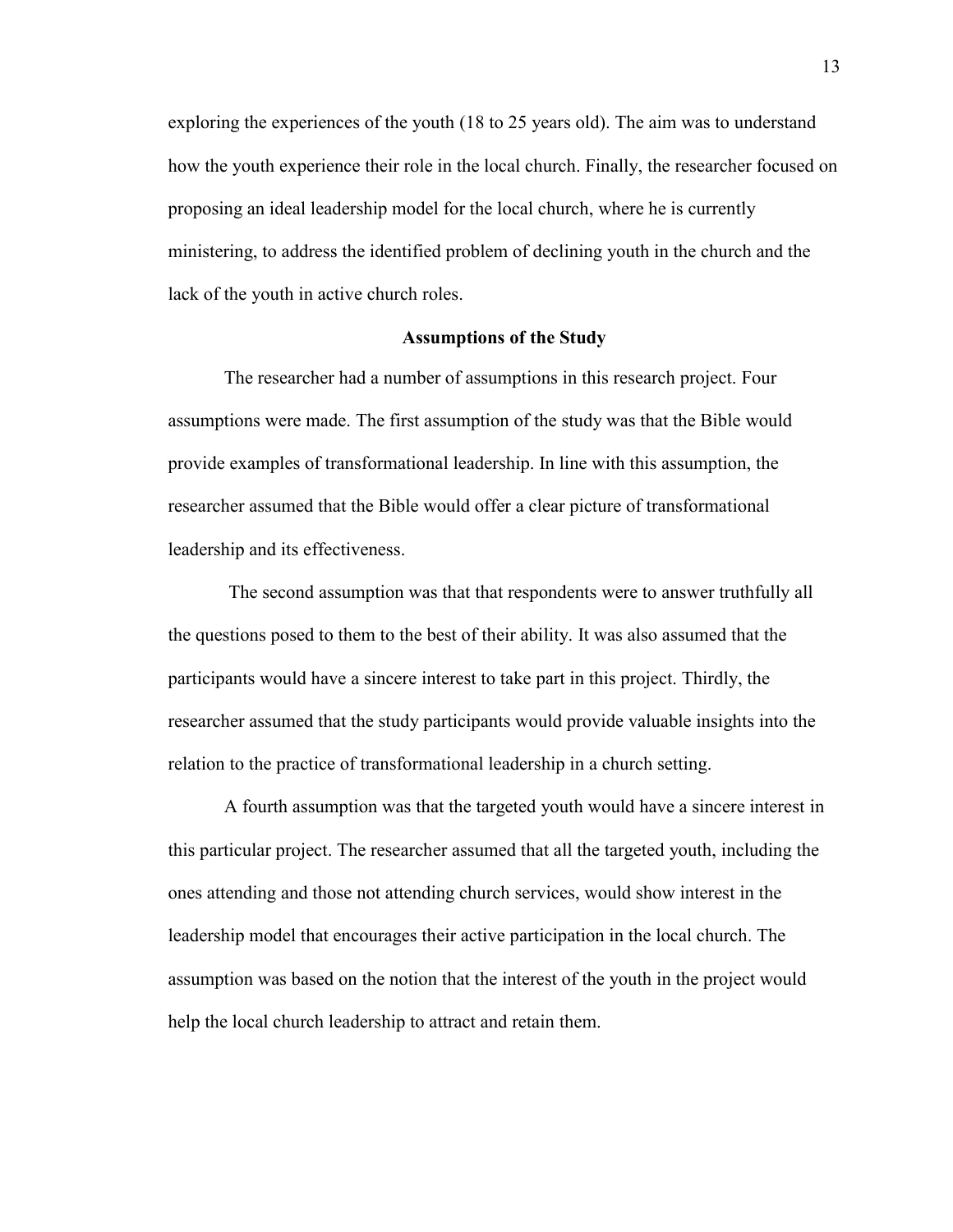#### **The Setting of the Project**

<span id="page-15-0"></span>The setting of the project was St. Peter's Episcopal Church, a parish in the Episcopal Diocese of North Dakota located in the city of Williston. It is a small church that is predominantly Caucasian with a few young families. The current congregation consists of five children ages two to six years and few active youth members aged between 12 and 15. The percentage of church members aged above 65 years is about 16 percent. The median age of the congregation is 38.5 years.

The church has been experiencing challenges. For example, church leaders have lost the focus on their responsibility to make future leaders. As a result, the number of youth coming to church has been declining over the years. Therefore, it was important to consider transformational leadership to empower the youth. In the recent past, the traditional Episcopal Church has experienced a concerning decline of the youth attending church. When the researcher accepted the call to be the vicar of St. Peter's Episcopal Church, the parish had gone through a devastating decline. The previous priest was there for 17 years and, along the way, she took up a second job as a chaplain in a local hospital. There was serious neglect and the ministry suffered a major loss as a majority of the members left. There were only ten or twelve in church on Sunday mornings when the researcher took up the vicar role. The issue has continued to persist, especially with the number of youth declining. This warranted drastic measures, including the adoption of a leadership model that would empower the youth and encourage them to assume active roles in church-related activities.

#### **Significance of the Project**

<span id="page-15-1"></span>The project was an important endeavor to the researcher since he assumed the role of a church leader with a special interest in the youth. The study served an important role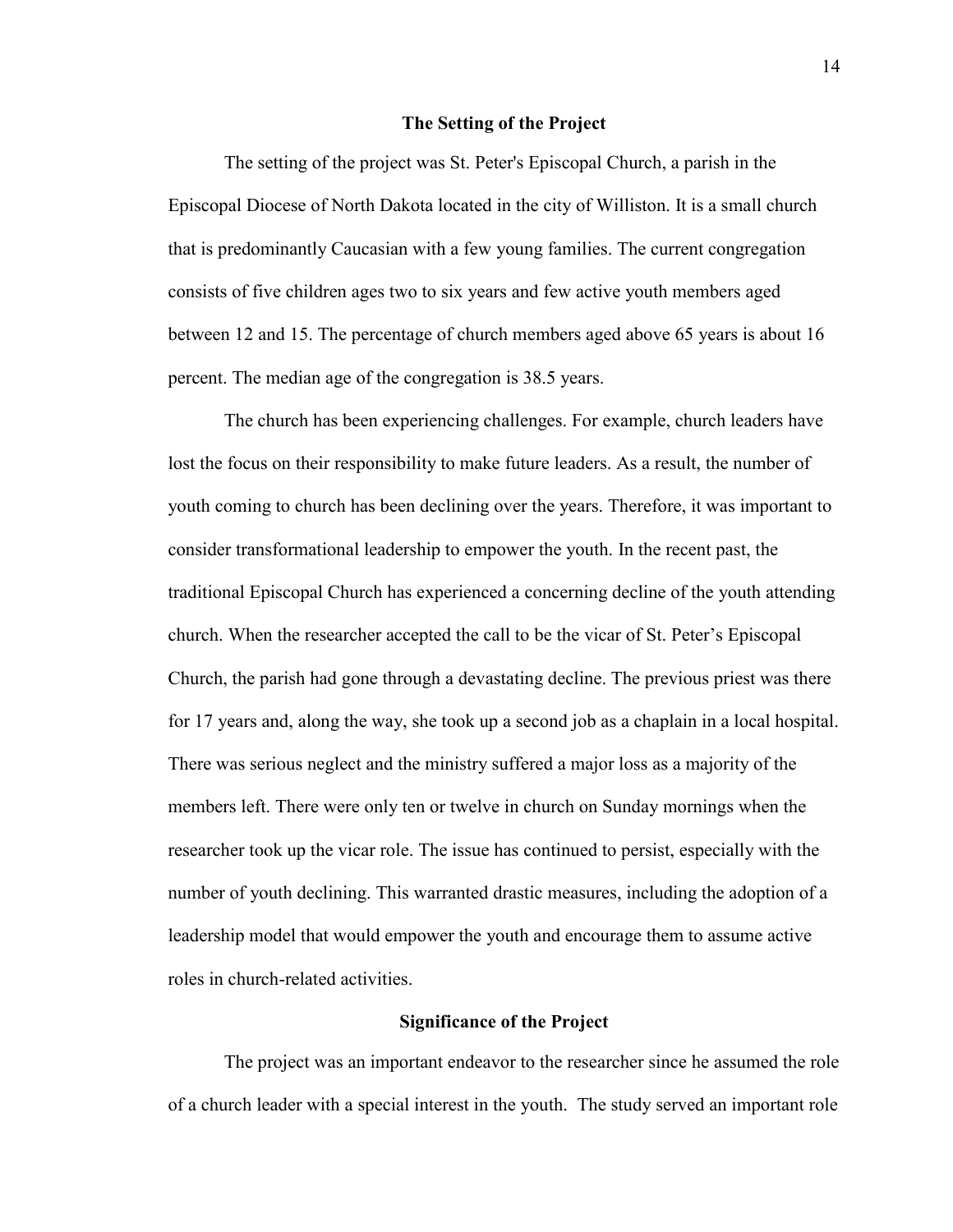in encouraging the youth to become regular or fulltime attendees, as well as assuming different leadership roles. Through this particular research project, the researcher was able to put forward a model that can empower the youth for future leadership positions. The researcher was in a position to utilize the concept of transformational leadership to empower and prepare future leaders of the local church. The project also enabled the researcher to guide the local church in the means of handling the youth and encouraging them to take ownership of their church involvement.

The current church congregation is mostly White, with African-Americans and Hispanics constituting the minority. About 20 percent of the congregation have baccalaureate degrees or higher. The median household income is \$75,500. The church has few youth and youth activities, and most youth show interest in church leadership positions. The researcher was a pastor in the local church. Hence, he had an opportunity to present the youth ministry with an opportunity to take up leadership positions. The researcher was also able to emphasize the need for transformational leadership model in the empowerment of the youth. The number of youth in the church has been declining. In general, the church congregation has been declining as the entire congregation comprises about 45 members. The research project could offer guidance concerning the issue of declining congregation.

The project played a significant role to the church as a whole. The project offers great help to various individuals within the church, especially the ones holding leadership roles. The local church leaders were able to understand how to make use of the transformational leadership model as a means of empowering the youth and encouraging them to become regular church attendees. The project was able to address the problem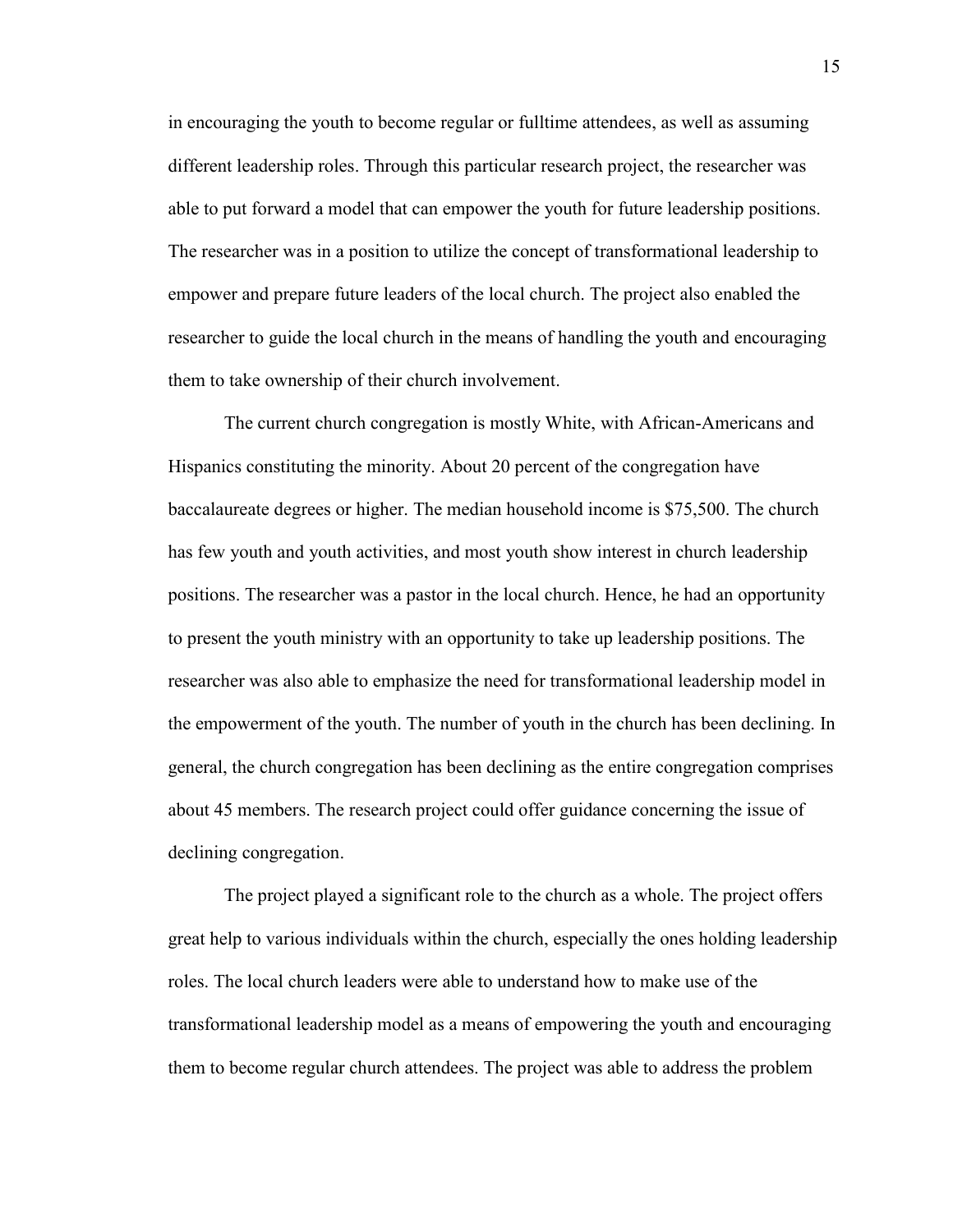that was currently facing the Episcopal Church as well as to provide information to help other churches facing a similar issue. The church was also presented with an ideal transformational leadership model that would assist in empowering the youth in various leadership positions.

#### **Methods**

<span id="page-17-0"></span>The researcher broke down the problem of the research project into a number of smaller, manageable parts as well as researchable main points referred to as sub problems. The first sub problem was to explore how Abraham, Moses, Jesus, and the Apostle Paul practiced transformational leadership to empower others. Data was obtained from databases containing scholarly materials and scripture. The second sub problem was to examine the existing literature on transformational leadership theory and the effectiveness of transformational leadership in empowering the youth within the church setting. Scholarly materials and dissertations were used as key sources of information. The sub problem focused on examining how different churches have adopted the transformational leadership model to empower the youth. Data was obtained through personal interviews of seven pastors who use the transformational leadership model. The fourth sub problem involved exploring the experience of youth within the local churches. Personal interviews involved seven youth members aged between 18 and 25 years old. The final sub problem involved determination of an effective transformational leadership model fit for the Episcopal Church**.**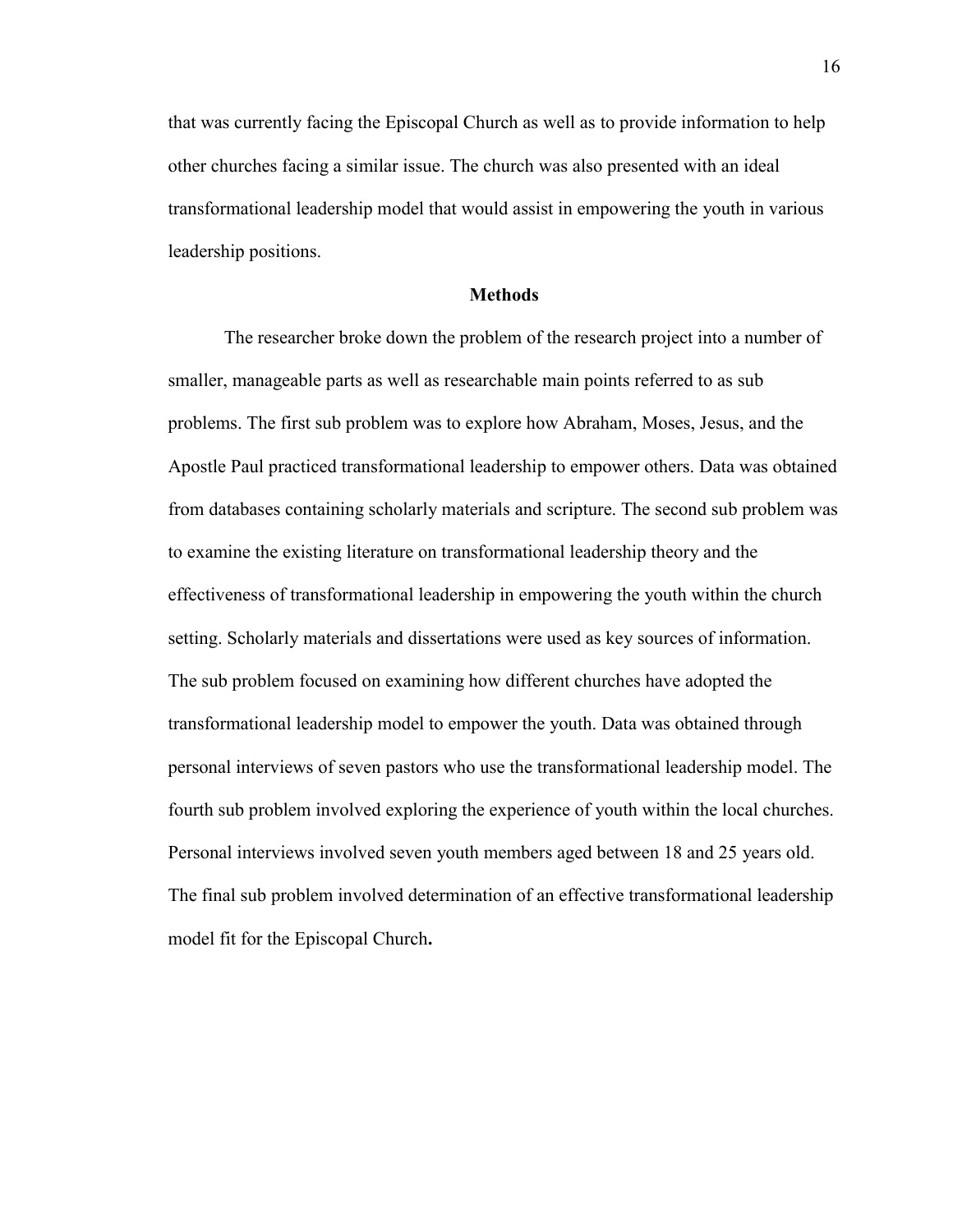#### **Leadership Theories**

#### *Trait Theory*

<span id="page-18-1"></span><span id="page-18-0"></span>Trait theory was established by Ralph Stodghill in  $1974$ .<sup>7</sup> According to this theory, leaders have specific innate personality traits which enable them to lead, such as dependability, adaptability, assertiveness, and persistence. In other words, this theory represents an early assumption that any leader is born with specific beliefs, and as a result of such beliefs, those individuals with good traits and qualities are best fitted to leadership. The theory identifies behavioral features which are common in all leaders. $8$ The trait theory of leadership is traced back to 1974, where Stodghill identified characteristics, skills, and talents of individuals that rose to power. This theory identifies diverse personality characteristics and traits which are related to successful leadership across numerous scenarios. The theory considers features of several leaders, both unsuccessful and successful, and then the theory is applied to assist in predicting leadership efficiency.<sup>9</sup> Resulting lists of personal traits are later compared to the probable leaders in examining their likelihood of success or failure. Once these traits are found, it is concluded that such natural leaders might be nurtured to be great leaders in the future.

Trait theory is a technique of studying human personalities in a way that measures and identifies specific personality traits, as well as the recurring patterns of behavior and thought, of any individual, such as: shyness, optimism, anxiety, openness, and pessimistic

<sup>7</sup> Stephen Zaccaro, "Trait-Based Perspectives of Leadership," *American Psychologist* 62, no. 1  $(2007): 6.$ 

<sup>&</sup>lt;sup>8</sup> Scott D. Derue, Jennifer D. Nahrgang, Ned Wellman, and Stephen E. Humphrey, "Trait and Behavioral Theories of Leadership: An Integration and Meta‐Analytic Test of their Relative Validity," *Personnel Psychology* 64, no. 1 (2011): 8.

 $<sup>9</sup>$  Derue et al., 10.</sup>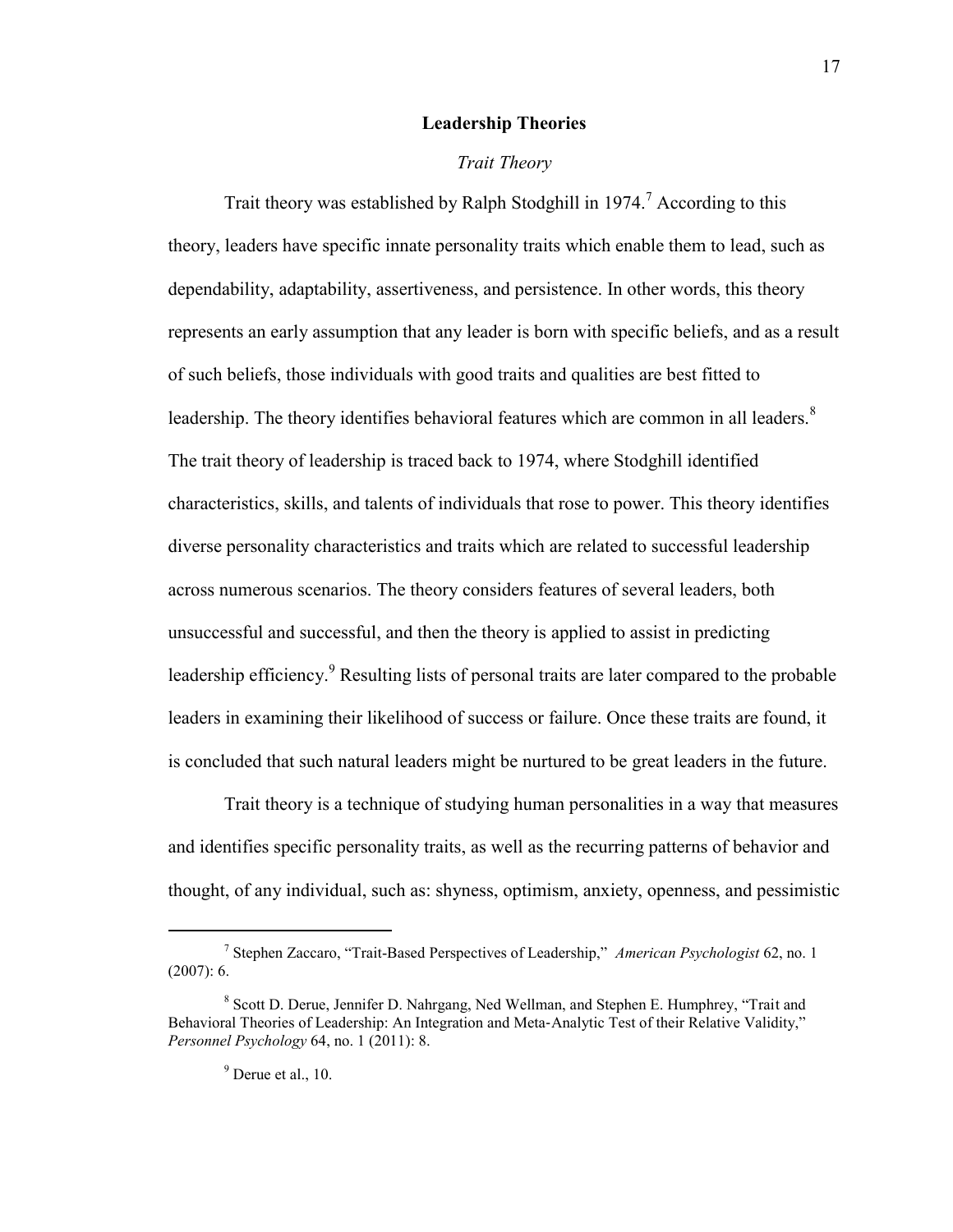thought that exists in varying degrees from one person to another. The trait theorist posits that all individuals have specific attributes and characteristic ways of behaving. The theory applies objective criteria for measuring and categorizing behavior. One probable proof of this notion is that numerous trait theories have been developed independently once factor analysis was used to identify a particular set of personalities.

Peter Northouse argued that this theory offers valuable information on leadership. Individuals could use it at different levels of an organization.<sup>10</sup> Managers could apply the theory in assessing their spot within the organization and in determining how their spot could be strengthened. They could also use the theory to gain an in-depth understanding of their identity as well as how they might influence others within the organization. The theory also enlightens managers about their strengths and weaknesses, and therefore, they gain a perspective on how they could develop some leadership qualities. The trait theory of leadership gives rise to different questions, such as whether leaders are made or born, or whether leadership is a science or an art.<sup>11</sup>

Trait theory is instrumental in this study since it offers a detailed understanding and knowledge of the leader's contribution in the leadership process. Also, trait theory assists in categorizing observable behaviors of different individuals, which is useful in determining whether one exhibits leadership traits.

 $\overline{a}$ 

1.

<sup>&</sup>lt;sup>10</sup> Peter G. Northouse, *Leadership: Theory and Practice* (New York, NY: Sage Publishing, 2018):

 $11$  Derue, 1.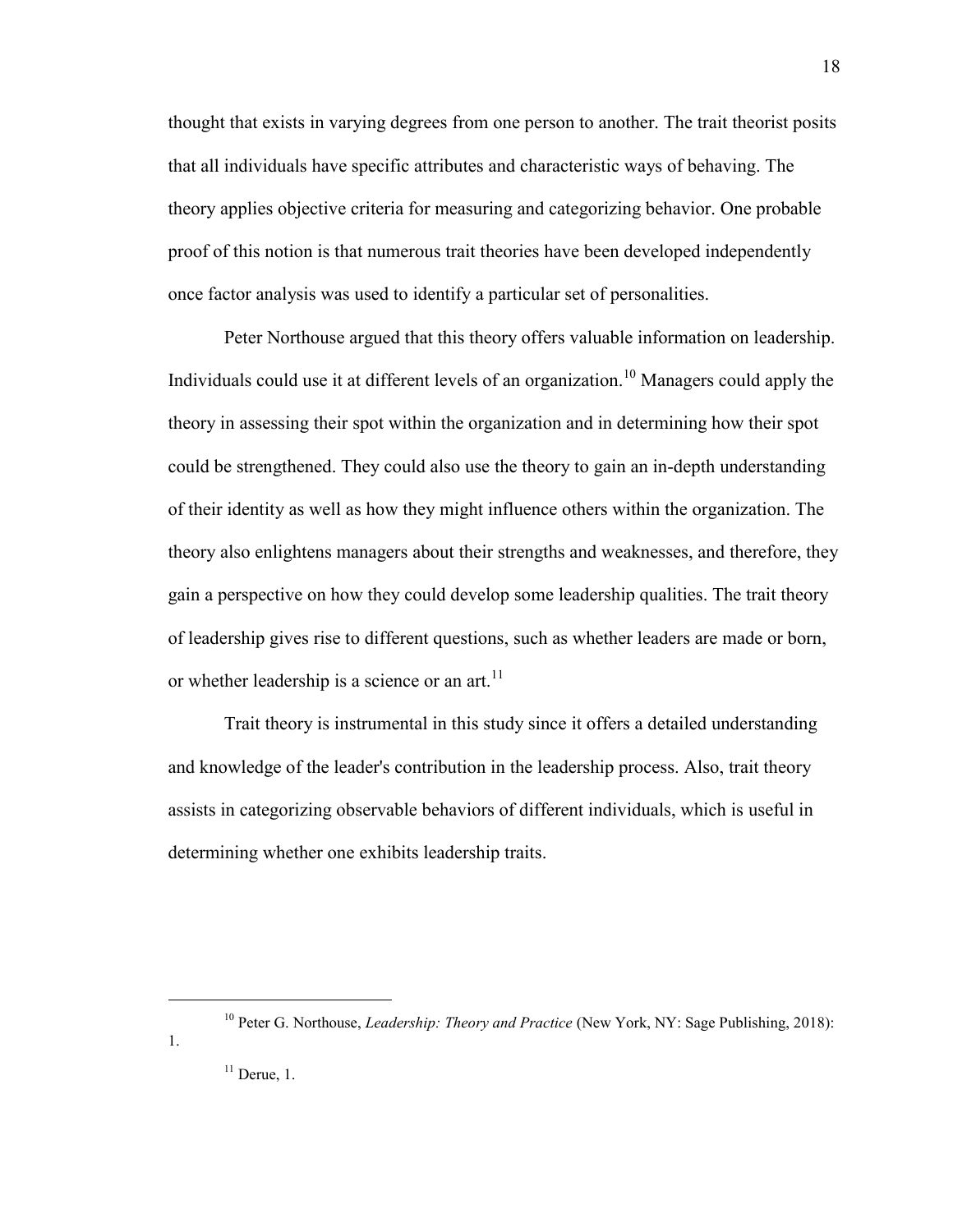### *Contingency Theory Leadership*

<span id="page-20-0"></span>The Contingency Theory was developed by Frederick Fielder in the 1960s.<sup>12</sup> Fielder argued that efficient leadership depends on situational contingencies like the nature of a task and how uncertain and specific the task is. According to Fielder, leadership is founded on several contingent aspects: follower's anticipations and leaders' influence and power, selected goals, certainty and uncertainty of their task, and the complexity of an entity. The contingency theory of leadership is the organizational theory which claims that there is no best means in organizing an entity, leading an entity, or making decisions.<sup>13</sup> As per this theory, best leaders are those who clearly understand how to adapt the various formats of leadership in different settings. This theory proposes that two main factors could contribute to leaders' efficacy: the situation controlling the leader and the leader's personal leadership style.<sup>14</sup> In other words, contingency theory indicates that leaders' efficacy is contingent upon how their leadership skills match the situations. This implies that leaders should determine the form of their own leadership style as well as the conditions in which the style is most affective. The theory is useful in this study since it is not necessarily concerned with having leaders adapt to the situation, but instead having goals to match leadership styles with a compatible situations. Contingency Theory can be applied by creating transformational leadership which utilizes specific successful leadership styles to match the particular situation. This theory is very critical in this study

<sup>&</sup>lt;sup>12</sup> Steven Kerr, Chester A. Schriesheim, Charles J. Murphy, and Ralph M. Stogdill, "Toward a Contingency Theory of Leadership Based Upon the Consideration and Initiating Structure Literature," *Organizational Behavior and Human Performance* 12, no. 1 (1974): 62.

<sup>&</sup>lt;sup>13</sup> Mark Kriger and Yvonne Seng, "Leadership with Inner Meaning: A Contingency Theory of Leadership Based On the Worldviews of Five Religions," *The Leadership Quarterly* 16, no. 5 (2005): 772..

 $14$  Kerr et al., 63.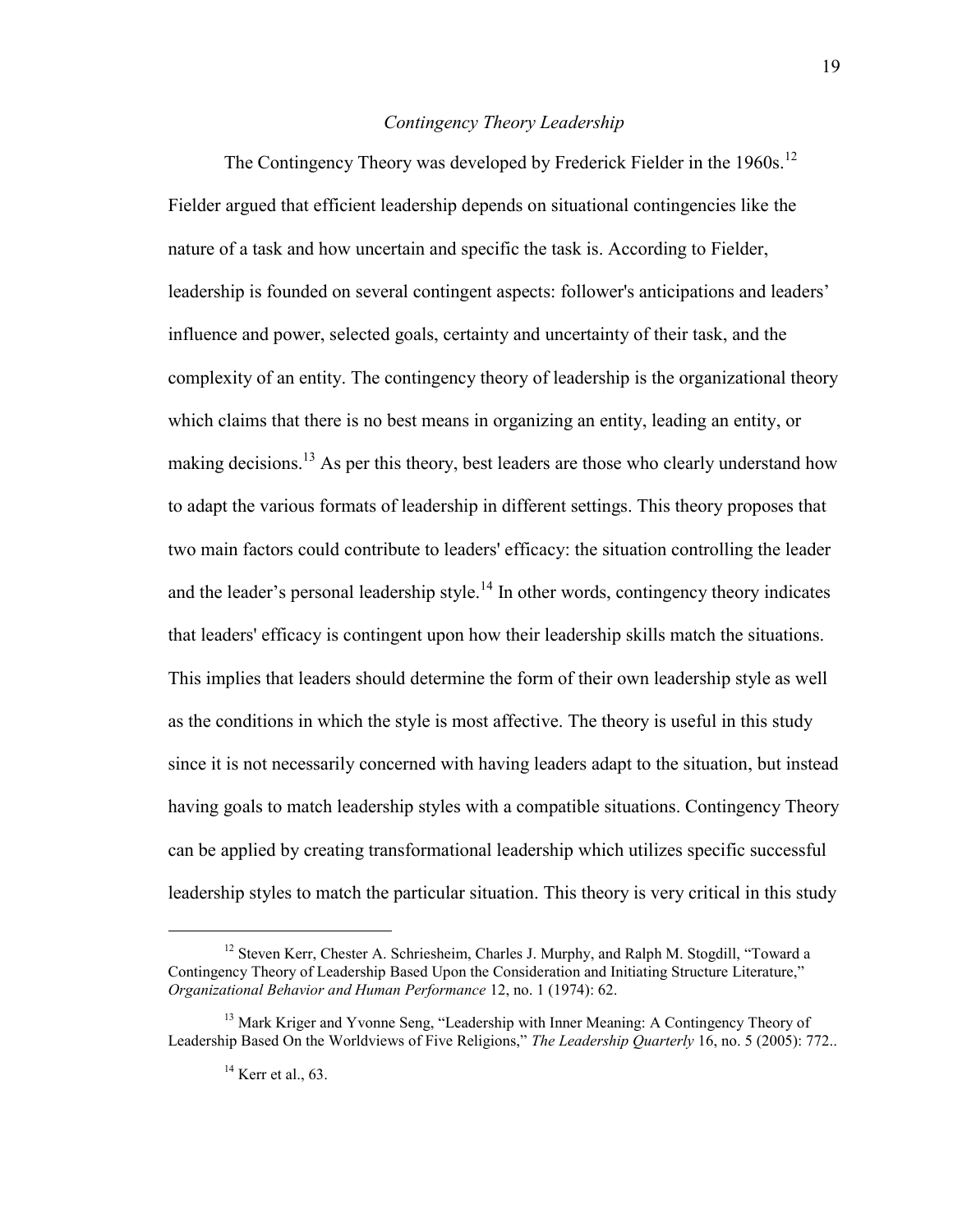since it aids in limiting what is anticipated from the leaders and instead places more emphasis on establishing the match to situations.

#### *Great Man Theory of Leadership*

<span id="page-21-0"></span>The great man theory of leadership can be traced to ancient Roman and Greek times where applied leadership is related to specific physical and mental characteristics, or even a unique personality.<sup>15</sup> However, the Great Man Theory was developed in the 19th century by Thomas Carlyle.<sup>16</sup> Carlyle's theory is founded on two chief assumptions: first, great leaders are usually born possessing specific personal traits which enable them to lead and rise; secondly, great leaders could arise whenever the need for such a leader is high. The theorist argued that heroes and heroines share the history via visualization of their intelligence, beauty of their artistic power, their divine inspiration, and most significantly, the prowess of their authority and leadership.

The supporters of this theory claim that leaders are born with critical attributes that set them apart from the individuals around them, and that such traits encourage these leaders to assume responsibilities of power and authority. According to the theorist, great leaders are heroes who, against all odds, achieve great deeds for the benefit of their followers.<sup>17</sup> This theory illustrates that those in power lead due to traits which have been endowed to them. The theory was derived from the trait theory that leaders are considered to be born to act and lead in response to the present.

<sup>15</sup> Dennis W. Organ, "Leadership: The Great Man Theory Revisited," *Business Horizons* 39, no. 3 (1996): 4.

<sup>16</sup> Helen L. Eckmann, "Great Man Theory: A Personal Account of Attraction," *In Paper for the IBA Conference. San Diego: National University* (2005): 2-3.

<sup>&</sup>lt;sup>17</sup> Edgar F. Borgatta, Robert F. Bales and Arthur S. Couch , "Some Findings Relevant to the Great Man Theory of Leadership," *American Sociological Review* 19, no. 6 (1954): 755.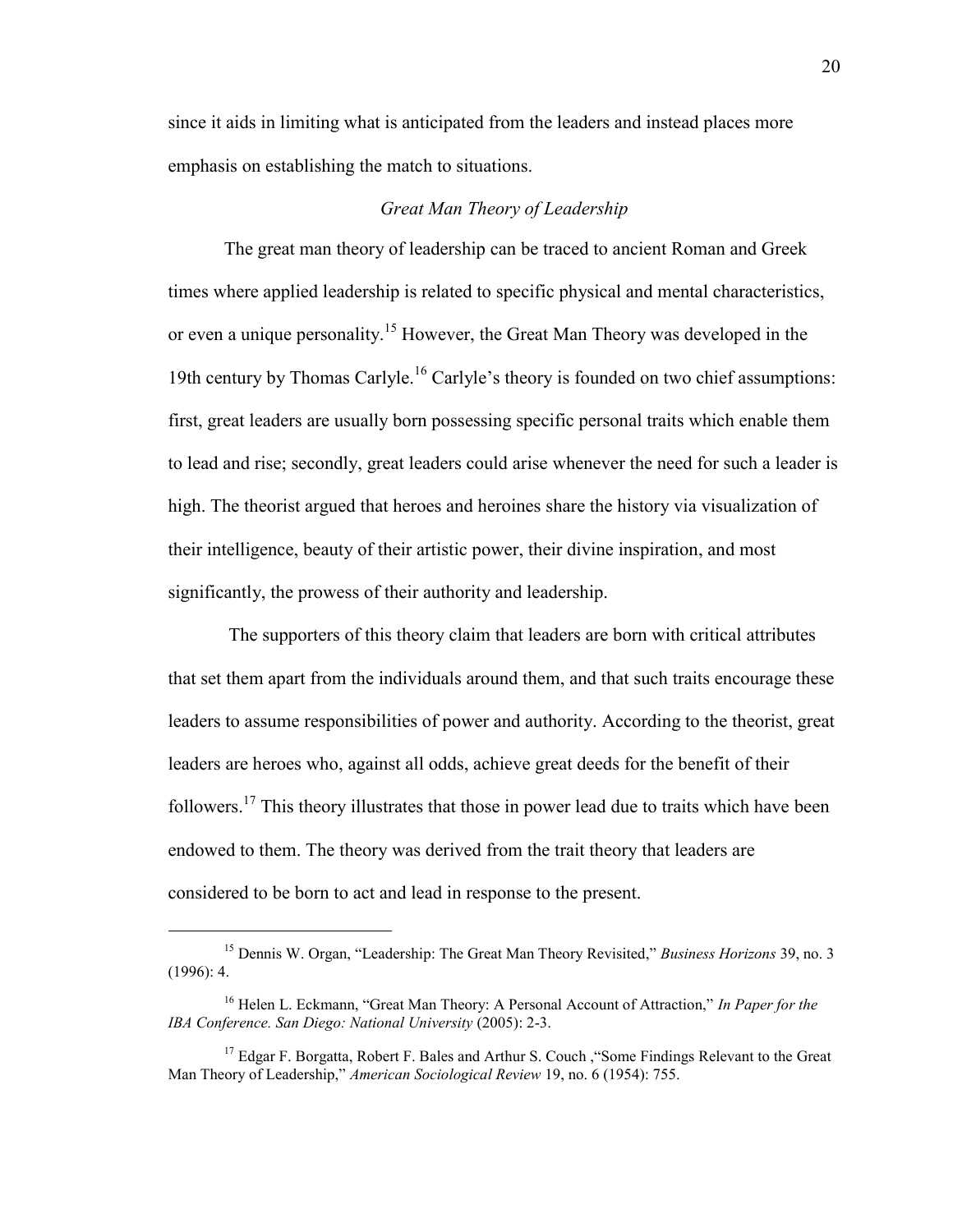Much of this theory was used in the nineteenth century and is mostly related to Thomas Carlyle's work which indicated that world history is the biography of great men.<sup>18</sup> In essence, according to Caryle, leaders are humans gifted with the best qualities to capture the imagination of the masses. In the past, leadership was viewed as the quality linked with males, and thus, this theory was referred to as the excellent man theory. However, Alan Spector Bert has pointed out the emergence of several great leaders who are women, so this theory is now considered a great person theory with the belief that the critical attributes and traits, and the assumption of the authorship and power of leadership<sup>19</sup> seem to apply equally to men and women. As per the theory, a leader is a hero who achieves objectives for their followers against all odds. The theory believes that there is always a need for such type of leaders to be in power due to their special talents.<sup>20</sup> Moreover, it contends that such traits remain relatively stable for quite a long time and across diverse individuals. Therefore, the theory suggests that all the great leaders across the globe share such features regardless of where and when they lived or what the specific historical responsibility they fulfilled.

As per this theory, leadership is an inherent quality. The theory asserts that great leaders are born but not made.<sup>21</sup> The theorist indicated that leadership calls for specific qualities such as intelligence, courage, charm, persuasiveness, aggressiveness, action alignment, a commanding character, and a high level of intuition, qualities that are of

 $18$  Organ, 1.

<sup>&</sup>lt;sup>19</sup> Bert Alan Spector, "Carlyle, Freud, and the Great Man Theory More Fully Considered," *Leadership* 12, no. 2 (2016): 252.

 $20$  Organ, 3.

 $^{21}$  Borgatta et al., 757-758.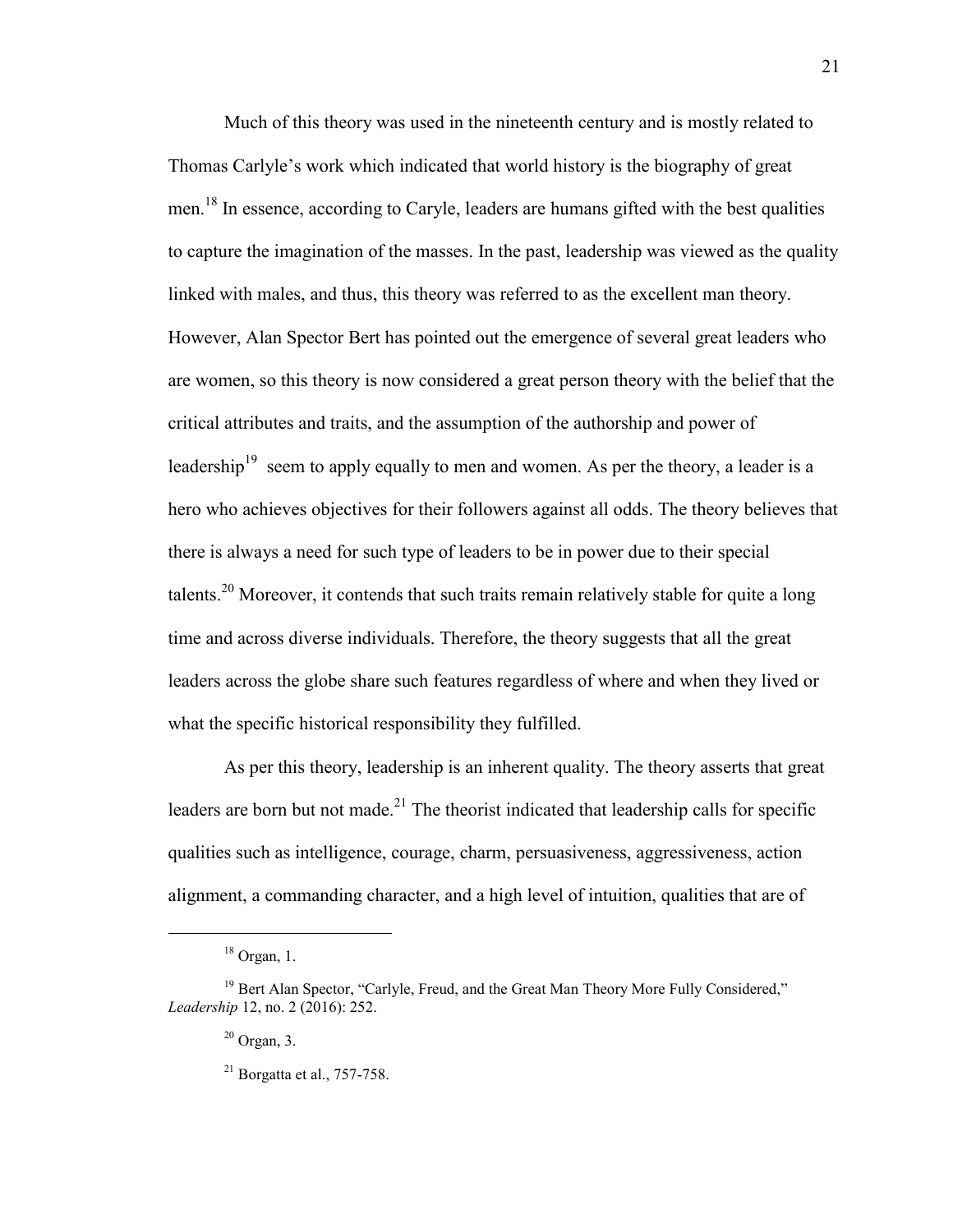such a nature that they cannot be studied or taught in an official sense. This theory is the same as the notion of a divine right of the king to have a hereditary right to permanently rule and reign over their territory. The actions and the qualities of these great leaders are said to inspire a strong degree of respect. Farid, Tasawar, Shahid, and Abdul supported Carlyle's views about the great man theory by indicating that great leaders are God-given to humanity.<sup>22</sup>

<sup>&</sup>lt;sup>22</sup> Farid Ahmad, Tasawar Abbas, Shahid Latif, and Abdul Rasheed, "Impact of Transformational Leadership on Employee Motivation in Telecommunication Sector," *Journal of Management Policies and Practices* 2, no. 2 (2014): 12.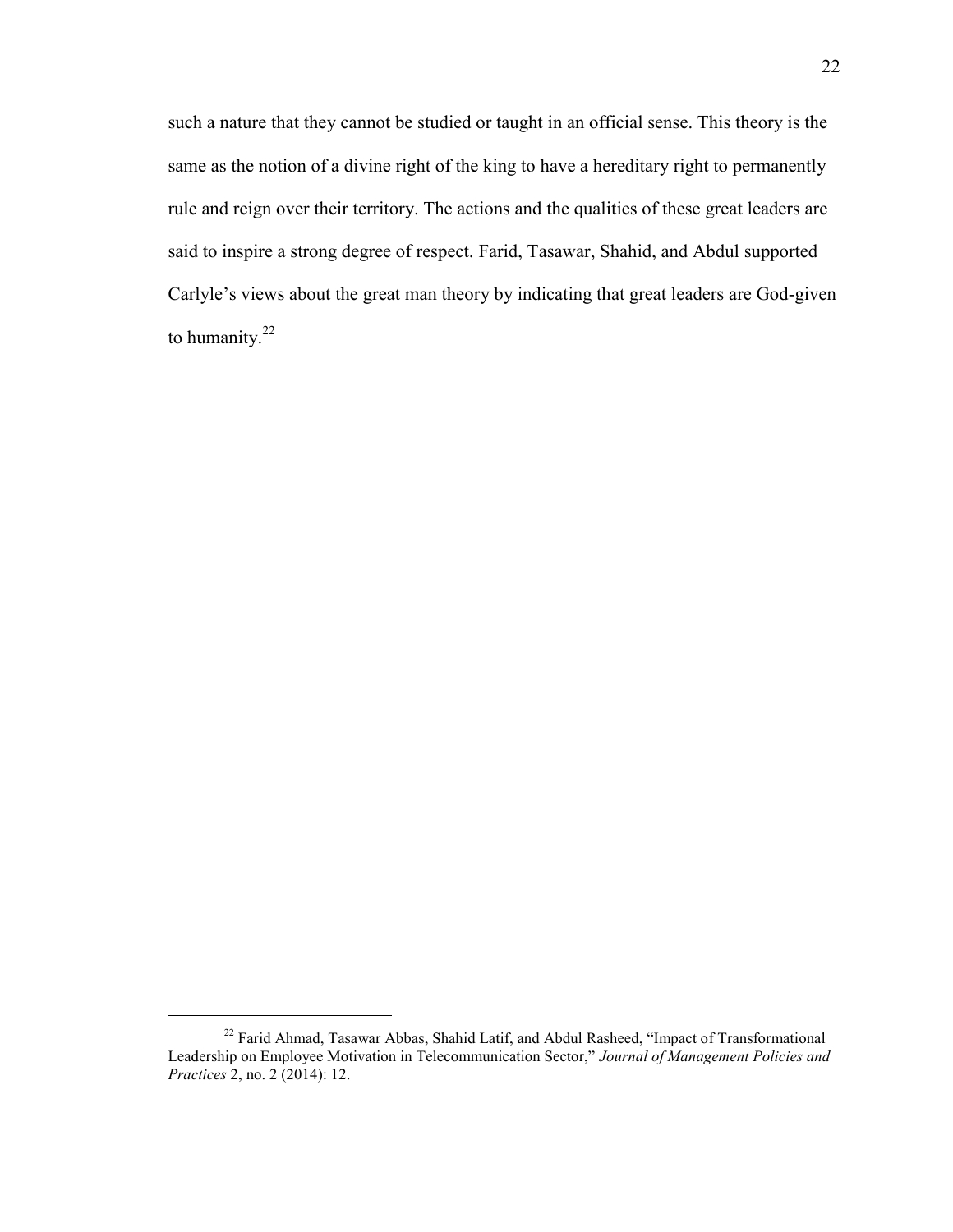#### CHAPTER TWO: THEOLOGICAL REVIEW

<span id="page-24-0"></span>The review focused on the transformational leadership of Abraham, Moses, Jesus, and the Apostle Paul. Transformational leaders display a number of traits. For example, they: serve as change agents, foster intrinsic motivation, present a shared vision, strive for integrity, and demonstrate an idealized influence,  $^{23}$  Idealized influence is defined with respect to followers' and leaders' attributes. In terms of idealized influence, transformational leaders exhibit confidence as well as instill emotional responses, including honor, integrity, and dignity.<sup>24</sup> Transformational leaders also portray higher levels of personal commitment and individualized support to their followers. These leaders attract and inspire others. They are mentors and they are persistent.<sup>25</sup> The researcher was interested in various transformational attributes portrayed by Abraham, Moses, Jesus, and the Apostle Paul, and how they used attributes to influence their respective followers. The attributes focused on included: being a change agent, promoting a shared vision, empowering others, making sacrifices on behalf of others,

<sup>&</sup>lt;sup>23</sup> Amir Sadeghi and Zaidatol L. Akmaliah, "Transformational Leadership and its Predictive Effects on Leadership Effectiveness," *International Journal of Business and Social Science* 3, no. 7 (2012):187-188.

<sup>&</sup>lt;sup>24</sup> Franklin Gyamfi Agyemang, Henry Boateng, and Michael Dzigbordi Dzandu, "Examining" Intellectual Stimulation, Idealised Influence and Individualised Consideration as an Antecedent to Knowledge Sharing: Evidence from Ghana," *Knowledge Management & E-Learning: An International Journal* 9, no. 4 (2017): 484-498.

<sup>25</sup> Iain Hay, "Transformational Leadership: Characteristics and Criticisms," *E-Journal of Organizational Learning and Leadership* 5, no. 2 (2006): 7-8.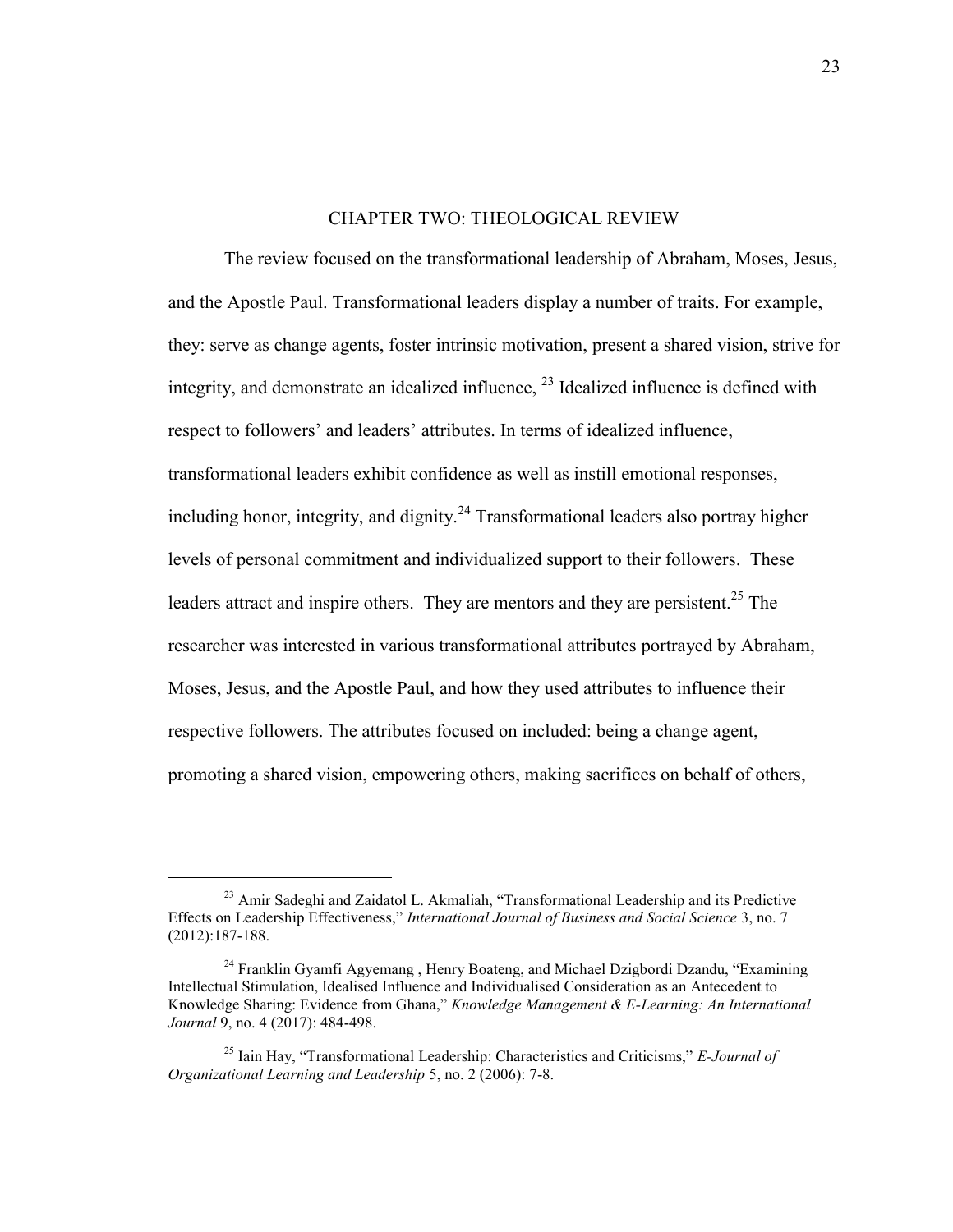delegating responsibility, living with integrity, and striving to be the motivation for others.

#### **Abraham as a Transformational Leader**

<span id="page-25-0"></span>The story of Abraham represents one of the earliest examples of leadership in the Bible. Abraham was a simple clan leader from Ur. As a result, he became the father of a multitude of nations (Gen. 17:4-5). Through his leadership, Abraham was able to permanently transform the world through revolutionary ideas of social justice, love of a stranger, compassion for the weak, tolerance, and brotherhood.<sup>26</sup>

Abraham's vision was for a new nation or the Promised Land (Gen. 50:24-25). Transformational leaders are mainly change agents who have the capability to completely alter the direction of their followers.<sup>27</sup> Abraham endeavored to be different. Abraham became a transformational leader through creating a vision and showing faith as well as courage. He also displayed a sense of justice and caring about other people. Abraham was willing to make sacrifices for his beliefs. For example, he was ready to sacrifice his own son Isaac. This was an indication that he was willing to make a personal sacrifice for God (Gen. 22). Transformational leaders must be ready to make sacrifices on behalf of their institutions or followers. Transformational leaders tend to encourage their followers to make sacrifices.<sup>28</sup>

<sup>&</sup>lt;sup>26</sup> Hershey H. Friedman, Linda W. Friedman, and Sarah Hertz, "Abrahamic Values for Ethical Leadership," *Journal of Leadership and Management* 2, no. 4 (2015): 1-2.

 $27$  Meera Shanker and Omer Bin Sayeed, "Role of Transformational Leaders as Change Agents: Leveraging Effects on Organizational Climate," *Indian Journal of Industrial Relations,* 47, no. 3 (2012): 471-472.

 $^{28}$ Hershey H. Friedman, and Mitchell Langbert, "Abraham as a Transformational Leader, " *Journal of Leadership Studies* 7, no. 2 (2000)*:* 89-90.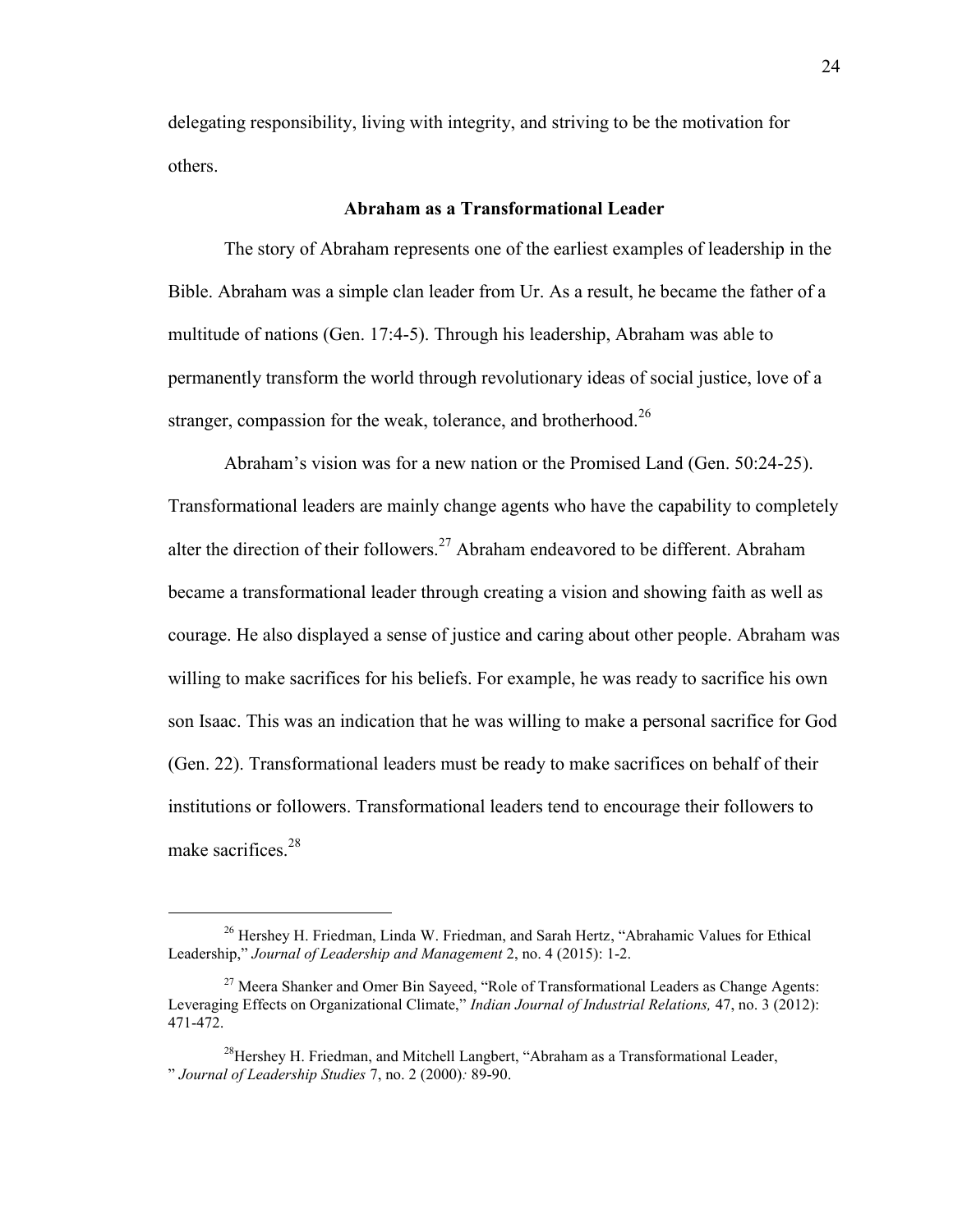Abraham possessed the critical traits of a transformational leader. He communicated his vision of finding the new nation. Abraham was able to rally 318 people to join him during the battle against four kings. This can be interpreted as an idealized influence. Being a transformational leader, Abraham consistently shared his vision with others (Gen. 18:1-10). He also had great confidence in God. As a result, he was able to considerably influence his followers to believe and follow his goals (Gen. 18:1-10).

Abraham was humble. For example, he referred to himself as dust saying, "Now that I have been so bold as to speak to the Lord though I am nothing but dust and ashes" (Gen. 18:17). <sup>29</sup> When his wife Sarah died, he approached the Hittites to acquire a burial site. Abraham said, "I am an alien resident and settler among you" (Gen. 23:4). Abraham was among the few transformational leaders that God shared with His people. He effectively provided biblical principles as to how Christians are supposed to lead and  $follow.<sup>30</sup>$ 

Abraham possessed unique traits that made him a good transformational leader. He was a man of charisma and integrity. In terms of integrity, he had strong internal guiding principles that he did not try to compromise. This was evident when he was asked by God to sacrifice Isaac. Abraham was willing to make a personal sacrifice to God

<sup>29</sup>Unless otherwise noted, all Scripture citations are from *The Holy Bible, New International Version* Colorado Springs, CO: International Bible Society, 1984.

<sup>&</sup>lt;sup>30</sup> Tatrabian Jackson, "The Relationship Between Transformational Leadership Style and Employees' Perception of Leadership Success in Higher Education" (PhD Diss., Liberty University, 2017), 1-2.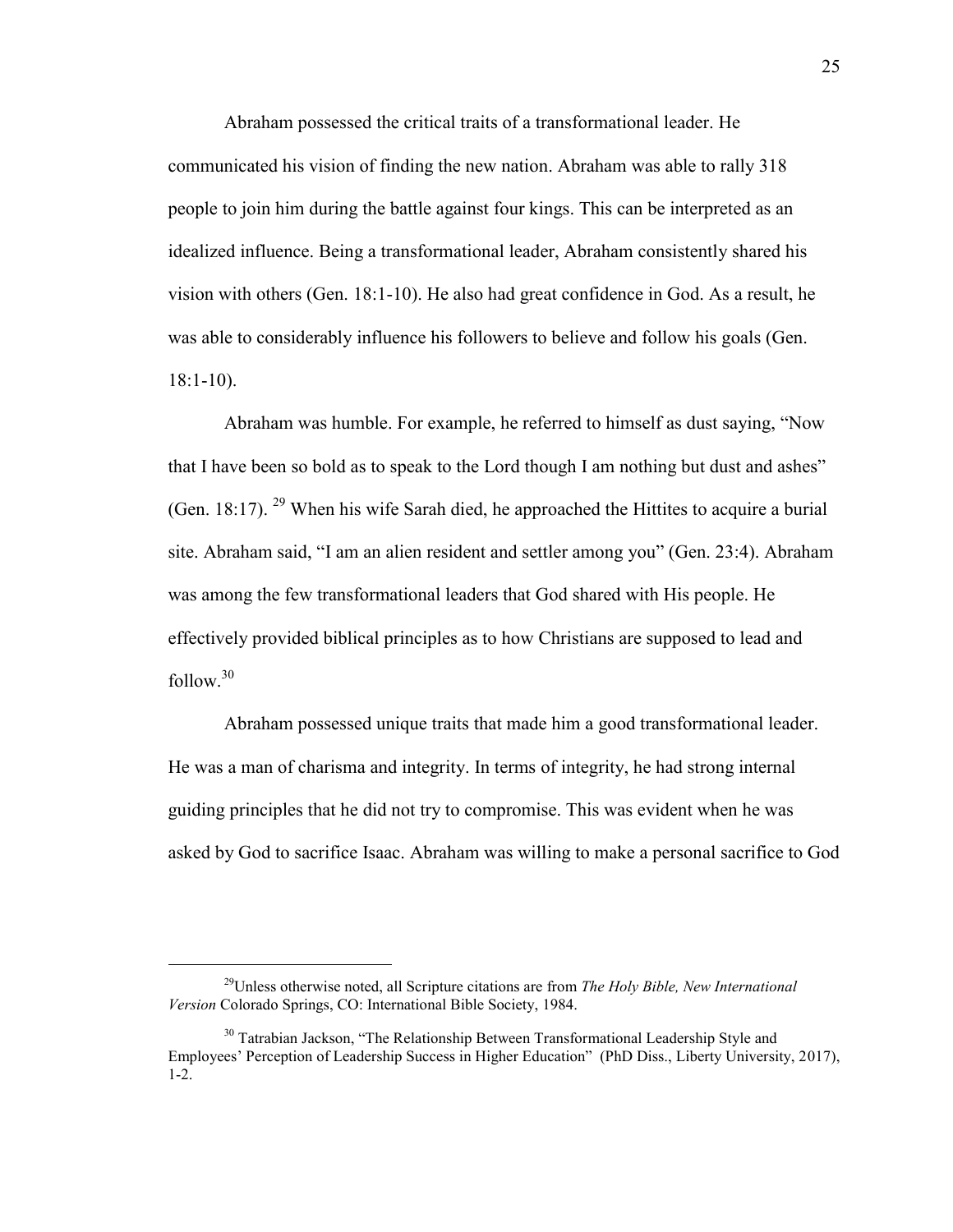(Gen. 22). Abraham possessed confidence, courage, and capability to make informed decisions. Abraham also cared about people and possessed a superior sense of justice.

#### **Moses as a Transformational Leader**

<span id="page-27-0"></span>The Bible reveals Moses as a visionary leader who managed to grow into his leadership stature over time and through failure. During his calling, he was hesitant but managed to overcome his fears with time. Moses showed the characteristics of transformational leadership. Moses consistently reminded his people of his overall vision and tried to get them to assume their rightful identity as God's chosen people.

When the Lord your God brings you into the land he swore to your fathers, to Abraham, Isaac, and Jacob, to give you—a land with large, flourishing cities you did not build, houses filled with all kinds of good things you did not provide, wells you did not dig, and vineyards and olive groves you did not plant—then when you eat and are satisfied, be careful that you do not forget the LORD, who brought you out of Egypt, out of the land of slavery (Deut. 6:10-12).

Moses delegated some of the responsibilities to capable individuals while the

Israelites were in the wilderness. He allowed them to participate in decision-making. He assigned able men among the Israelites and gave them responsibilities as officers over thousands of people. Through this, he was able to strengthen his followers. For example, Moses delegated leadership roles to heed his father in-law's advice that he needed to delegate some responsibilities to Aaron and to capable men of Israel. He made them leaders and others judges. Moses appointed Joshua as his successor after being the leader of Israel for 40 years. In this way, he was able to cultivate Joshua as a leader.<sup>31</sup>

<sup>&</sup>lt;sup>31</sup> Charles J. Berendt, Andreas Christofi, Krishna M. Kasibhatla, John Malindretos, and Brian Maruffi, "Transformational Leadership: Lessons in Management for Today," *International Business Research* 5, no. 10 (2012): 230-231.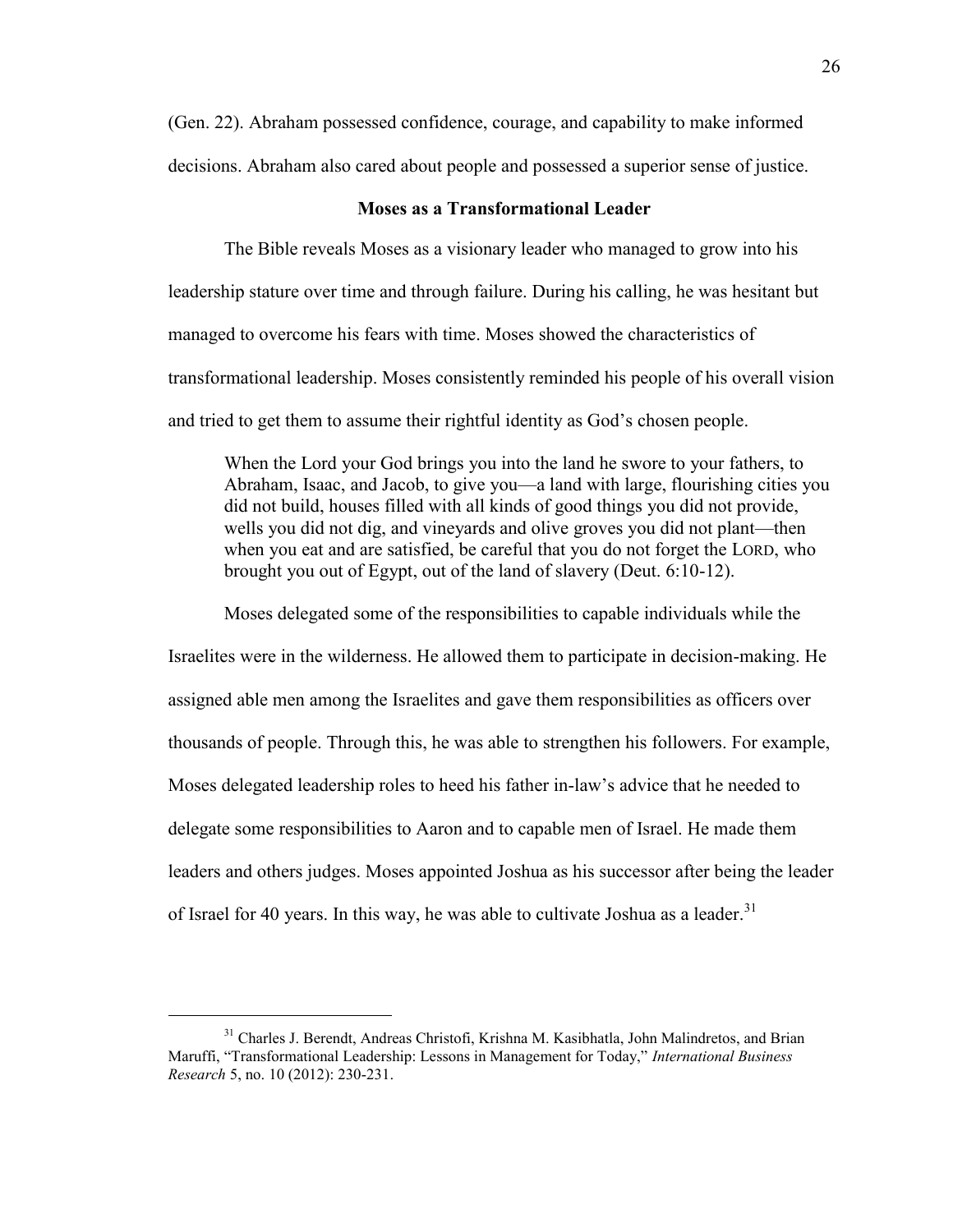Moses practiced transformational leadership. One of the key attributes of Moses's leadership was humility. He respected the Lord who personally chose and charged him with a significant task. This attribute manifested clearly. For example, he asked, "Who am I that I should go unto Pharaoh?" (Exod. 3:11) and added that "I am not a man of words . . . I am slow of speech, and of a slow tongue" (Exod. 4:10). Moses accepted the task when Aaron was appointed as an intermediary to the people and immediately asked his father-in-law for permission to return to Egypt. This attribute enabled Moses to win followers as he endeavored to accomplish the task he was charged to accomplish.

Moses exhibited both tenacity and perseverance. Moses showed passion in assisting others to realize more for themselves. The notable example of endurance and tenacity by Moses is his repeated entreaties to Pharaoh to release the Israelites when plagues hit Egypt (Exod. 7:14). Moses also displayed an increasing self-confidence once the plagues set in; he believed that Pharaoh would release the Israelites after the plague of frogs (Exod. 8:5-6). He was determined to accomplish his mission and to lead the Israelites out of Egypt as their leader. In this way, Moses displayed strong elements of transformational leadership. The other key attribute associated with transformational leadership that Moses displayed is integrity. His loyalty is evident by the assistance he gave to his fellow Israelite who was being assaulted by an Egyptian (Exod. 2:11).

Moses encouraged his people to maintain the faith. He made them have faith that they would arrive in the Promised Land. This was in spite of their being pursued by their adversaries and after wandering in the desert for a period of 40 years. Moses managed to transform the downtrodden slaves into a more confident, as well as more cohesive community, that in the end was able to overcome a number of enemies and finally settle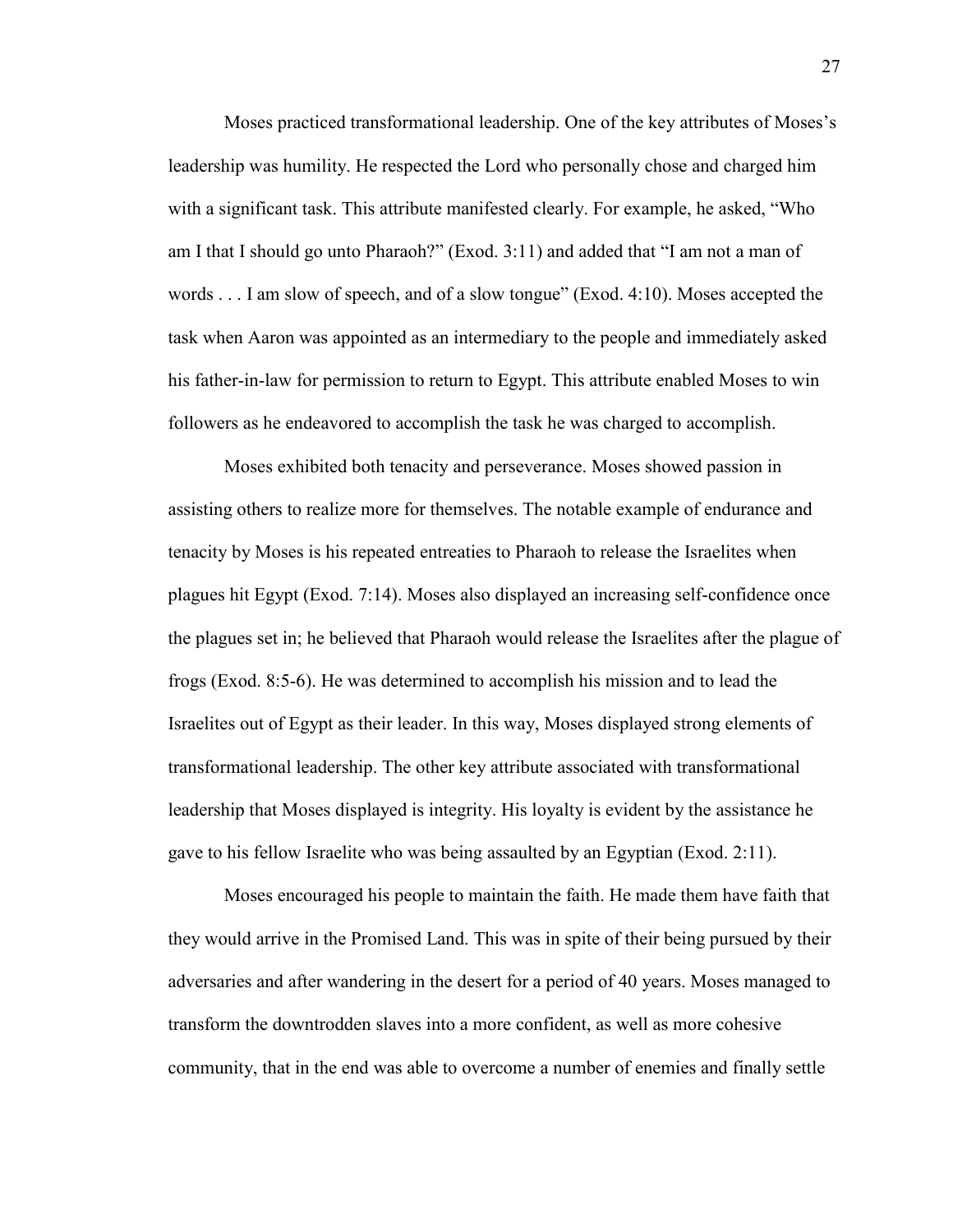in the Promised Land. He also proved to be sympathetic to other people's suffering as slaves and then when wandering in the desert. He personally interceded on behalf of the people in order to save the Israelites from God's wrath. In the case of the Golden Calf, where the Israelites turned their backs on God after a prolonged absence of Moses, he told God to kill him if He would not spare the people (Exod. 31:1-11).

Moses made attempts to persuade the Israelites to adopt and to remain committed to the ultimate goal of realizing their freedom as well as peoplehood. As a truly transformational leader, Moses' goal was to forge the masses from slavery into a free nation. He made several attempts to transform a group of dispirited individuals under the influence of Egyptian polytheism into the belief in monotheism, and Moses partially managed to eradicate the issue of idolatry from the Israelites (Exod. 19:8).

Moses can be perceived as a key example of a leader who used the transformational leadership model to influence followers. Moses possessed personal characteristics that enabled him to become an effective transformational leader and to motivate his followers to pursue a common vision. Some of his outstanding characteristics include self-confidence, tenacity, initiative, and integrity.<sup>32</sup> According to Charles et al., Moses exhibited qualities such as creativity, humility, and innovation, especially in his succession planning. In completing his mission, he inspired future generations. He also had the ability to elevate the awareness, interests, as well as

<sup>&</sup>lt;sup>32</sup> Paul J. Herskovitz and Esther E. Klein, "The Biblical Story of Moses: Lessons in Leadership for Business," *Journal of Leadership Studies* 6, no. 3-4 (1999): 84-86.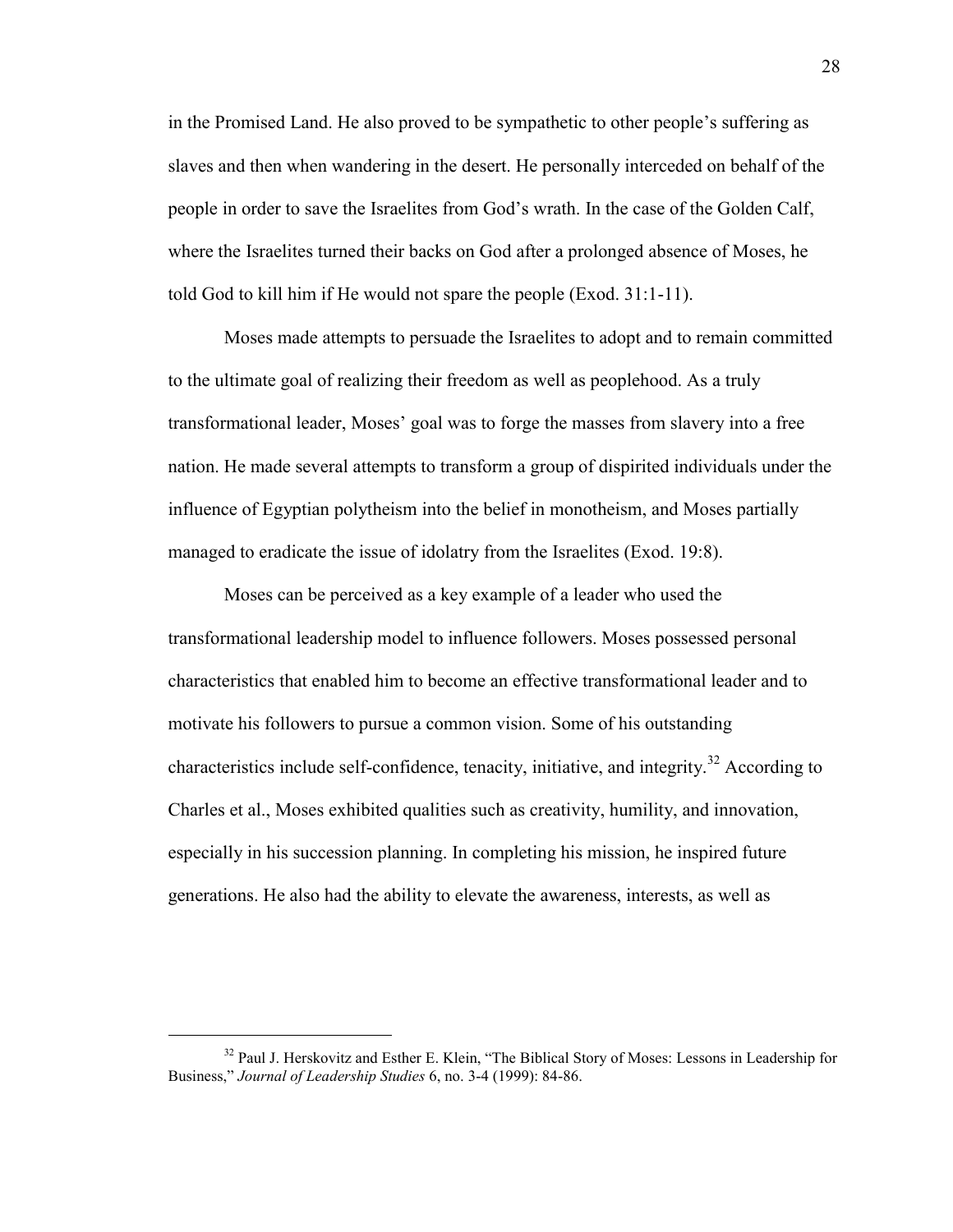acceptance of his followers, and he encouraged them to look beyond their personal interest.<sup>33</sup>

Moses, as a transformational leader, allowed individuals around him to make decisions. Moses became a judge, and followers supported him until he was able to lead them out of Egypt. Transformational leadership, as portrayed by Moses, tends to have a sense of mission, value, vision, and purpose.<sup>34</sup> Besides, Moses's transformational leadership was evident in the manner in which he raised the motivation as well as the morality of the Hebrews. Moses reminded the Hebrews of their identity and, at the same time of their identity as God's chosen children and not as Pharaoh's slaves. Moses pleaded with God on behalf of the Israelites by reminding God of his covenant with His people: "Remember Abraham, Isaac, and Israel, your servants, how you swore to them by your own self, saying to them, 'I will multiply your descendants like the stars of heaven, and all this land that I have promised I will give to your descendants, and they shall inherit it forever" (Exod. 32:13).

To deal with the issues, Moses deployed a decentralized system of management. He delegated judicial authority among some of his capable individuals and allowed them to take part during the decision-making process. "He picked out able men from all Israel and put them in charge of the people as officers over groups of thousands, of hundreds, of fifties, and of tens. They rendered decisions for the people in all ordinary cases. The more difficult cases they referred to Moses, but the lesser cases they settled themselves"

 $33$  Berendt et al.,  $227$ .

<sup>&</sup>lt;sup>34</sup> Fellina O. Nwadike, The International Symposium on Cultural Diplomacy in the USA. (Washington DC: May 18-21, 2011), 1.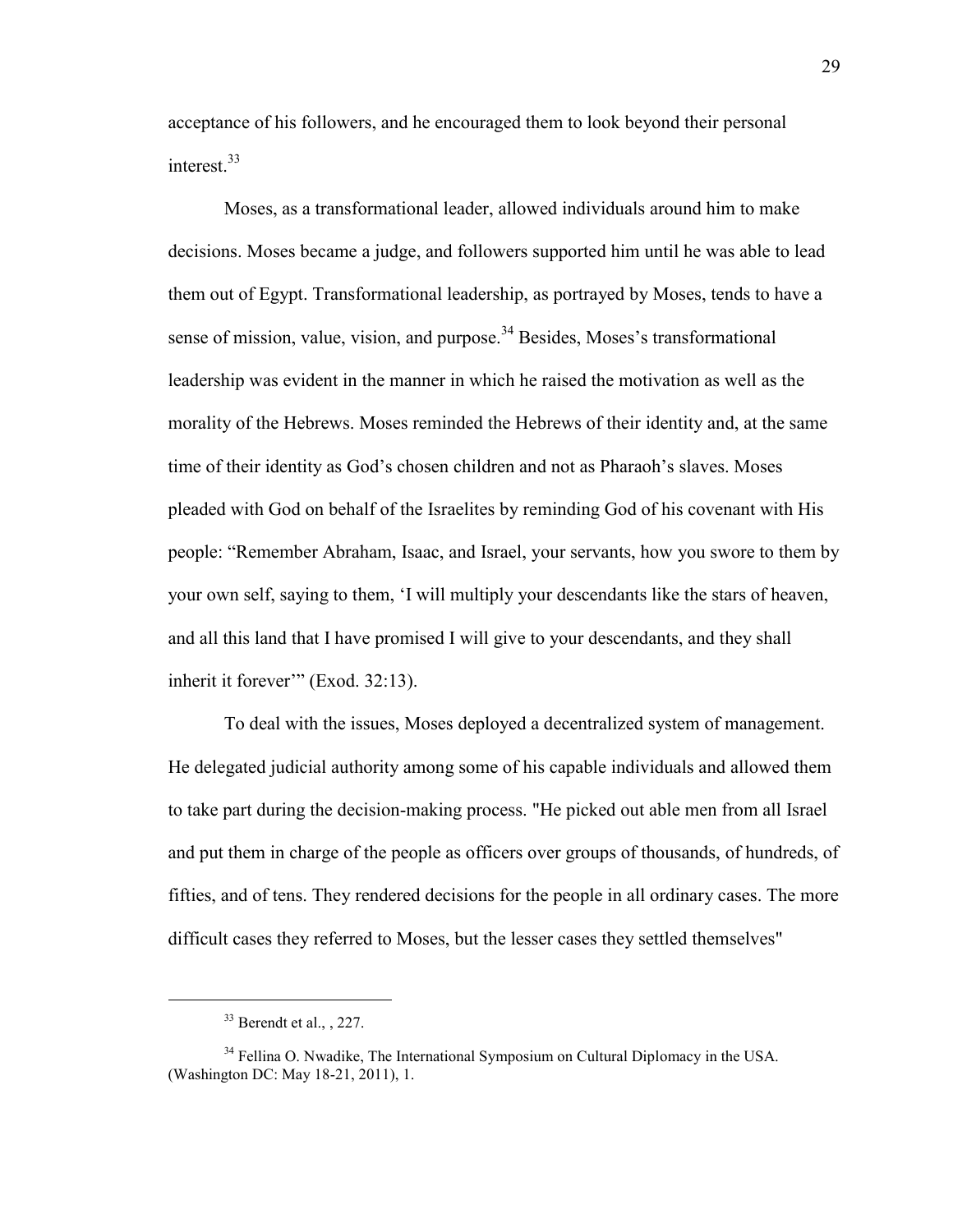(Exodus 18:25-27). This reveals that Moses was an effective transformational leader with the capability to empower others to take charge of responsibilities.

#### **Jesus as a Transformational Leader**

<span id="page-31-0"></span>Jesus offers a different concept of leadership from the Old Testament. Leadership is modeled by Jesus Christ, who sacrificed his own life in order to save humankind. Christian leaders endeavor to transform their followers through following biblical principles as well as seeking God's guidance.<sup>35</sup> Jesus Christ is an example of a transformational leader in the Bible. For example, Jesus Christ delegated some of the assignments to his disciples for the purpose of their own development (Luke 10:1-16). Jesus presented the disciples with detailed instructions as He assigned them tasks of preparing the way for His arrival. Jesus Christ engaged in succession planning by offering guidance on how to carry on His mission as well as his work. This shows that Jesus invested in individuals. Christ demonstrated considerable confidence in the potential of individuals and utilized them for a higher purpose.

Jesus sent individuals to spread the Gospel and believers to conduct the ministry on His behalf. Jesus Christ emerges as one of the transformational leaders. He had a wellarticulated vision which was communicated via parables, symbols, and sermons which were familiar to the people. He is also known to endeavor to model His vision. He was effective, and His followers believed in His vision and believed him. Besides, Jesus directly met his followers in order to lay out His vision and answer any questions. He achieved this through meeting and interacting with disciples (Luke 24:46-49; Jon. 13:1-

<sup>35</sup> Yu Connie Chuen Ying, "Christian Leadership Literature Survey," *New Horizons in Education* 55, no. 1(2007): 59-77.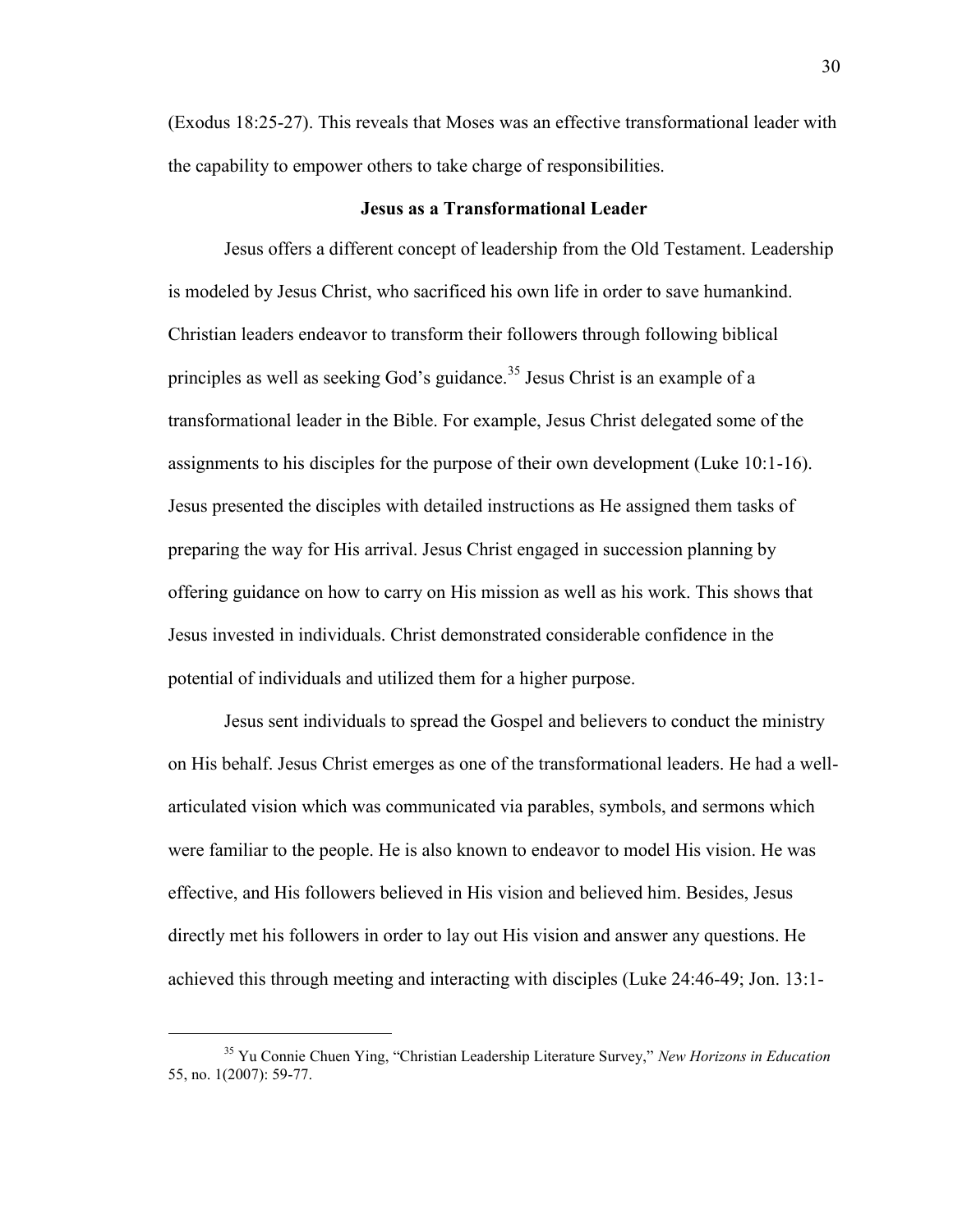17). Jesus demonstrated self-confidence as well as a commitment to God. He went to Jerusalem and was crucified on the cross. He was able to express confidence in his followers. Even after Peter betrayed Jesus, He called upon Peter to be part of the Lord's plan of salvation. "Blessed are you, Simon son of Jonah. I tell you that you are Peter, and on this rock, I will build my church, and the gates of Hades will not overcome it" (Matt. 16:17-18).

It is critical for transformational leaders to empower others to realize their vision. Jesus was able to empower His followers to realize the vision. For example, Jesus told his disciples that when the Holy Spirit came upon them, they would become powerful as well as life-changing witnesses (Acts 1:8). In addition, Jesus was able to lead by example. He personally set an example of consistently obeying God by demonstrating his love and care for others. He was able to demonstrate a perfect example of a transformational leader.

The leadership of Jesus could be effectively experienced by his disciples as well as the crowds. His leadership was also counter-cultural and forcefully engaged with the authorities and, at the same time, prepared for the transition. Jesus's leadership was transformational in that it produced followers who were motivated to achieve beyond what they thought was possible (John 1:35-50). His leadership demonstrated the primary elements of transformational leadership: being intellectually stimulating as well as inspirationally motivating for all the followers. His leadership can be described as transformational in that what he offered personalized his followers' needs and displayed the kind of leadership that inspired them to follow him (John 3: 1-21).,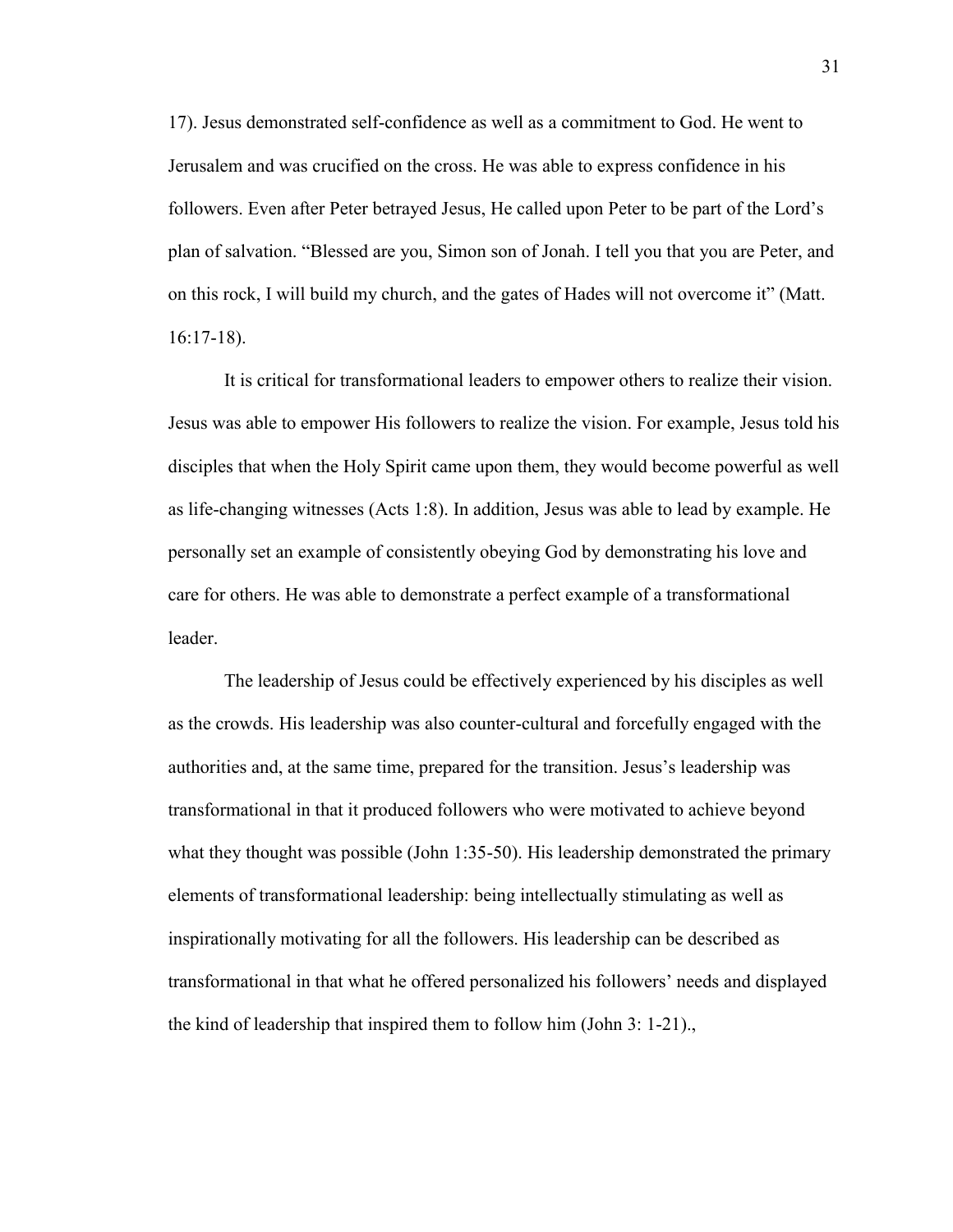Jesus was keen to intellectually engage with his followers. The first example is His conversation with Nicodemus concerning the meaning of rebirth (John 3:1-21). The next example was during an engagement with his disciples that was sparked by his interaction with the Samaritan wife (John 4:27-38). Jesus engaged with his followers in the public domain. He taught concerning the authority of the Son (John 5:16-29). The teachings were meant to prepare his disciples for life after his ascent. Jesus was portrayed as a leader who encouraged followers towards a greater cause (John 1:35-50). Early in the ministry, Jesus endeavored to inspire his followers to a bigger vision. He taught his followers on the importance of the relationship with the Father (God). Jesus inspired his disciples using an integrated message of comfort, compassion, and courage in the face of possible opposition (John 14:1-14). He effectively cast the vision among His disciples. After his resurrection, He sufficiently prepared his disciples for his departure (John 20:11-18). He was able to connect the disciples to his vision as He effectively transitioned by teaching them not to hold on to him. Instead, he prepared them for when the time came for him to ascend to his Father (John 20: 11-18). It is evident that Jesus was a strong vision-caster who was able to inspire His followers to continue spreading the Gospel in spite of the dangers. Jesus went to call His followers to be prepared to die for His vision.

Transformational leadership was clearly at the core Jesus' actions as described in the Gospel. Jesus had charisma associated with his personal style as well as with the miracles that He performed. He inspired his followers to uphold higher moral standards, a follow a vision and a purpose. He inspired trust and actively encouraged his followers to share common goals, as the Kingdom of heaven is the inheritance of His Father's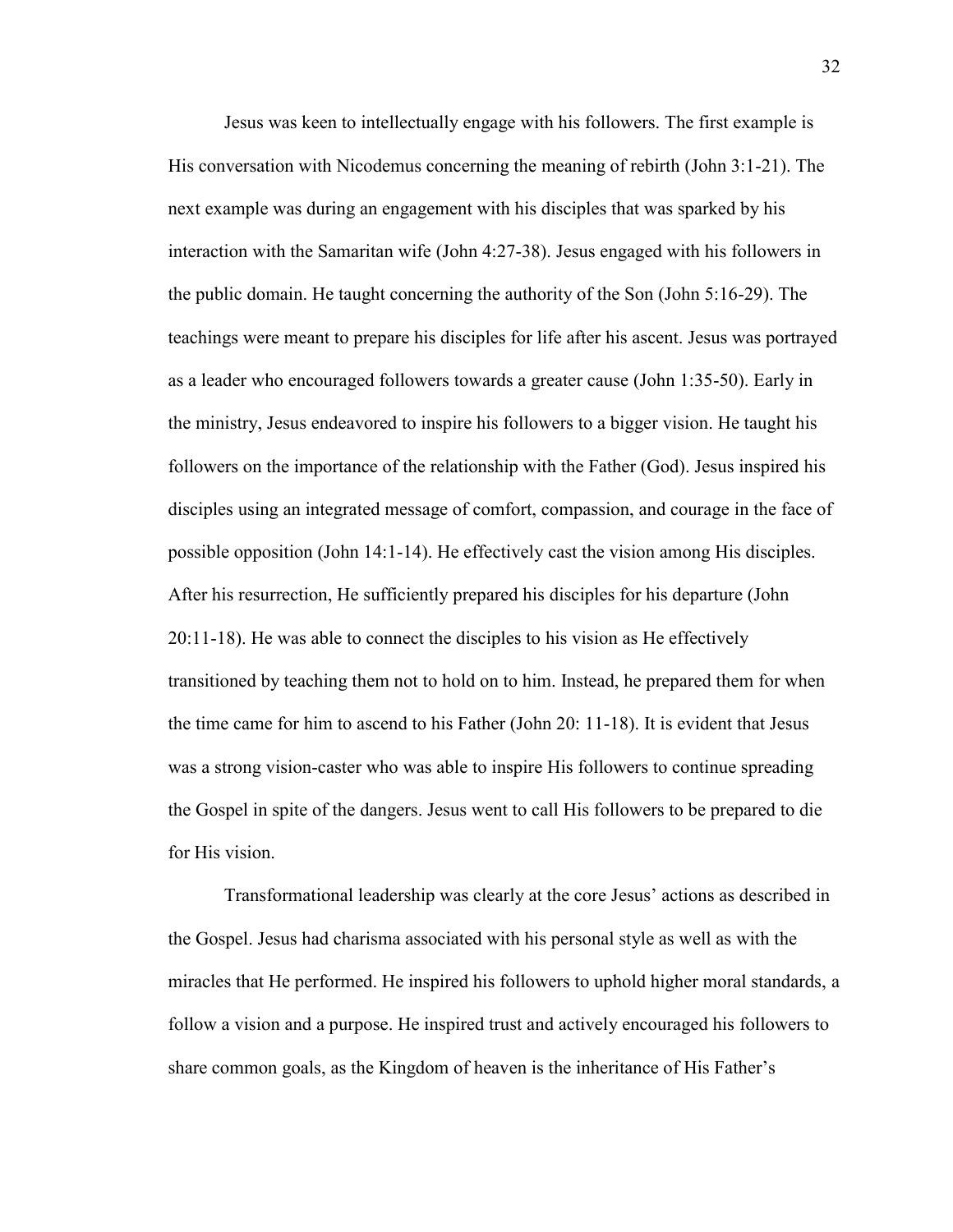followers (Matt. 25:24). The followers were also urged to take part in and be given the Kingdom (Luke 12:32). He was able to raise the expectations of those who believed in Him as he encouraged expectation and belief (Matt. 23:13).

Jesus also demonstrated the importance of the presence of a leader in a transformational leadership model. His presence enabled Him to create teachable moments, foster strong relationships, and facilitate personalized as well as targeted interactions with His followers. As a transformational leader, he was able to focus on and attend to His followers' needs for growth. This was made possible since Jesus was readily available for two-way interactions. For example, Luke reveals Jesus's interactions with His disciples on their way to Jerusalem. He and his disciples were refused by a Samaritan village (Luke 9:51-56). This situation became an opportunity for Jesus to reemphasize the nature of His mission as well as His interest in Jerusalem. The teaching prepared the disciples for the forthcoming rejections that they were going to experience in their various destinations. As a transformational leader would do, Jesus delegated some of the assignments to His disciples for the purpose of enhancing their personal development and announcing the Kingdom. He even gave them comprehensive instructions as he assigned them tasks to prepare for His arrival (Luke 10:1-16).

More importantly, a transformational leader is expected to prepare a succession plan. Jesus effectively offered guidance on how his followers were to continue his mission and work. In essence, the teachings of Jesus challenged his followers to move beyond his work and mission (Luke 10:17-10). Jesus also sent his followers away from Him on missions. For example, he sent believers away to spread the ministry (Luke 9:1- 2; Luke 10:1-2).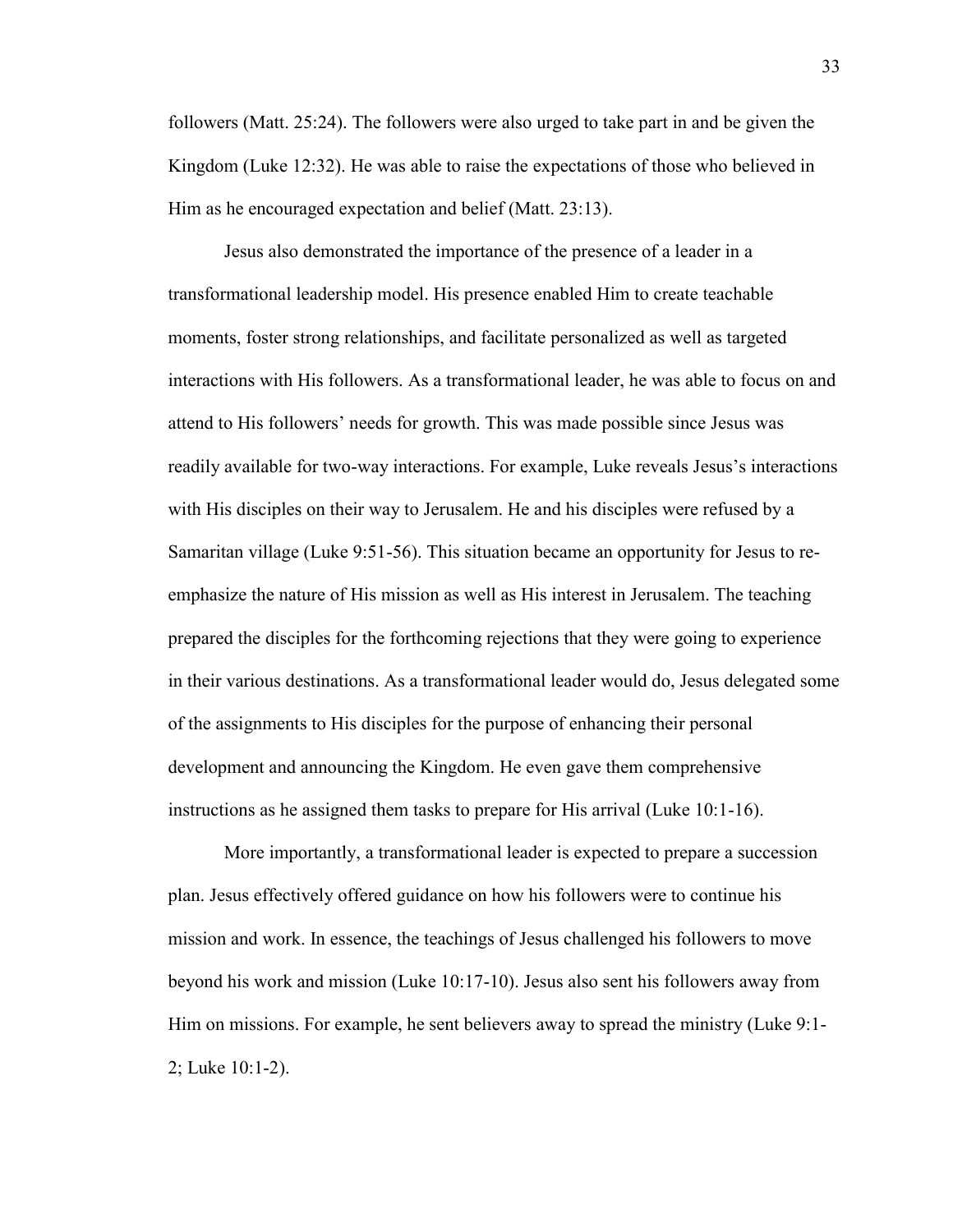In His mission, Jesus practiced a transformational leadership model that church leaders can emulate. His obedience and profuse love for his followers was clear. He said that "the Son of Man came not to be served but to serve, and to give his life as a ransom for many" (Matt. 20:28). This enabled him to lead by example. As a transformational leader, He was able to reinforce His ultimate vision through leadership behavior. He consistently set the example of obedience to God by demonstrating His love and care for others, feeding the hungry, and healing the sick. He expressed confidence in his followers. For example, He expressed confidence even after the betrayal incident. "Blessed are you, Simon son of Jonah. I tell you that you are Peter, and on this rock I will build my church, and the gates of Hades will not overcome it" (Matt. 16:17-18).

Matt noted that, for Jesus, transformational leadership was best accomplished through simple mentoring. His desired goals for his disciples were achieved through an intentional closeness to the lives of the twelve. His leadership was successful due to the close relationships that he developed with them. His plan entailed a pattern of transforming the followers in order to transform the world.<sup>36</sup> Roskam indicated that, though there was growing opposition to Jesus from Jewish leaders, the following steadily grew and became open to his influence. The selection of disciples demonstrates the uniqueness of Jesus' plan for a successive ministry through those twelve individuals $37$ .

#### **Paul as a Transformational Leader**

<span id="page-35-0"></span><sup>&</sup>lt;sup>36</sup> Matt Thomas, "The Indispensable Mark of Christian Leadership: Implications from Christ's Methods of Leadership Development in Mark's Gospel*," Perichoresis* 16, no. 3 (2018): 107-108.

<sup>37</sup> Hendrika Nicoline Roskam, *The Purpose of the Gospel of Mark in Its Historical and Social Context* (Boston, MA: Brill Publishing, 2004), 28.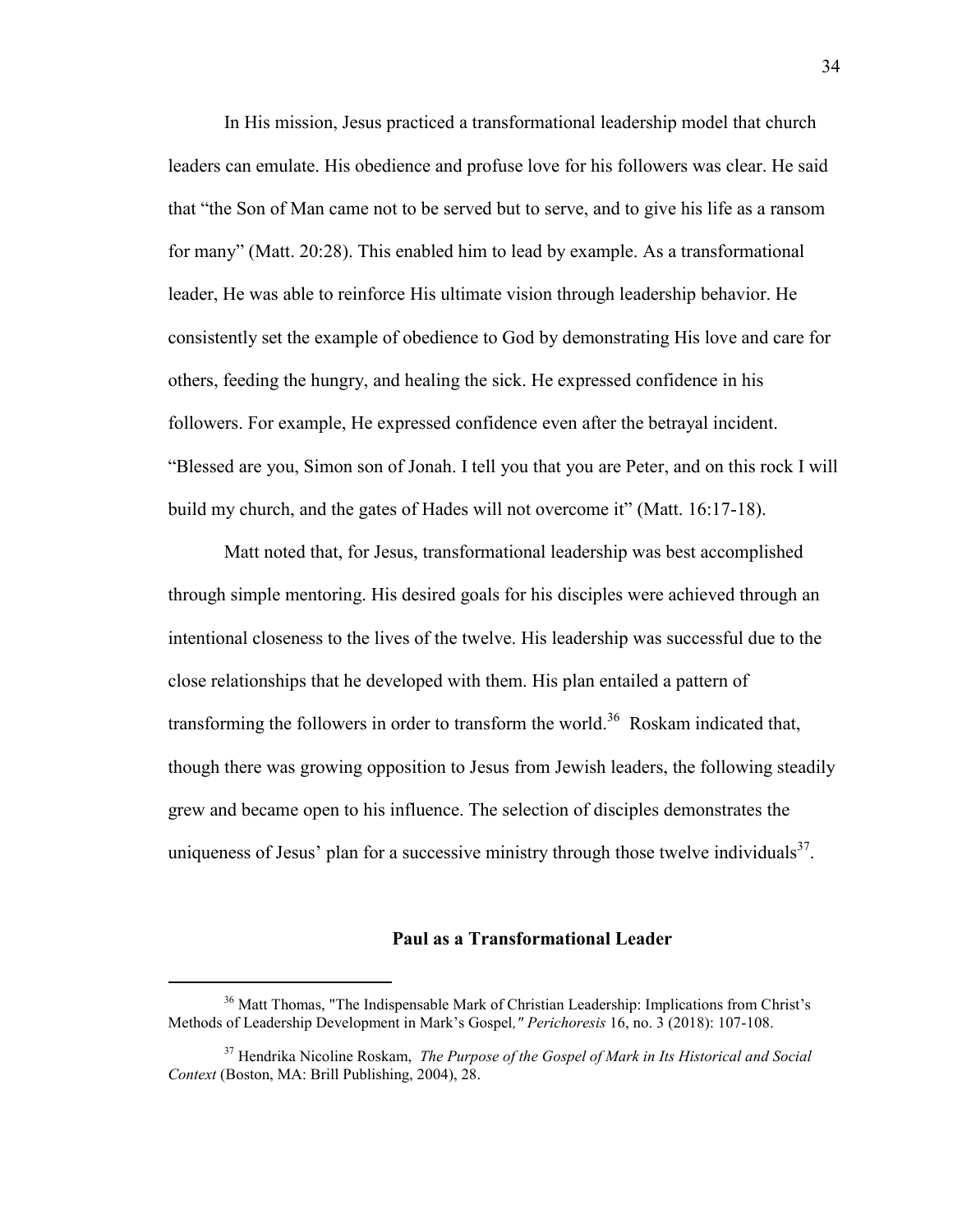The Apostle Paul is another key example of transformational leadership. Paul is a leader who can be emulated by current church leaders.<sup>38</sup> He was able to exert considerable influence on the lives of many individuals. In addition, Paul possessed exceptional characteristics of Christian leadership. In fact, Paul himself called others to take the lead from him: "Follow my example, as I follow the example of Christ" (1 Cor. 11:1).

 Paul was a great leader with many followers. Individuals followed and respected Paul as they saw all-around leadership characteristics entailing interpersonal relationships, functional competence, and a spiritual focus. He was able to influence his followers by demonstrating these characteristics.<sup>39</sup>

The Apostle Paul was the most responsible of all first-century missionaries. For example, he traveled across the Roman Empire spreading the gospel and far beyond the travels of Jesus. Paul encouraged the young church that he had founded during his earlier journey (1 Thess.1:2). He provided guidelines to young church members and individual believers for the purpose of their maturation. Paul's transformational leadership style was meant to produce other leaders who had the capability of empowering other individuals. This model was used by Paul throughout his missionary journeys to develop leaders who

<sup>&</sup>lt;sup>38</sup> Michael Cooper, "The Transformational Leadership of the Apostle Paul: A Contextual and Biblical Leadership for Contemporary Ministry," *Christian Education Journal* 2, no. 1. (2005): 49.

 $39$  Cooper, 48-50.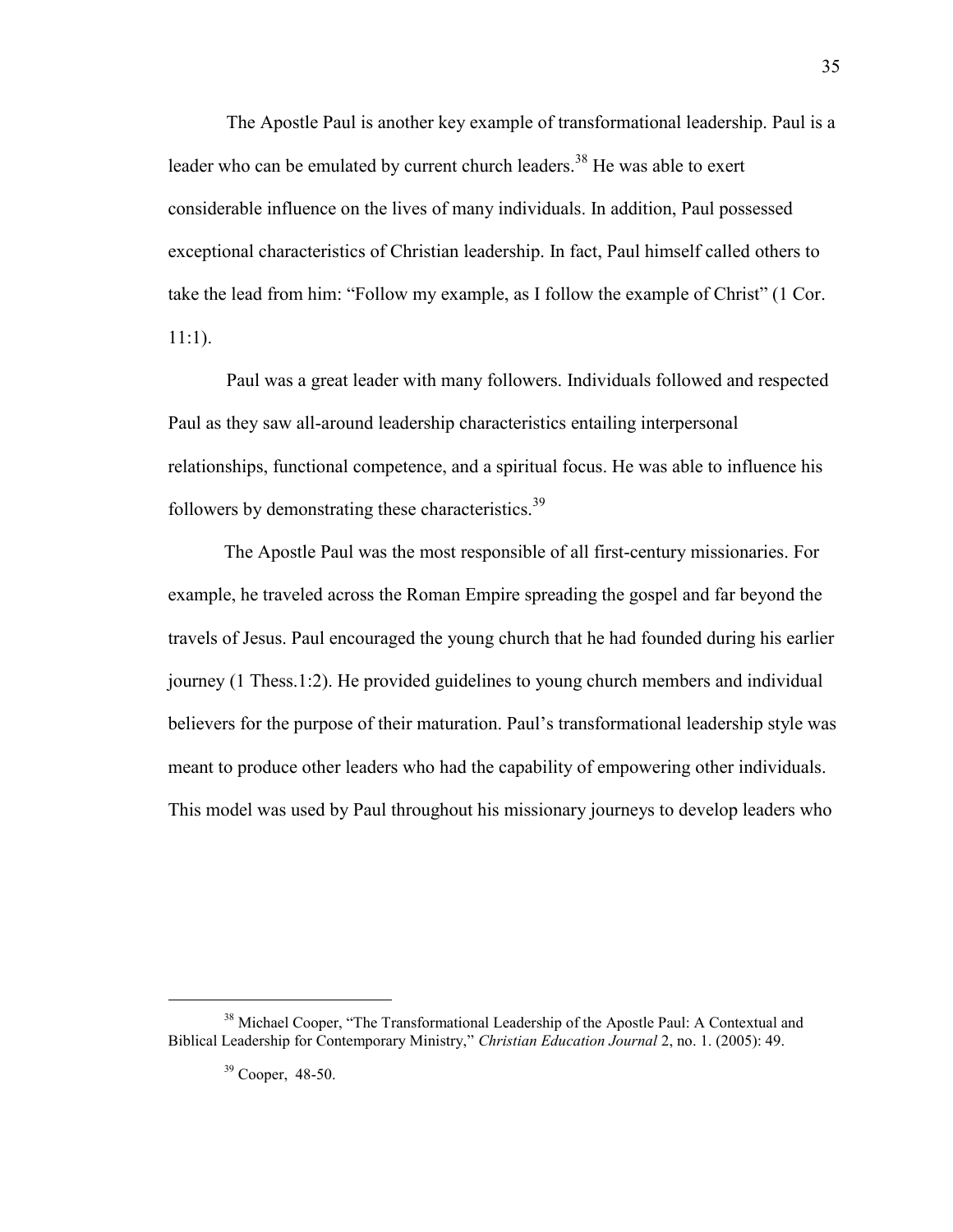were adequately prepared to take over his work of winning as many souls as possible for  $Christ<sup>40</sup>$ 

Paul's leadership was unquestionably transformational. This is clearly evidenced by both change and increasing maturity in the lives of individuals he served, such as Timothy who developed from a young, timid person to a church leader. Paul expected individuals to respond to his leadership in a positive manner. He was unrelenting as he pursued the Christian life "Whether then you eat, drink or whatever you do, do all to the glory of God" (1 Cor. 10:30). Paul's passion to live a Christian life made others reconsider their faith (2 Tim. 1:15, 2:17–18, 4:1). Paul remained a visionary leader and was mainly focused on critical issues of the Christian life. Nothing was more important than his relationship with and reliance on the Lord.

Another notable element of Paul's leadership was empowerment. Paul persistently encouraged individuals to change and successfully empowered them to realize the need for change. As a transformational leader, Paul paid attention to his followers to the extent that he understood their developmental needs. Paul was perceived as a leader with the capacity to influence the people around him. Paul did not use his gifts to push a personal agenda and, instead, endeavored to equip others within the ministry. In essence, he used his gifts to effectively transform others. He also served as a key source of encouragement, longing to spend more time with his followers. $41$ 

 $40$  Lee J. Whittington, Tricia M. Pitts, Woody V. Kageler, and Vicki L. Goodwin, "Legacy Leadership: The Leadership Wisdom of the Apostle Paul," *The Leadership Quarterly* 16, no. 5 (2005): 749-770.

 $41$  Cooper, 53-55.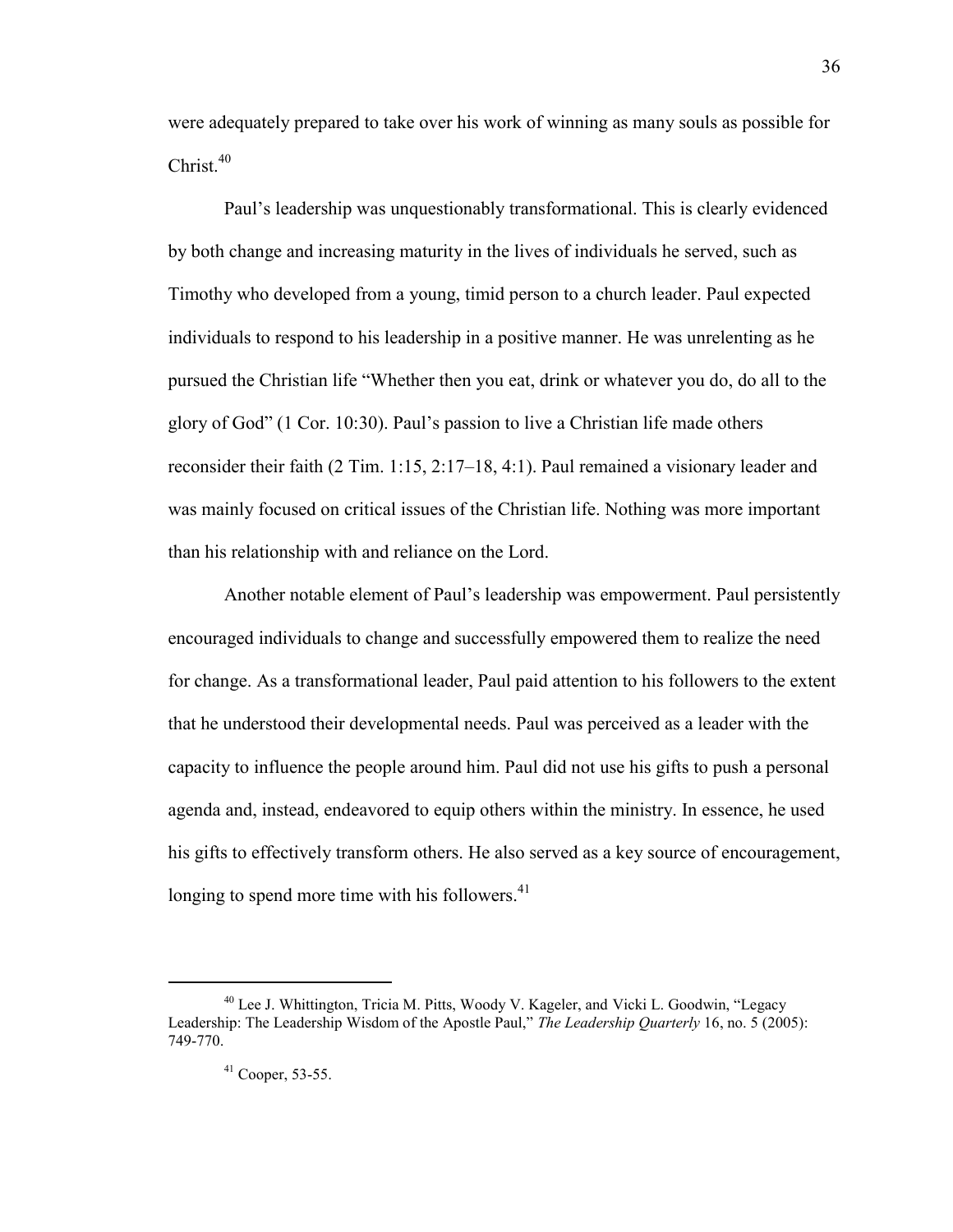The Apostle Paul was one of the greatest Christian leaders. He served as a change agent in a dramatic and courageous manner. Moreover, Paul as a transformational leader challenged his followers to change as well as to grow and view the world in new ways. Paul adopted an encouraging leadership style and cared about his followers. He sought to energize as well as to inspire others via vision, passion, personal values, and reciprocal commitments. In short, Paul sought to transform all his followers.

One of the attributes that qualified the Apostle Paul as a transformational leader is influence. Paul possessed numerous exceptional characteristics of a Christian leader. He invited his followers to take the lead from him (1 Cor. 11:1). A number of individuals, respected as well as followed, the Apostle Paul since he was an all-around leader. He possessed a number of characteristics including strong interpersonal relationships, functional competency, and spirituality. These characteristics set him apart from the multitude, who acknowledged him as a leader. He was in a position to influence his followers by demonstrating these characteristics.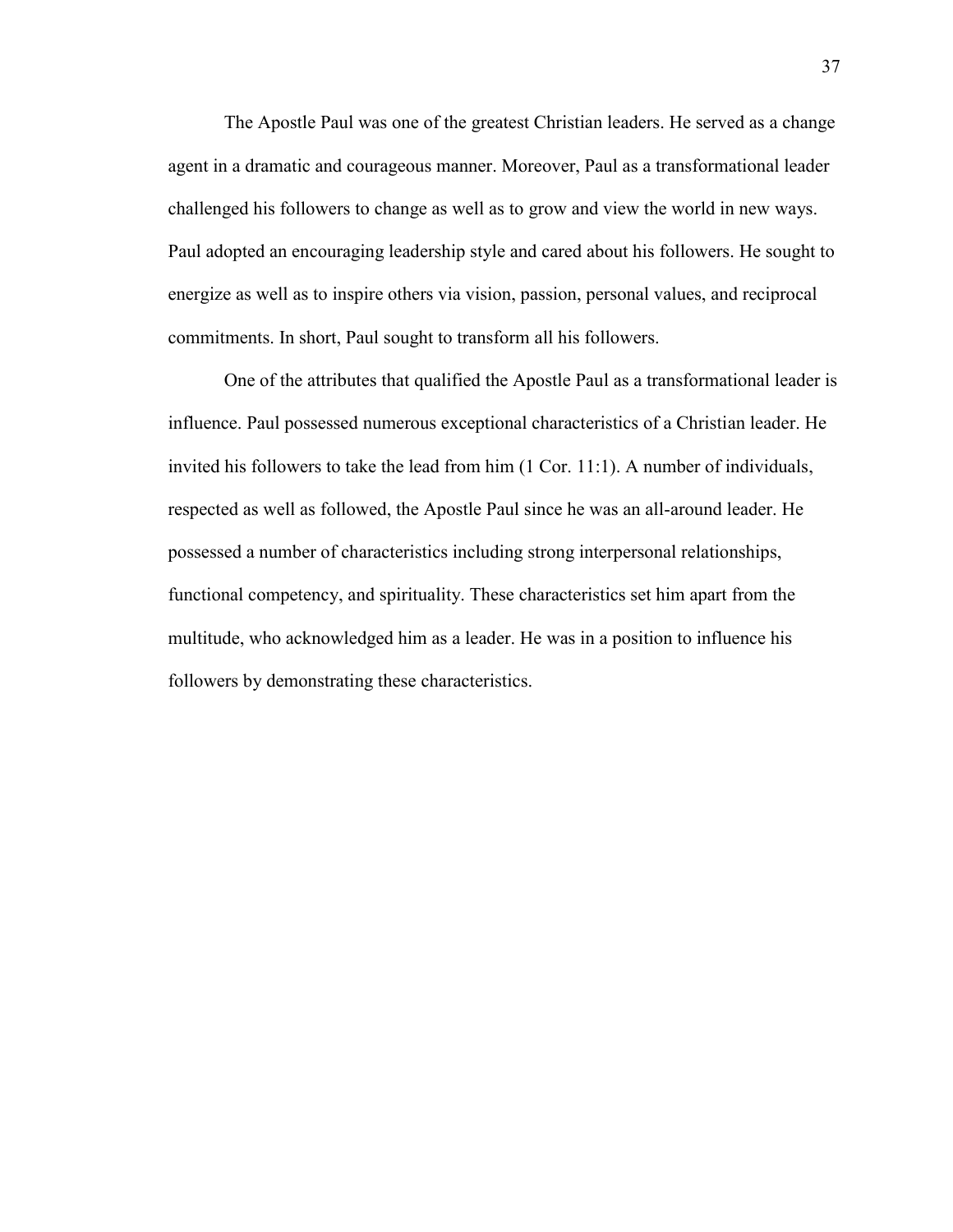## CHAPTER THREE: REVIEW OF RELATED LITERATURE

Through a combination of contingency, trait, and behavioral approaches to leadership, transformational leadership was developed. The leadership model has gained popularity and is utilized to understand leader effectiveness. Transformational leaders are believed to engage in a specific set of behaviors meant to influence their followers. This kind of leadership is an important antecedent to constructing confidence among followers.<sup>42</sup> Different traits by leaders influence the followers and the organization in general. Transformational leadership offers benefits in terms of increasing efficacy and performance of followers. Transformational leadership has the potential to yield positive outcomes, such as followers' commitment, leadership effectiveness, and organizational citizenship behavior.<sup>43, 44</sup> To gain more understanding of transformation leadership, the researcher carried out an in-depth review of past studies concerning the topic of the transformational leadership model. The reviewer also explored transformational leadership within the church context. Reviewing the literature helped to offer insights into transformational leadership in a church setting and how the model can be applied to empower followers, particularly youth.

<sup>42</sup> Sadeghi 187-188.

<sup>43</sup> Gholamreza Jandaghi, Hasan Zarei Matin, and Ali Farjami, "Comparing Transformational Leadership in Successful and Unsuccessful Companies." *African Journal of Business Management* 3, no. 7 (2009): 272-273.

<sup>&</sup>lt;sup>44</sup> Jennifer Middleton, Sarah Harvey, and Nina Esaki, "Transformational Leadership and Organizational Change: How Do Leaders Approach Trauma-Informed Organizational Change … Twice?," *Families in Society* 96, no. 3 (2015): 155-156.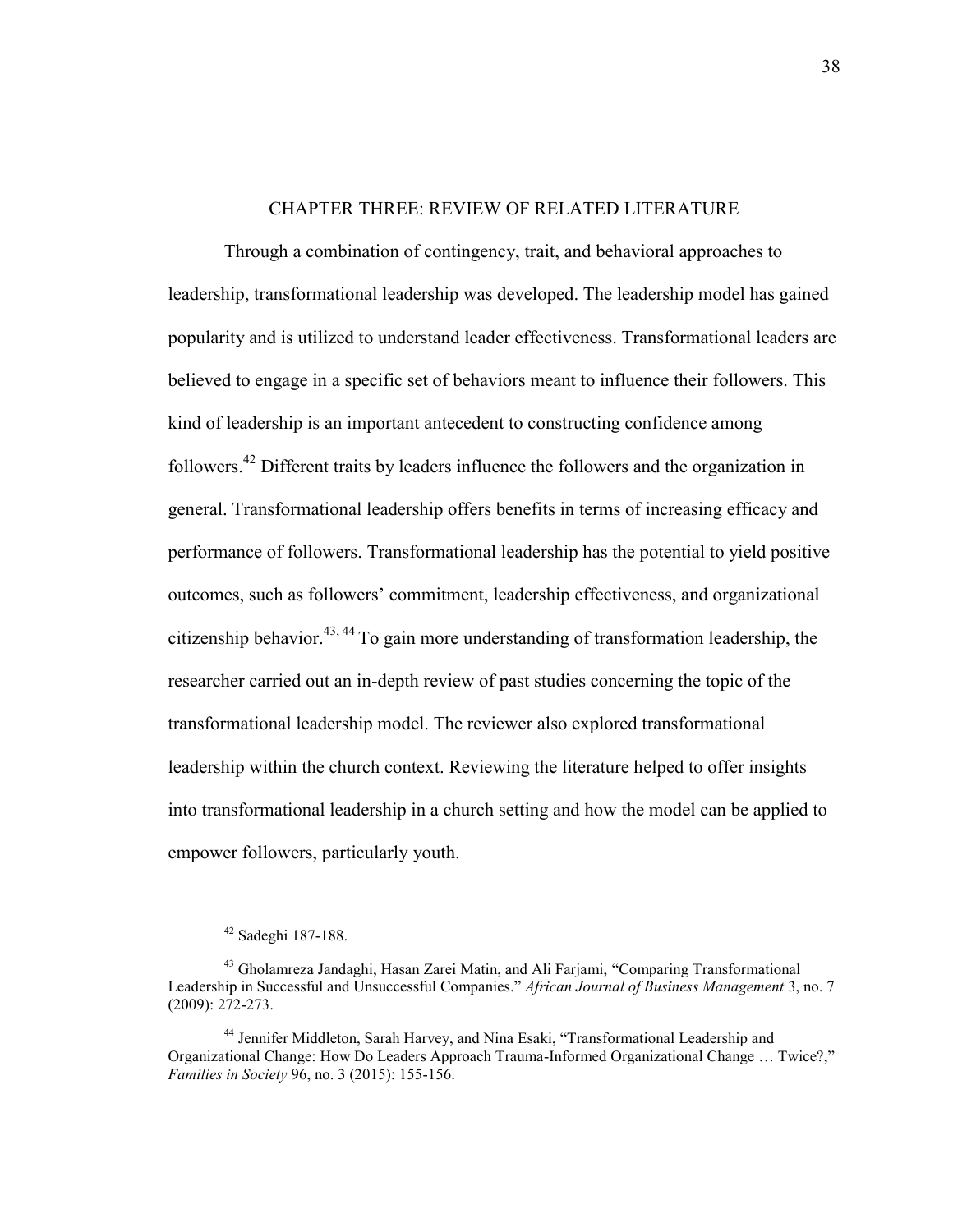## **Transformational Leadership**

James MacGregor Burns coined the term "transformational leadership "in 1978. Burns was primarily interested in political leadership. Later, the term was adopted in organizational management circles.<sup>45</sup> Farid, Tasawar, Shahid and Abdul indicated that transformational leadership is one of the most critical elements of leadership.<sup>46</sup> This type of leadership is associated with both individual and institution performance. Farid and his colleagues added that transformational leadership enables one to provoke his or her followers towards the realization of mutual goals. The primary dimensions of transformational leadership include inspiration motivation, intellectual stimulation, idealized influence, and individualized consideration. Inspiration motivation entails the leader's urge for the followers to realize specific goals by appealingly describing the goals. Idealized influence focuses on being a role model in front of the followers and readiness to sacrifice for the well-being of the group. Individualized consideration encompasses encouragement, attention, and support offered by the leader to the followers. Intellectual stimulation involves leaders enabling the followers to probe problems freshly and creatively.<sup>47</sup> According to Amir and Pihie, transformation leaders tend to encourage their followers to do more than what is required. These leaders are also proactive and assist followers in realizing unexpected goals. Transformational leaders engage in a specific set of behaviors. They are models of integrity as well as fairness,

<sup>45</sup> John Humphreys, and Walter Einstein, "Nothing New Under the Sun: Transformational Leadership from An Historical Perspective," *Management Decision* 41, no. 1 (2003): 85.

 $46$  Ahmad et al., 12.

 $47$  Ahmad et al., 13.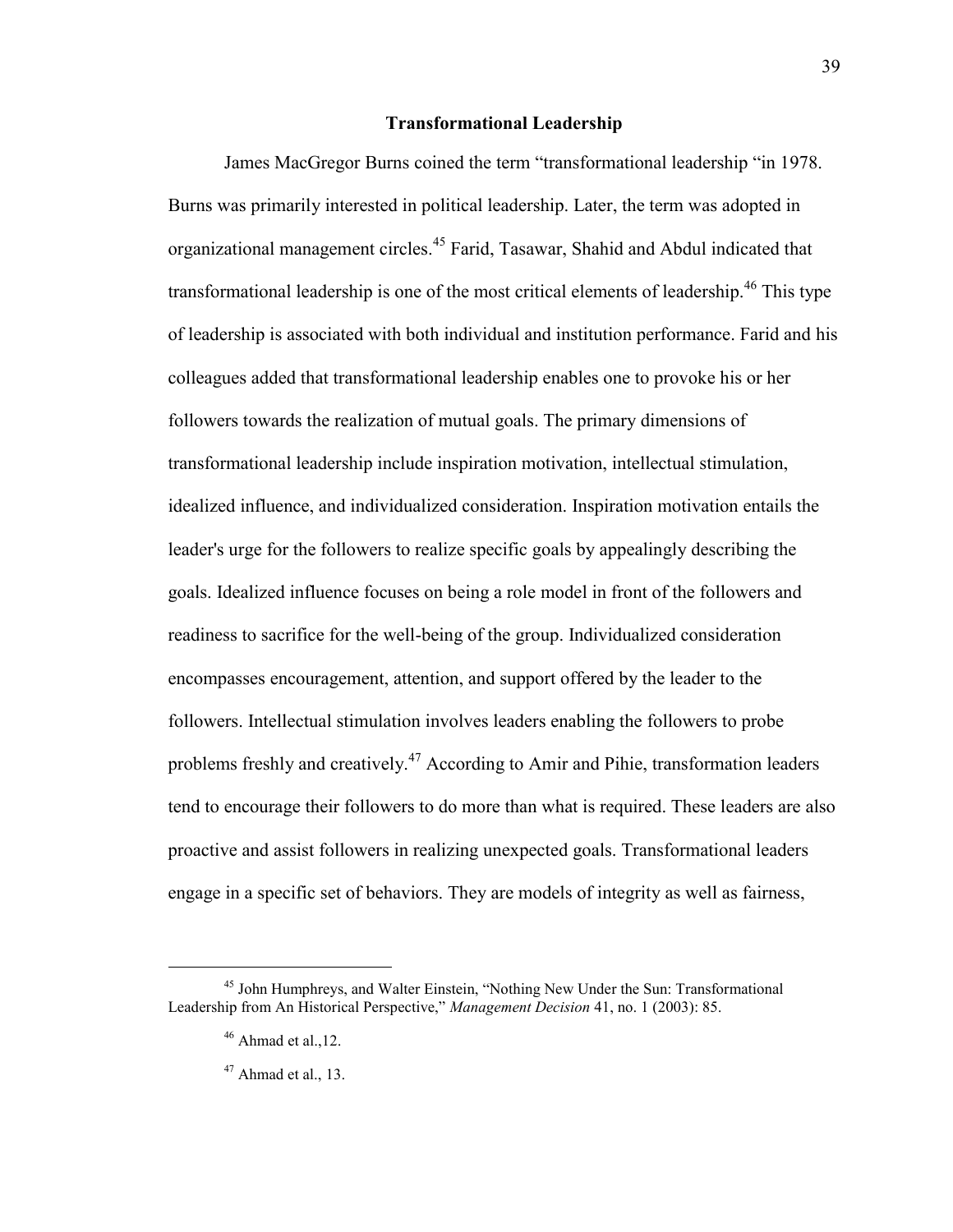tending to set clear goals, have high expectations, and offer support. A leader practicing transformation leadership has the potential to foster higher levels of intrinsic motivation and loyalty among followers.<sup>48</sup>

Gholamreza, Hasan, and Ali indicated that transformational leadership is a process through which leaders and followers promote one another to higher levels of motivation and morality. Transformational leaders have the ability to assist their followers in assessing problems from a new perspective. Moreover, these kinds of leaders stimulate followers to try higher levels than the usual ones. They are referred to as ones who attempt to show the institution new means of improving and progressing through the generation of fresh perspectives and ideas.<sup>49</sup> Transformational leadership has become one of the essential theories when it comes to organizational behavior. Middleton, Harvey, and Nina indicated that a transformational leader tends to emphasize an organization's outcomes as well as the mission. A transformational leader aims at raising awareness and getting the followers to transcend personal interest for the sake of the team's goal.<sup>50</sup>

Gholamreza, Hasan, and Ali revealed that transformational leadership is the system of leadership which could inspire positive characters in those who follow.<sup>51</sup> Ngoc-Hong Dao and In-Soo added that transformational leadership is the theory of governance in which a particular forerunner works with the teams in ascertaining the required transformation, generating the vision to monitor deviations over stimulus, and

- $50$  Middleton et al., 156-157.
- <sup>51</sup> Jandaghi 272.

<sup>48</sup> Sadeghi, 187-188.

<sup>49</sup> Jandaghi, 273-274.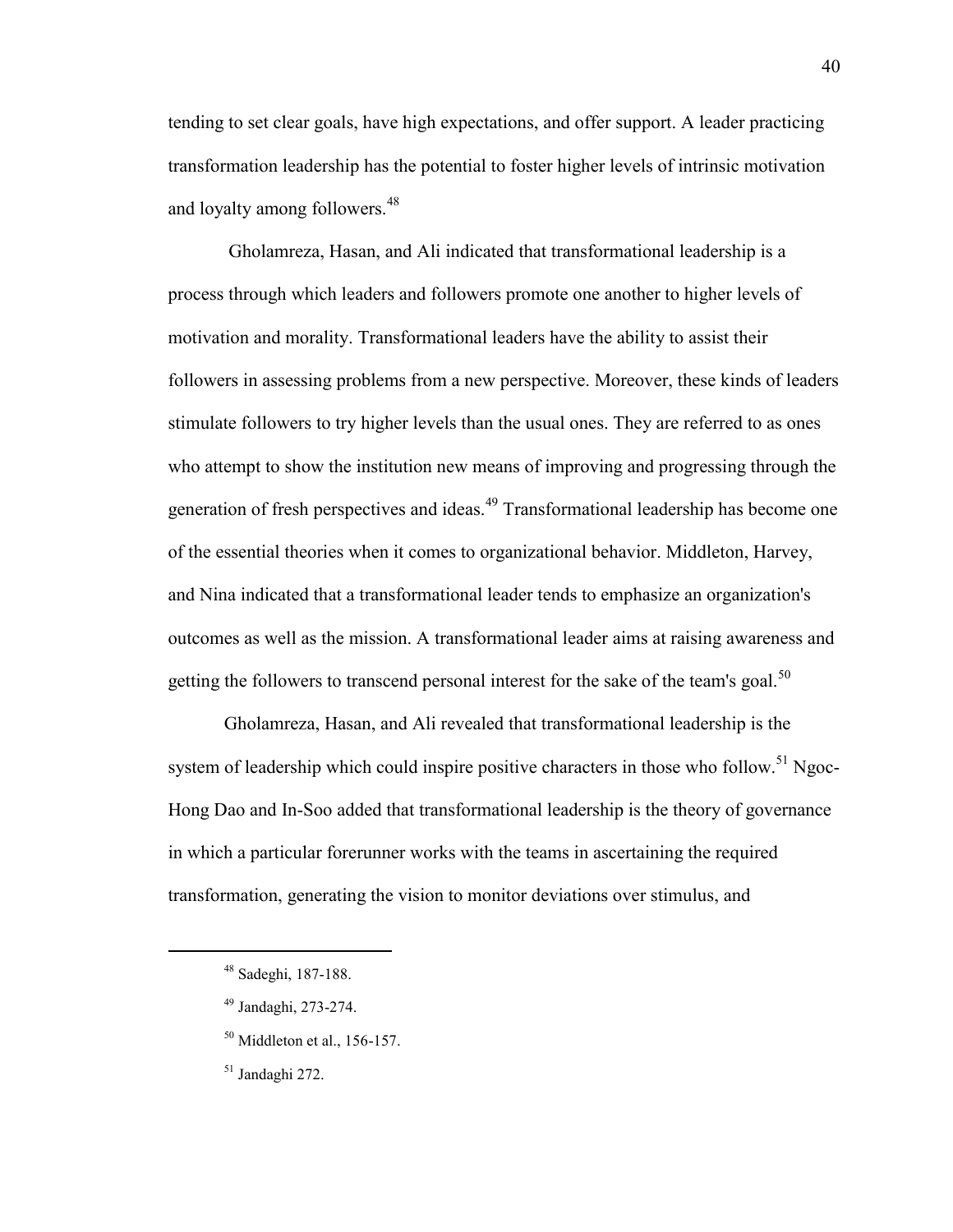implementing variation in a cycle with dedicated members.<sup>52</sup> Sang, Goh, Adam, and Tan indicated that the concept serves as a means of enhancing job performance, morale, and motivation of followers via a wide range of apparatus, such as linking supporters' sense of distinctiveness from and identity with the mission of an organization, acting as role model for followers by inspiring them and raising their interest within the venture. Other ways include stimulating followers to take a higher level of ownership of their undertakings as well as understanding the followers' strengths and weaknesses.<sup>53</sup> Therefore, in its perfect format, transformational leadership generates constructive and treasured variation in supporters with goal of developing followers into leaders.

Wiltshire postulated that transformational leadership involves nurturing mindfulness of the moral values as well as underlining important priorities.<sup>54</sup> Balaji and Krishnan added that transformational leadership also entails fostering supporters' moral development and testing ethical temperature within an organization and emphasizing positive development and boosting supporters' self-interest. Moreover, it includes endorsing harmony and cooperation and permitting followers' freedom of choice.

<sup>52</sup> Ngoc-Hong Dao and Han In-Soo, "Transformational Leadership and Organisational Outcomes: Evidence from Vietnamese Workers," *Journal of US-China Public Administration* 10, no. 11(2013): 1072, 2013.

<sup>53</sup> Sang Long Choi, Chin Fei Goh, Muhammad Badrull Hisyam Adam, and Owee Kowang Tan,"Transformational Leadership, Empowerment, and Job Satisfaction: The Mediating Role of Employee Empowerment," *Human Resources for Health* 14, no. 1 (2016): 73.

<sup>54</sup> Eileen D. Wiltshire, "Transformational Leadership: What's your Motivation." *Leadership Advance Online* 22, no. 2 (2012): 1.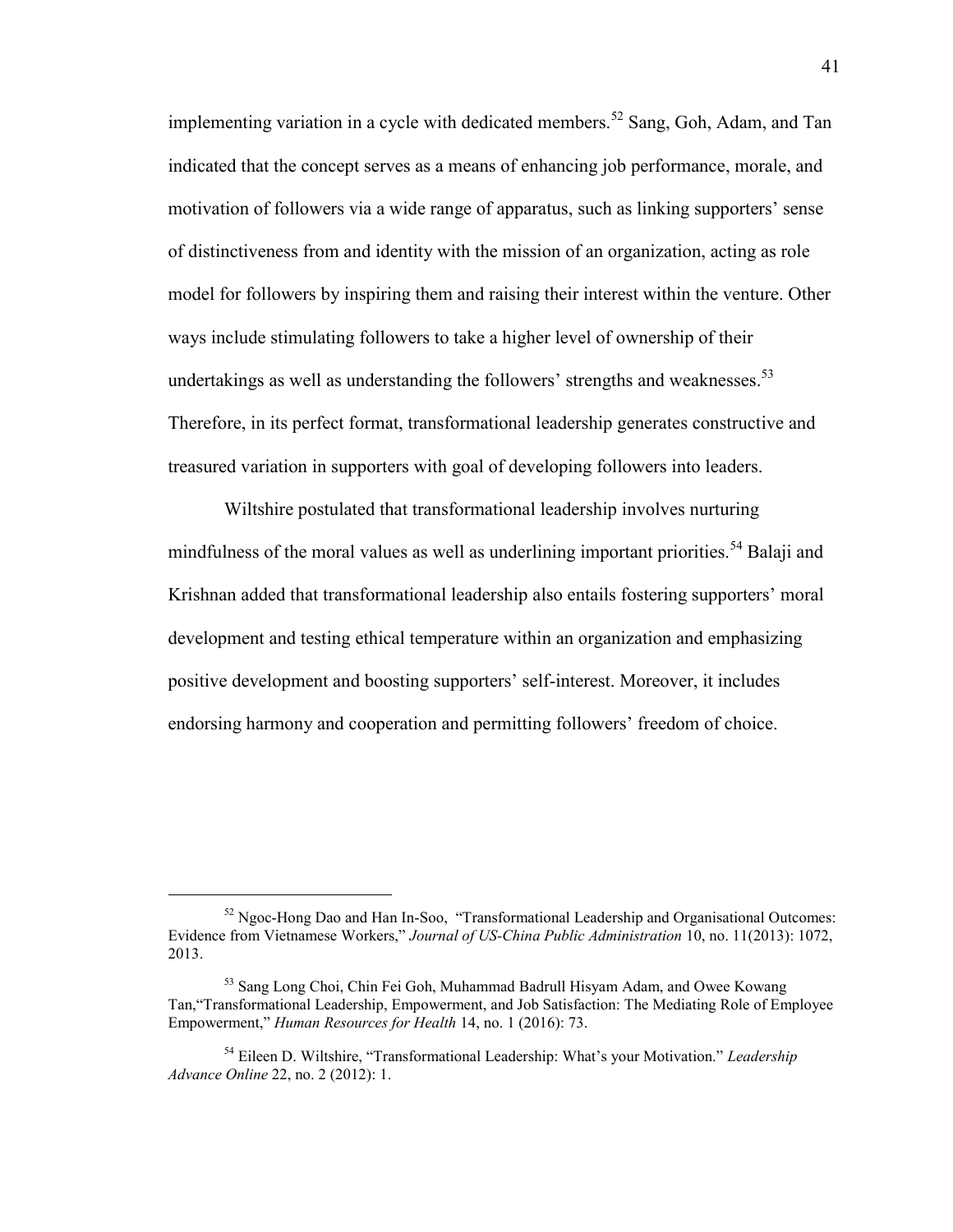Transformational leadership entails the application of persuasive appeals based on reason as well as individually mentoring and coaching followers.<sup>55</sup>

Dao and Han stated that the notion of transformational leadership was first presented by a diplomatic biographer and leading professional, James MacGregor.<sup>56</sup> Balaji and Krishnan added that transformational leadership can be experienced when followers and leaders draw one another toward relatively higher motivational and moral levels. They stated that, through the power of their character and vision, talented transformational leaders stir their supporters to transform their views, prospects, and inspiration to working towards a common goal. Transformational leaders are usually enthusiastic, eager, and robust; not only are they themselves engaged in their course, but they are also committed to supporting everyone's success as well. A transformational leader anticipates his supporters' dedication to the cause, trusting that they will do their level best.<sup>57</sup> In addition, they usually stimulate their followers to raise their sights and aspirations. Transformational leaders emphasize and take into account their cohorts' development and needs.

Wiltshire indicated that transformational leaders engage with followers and focus on relatively higher-order intrinsic desires as well as raise consciousness regarding the significance of particular results and new means by which such effects might be

<sup>55</sup> Mahesh Balaji, and Vekat R. Krishnan, "Impact of Transformational Leadership on Empowerment: Mediating Role of Social Identity," *International Journal of Leadership* 2, no. 1 (2014)*:*  34.

<sup>56</sup> Dao et al., 1076.

 $57$  Balaji et al., 36.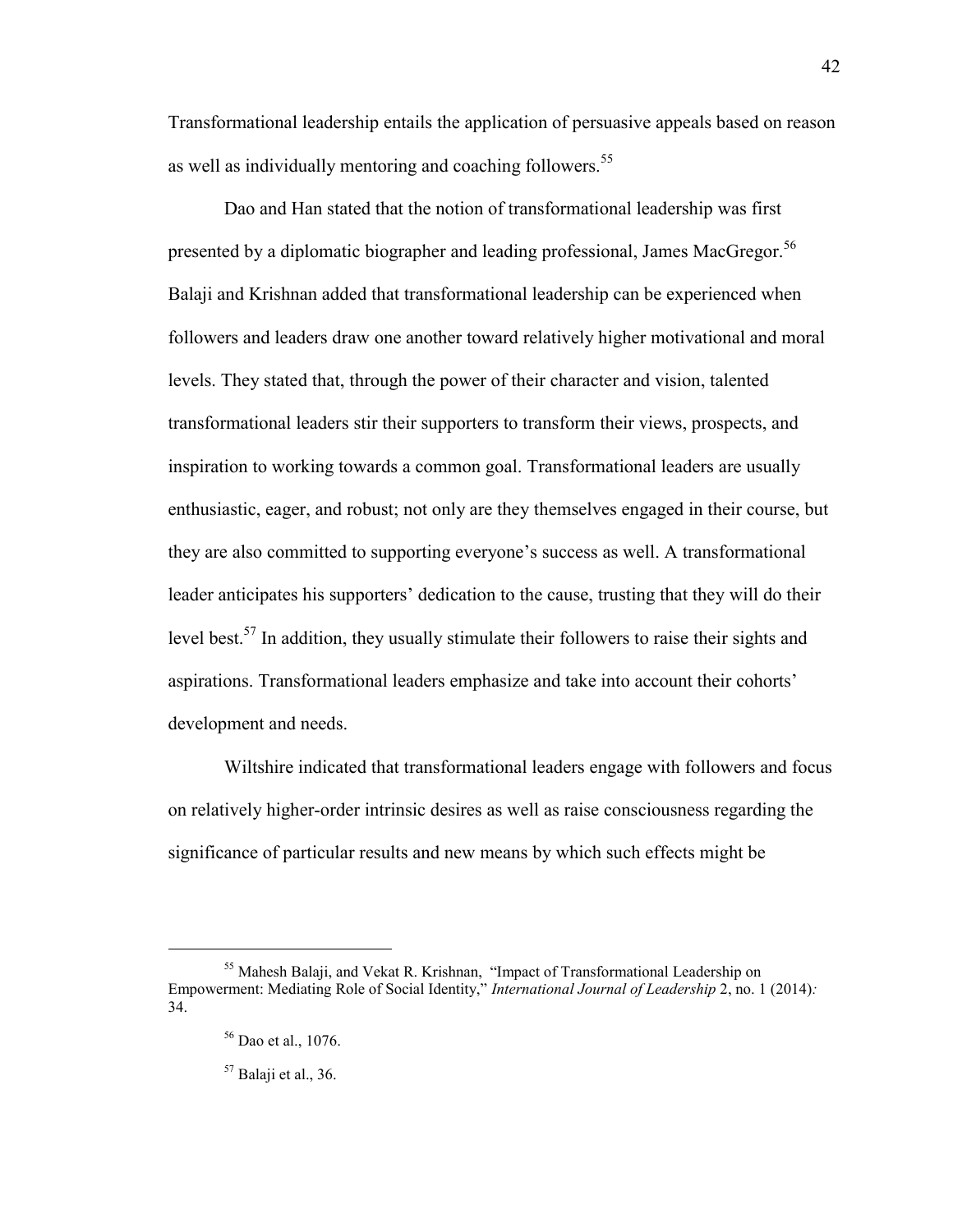accomplished.<sup>58</sup> Balaji and. Krishnan stated that transformational leadership facilitates the redefinition of an individual's vision and mission, renewal of his/her primary commitment, and restructuring methods for achieving objectives. In other words, transformational leadership involves mutual elevation and stimulation of ideals and leads followers toward positions of strong leadership and even moral agency.<sup>59</sup>

Dao and Han indicated that ttransformational leadership varies from most other forms of governance since, instead of dealing with transaction or exchange that takes place between followers and leaders, it mostly focuses on the development and growth of both.<sup>60</sup> Li et al. stated that in addition to making sure that followers have some constructive work setting and are appropriately rewarded for their work, transformational leaders work toward ensuring followers feel treasured affiliates of an entity. For the transformational leader, followers are more than just mere workers; they are people. Transformational leadership mostly concentrates on the best interest of the whole group instead of only serving specific individuals.<sup>61</sup> Thus, there is solidarity and team spirit amongst those groups which are guided by the transformational leader. Above as well as beyond the personal accomplishment and routine, the chief objective of the transformational leader is making sure everybody is successful. There are four principal

<sup>58</sup> Wiltshire 3.

 $59$  Balaji et al., 37.

<sup>60</sup> Dao et al., 1080.

<sup>61</sup> Hui Li, Nazir Sajjad, Qun Wang, Asadullah Muhammad Ali, Zeb Khaqan, and Shafi Amina, "Influence of Transformational Leadership on Employees' Innovative Work Behavior in Sustainable Organizations: Test of Mediation and Moderation Processes," *Sustainability* 11, no. 6 (2019): 1594.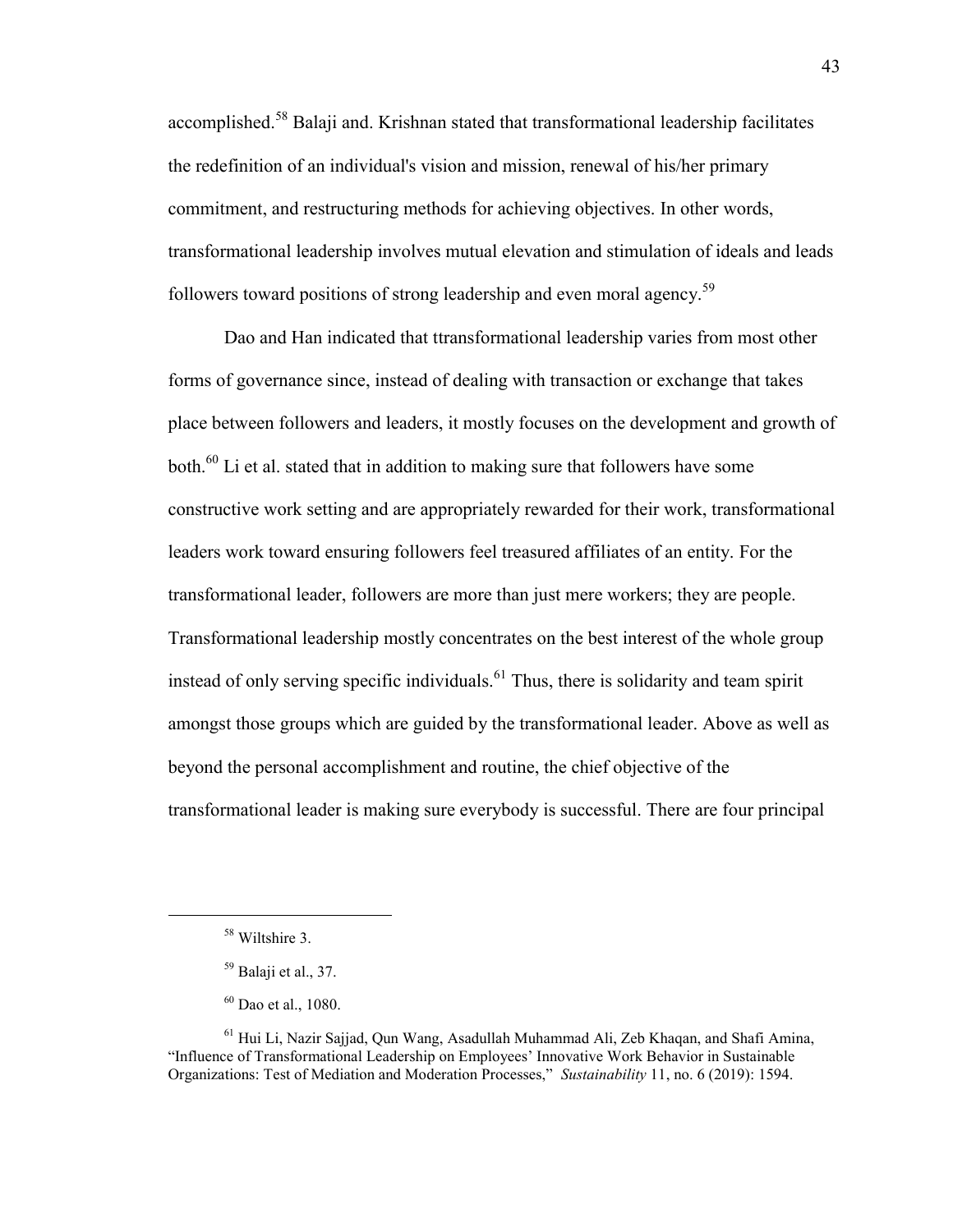components of transformational leadership, including intellectual stimulation, individual consideration, idealized influence, and inspirational motivation.

# *Intellectual Stimulation*

Balaji and Krishnan argued that intellectual stimulation entails the level to which leaders challenge the assumptions, solicit followers' perceptions, and take risks.<sup>62</sup> Mohammadnia, Mohammad, and Vali argued that leaders who utilize such style inspire and fuel inventiveness within their followers. They usually develop and nurture individuals who are thinking independently. For these leaders, learning is valuable, and unanticipated scenarios are viewed as chief chances to learn. Followers get the chance to ask various questions, figuring out better means of implementing their tasks, and thinking deeply regarding some things.  $63$ 

# *Individualized Consideration*

Wiltshire argued that individualized consideration refers to the level at which leaders attend to every follower's desires, perform as instructors or tutors to followers, and attend to different follower's needs and concerns.<sup>64</sup> Leaders offer backing and compassion, maintain communication as open as possible, and place some tests in advance to their followers. It entails the desire for respect and celebrating influence every follower made toward the team. The advocates have aspiration and willpower for selfgrowth and have the intrinsic drive toward their contributions.

 $62$  Balaji et al., 38.

<sup>&</sup>lt;sup>63</sup> Yaser Mohammadnia, Mohammad Khorami, and Vali Teymourzadeh, "A Study on the Role of Transformational Leadership in Employee Empowerment," *European Online Journal of Natural and Social Sciences* 2, no. 3(2014):1854.

 $64$  Wiltshire, 6.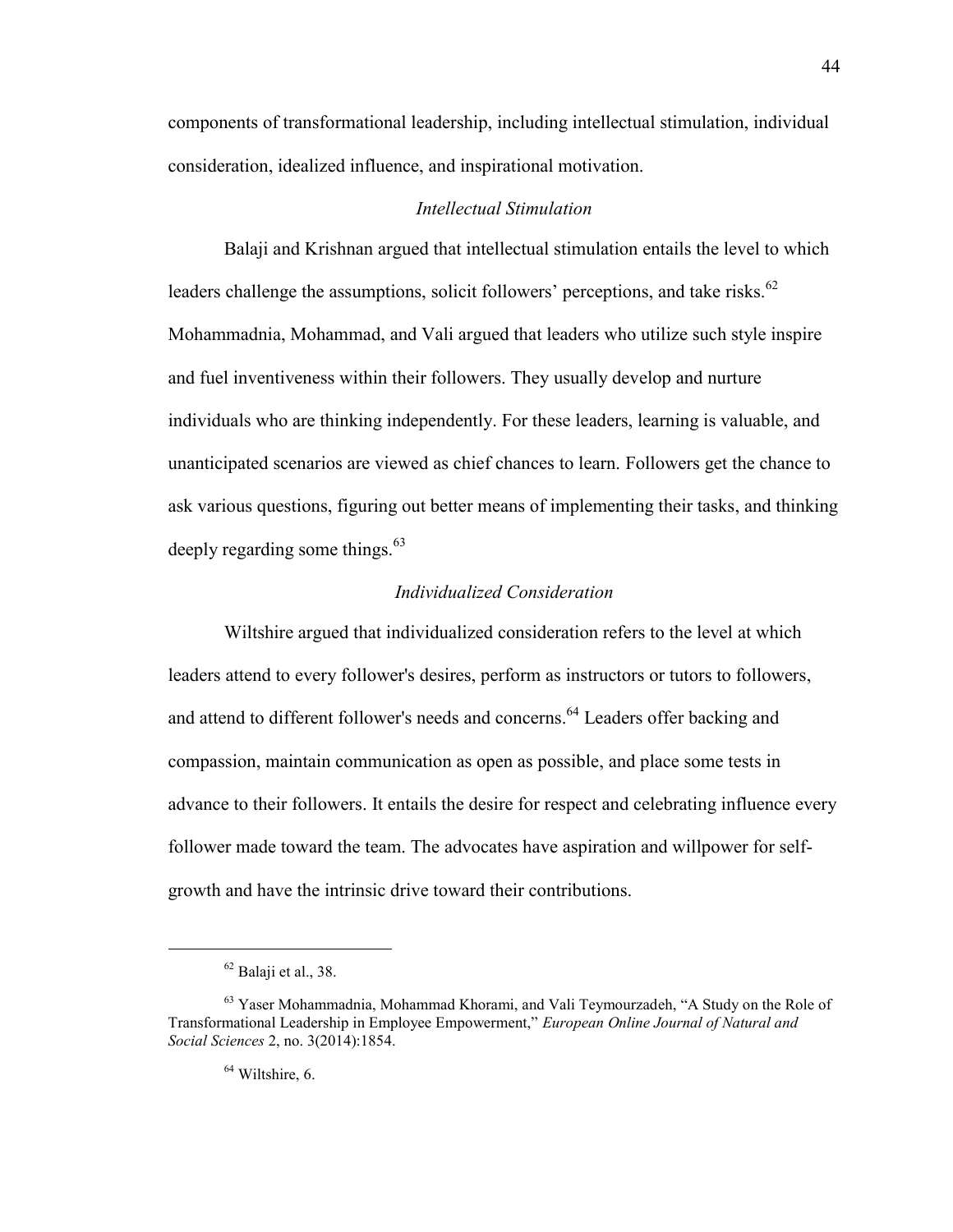## *Idealized Influence*

Balaji and Krishnan revealed that transformational leaders tend to act as good examples of relatively high ethical standards, instilling trust and pride, and enabling followers to gain respect. $65$  Since followers have respect and trust toward transformational leaders, they emulate such leaders and internalize their ideals.

## *Inspirational Motivation*

Gumusluoglu and Ilsev indicated that inspirational motivation refers to the level to which leaders articulate visions which are inspiring and appealing to followers. Leaders who inspire motivation attract followers with highly communicated optimism regarding future goals and standards, as well as offering meaning for work being conducted.<sup>66</sup> Followers should have a strong sense of growth in case they need to be motivated to work. Meaning and purpose offer the drive for the group to move forward. Transformational leaders have vibrant revelation or objectives which they are capable of articulating to their followers. Such leaders are capable of assisting the followers' involvement with similar motivation and desire to fulfill such goals.

# **Attributes/Traits of Transformational Leadership**

Gumusluoglu and Ilsev revealed that leaders strive to generate an effective change to the followers. They also emphasize that transformational leaders enhance motivation, performance, and morale of the workers, inspire variations driven by relatively strong

 $65$  Balaji et al., 39.

<sup>66</sup> Lale Gumusluoglu and Arzu Ilsev, "Transformational Leadership, Creativity, and Organizational Innovation," *Journal of Business Research* 62, no. 4(2009): 462.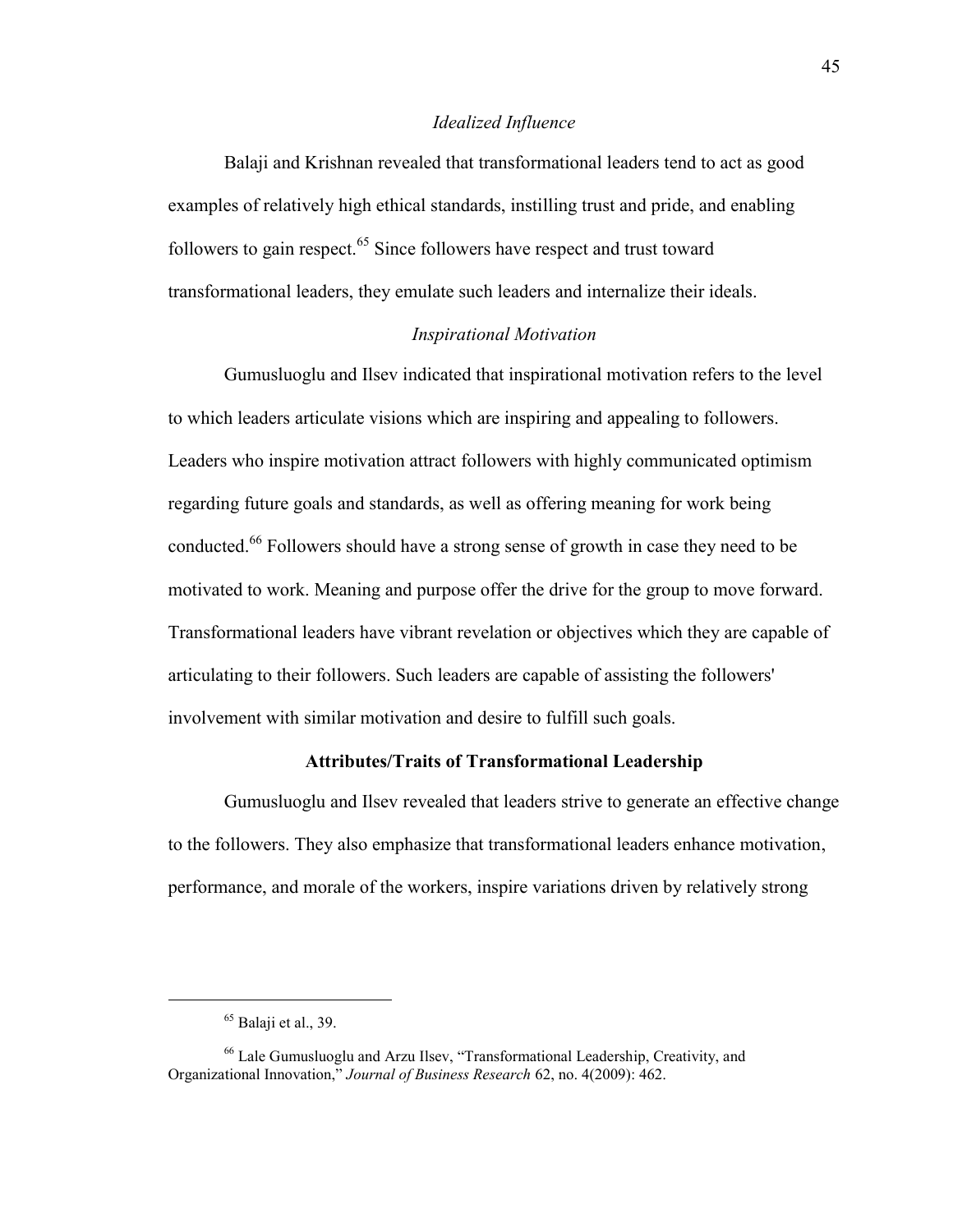notions, and create a culture of innovation and trust within an organization.<sup>67</sup> Wiltshire argued that, to accomplish this, transformational leaders must possess several traits or attributes. For example, transformational leaders can control their ego despite being in a position of high power. Besides, transformational leaders keep their ego in check and under control and do not let their ego interfere with the best interests of followers.<sup>68</sup> Wiltshire argued that by keeping their ego under control, such leaders are capable of placing the organization before their gain and elicit the best contributions from the others.

Gumusluoglu and Ilsev indicated that the capacity for taking calculated risks is the main feature of transformational leadership. Balaji and Krishnan highlighted that transformational leaders trust all their instincts and utilize or apply their intelligence in making well-formed decisions.<sup>69</sup> A transformational leader is right behind their followers and is constantly willing to carry out a study which is crucial in assessing the scenario correctly.

Zhu, Avolio, and Walumbwa reveal that transformational leaders share and value the collective consciousness of the whole organization.<sup>70</sup> Transformational leaders are capable of making a concise decision which spurs development and growth and also produces a shared vision for an entity of which all workers feel they are a part.

 $67$  Gumusluoglu et al., 463.

<sup>68</sup> Wiltshire, 7.

 $69$  Balaii et al., 40.

 $70$  Weichun Zhu, Bruce J. Avolio, and Fred O. Walumbwa, "Moderating Role of Follower Characteristics with Transformational Leadership and Follower Work Engagement," *Group & Organization Management* 34, no. 5 (2009): 590.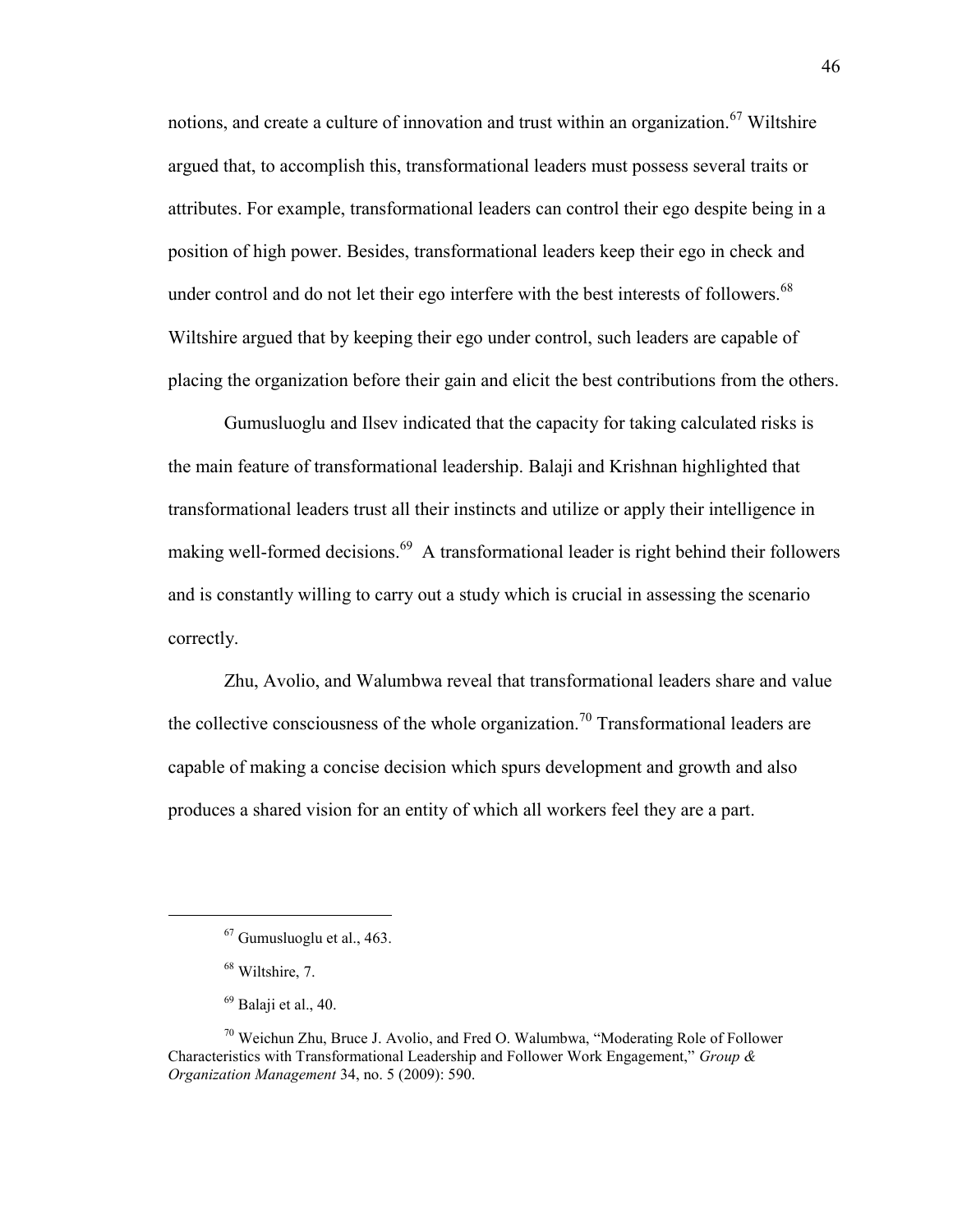In their study, Gumusluoglu and Ilsev noted that transformational leadership is not always easy, as one has to regularly make some tough decisions. As a transformational leader, one does not retreat from making difficult decisions.<sup>71</sup> Middleton, et al., posited that transformational leaders make decisions with a specific focus on the goals, vision, values, and objectives of an organization. These leaders comprehend the truth that success is mostly dependent upon exertion of the whole team, and progress takes place just in organizations with a culture of openness to completely fresh concepts.<sup>72</sup> They make deliberate efforts to solicit fresh concepts from members of the team and also utilize their perceptions in making comprehensive decisions.

Zhu, Avolio, and Walumbwa revealed that transformational leaders are often or frequently seen as the most stimulating individuals of all people within an organization.<sup>73</sup> Gumusluoglu and Ilsev indicated that transformational leaders have the capacity to motivate their followers to rise to their occasion since their form of stimulus is not only restricted to the formal credit of their contribution, but also they treat every worker as a valued person in their organization and take their time to comprehend what might motivate these workers. Transformational leaders do not require much supervision from others and are capable of managing themselves efficiently.<sup>74</sup> Basham indicated that transformational leaders are internally motivated and utilize such motivations in directing the organization to the precise track. Such leaders possess proactive features by handling

 $71$  Gumusluoglu et al., 465.

 $72$  Middleton et al., 155-156.

 $^{73}$  Zhu et al., 591.

 $74$  Gumusluoglu et al., 466.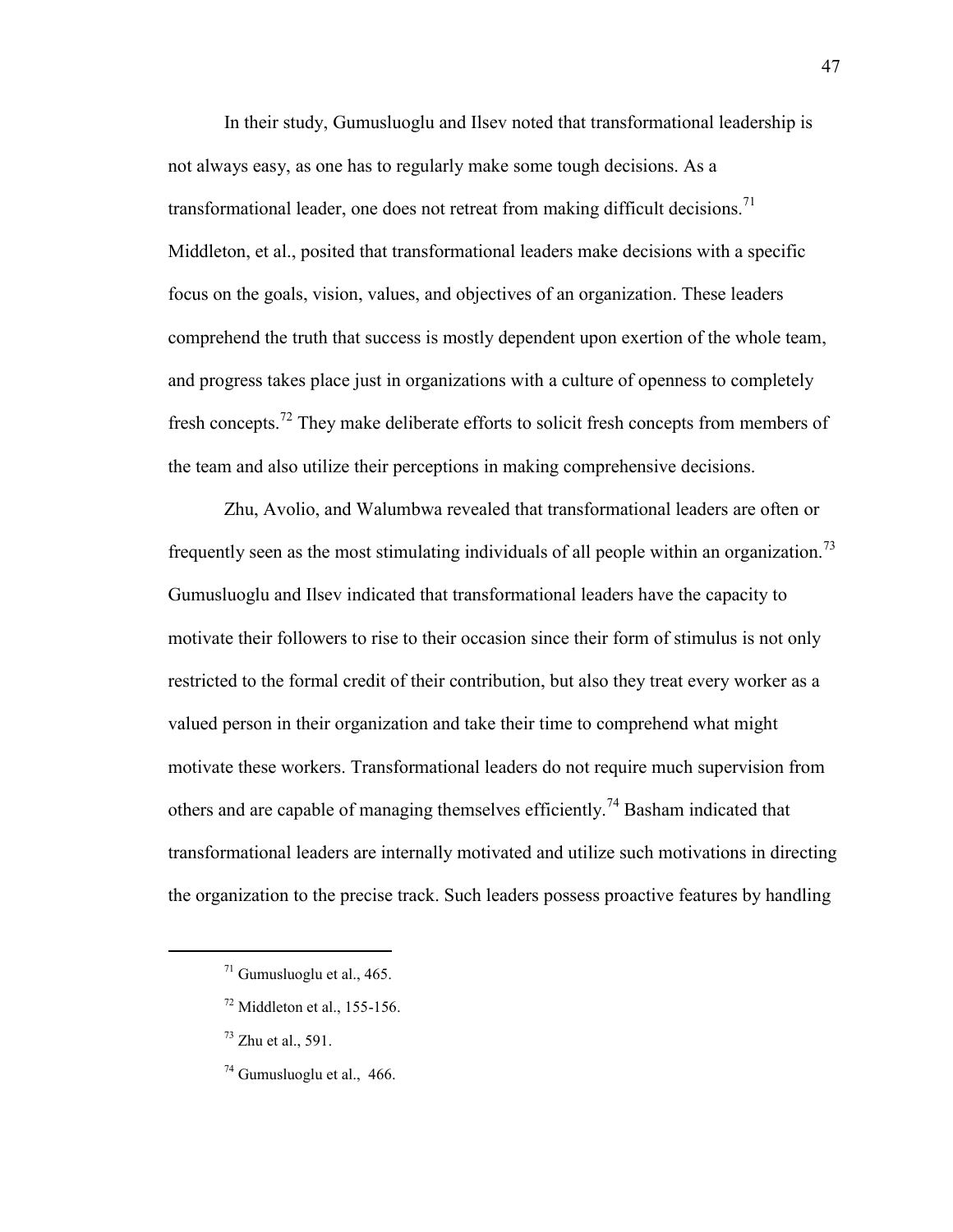their duties as leaders. In other words, transformational leaders are usually proactive investment decision-makers.<sup>75</sup> Transformational leaders take risks as well as take an active role in the development of their organization and do not just wait for the others to come up with decisions for them and later react. They are ready and very eager to risk, attempt new undertakings, and take an innovative technique to develop their organization.

Gumusluoglu and Ilsev argued that transformational leaders understand that it is crucial to continuously adapt to varying market situations to continue moving forward with ease.<sup>76</sup> Zhu, Avolio, and Walumbwa added that they are continuously willing to adapt to the current settings and look for creative means in order to respond to a dynamic business setting. A transformational leader leads with a high level of vision. He usually sets an achievable and realistic view for the organization. Later on, he communicate such vision proficiently to most of their followers and inspires the sense of purpose and commitment to them.<sup>77</sup> Gumusluoglu and Ilsev postulated that transformational leaders get every person to contribute to their mutual dream and are capable of intensely providing guidelines to lead the organization in the direction they desire. These types of leaders are mostly concerned with ethics, long-term goals, ideas, feelings, and criteria, and entail examining followers' motives, treating them fairly as ordinary people and satisfying their needs. Transformational leaders usually exhibit influence in the

<sup>75</sup> Lloyd Moman Basham, "Transformational Leadership Characteristics Necessary for Today's Leaders in Higher Education," *Journal of International Education Research* 8*,* no. 4 (2012): 343.

 $76$  Gumusluoglu et al., 469.

 $77$  Zhu et al., 592.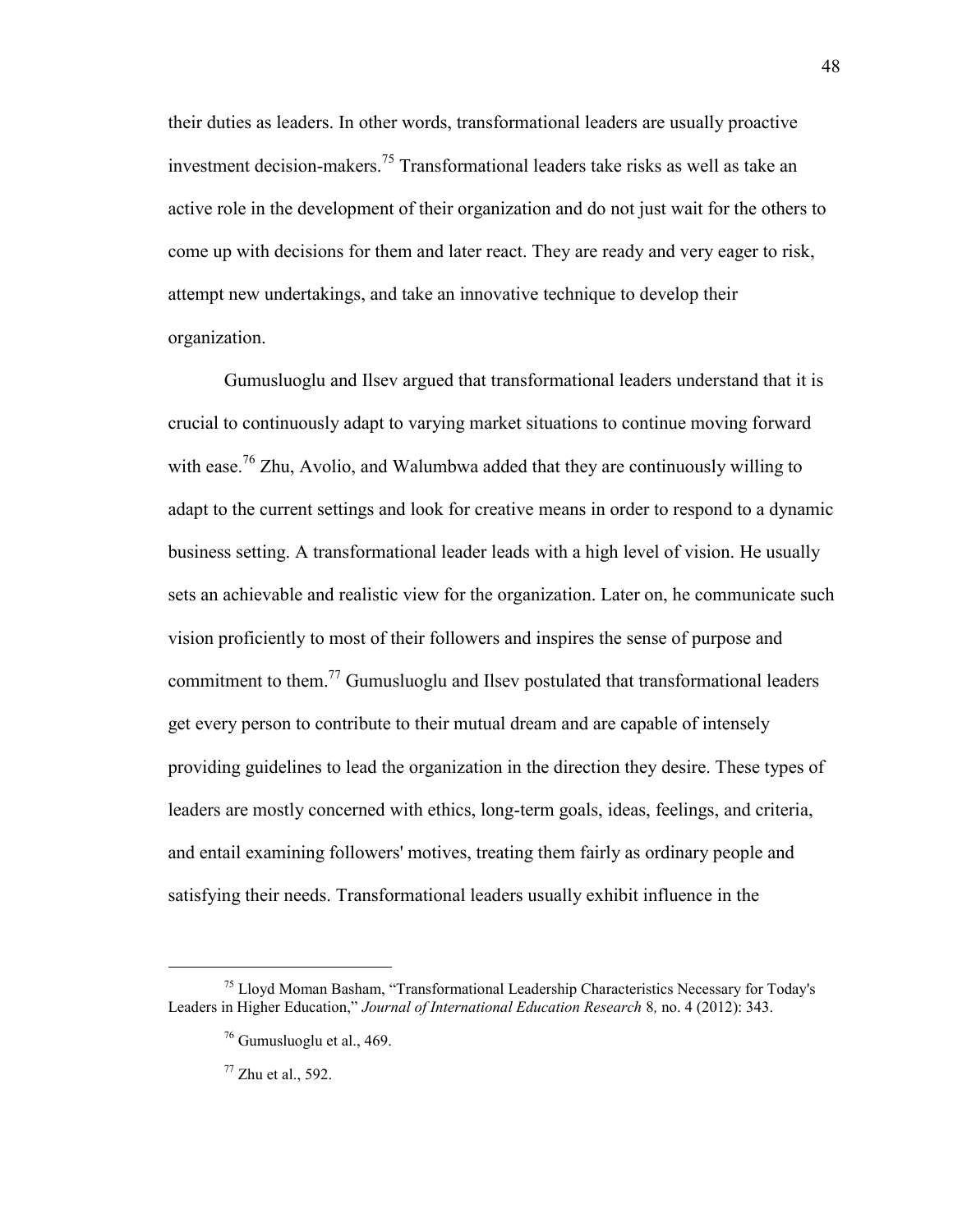organization, which motivates their followers to perform more aggressively than is anticipated of them.<sup>78</sup> Such leaders improve morale, dedication, motivation, and performance of both the leaders and their followers.

## **Role of Transformational Leadership in Empowering Followers**

Choi, Goh, Adam, and Tan posited that transformational leadership is used as a mechanism to empower others. Transformational leaders are persuasive and have the capability to instill positive perceptions among followers. Leaders of this type are able to intensify followers' empowerment by offering a sense of ownership and shared vision.<sup>79</sup> Barroso Castro, Perinan, and Bueno postulated that leaders using transformational leadership normally encourage their followers to continuously develop leadership skills as well as knowledge. This in return influences followers' sense of responsibility and helps them to gain self-confidence. Transformational leaders utilize intellectual stimulation to empower their followers. Sharing particular decision-making powers with followers is an effective means of promoting intellectual stimulation. Whenever followers are granted decision-making power, they mostly repay trust accorded by their leaders by realizing organizational goals.<sup>80</sup>

Balaji and Krishnan stressed that the effect of transformational leadership behavior on followers' performance tends to stem from empowerment.<sup>81</sup> Empowerment

 $\overline{a}$ 

 $81$  Balaji et al., 37.

<sup>78</sup> Gumusluoglu et al., 470.

<sup>79</sup> Choi et al., 78-79.

<sup>80</sup> Carmen Barroso Castro, Ma Mar Villegas Perinan, and Jose Carlos Casillas Bueno,"Transformational Leadership and Followers' Attitudes: The Mediating Role of Psychological Empowerment," *The International Journal of Human Resource Management,* 19, no. 10 (2008): 1855- 1856.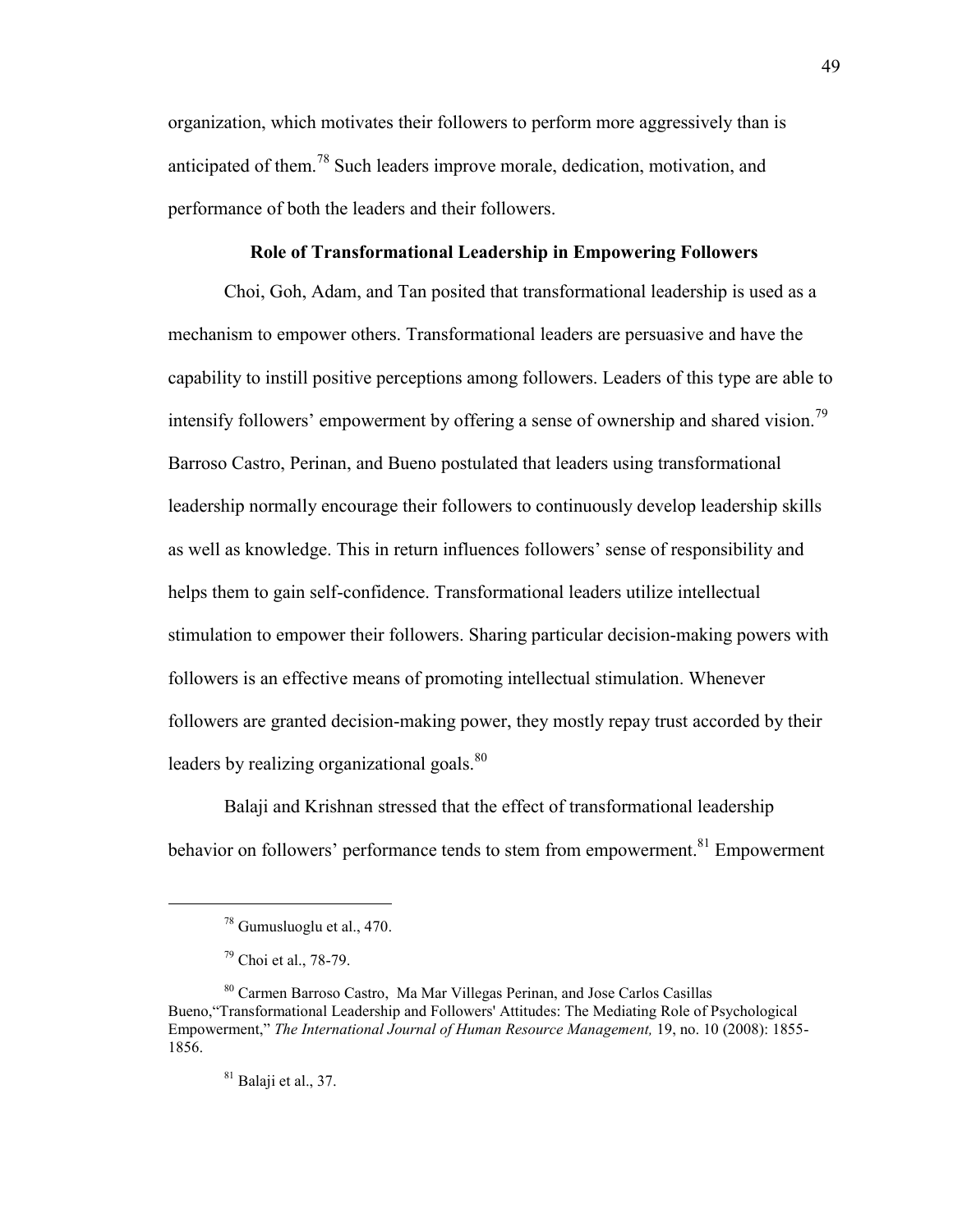increases both followers' motivation and ability. In essence, transformational leadership features acting via empowerment to influence work outcomes within the given organization. Through idealized influence, transformational leaders present meaningfulness to their followers. In addition, transformational leadership practices enhance the individual identity of followers and is, hence, likely to empower a group or individual follower. Personal identity acts as a mediating effect between transformational leadership and empowerment. $82$  Jandaghi et al. emphasized that leaders who normally adopt transformational leadership manage to change and at the same time empower their followers. Through idealized consideration, leaders allocate time for their followers, thus boosting empowerment.<sup>83</sup> Ismail et al. argued that leaders who adequately implement transformational leadership dimensions such as individualized consideration, intellectual stimulation, and individualized influence behavior are able to realize increased empowerment of their followers.<sup>84</sup>

Dust, Resick, and Mawritz revealed that transformational leaders are known to develop the certainty of followers, create their abilities, and empower followers to assume more challenging roles. Intellectual stimulation entails empowering the behavior of followers to become innovative. A leader is also able to challenge his or her followers to take up more responsibilities. The role of the transformational leadership model is to

<sup>82</sup> Balaji, 38.

<sup>83</sup> Jandaghi et al., 358-359.

<sup>84</sup> Azman Ismail, Hasan Al-Banna Mohamed, Ahmad Zaidi Sulaiman, Mohd Hamran Mohamad, and Munirah Hanim Yusuf, "An Empirical Study of the Relationship between Transformational Leadership, Empowerment and Organizational Commitment," *Business and Economics Research Journal* 2, no. 1 (2001): 91-92.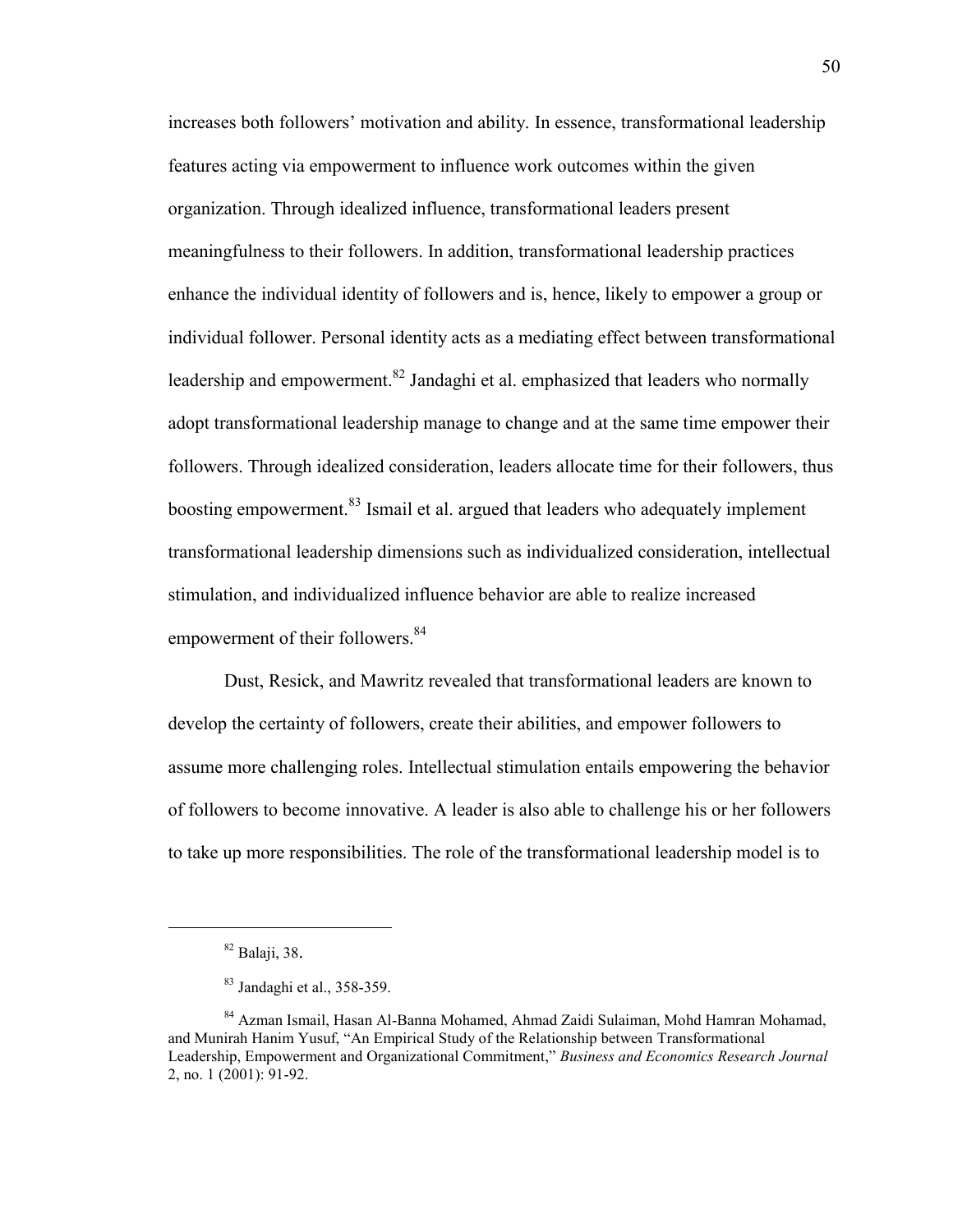engage and empower followers through the promotion of identification with the organization's values and goals.<sup>85</sup> Dust et al. added that the leadership model facilitates the activation of intrinsic concerns with regard to fulfillment, self-development, and achievement. By offering individual support, mentoring, and developing followers' strengths, transformational leaders assist their followers in becoming aware of their full potential. Leaders encourage followers to believe in their individual abilities. In return, followers gain positive perceptions of their overall competence and feel capable of performing various tasks.<sup>86</sup> Moynihan, Pandey, and Wright stated that transformational leaders focus on empowering their followers in order to realize varying benefits, such as improved involvement and commitment of their followers. Empowerment helps followers to develop a feeling of self-efficacy and presents a climate for them to have autonomy. As a result, followers have an opportunity to enhance their capabilities and skills. The transformational leadership model is also linked with a sense of having an option. This means that followers have the right to choose their individual tasks. A sense of trust in others is also impacted by transformational leadership where empowered followers feel that they are being treated fairly. $87$ 

In their study, Shah and Nisar stressed that transformational leaders delegate some of their power to their followers for the purpose of operationalizing their vision and

<sup>&</sup>lt;sup>85</sup> Scott B. Dust, Christian J. Resick, and Mary Bardes Mawritz, "Transformational Leadership, Psychological Empowerment, and the Moderating Role of Mechanistic- Organic Contexts," *Journal of Organizational Behavior* 35, no. 3 (2014): 413-414.

<sup>86</sup> Dust et al., 415-416.

<sup>87</sup> Donald P. Moynihan, Sanjay K. Pandey, and Bradley E. Wright, "Setting the Table: How Transformational Leadership Fosters Performance Information use," *Journal of Public Administration Research and Theory* 22, no. 1(2011): 145-146.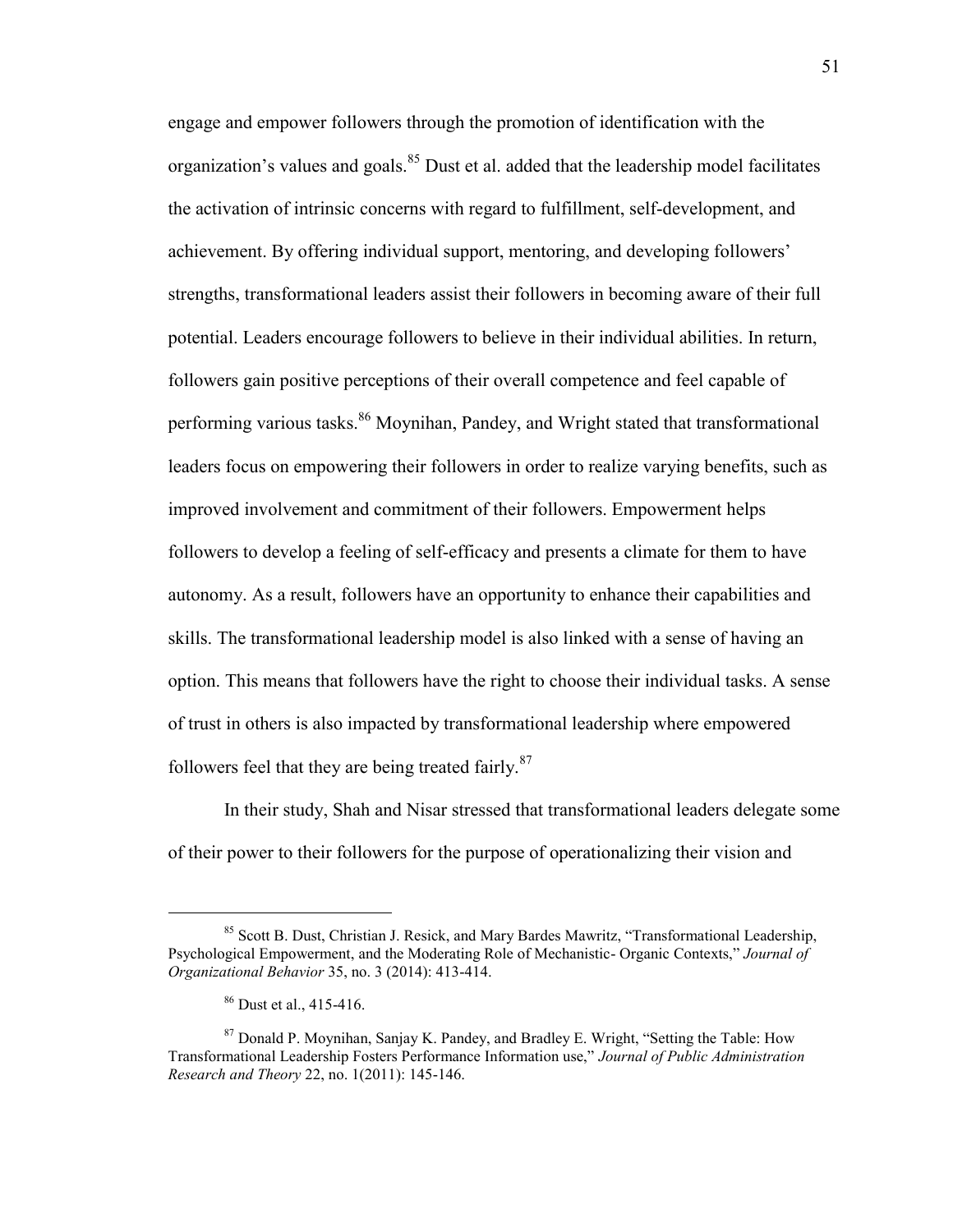instilling confidence to their respective followers. These leaders also use empowerment as a tool for motivating followers and make them more accountable for their given responsibilities. Through empowerment transformational leaders develop a sense of shared values and values that positively impact psychological inspiration for followers. Empowerment mediates the link between transformational leadership and followers' commitment. More importantly, transformational leaders offer a learning setting for their followers by supporting them and exposing them to opportunities. Leaders tend to be interested in developing the needed expertise, knowledge, and skills among their followers.<sup>88</sup> Özaralli indicated that transformational leaders empower for the purpose of translating their vision into reality as well as sustaining it in the long run. Leaders with transformational behaviors energize and thus empower their followers to act through the provision of an exciting vision for the future instead of for rewards. Transformational leaders tend to engage in inspirational behaviors which reinforce followers' selfconfidence in relation to goal realization.<sup>89</sup>

In their study, Stone, Russell, and Patterson argued that transformational leaders have the capability to influence their followers. They develop followers through delegation of tasks and at the same time monitoring to examine if additional support or direction is required. The intent of the leader is to empower followers as a means of encouraging them to take responsibilities. To achieve this, transformational leaders serve

<sup>88</sup> Tazeem Ali Shah, and Muhammad Nisar*,* "Influence of Transformational Leadership on Employees Outcomes: Mediating Role of Empowerment," *African Journal of Business Management* 5*,* no. 21 (2011): 8559-8560.

<sup>89</sup> Nurdan Özaralli, "Effects of Transformational Leadership on Empowerment and Team Effectiveness," *Leadership & Organization Development Journal* 24, no. 6 (2003): 336-337.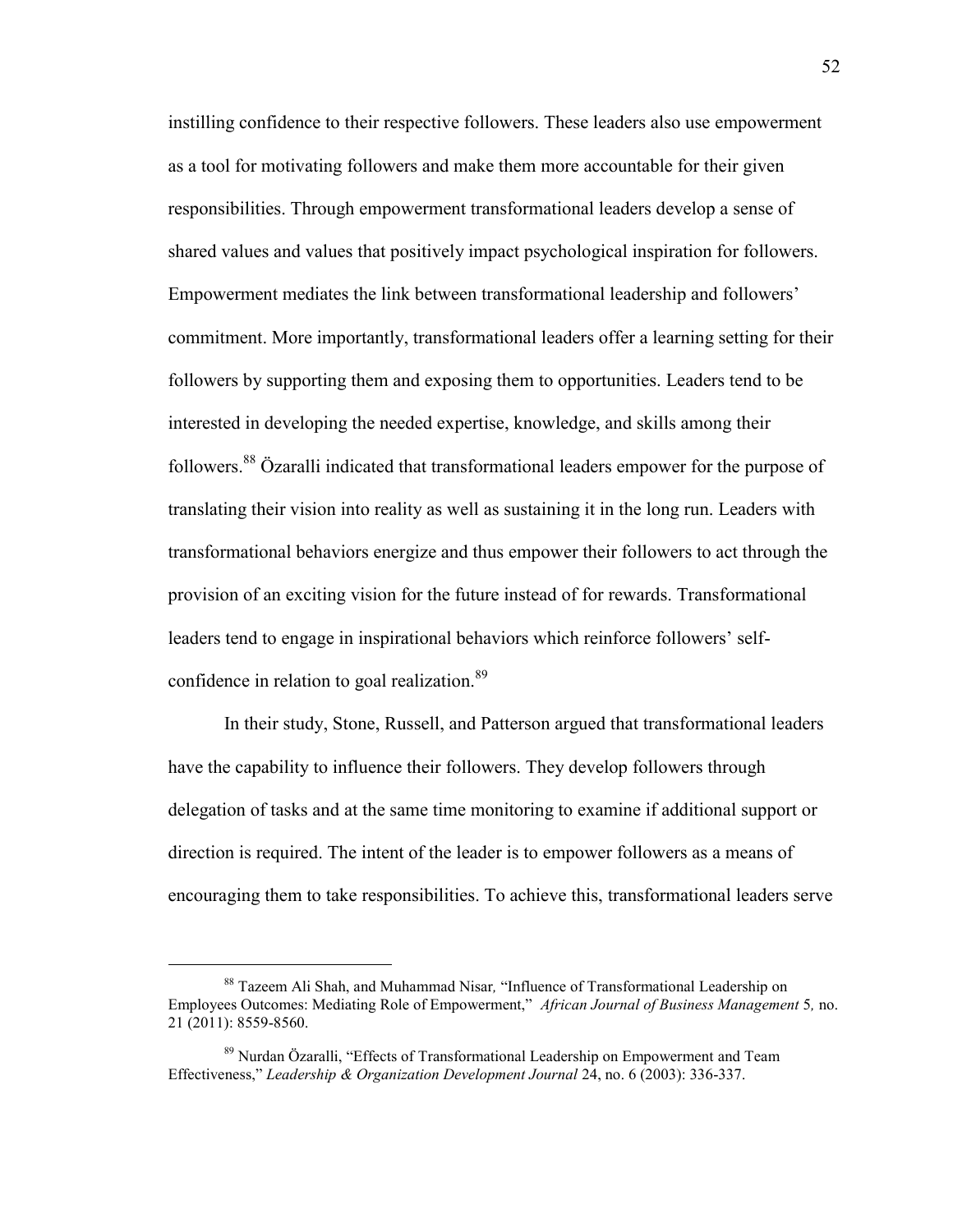as coach or mentor, hence developing their followers within a supportive environment.  $90$ Moreover, Afzaal postulated that transformational leaders tend to go beyond inducements and exchanges for desired outcomes. Such leaders also utilize various means to empower and motivate followers to perform beyond what they envisage. Transformational leaders empower followers to realize key objectives of the organization by facilitating the development of followers' capacity as well as their commitment.<sup>91</sup> Chhotray, Sivertsson, and Tell added that transformational leaders inspires their followers to share a mutual vision and empowers them to realize the shared vision. Leaders offer resources necessary for the purpose of developing their followers' individual potential. In addition, transformational leaders act as role models and focus on their followers' growth. This particular model of leadership fosters a shared vision and mutual goals. Empowerment via a transformation leader can be realized through sharing of information and creation of fresh structures that utilize, and at the same time develop, fresh talents.  $92$ 

## **Transformational Leadership in a Church Setting**

Carman argued that despite the increased interest in spiritual matters in America, church attendance has been on the decline. Leaders in churches are more interested in the spiritual development of their followers and end up neglecting monitoring attendance.

<sup>&</sup>lt;sup>90</sup> Gregory A. Stone, Robert F. Russell, and Kathleen Patterson, "Transformational Versus Servant Leadership: A Difference in Leader Focus," *Leadership & Organization Development Journal* 25, no. 4 (2004): 352-353.

 $91$  Seyal Afzaal, "Examining the Role of Transformational Leadership in Technology Adoption: Evidence from Bruneian Technical & Vocational Establishments (TVE)," *Journal of Education and Practice* 6, no. 8 (2015): 34-35.

 $92$  Soma Chhotray, Olof Sivertsson, and Joakim Tell, "The Roles of Leadership, Vision, and Empowerment in Born Global Companies," *Journal of International Entrepreneurship* 16, no. 1(2018): 44- 45.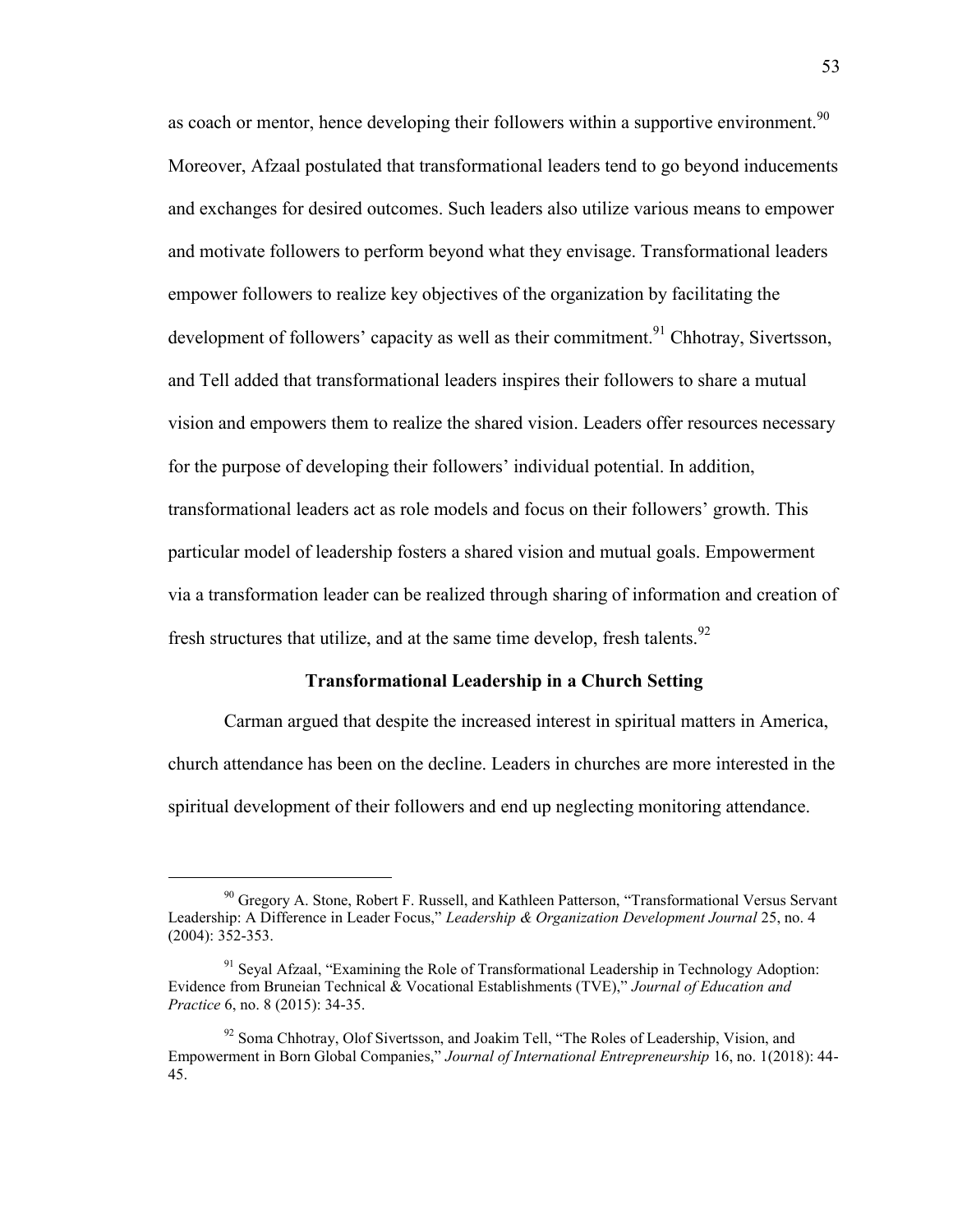Therefore, it becomes challenging for church leaders to track leader effectiveness as well as overall church health.<sup>93</sup> Brubaker postulated that transformational leadership has been primarily adopted to influence church followers. The leadership model fits well with the concepts of discipleship and biblical faith. The model has been positioned as an optimal paradigm for developing a group of followers with the capability to exceed self-interest and realize more than what was initially thought to be possible. As a result, the model has gained significant popularity within different fields and practice, including Christianity. For example, the model has found its way into theological education, local church leadership, and mega churches. The influence of the transformational leadership model tends to be reflected in the church vision statement with the aim of producing ideal Christian leaders.<sup>94</sup>

Jens stressed that over the past years, practitioners and researchers have continuously demonstrated a vested interest in a transformational leadership paradigm. Nevertheless, only a few studies have examined the impact of pastors trained this way. Jens's study involved a total of 240 pastors from 74 Evangelical Protestant congregations within Western Germany, who reviewed the effectiveness of transformational leadership. The findings revealed transformational leadership being effective within a church setting. Pastors demonstrated the capability to articulate their vision and to empower and mobilize followers. It was revealed that transformational leadership was positively linked

<sup>93</sup> Stephen Carman, "Leadership Style and Church Attendance: An Ex Post Facto Study of Churches of Christ in Texas" (PhD Diss., School of Business and Technology Capella University, 2013), 1- 2.

<sup>&</sup>lt;sup>94</sup> Timothy Brubaker, "Spirit-Led Followers: Rethinking Transformational Leadership Theory," *Evangelical Missions Quarterly* 49 (2013)138-45.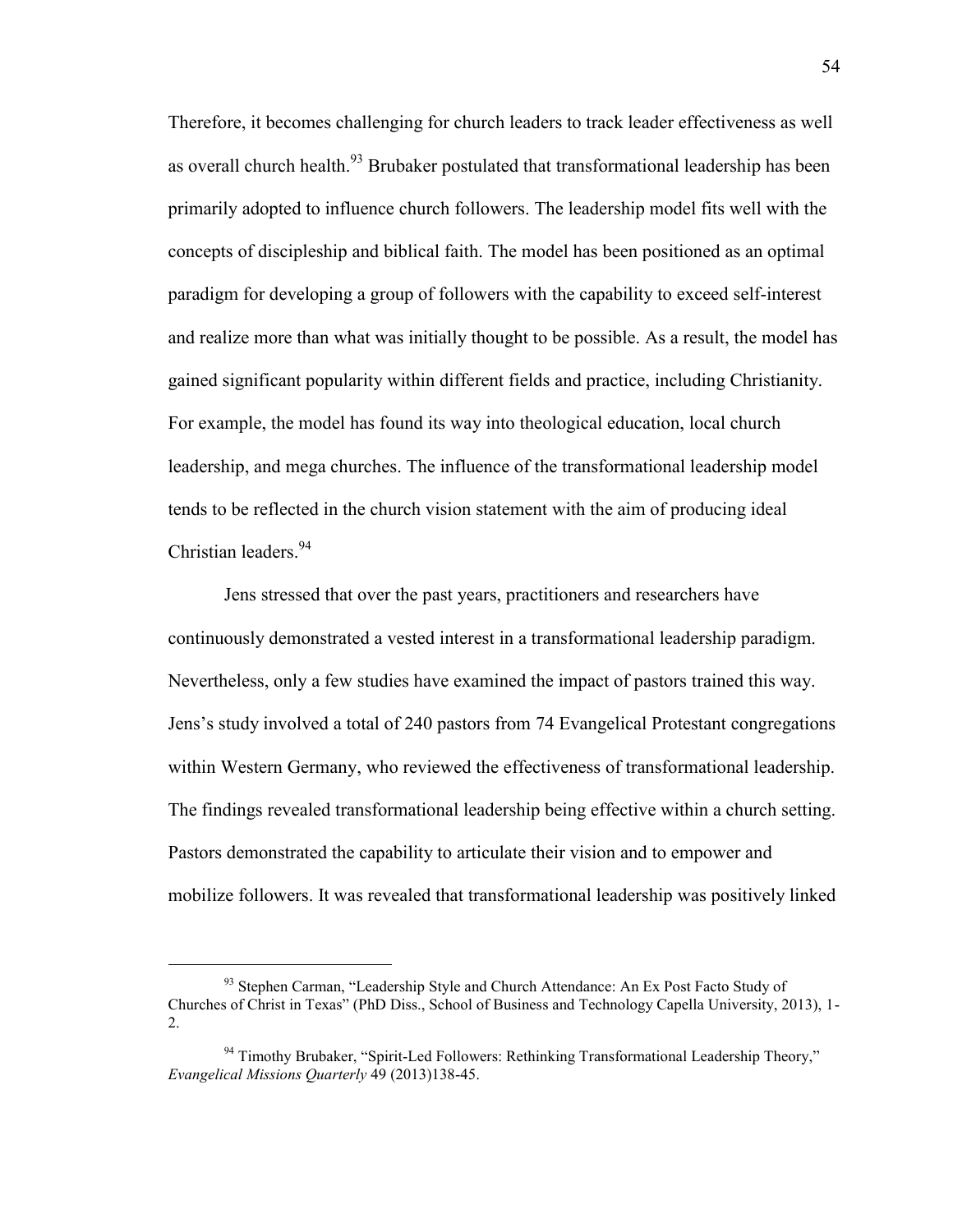with followers' satisfaction. It was found that the pastor's transformational leadership encouraged others to become more committed.<sup>95</sup> Canales stated that transformation leadership is critical within the church setting in that church leaders can empower and motivate followers through guidance. Transformational leadership is among the ideal approaches to successful leadership within the church context. Transformational pastors lead by empowering and guiding their followers with motivation and inspirations.<sup>96</sup>

According to Carman, Christian communities require pastors who possess both capabilities and skills of transformation. Seminary training education has the potential to equip pastors with necessary transformational leadership skills. A key element of transformational leadership is to understand and, at the same time, endure the loss that occurs during change as change is normally resisted. Coaching was also found to be vital in transformational leadership in the church context. Church leadership has long utilized membership and attendance as primary indicators of leaders' effectiveness and church health. Nevertheless, church attendance has continued to decline.<sup>97</sup> A total of 131 senior ministries from mainline Churches of Christ across Texas took part in a study. The aim was to explore the link between leadership styles of senior ministers. The leadership models of focus included transformation and transactional leadership styles. The findings demonstrated that all of these leadership styles were in decline. Senior ministers utilized

<sup>&</sup>lt;sup>95</sup> Rowold 403-405.

<sup>96</sup> Arthur David Canales,"Models of Christian Leadership in Youth Ministry," *Religious Education* 109, no. 1 (2014): 28-29.

 $97$  Carman, 2-3.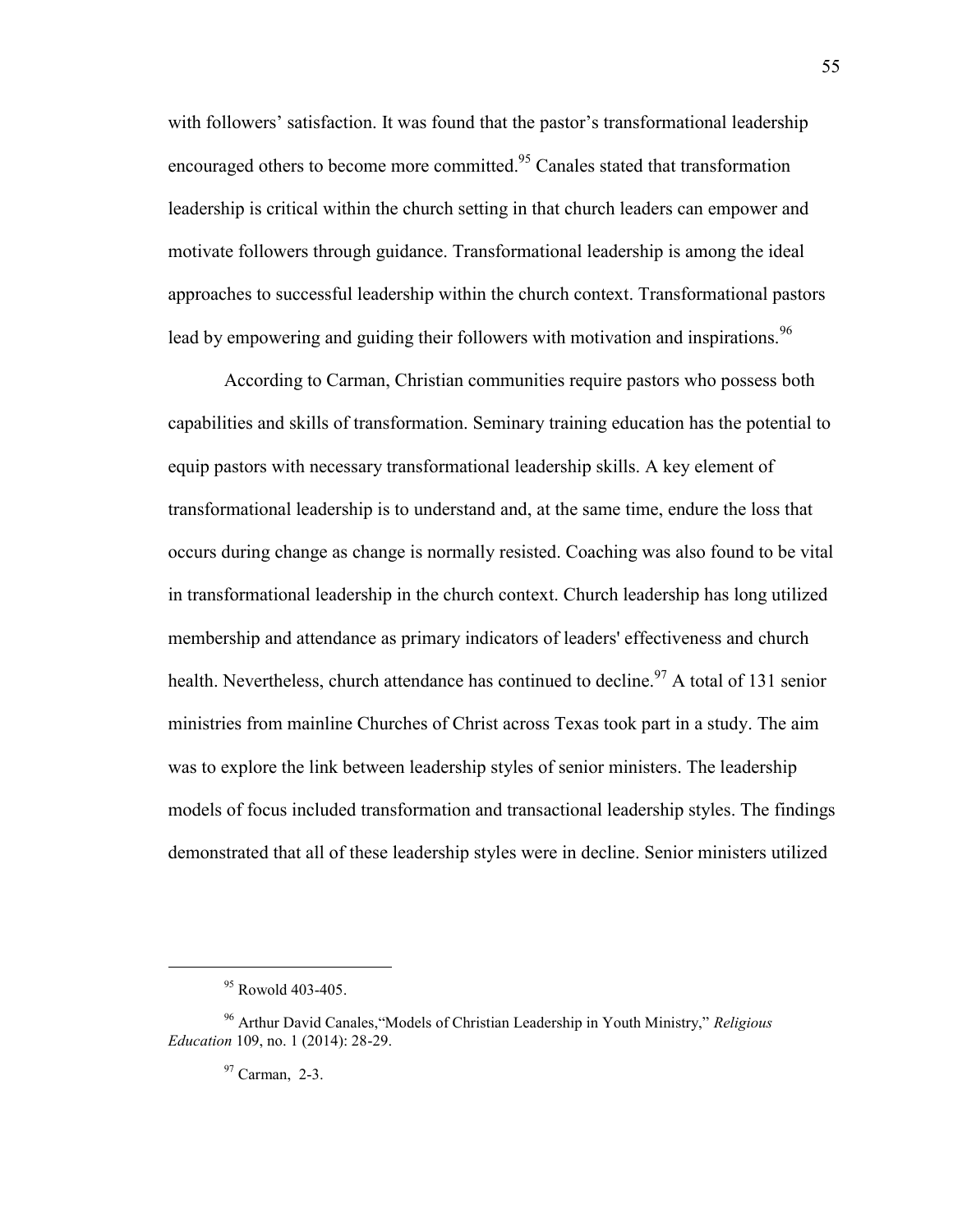transformational leadership behaviors, but even that leadership style might not be influencing the growth of the church. $98$ 

Lewa, Lewa, and Mutuku indicated that transformational leaders in the church tend to motivate followers by raising values, taking risks, and transcending self-interest. Ideal leaders are the ones who model attributes of courage, selfless dedication, persuasiveness, decisiveness, and compassion. A transformational leader in the church is mainly concerned with finding God's will and, at the same time, moving people towards it.<sup>99</sup> Williams indicated that leaders search for God's will in their personal life and of those they lead. The transformational leadership model tends to capture the critical aspect of motivating followers towards a Christ-centered goal. The leader also raises awareness of various values, encourages the congregation to do more than required, and looks beyond his or her self-interest.<sup>100</sup>

One of the notable examples of adoption of transformation leadership in a church setting is by Pastor Mark Canipe of Heights Church in Beech Island, South Carolina. Shanlian found that this pastor was rated by a total of 39 raters using an online survey. The survey entailed the Multifactor Leadership Questionnaire (MLQ) by Bruce J. Avolio and Bernard M. Bass. The raters viewed Pastor Mark as possessing several transformational traits. He was rated high in terms of idealized influence attributes, inspirational motivation, idealized influence behaviors, and inspirational consideration as

<sup>98</sup> Carman, 25-26.

<sup>&</sup>lt;sup>99</sup> Peter M. Lewa, Susan K. Lewa, and Sarah M. Mutuku, "Leading from the Heart: Lessons from Christian Leadership, " *Engaged Leadership*, 1 no.1 (2018): 137-138.

<sup>&</sup>lt;sup>100</sup> Kenisha Williams, "A Comparison of Pastor Leadership Behavior in Churches of 1,000 or More Members. Behavior as Identified in the Transformational Leadership Skills Inventory" (Diss., Brandman University, 2014), 1-2.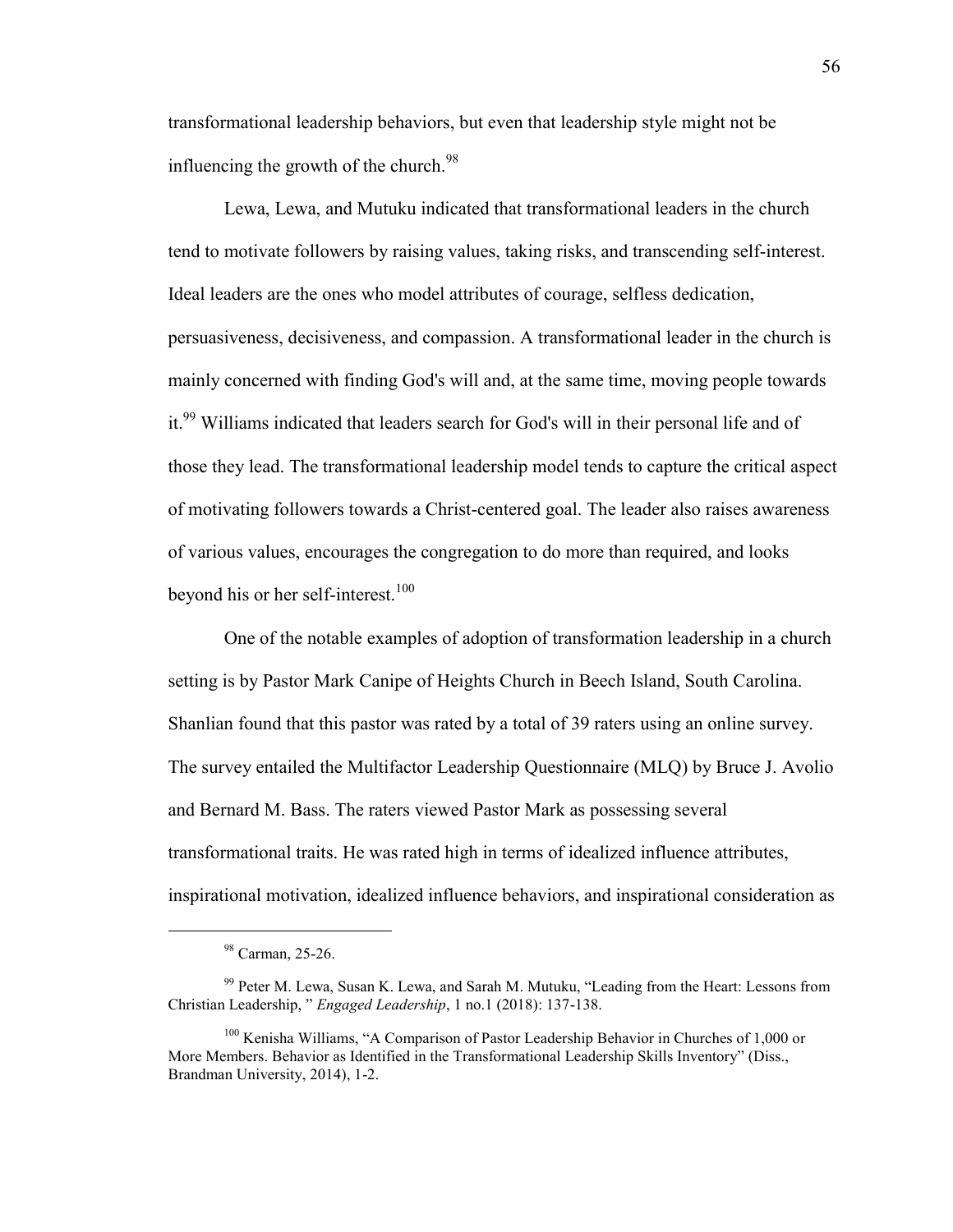well as inspirational stimulation.<sup>101</sup> Another example of transformational leadership is within Southern Baptist churches in the United States. Researcher Henry H. Luckel, Jr., conducted a sample of 88 pastors who were interviewed. The results indicated that pastors from growing churches led their churches to be active and scored high in terms of inspiring a shared vision, challenging the process, enabling others to act, and encouraging their followers. $102$ 

 In American churches, Henry found that transformational leaders impact their followers positively. Followers tend to become more engaged due to a strong sense of mission. The idealized influence of church leaders is associated with affective commitment and normative commitment among followers. The transformational leader has been found to influence followers' psychological empowerment. Transformational leadership traits have the potential to transform followers and enable them to accomplish more than they initially expected. Using individualized considerations, church leaders operate as coaches or mentors of their respective followers, hence giving them personal attention, which in return tends to encourage followers' commitment to the church. Church followers are likely to view their commitment or allegiance as belonging to the Christian faith. Followers who received personal mentoring or coaching from transformational pastors in church settings boosted their loyalty or commitment to their church. $103$ 

<sup>&</sup>lt;sup>101</sup> Michael John, Shanlian, "Transformational Leadership in Church Revitalization: A Study of Heights Church in Beech Island, South Carolina" ( PhD Diss., Tennessee Temple University, 2013), 1-2.

<sup>&</sup>lt;sup>102</sup> Henry H. Luckel, "Pastoral Leadership Styles: Their Effect on the Growth of Southern Baptist Churches in the Western United States" (Diss. Colorado State University, 2013), 3-4.

<sup>103</sup> Luckel, 3-4.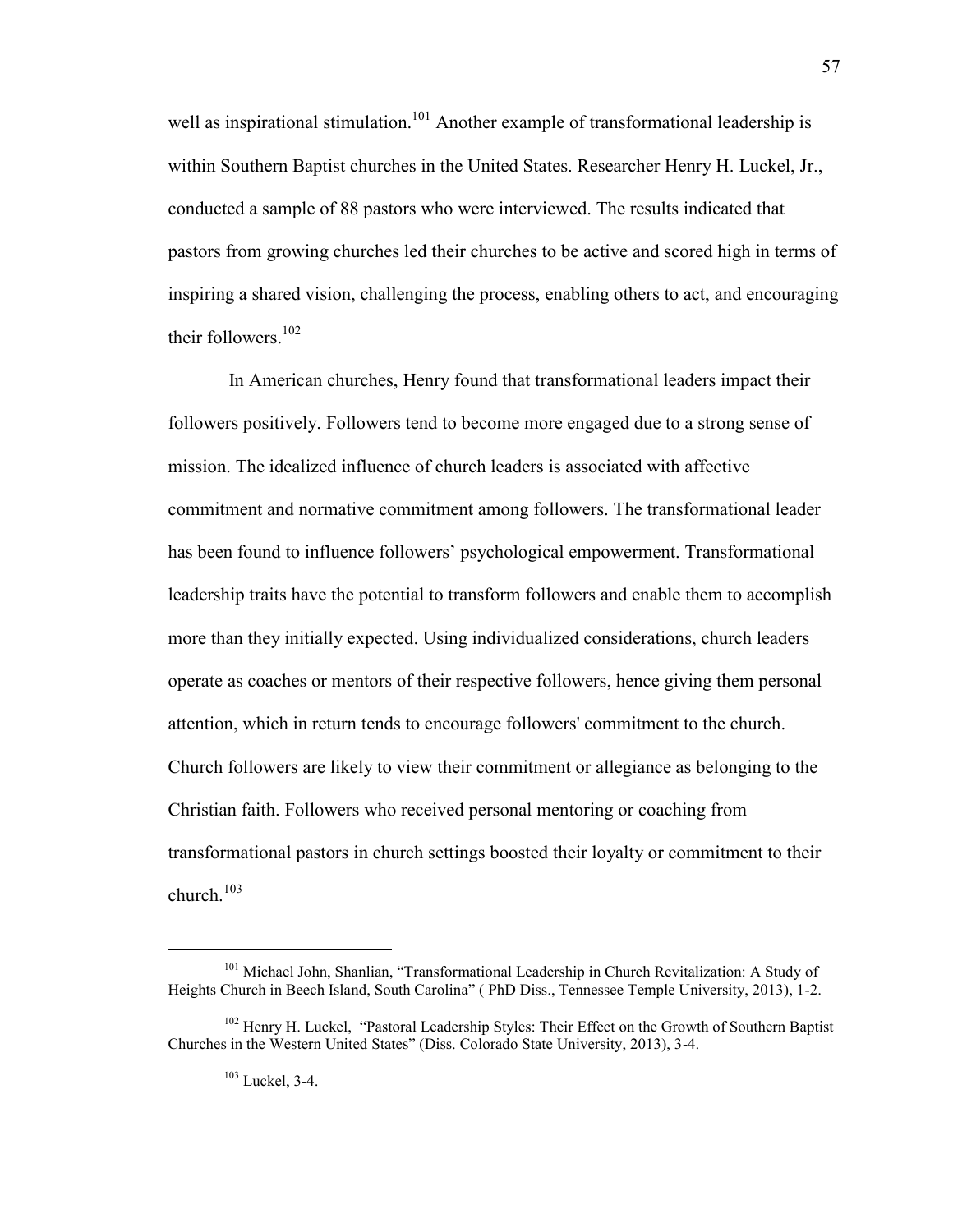Sharon posited that transformational leadership has considerable appeal among church leaders who are aiming to empower their followers. Church leaders and pastors consider the church a place of both corporate and personal communication. They hope to develop other skilled leaders and to multiply the good effects of ministry. Within the church context, transformational leadership usually promotes leadership processes through empowerment. To achieve their goals, church leaders cast high expectations for their followers and make emotional appeals. Church leaders using this kind of leadership model equip their followers to think outside the box. They develop individuals through individualized attention. Church leaders employing this model begin with each follower's gifts, abilities, passion, personality, and experience.<sup>104</sup> Pierce found that transformational leadership has also been found to appeal to Baptist pastors in the United States who regard themselves as vision-casters in the business of transforming followers. Pastors challenge their followers to come up with innovative means of solving problems in the church context. $105$ 

As discussed by Elbert, Maranatha Community Church in Kempton Park, South Africa, is another example of transformational leadership effectively employed. The church was founded in 1907 and has grown to become a multifaceted ministry. Under former senior pastor Deryck Stone's leadership of about forty years, the church has managed to undergo numerous transformations, which have considerably improved the church's ministry and stimulated its growth. In addition to large Sunday service

<sup>&</sup>lt;sup>104</sup> Sharon Drury, Handbook of Leadership Theory for Church Leaders (Regent University, 2003), 2-3

<sup>&</sup>lt;sup>105</sup> Stephen B. Pierce, "Exchange Relationships between Leaders and Followers in Baptist Churches" (PhD Diss., University of Pretoria, 2007), 59-60.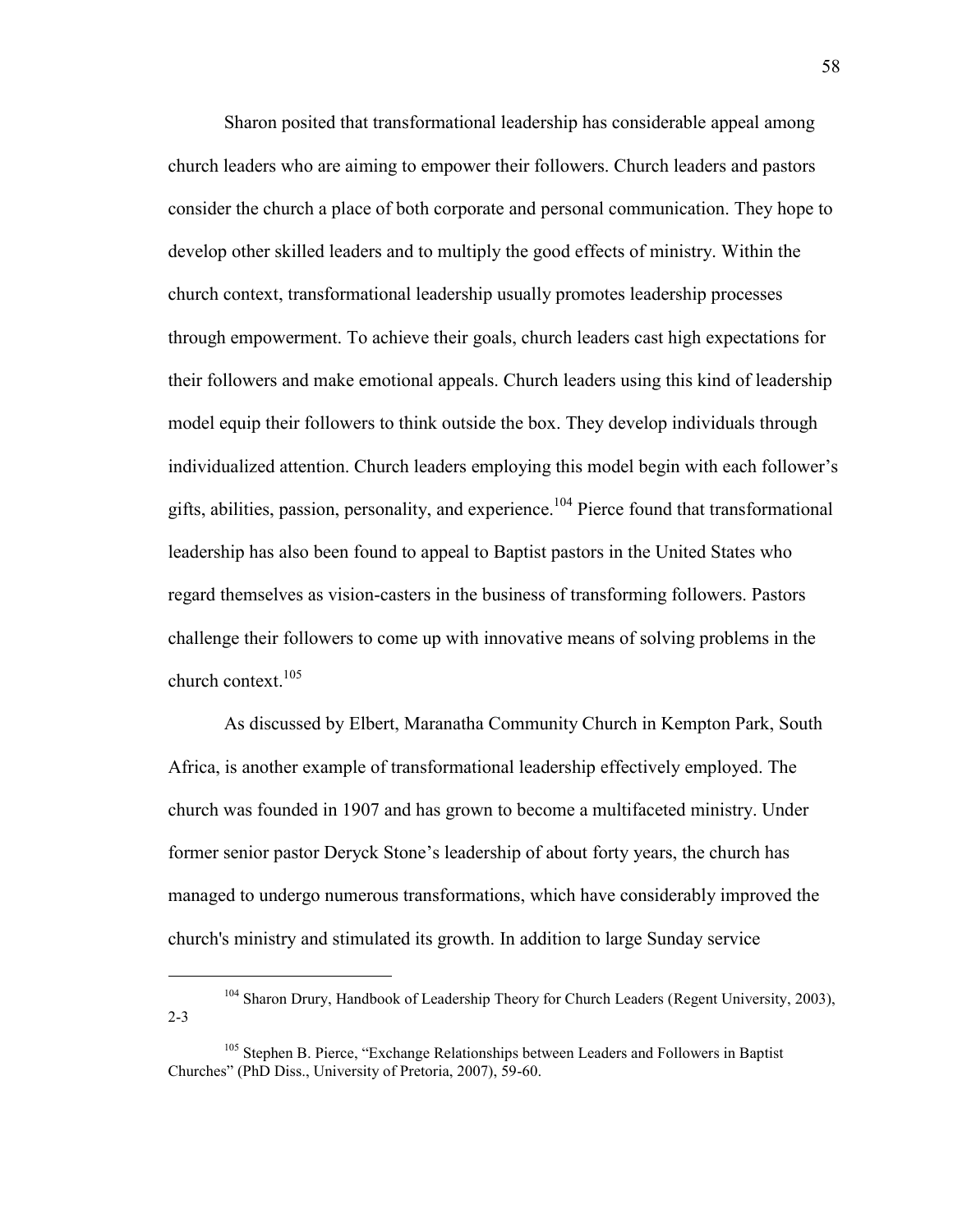attendance, the church leadership has established a total of 175 groups that meet weekly. There are also informal gatherings of mentoring, fellowship, mutual edification, and accountability. Through embracing the call of Jesus to make disciples, Maranatha Community Church focuses on developing followers. Followers are encouraged to participate in church activities. Pastors tend to cast the vision of the church to followers. More importantly, the church has a well-defined development path for new leaders that emerge from small-group ministry. Potential leaders with a desire to lead are identified and invited for a mentoring process. Emerging leaders are then encouraged to take part in various church roles. $106$ 

Elbert Elliott Watson stated that transformational leadership has also been successfully implemented in Little Falls Christian Centre, a church in South Africa. The overall leadership of the local church places a high priority on equipping gifted leaders. To realize this, the church offers training programs for new leaders. To address a leadership gap, the church came up with a discipleship-equipping track referred to as Equipping Steps Leadership Development Course. The course is mainly used to develop new church leaders who are spiritually mature and adequately equipped for the ministry. Leaders who sense a call to the ministry are encouraged to enroll in a Discipleship Training Center, a program designed to equip emerging leaders for the full-time ministry.<sup>107</sup>

<sup>&</sup>lt;sup>106</sup> Elbert Elliott Watson, "Toward Transformational Leadership Development in the Local Church" (PhD Diss., South African Theological Seminary, 2012), 373-375.

<sup>107</sup> Watson, 380-382.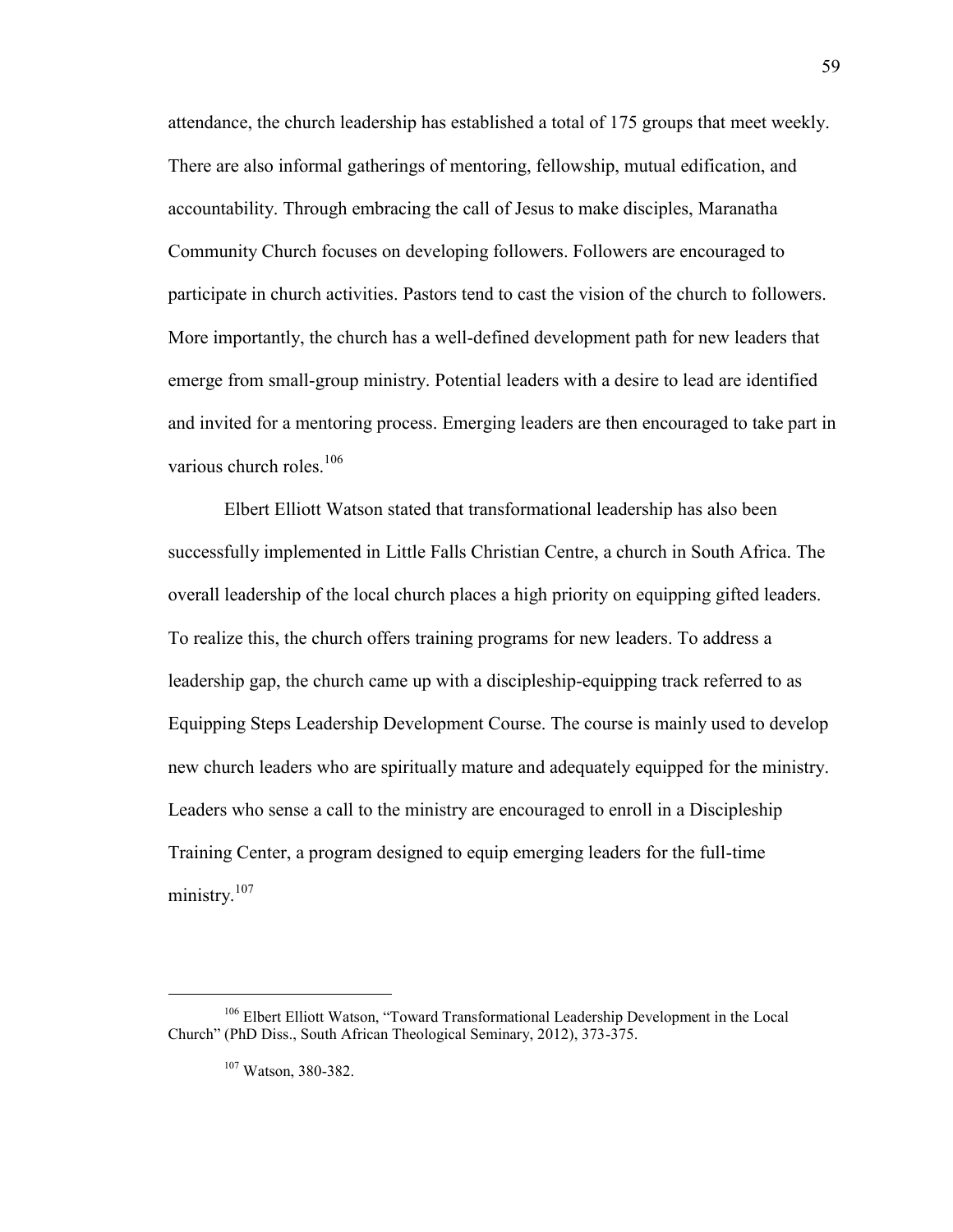# CHAPTER FOUR: PROJECT DESCRIPTION AND RESEARCH METHODS **Methodology**

The chapter presents the methodology adopted for this project. The project researcher employed a qualitative research design. Qualitative case studies have been broadly used in social sciences and have proven to be valuable in practice-oriented fields.<sup>108</sup> The design is considered to be suitable as it presents researchers with an opportunity to study given phenomena within their contexts using different data sources. In return, the researcher is able to explore the phenomenon through several lenses.<sup>109</sup> The data-collection tools included interviews and observations.

## **Project Overview**

A number of steps was followed to facilitate the realization of the study's goal. Steps were carried out linearly without necessarily having any overlaps. Each step served as a critical milestone towards the provision of relevant information concerning the use of transformational leadership within a church context. Additionally, the steps focused on providing vital insights for addressing the research problem.

#### **Scripture Framework**

The first step entailed a review of related biblical literature regarding the use of the transformational leadership model to empower followers. The scriptures were vital as they allowed the researcher to develop a framework that could be used to empower the youth as future leaders in the local church. The researcher carried out an intensive search

<sup>108</sup> Adrijana Biba Starman, "The Case Study as a Type of Qualitative Research," *Journal of Contemporary Educational Studies/Sodobna Pedagogika* 64, no. 1(2013): 29.

<sup>&</sup>lt;sup>109</sup> Pamela Baxter and Susan Jack, "Qualitative Case Study Methodology: Study Design and Implementation for Novice Researchers," *The qualitative Report* 13, no. 4 (2008): 544-545.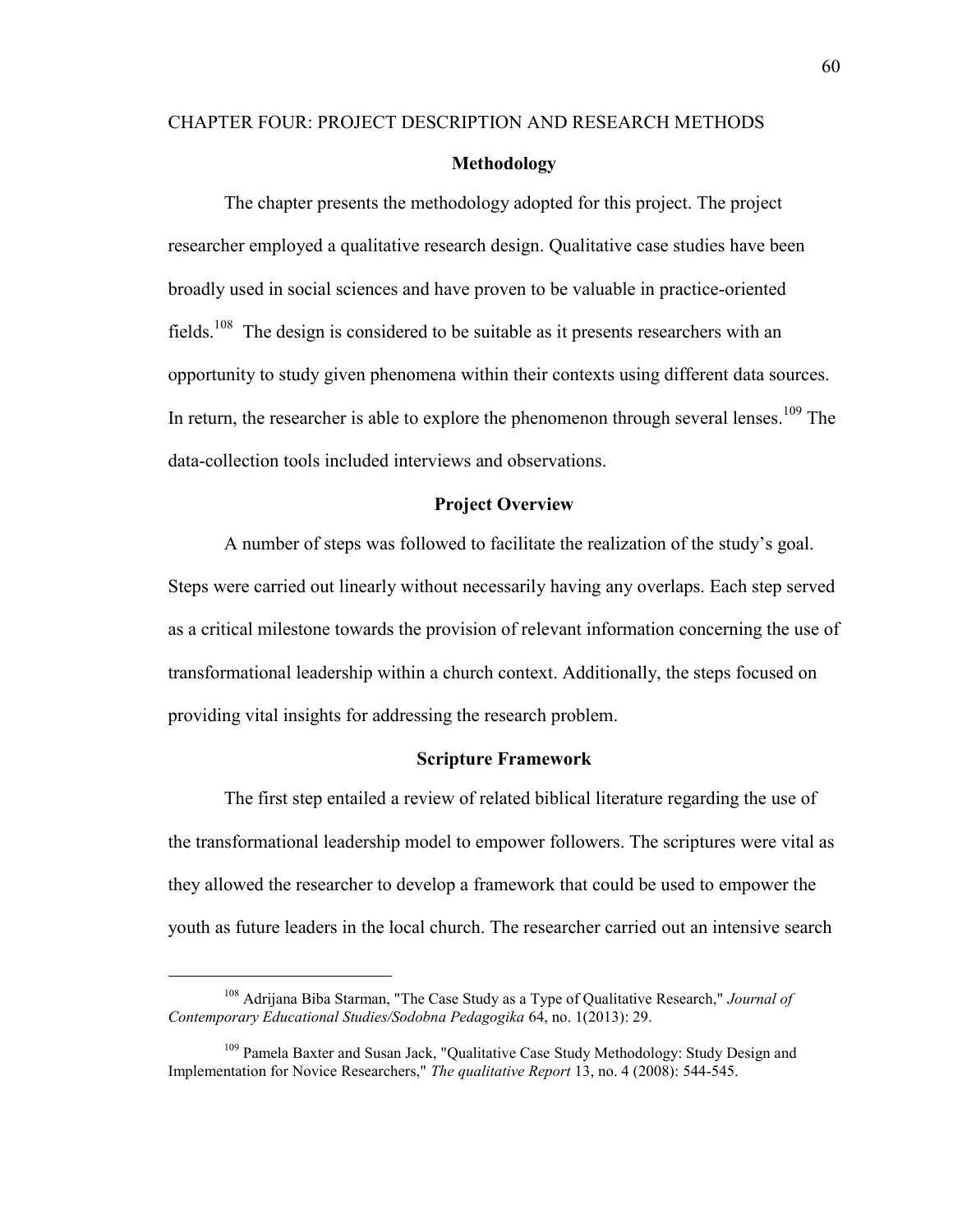of relevant scriptures on transformational leadership. The researcher started broadly and then narrowed down to specific scriptures concerning Abraham, Moses, Jesus, and the Apostle Paul. Some of the key passages that the researcher was interested in included; Genesis 22, Genesis 18:1-10, Exodus 7:14, Luke 10:1-16, and 1 Corinthians 11:1.

The researcher carefully examined the above-outlined passages to ascertain their usefulness in the realization of the research project's goal. The readings were assessed for their capability to address questions such as: What transformational leadership traits are important? How does transformational leadership contribute to the empowerment of followers? All the scriptures were obtained from the New International Version (NIV) Bible. Different passages highlighted the transformational leadership exhibited by Abraham, Moses, Jesus, and Apostle Paul. For example, Genesis 22 talked about Abraham's willingness to make personal sacrifices. Exodus 7:14 shows Moses having the tenacity and perseverance traits vital for any transformational leader. Luke 10:1-16 indicates Jesus as a leader who delegated critical roles to His followers. 1 Corinthians 11:1 demonstrates Paul as a transformational leader who required his followers to lead by following his example.

#### **Literature Framework**

The second step encompassed a review of relevant and current literature on the use of the transformational leadership model in the church environment. The ultimate goal in this specific step was to identify real examples where the leadership model has been applied and successfully helped pastors and other church leaders. The review of the literature relating to the use of transformational leadership within contemporary churches allowed the researcher to obtain insights that can be applied in the local church to address the research problem.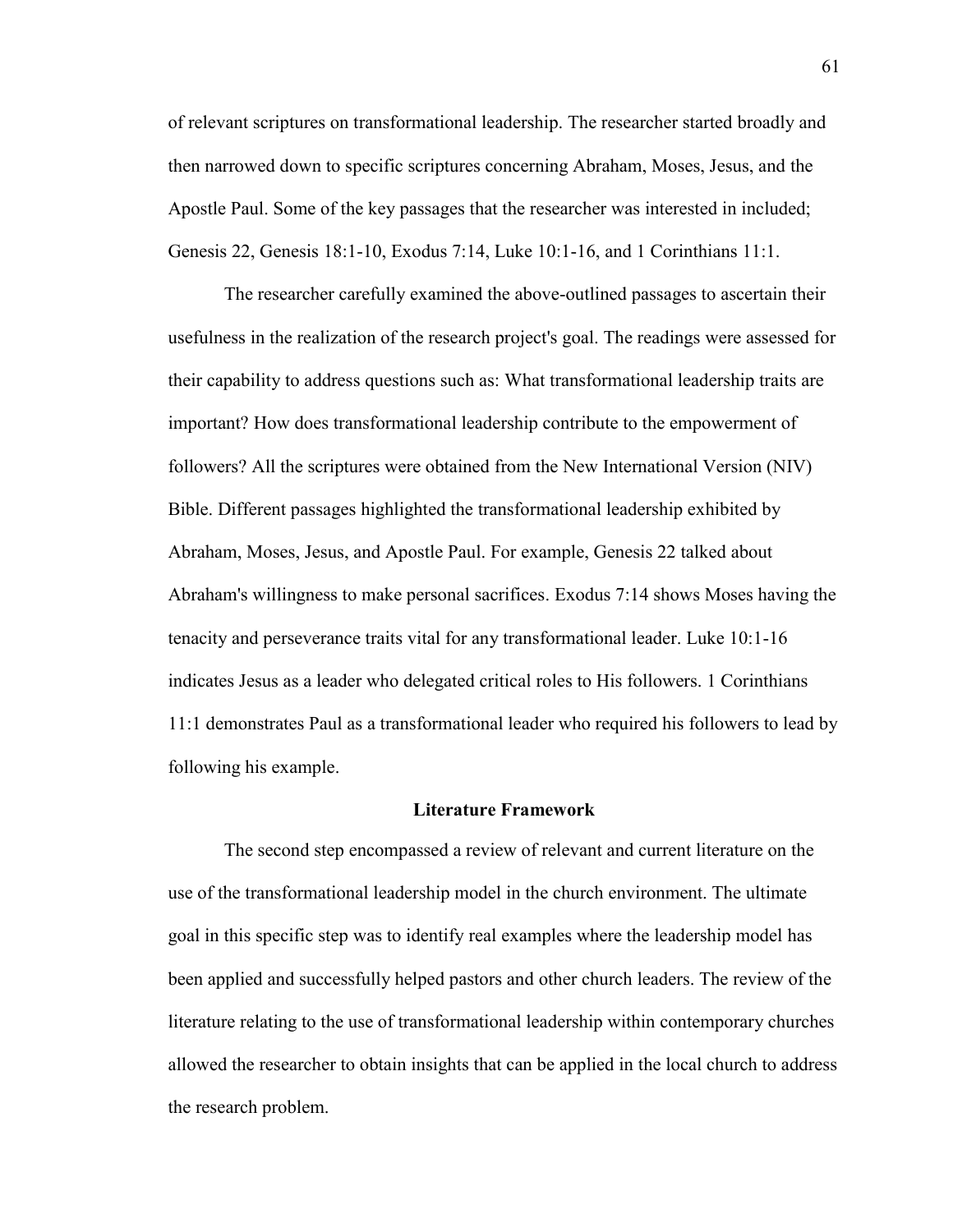## **Identification of Pastors**

In the third step, the researcher was interested in identifying pastors to interview in the study. The recruitment of study participants for the qualitative study is challenging as well as resource-intensive. The recruitment of participants is vital for the success of the given project.<sup>110</sup> The researcher endeavored to identify and recruit participants to realize the ultimate goal of this particular research project. Specifically, the researcher aimed to identify pastors practicing a transformational leadership model to empower youth in their respective churches. The researcher applied several approaches to identify pastors effectively. First, an online search was conducted to seek useful information that could be used to locate some of the pastors. Though the strategy did not yield much, the researcher was able to identify one pastor and gather insights on how to locate the other needed pastors. The second approach entailed asking personal friends, family members, and fellow pastors if they knew any pastors who practice transformational leadership within the locality and beyond. This technique gave the researcher relevant leads as additional two pastors were identified.

The third approach entailed a snowballing approach where the already-identified participants suggested other pastors practicing transformational leadership. This was achieved by contacting the three identified pastors and asking them to provide the researcher with referrals of other pastors they knew who practiced the same leadership model. The approach made it easier for the pastor to locate four additional pastors practicing transformational leadership. A snowballing approach is where research

 $110$  Newington Lisa and Metcalfe Alison, "Factors Influencing Recruitment to Research: A Qualitative Study of the Experiences and Perceptions of Research Teams," *BMC Medical Research Methodology* 14, no. 1 (2014): 10.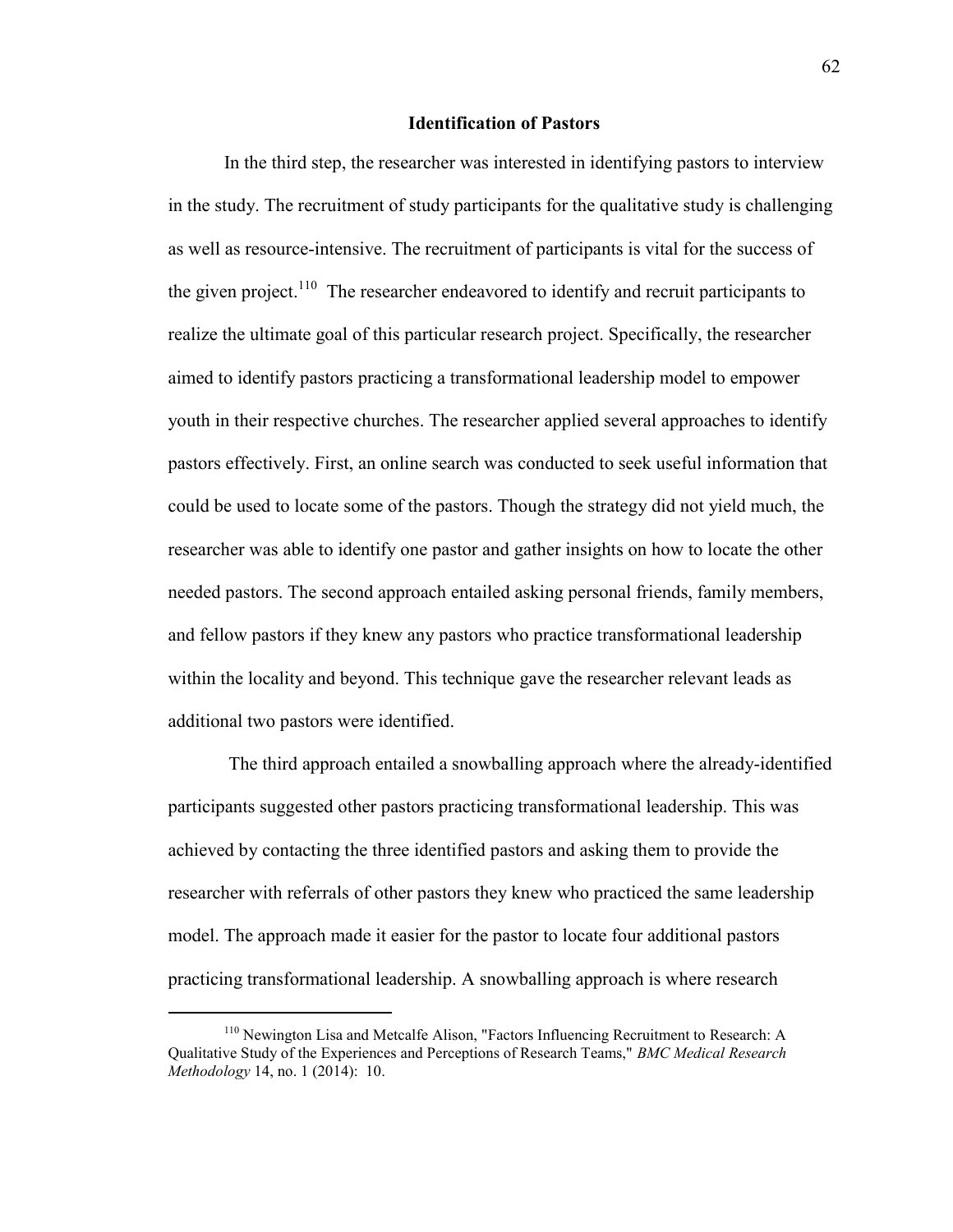participants are used to recruit more participants.<sup>111</sup> Additionally, the approach is mainly utilized whenever potential participants are challenging to locate. Further, the technique is applicable in situations where certain characteristics of targeted participants are not easily accessible to the researcher.<sup>112</sup> The approach was found to be useful during the identification process of pastors of interest in the current study.

The researcher then proceeded to contact all the seven participants to invite them to take part in the study. Additionally, the researcher took that opportunity to inform the pastors about the purpose of the project and the problem that the research was aiming to address within the local church. In any research, the researcher must inform the target participants of the purpose of the study. The researcher should focus on succinctly describing the ultimate goal of the study. Additionally, the description, as well as the purpose of the study, should be straightforward, simple, and easy for target participants to understand. $^{113}$ 

After the seven identified pastors agreed to be interviewed, the researcher set different dates to conduct the personal interviews. The researcher notified the participants about the specific time and venue of personal interviews. The in-person interviews were scheduled to take place within the churches of the identified pastors, with each taking about 45-60 minutes.

<sup>&</sup>lt;sup>111</sup> Mahin Naderifar, Hamideh Goli, and Fereshteh Ghaljaie, "Snowball Sampling: A Purposeful Method of Sampling in Qualitative Research," *SDMEJ* 14, no. 3 (2017): 1.

<sup>&</sup>lt;sup>112</sup> Julian Kirchherr and Katrina Charles, "Enhancing the Sample Diversity of Snowball Samples: Recommendations from a Research Project on Anti-Dam Movements in Southeast Asia," *PloS One* 13, no. 8 (2018): 2-3.

<sup>&</sup>lt;sup>113</sup> Rodney P. Joseph, Colleen Keller, and Barbara E. Ainsworth, "Recruiting Participants into Pilot Trials: Techniques for Researchers with Shoestring Budgets," *Californian Journal of Health Promotion* 14, no. 2 (2016): 81.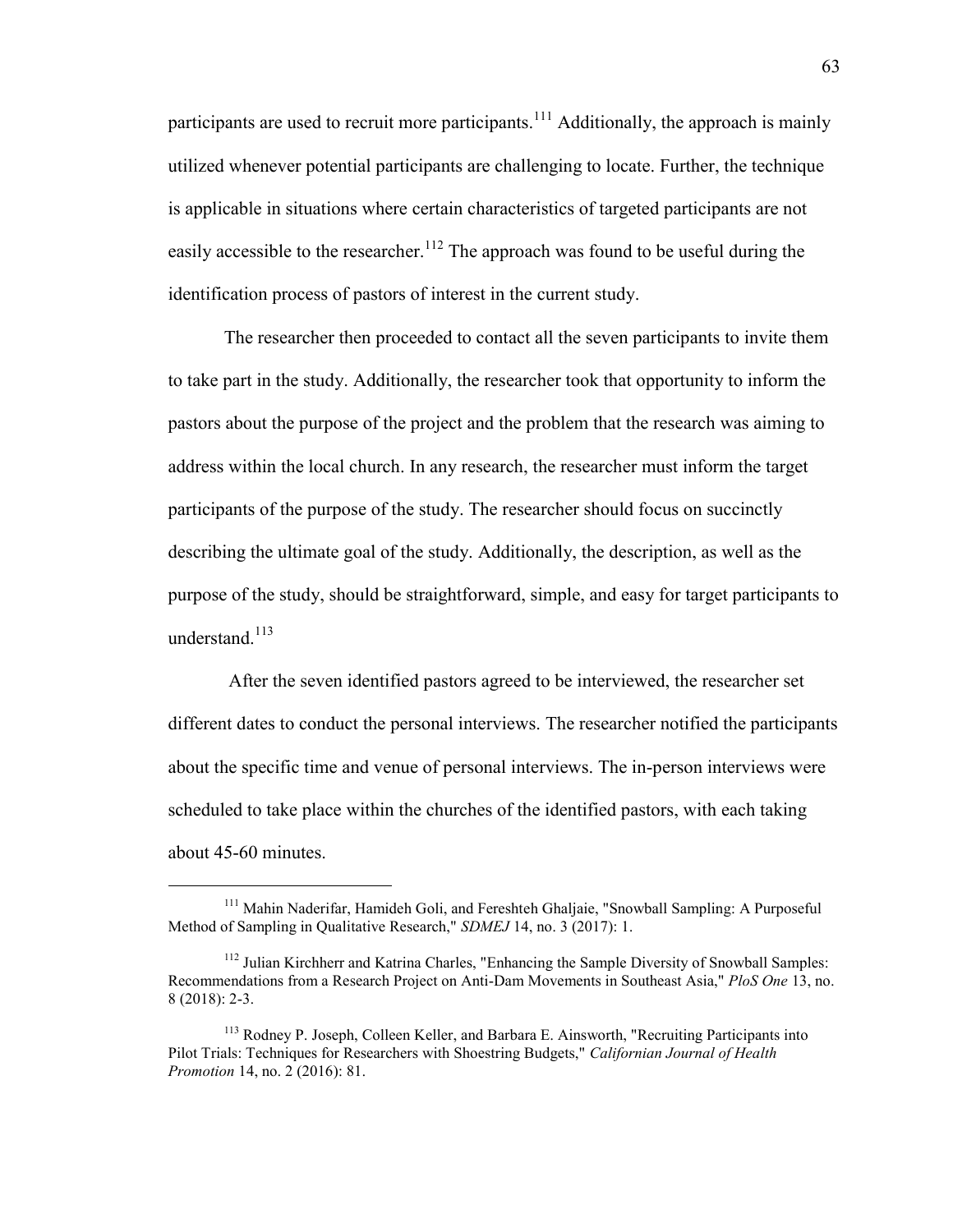## **Organizing Personal Interviews with Pastors**

The fourth step involved organizing face-to-face interviews with the seven pastors earlier identified who were practicing the transformational leadership model to engage youth. To facilitate personal interviews, the researcher began by developing an interview protocol to guide the interview process. The self-developed interview protocol included open-ended questions to allow the participants to express their opinions and experiences. The use of open-ended questions is essential when conducting face-to-face interviews as it allows the interviewer to elicit the interviewee's in-depth responses.<sup>114</sup> The open-ended questions were used to acquire detailed insights into the pastors' experiences when using transformation leadership to empower the youth in their respective congregations.

The researcher traveled to the church premises of the identified pastors on the different dates scheduled earlier. The researcher first contacted the pastors to confirm if they were still available for the interview sessions. The researcher arrived at each pastor's respective church before the agreed time. The purpose of arriving early was to enable the researcher to prepare adequately and familiarize himself with the environment. All the interviews started on time and the researcher asked the questions developed in the interview protocol. The researcher took short notes as the interview sessions continued. Additionally, the researcher informed the pastors that their responses were being recorded using a digital device for future reference. The personal interviews lasted between 45 to 60 minutes. After each session, the researcher thanked each pastor for his/her

<sup>114</sup> Susan C. Weller, Ben Vickers, H. Russell Bernard, Alyssa M. Blackburn, Stephen Borgatti, Clarence C. Gravlee, and Jeffrey C. Johnson, "Open-Ended Interview Questions and Saturation," *PloS One*  13, no. 6 (2018): 1.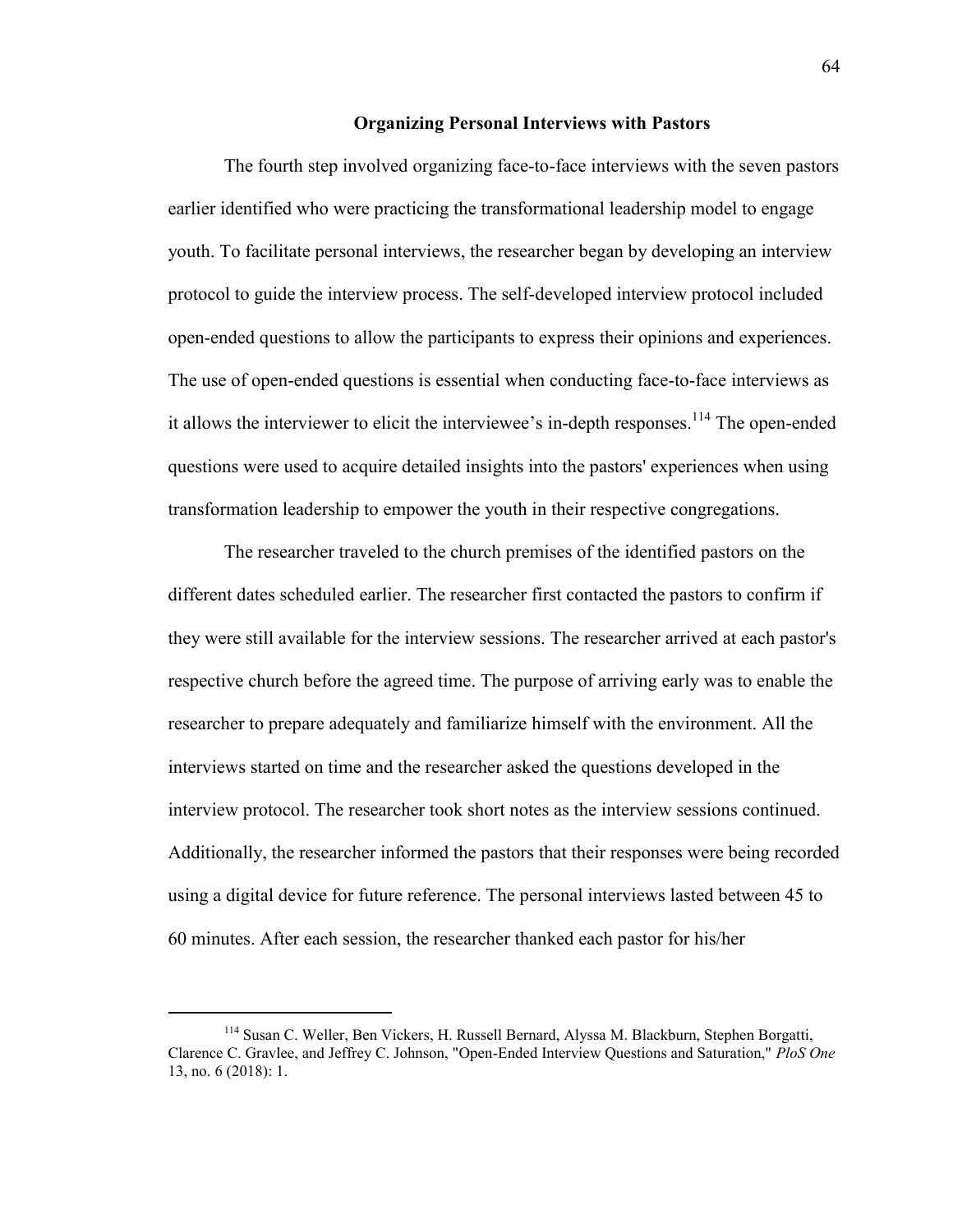participation in the study. The researcher informed the pastors he may contact them again in case additional information or clarifications were needed.

Finally, the researcher made observations on how the leadership model is executed within church settings of the interviewed pastors. The researcher attended Sunday church services to make the necessary observations and took a few notes when making observations, for later use. The exercise presented the researcher with real exposure to how transformational leadership was being practiced within these church settings.

## **Organizing Interview with Youth Members**

The aim of the fifth step was to organize interview sessions with a minimum of seven youth members. Interviewing is one of the standard data collection methods used in research. Interviews allow interactions between the interviewer and the participant to gather information.<sup>115</sup> The interview focused on asking the youth what they thought about their participation in leadership roles. First, the researcher identified potential youth in the local church that could be interviewed. The researcher targeted youth who regularly attended Sunday services and, to some extent, were active in church-related activities. The researcher targeted youth who had some connection with the local church of interest to this particular study. A purposive approach was used to identify and recruit youth members. The purposive technique is primarily used to identify and select participants of interest. The method further allowed the researcher to choose persons or a group of

<sup>115</sup> Costa Hofisi, Miriam Hofisi, and Stephen Mago, "Critiquing Interviewing as a Data Collection Method," *Mediterranean Journal of Social Sciences* 5, no. 16 (2014): 60.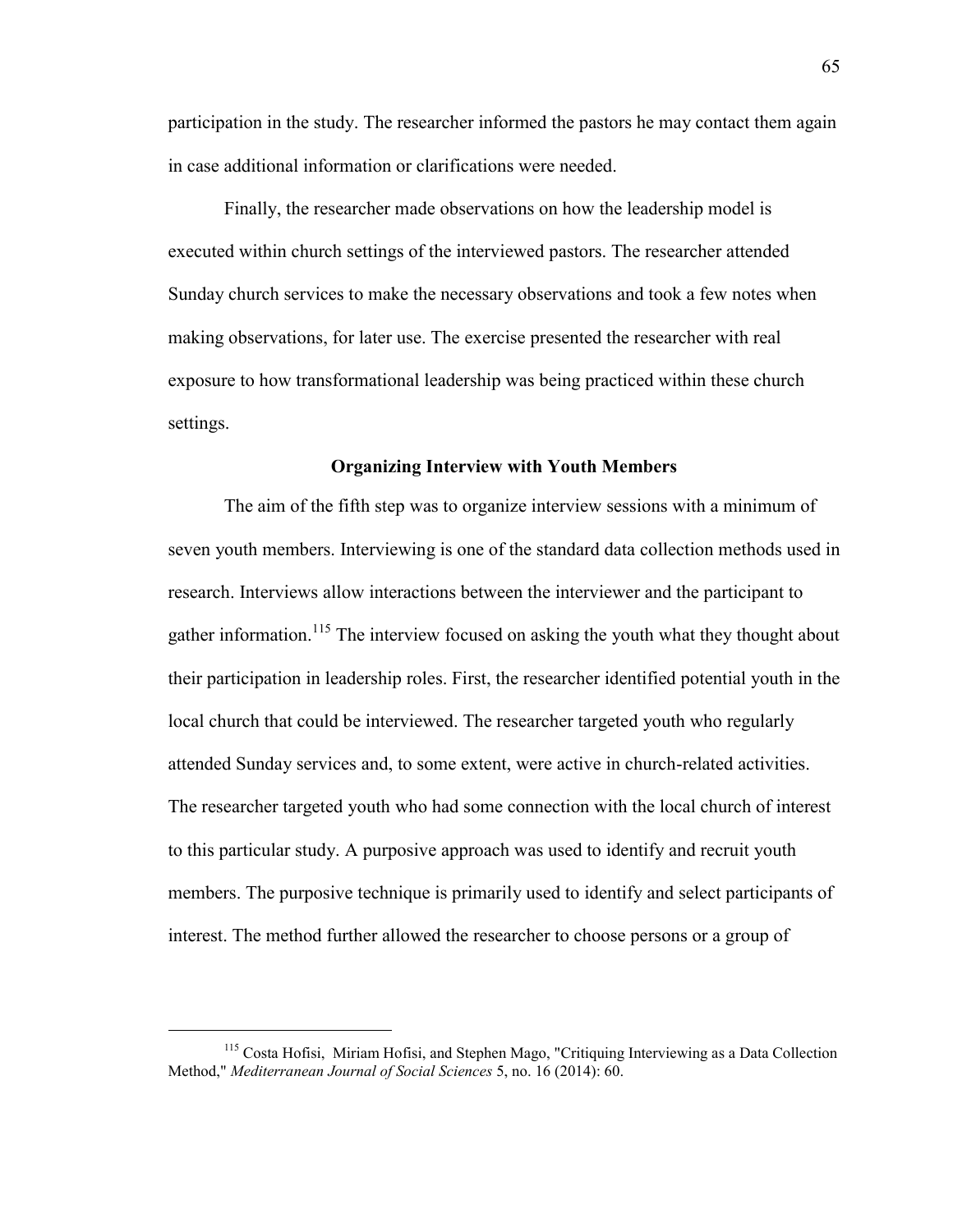people who were knowledgeable concerning a given phenomenon under investigation.<sup>116</sup> Secondly, the researcher approached the seven youth members separately and asked them for an interview at a later date. The approached individuals were then informed about the purpose of the interviews and the objective of this research project.

Thirdly, the researcher prepared an interview guide consisting of a series of questions to be used during the actual interviews. Open-ended questions were included to enable the researcher to obtain detailed information from the recruited youth. The use of open-ended questions is beneficial in that the approach facilitates faster interviews and provides essential insights. Additionally, the use of open-ended questions allows participants to provide more information such as attitude, feelings, and understanding of the topic of interest.<sup>117</sup> As a result, the researcher was presented with ideal access to youth members' true attitudes and feelings concerning leadership roles within the church setting.

The actual interview sessions were carried out within the local church premises on different days. Three of the recruited youth members were interviewed in one afternoon while the other four were each interviewed on separate days based on their availability. The questions developed in the interview protocol were used during the interview sessions. Each participant was interviewed for 45 minutes to 60 minutes. The duration of the separate sessions allowed the researcher to obtain adequate and relevant details. The

<sup>116</sup> Palinkas A. Lawrence, Horwitz M. Sarah , Carla A. Green, Jennifer P. Wisdom, Naihua Duan, and Kimberly Hoagwood, "Purposeful Sampling for Qualitative Data Collection and Analysis in Mixed Method Implementation Research." *Administration and Policy in Mental Health and Mental Health Services Research* 42, no. 5, (2015): 535.

<sup>117</sup> Amanda Bolderston. "Conducting a Research Interview." *Journal of Medical Imaging and Radiation Sciences* 43, no. 1 (2012): 68.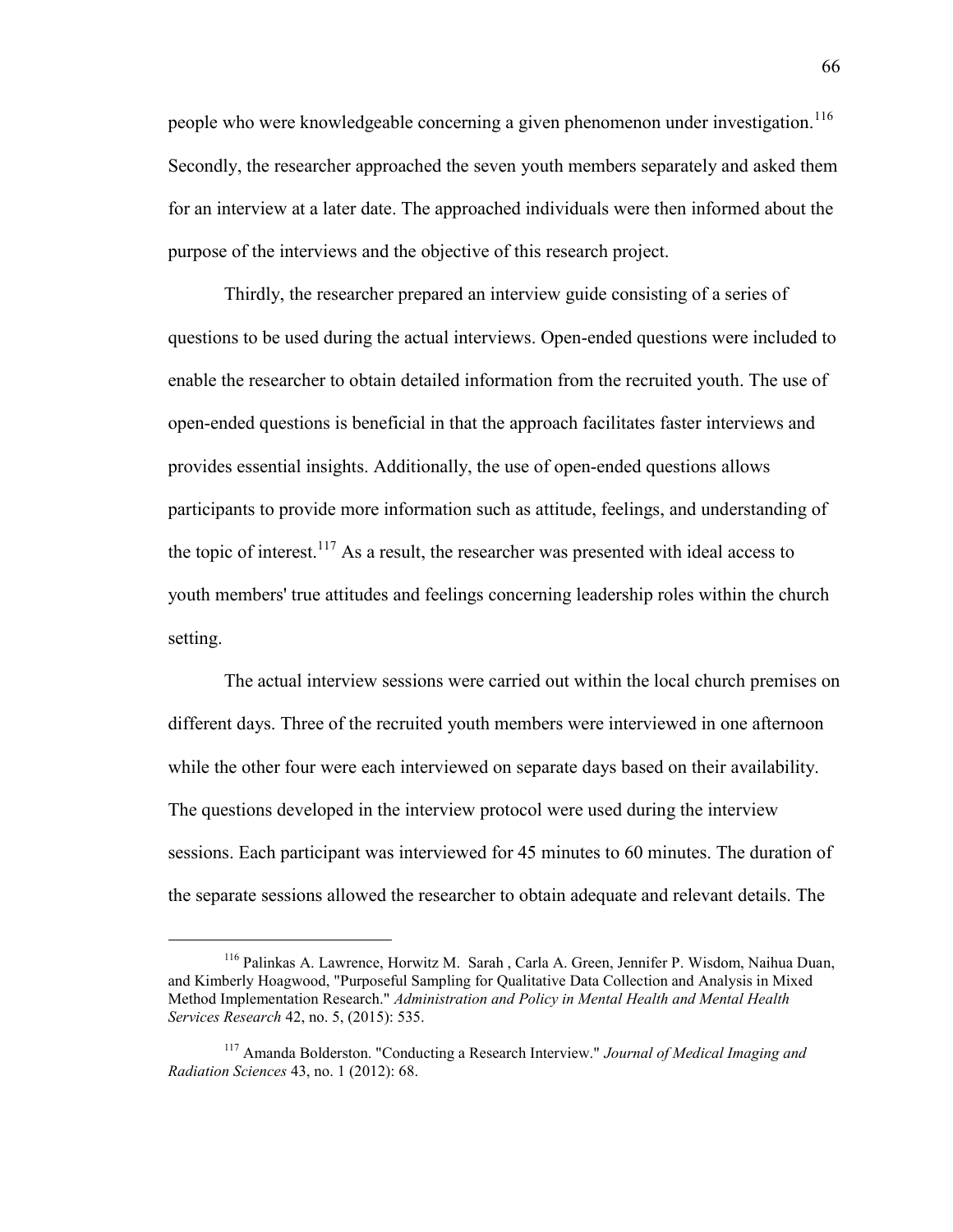researcher took a few notes and recorded the sessions using a digital device for further analysis. The interviewed youth members were thanked at the end of each interview session and were informed that they might be contacted later to offer clarifications or additional information.

## **Organizing, Analyzing, and Synthesizing the Obtained Data**

The sixth step involved organizing, analyzing, and synthesizing all the obtained data. The data were mainly obtained through a review of biblical passages, the literature review, personal interview with pastors, and interview with youth members. Biblical passages and the review of the literature information were summarized to offer insights into the leadership model of interest. The data obtained through interviews were transcribed, screened, and open-coded. A thematic analysis technique was explicitly used to analyze the primary data. Thematic analysis is a process of identifying themes or patterns in qualitative data. The approach is considered to be flexible as it allows the researcher to summarize the data and make sense of it.<sup>118</sup> Additionally, thematic analysis can be used to analyze large sets of data using a step-by-step approach.<sup>119</sup> Therefore, the approach was useful when analyzing the qualitative data obtained through interviews with pastors and youth members. Besides, the researcher was able to identify key themes and present them. The analyzed data is presented in chapter five. More importantly, the

<sup>118</sup> Moira Maguire, and Brid Delahunt, "Doing a Thematic Analysis: A Practical, Step-by-Step Guide for Learning and Teaching Scholars, " *AISHE-J: The All Ireland Journal of Teaching and Learning in Higher Education* 9, no. 3 (2017): 3352.

<sup>&</sup>lt;sup>119</sup> Lorelli S. Nowell, Jill M. Norris, Deborah E. White, and Nancy J. Moules, "Thematic Analysis: Striving to Meet the Trustworthiness Criteria." *International Journal of Qualitative Methods* 16, no. 1 (2017): 1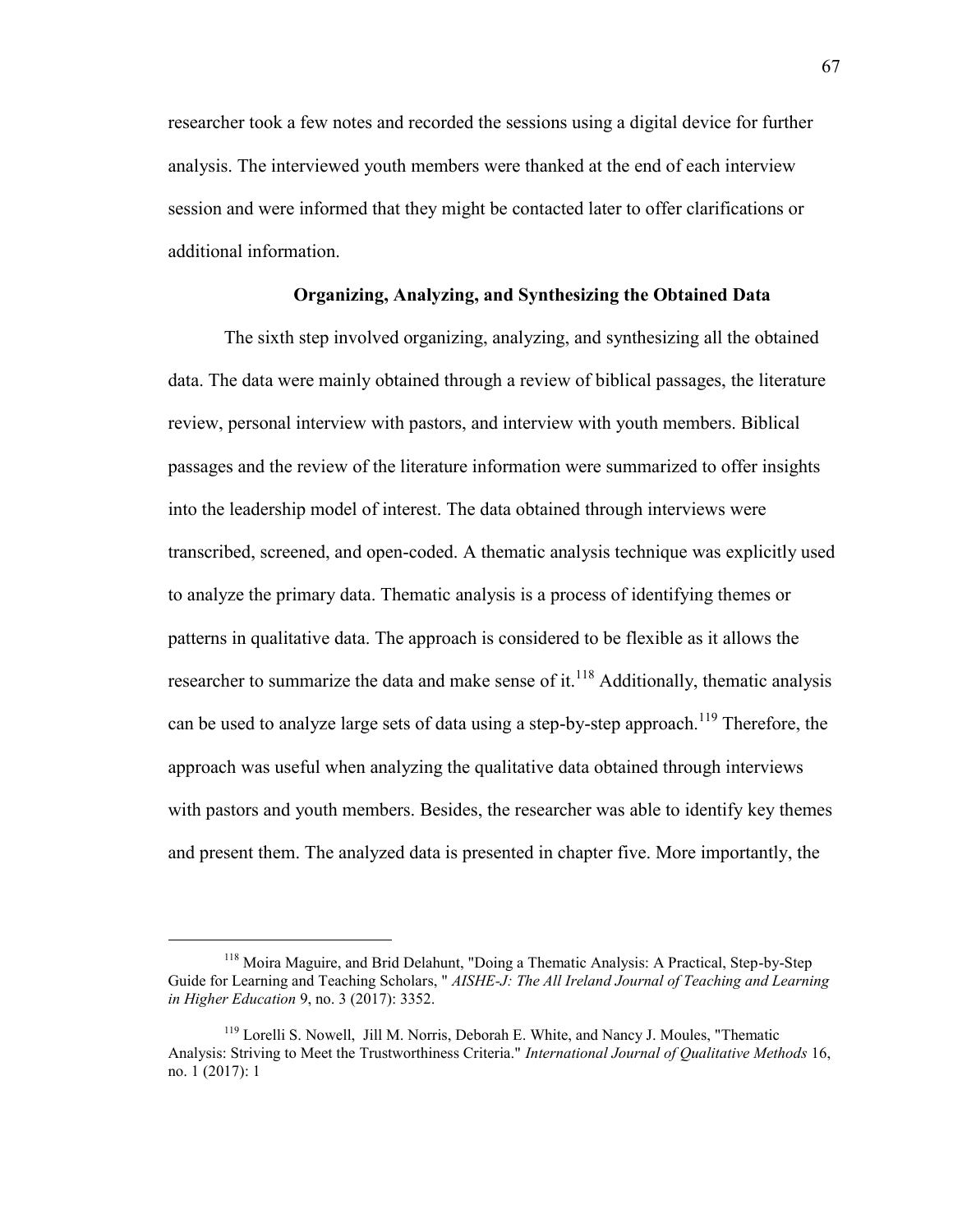obtained insights from the data were used to make suggestions concerning an ideal transformational leadership model to empower the youth in the local church.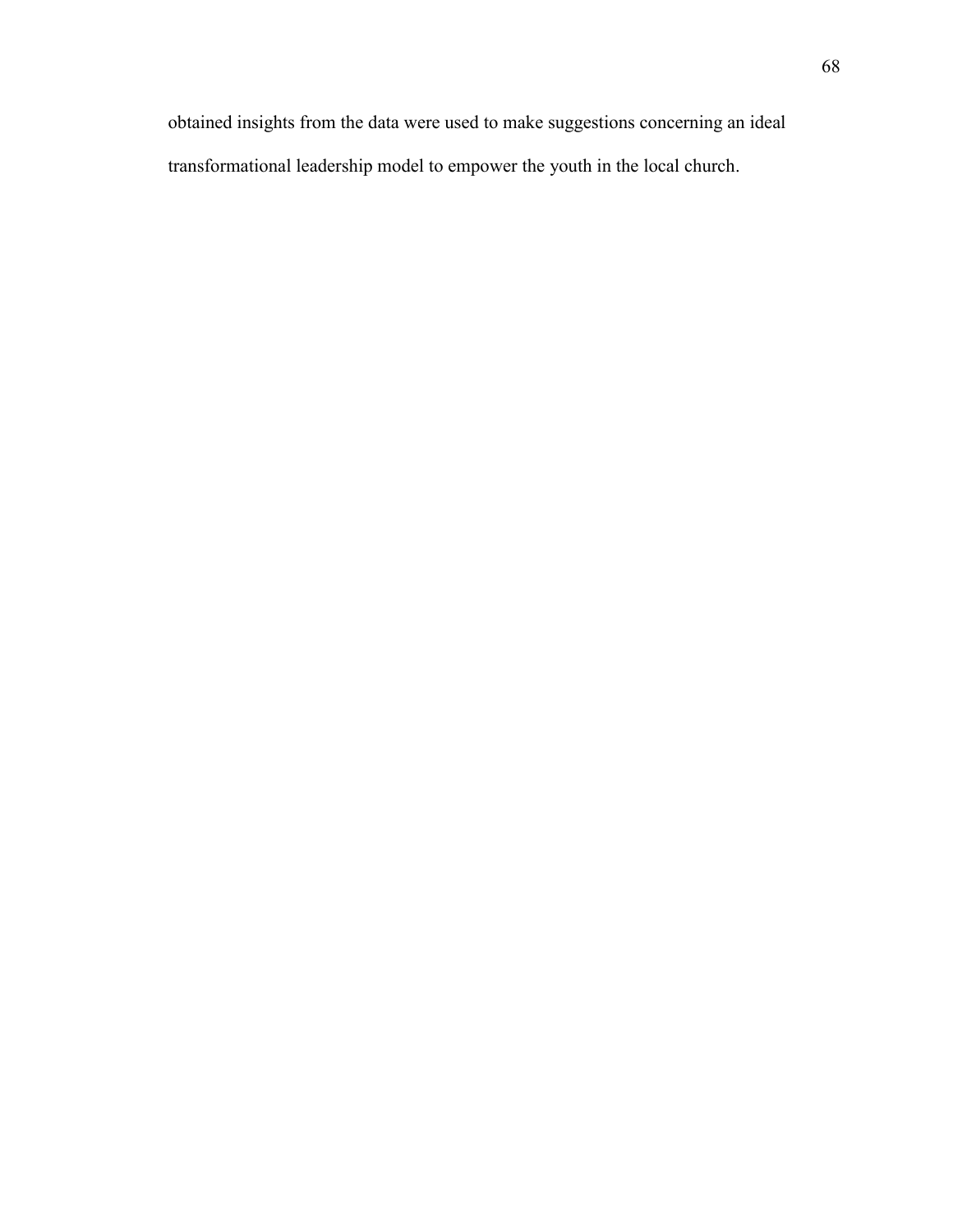## CHAPTER FIVE: DATA ANALYSIS

The chapter presents an analysis of primary data obtained using a self-developed interview protocol. The interviews are divided into two sections, one with pastors and one with the youth. First, the researcher thoroughly went through the interview transcripts and categorized the common information into identifiable themes. The researcher then employed a thematic analysis to successfully make sense of the obtained data. Manual coding was carried out to enable labeling of the collected data. The next steps entailed searching for common themes, reviewing identified themes, and writing up a report.

## **Interview with Pastors**

A total of seven (7) pastors was successfully interviewed. The response rate enabled the researcher to obtain critical insights from the pastors. The interviewed pastors had served an average of 22 years, with the highest having served for 36 years and the lowest six (6) years.

## *Transformational Leadership*

Six out of seven participants identified their leadership approach as transformational. Six participants described their leadership as entailing the casting of a clear mission and vision for the congregation to follow. Four participants stated that the leadership was multi-faceted, entailing listening, collaborative visioning, and trust restoration. Participant 4 stated, "My leadership style has varied according to the congregational context. In my current setting it is multi-faceted including: listening and trust restoration; vision- casting, and collaborative visioning."

Four participants also noted that their leadership is rooted in their relationship with God, and this spiritual vitality assists followers in deepening their connection with God. Five respondents also indicated that their leadership is characterized by team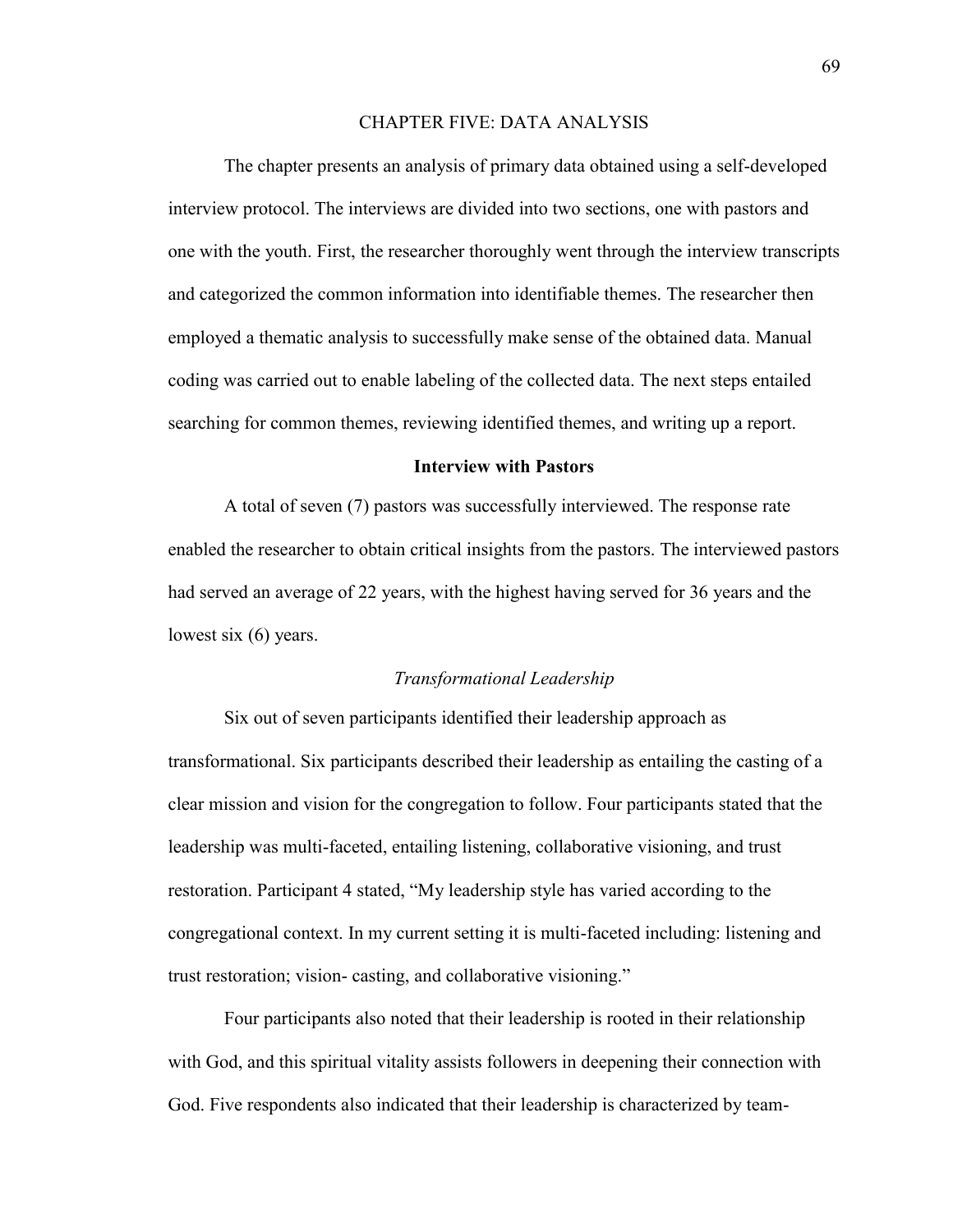building via shared responsibilities. Participants indicated that their leadership aims to be with followers in order to give birth to the life that God is calling them to lead. In addition, the leadership approach also involved defining desired goals, engaging of individuals in the implementation of various church goals, and team building through shared responsibilities.

Six out of seven pastors indicated that they have been practicing transformational leadership within their respective churches. One of the pastors revealed that he had even received transformational leadership training and, since then, has been practicing the leadership approach. Another pastor revealed that his transformational leadership approach begins with a leadership development exercise. Participant 1 noted,

Transformational leadership is my core model, and I have practiced this model since my ordination 33 years ago. The church has to move with the times and therefore as I grew in spiritual and academic maturity, I moved away from a command and control model of leadership to a more cultivated and coordinated model which is by and large a transformational model.

Participant 5 was not really sure about the meaning of transformational leadership

but asserted that God is transforming all of us as we take a journey with Christ.

Participant 5 roughly quoted St. Paul's words in Romans 12: "Don't let the world

squeeze you into its mold, but be transformed."

## **Table 5.1. Themes related to transformational leadership**

| <b>Theme</b>                     | <b>Pastors</b><br>mentioning<br>theme |
|----------------------------------|---------------------------------------|
| Casting clear mission and vision |                                       |
| Multi-faceted leadership         |                                       |
| Shared responsibilities          | $\overline{\mathcal{L}}$              |
| Spiritual vitality               |                                       |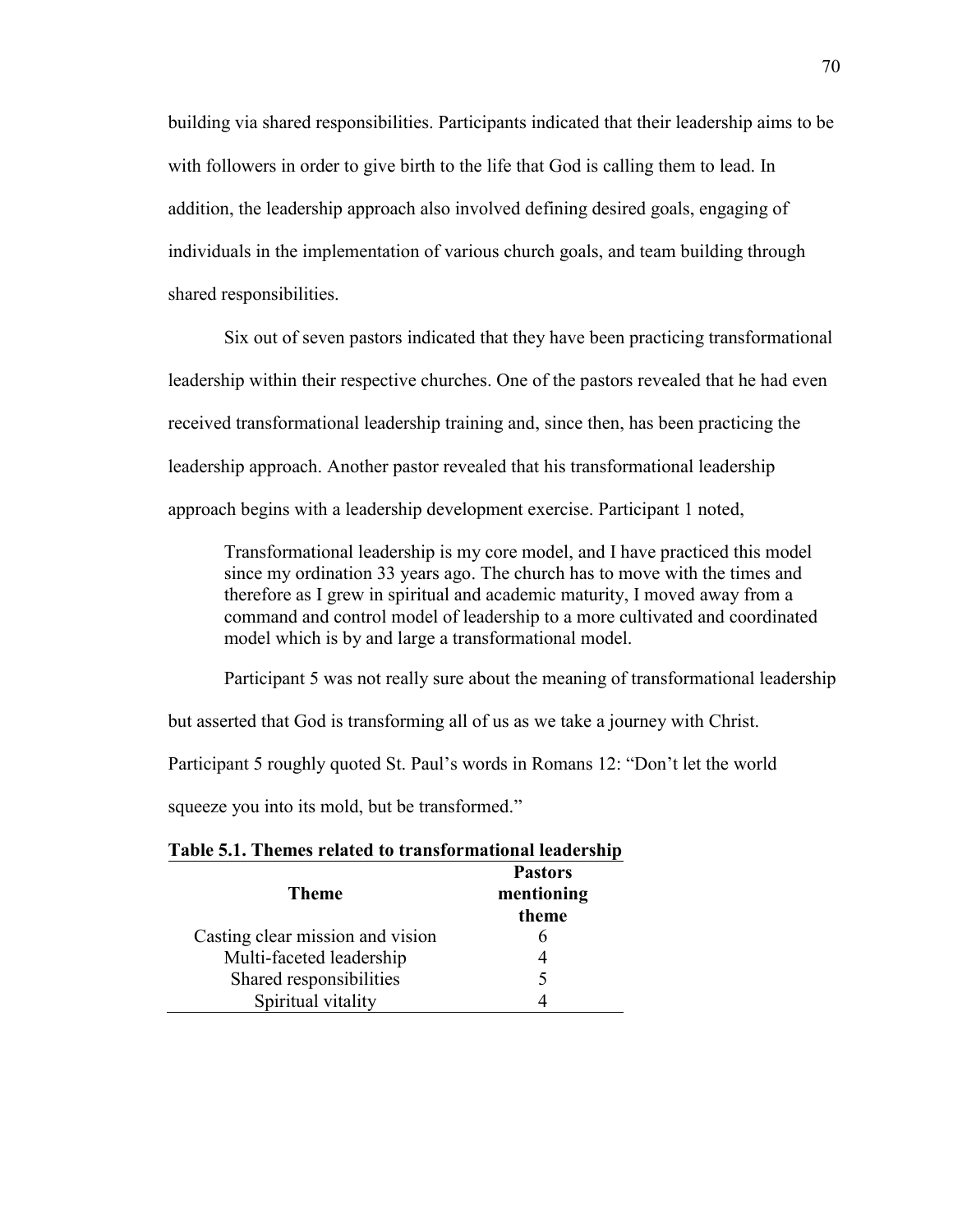# *Inspiring Followers*

Six out of seven participants indicated that they used various approaches to inspire their followers to realize church goals and to develop as future leaders. For example, five out of seven participants mainly stated that they inspired their followers through the casting of vision, listening to their followers, calling, as well as equipping them with leadership skills.

Four out of seven participants revealed that a vision needs to have benchmarks that serve as a guide towards desired goals, which are realized through accountability structures. Five out of seven participants also noted that prayer plays a significant role when trying to inspire followers. Four participants revealed that they inspired followers by identifying where each fit and assigning the roles that are within their gifting.

Five out of seven participants indicated that they inspired followers through the process of discernment that entails prayer, discussion questions, and ensuring goals are well understood and clearly defined. Leading by example, motivating, and inspiring followers were also expressed as key means of inspiring individuals by a total of four participants. Participant 1 stated,

I lead by example and my life always reflected the person of Christ and because I am his servant, 'an alter-Christus,' I inspired followers by motivation and inspiration. By motivation, I mean helping them to act in a way that achieves a specific and immediate goal.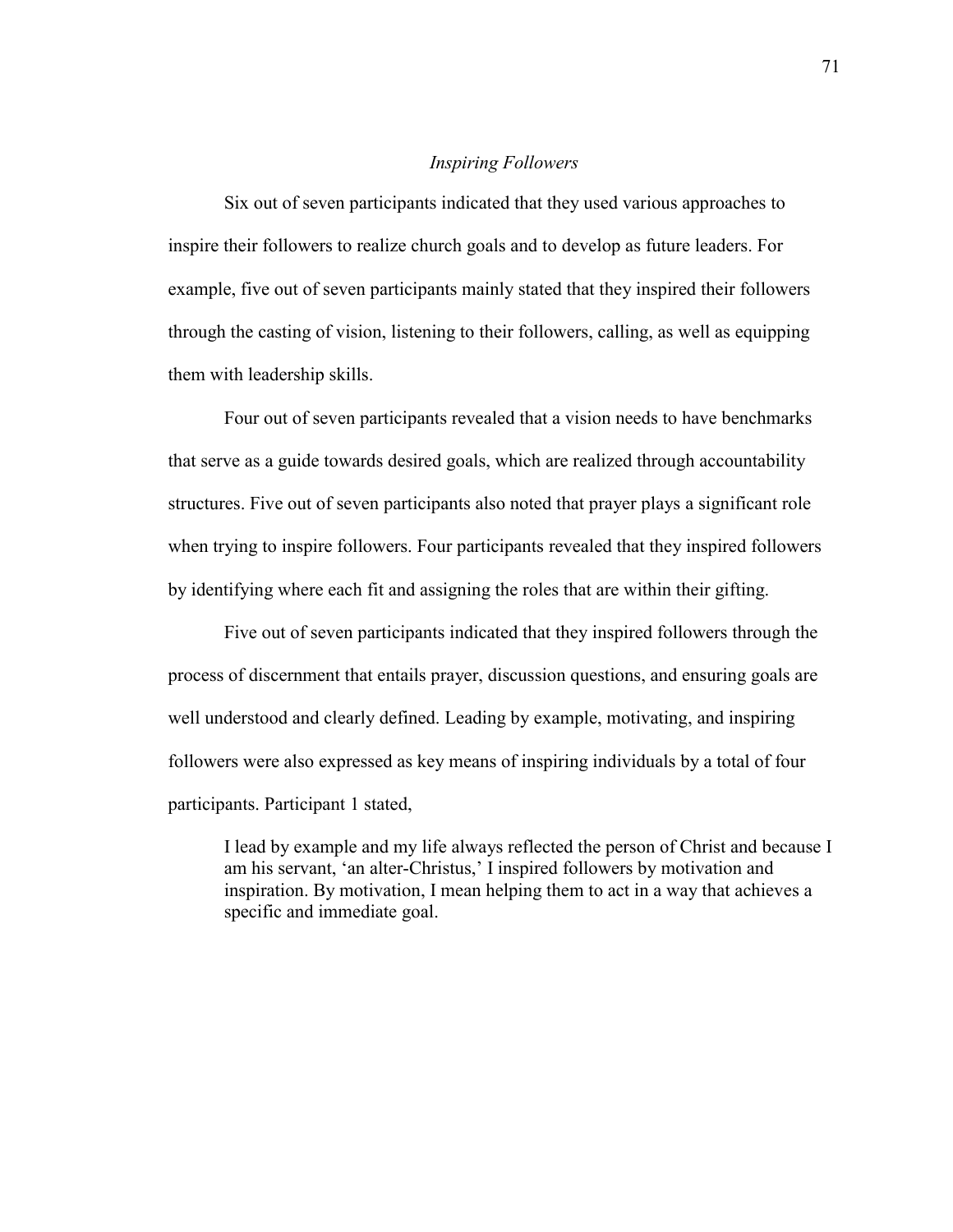| <b>Theme</b>                               | <b>Pastors</b><br>mentioning<br>theme |
|--------------------------------------------|---------------------------------------|
| Casting of vision and vision               |                                       |
| Listening and calling followers            |                                       |
| Equipping followers with leadership skills |                                       |
| Prayer                                     |                                       |
| Assigning roles                            |                                       |
| Leading by example                         |                                       |

#### **Table 5.2. Themes related to inspiring followers**

# *Encouraging Creativity*

Creativity was another critical aspect of leadership that the participants seemed to value. Six participants indicated that they encourage creativity by presenting individuals with space, giving them time to solve problems, holding brainstorm sessions, gathering insights, and allowing them to undertake what they need to do to be creative. Participants also stressed that they would enable individuals to try things out and execute changes where necessary. Four participants indicated that they encouraged creativity within the church setting by holding genuine conversation characterized by truth. Participant 2 said, "A genuine brotherly and sisterly conversation that put the truth at the very center of all interaction. This enables trial and error risk-taking. The work is about Jesus, not the promotion of any particular leader." Four out of seven participants also revealed that they encourage creativity among their followers by first trying to identify creative behaviors. Participants noted that when an individual comes with an idea, they try to find a reason to say yes. Four respondents further noted that they encourage creativity among followers through instilling discipleship and basing ideas on reality and practicality. Participants noted that even if the idea seems ridiculous, that they are always willing to listen and understand proposals by the followers. Five participants further stated that they inspire creativity among followers by encouraging them to be part of the church and to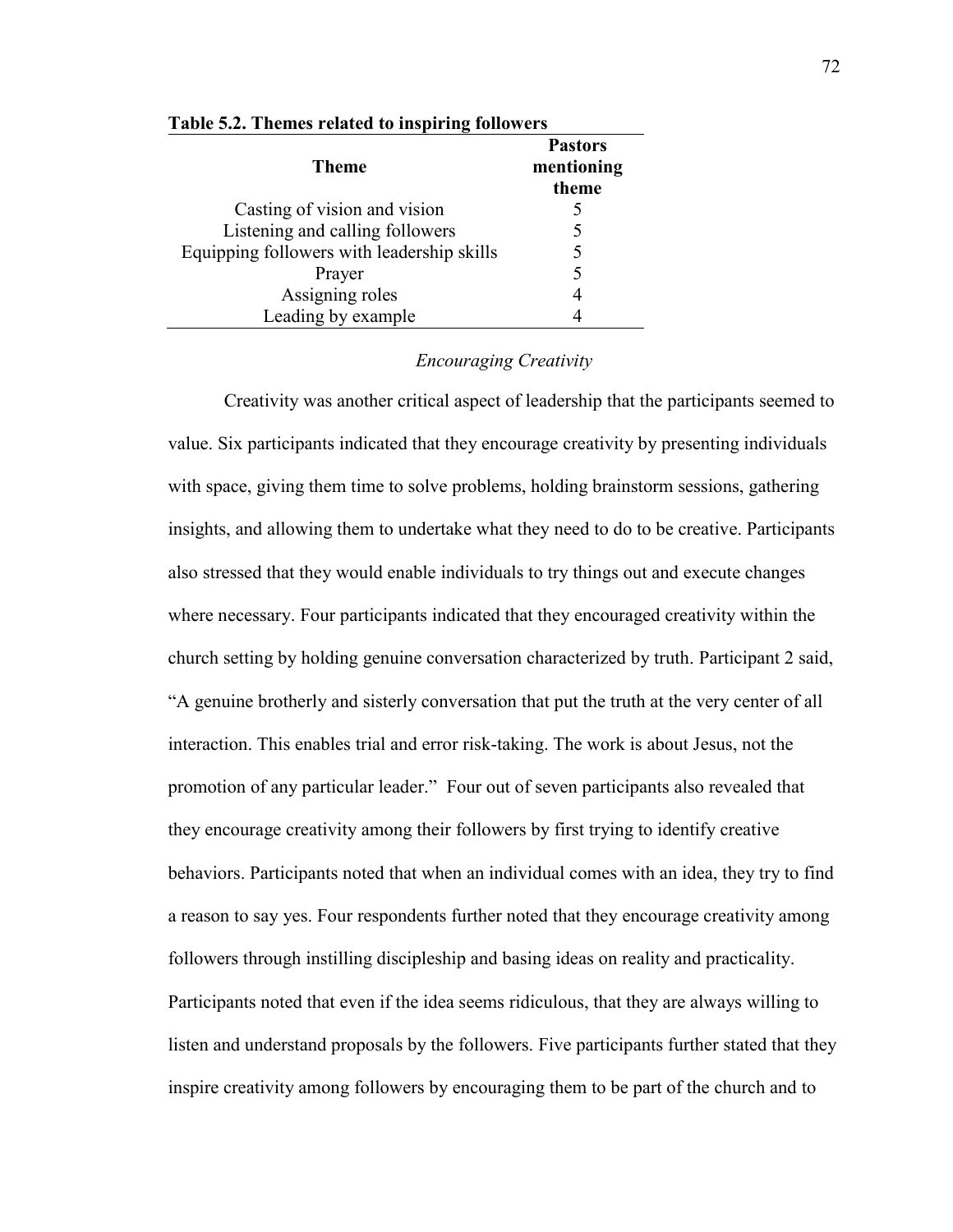feel free to share God-given talents and by avoiding negativity. Participant 1 said, "I encourage everyone to be part of the church's life and share their God-given talents. No one is wrong in what they do. No negativity is encouraged, but only enabling members to share their God given talents."

| Theme                                                | <b>Pastors</b><br>mentioning<br>theme |
|------------------------------------------------------|---------------------------------------|
| Providing space and time                             | 6                                     |
| <b>Brainstorm</b> sessions<br>and gathering insights | 6                                     |
| Conversation                                         | 4                                     |
| Instilling discipleship                              | 4                                     |
| Basing ideas on reality and practicality             |                                       |
| Freedom to share ideas                               |                                       |

## *Challenging Potential Leaders*

Six out of the seven participants expressed their enthusiasm to challenge individuals under their care who portray leadership traits. Five respondents stated that they challenge potential leaders by inviting them to step out of their comfort zone and entrusting them with responsibilities. Four participants further indicated that they challenge potential leaders through observing, listening, and engaging in meaningful conversation with them. Three participants stated that they teach and recommend books and workshops to individuals. Participants also indicated that they use on-the-job training and teachings to challenge potential leaders.

Participants also acknowledged that it is indeed challenging to effectively identify followers under their care to develop. They indicated that it is important to let potential leaders learn and, if they make mistakes along the way, treat those mistakes as a learning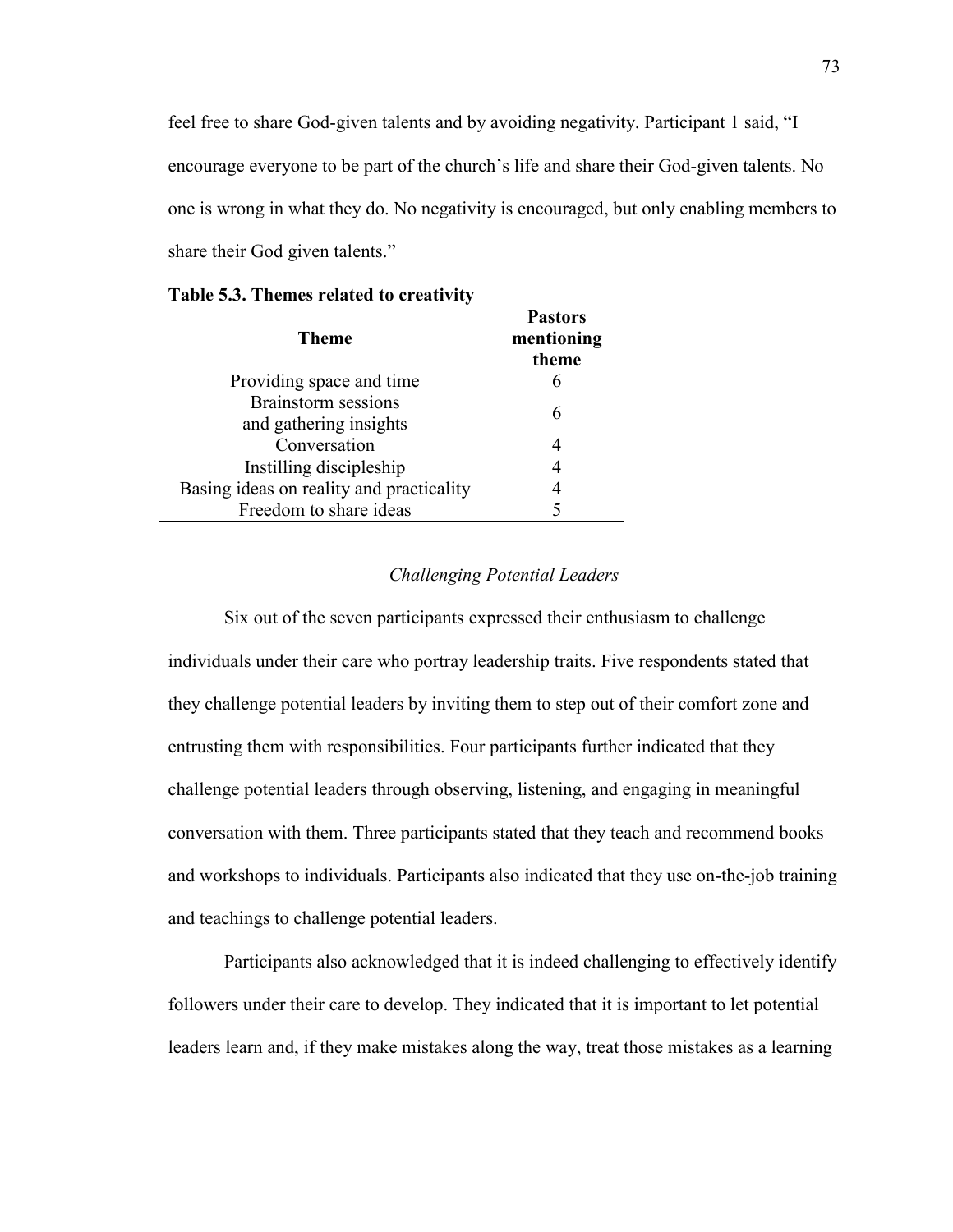curve. Six participants indicated that they achieve this solely through inviting the

potential leader to serve in the church. Participant 3 stated that:

All I can do is extend the Invitation to the Greatest Feast, Luke 14:23 when the Master tells the servant to go out and 'make them come in' is most certainly the recipe for failure. How can anyone compel anyone to come to church, to worship... s Such an insult to the Holy Spirit? The Invitation must be the sole approach. Within this ... all of Christ is seen and lived.

| <b>Theme</b>                             | <b>Pastors</b><br>mentioning<br>theme |
|------------------------------------------|---------------------------------------|
| Inviting and entrusting responsibilities |                                       |
| Observing                                |                                       |
| Listening                                |                                       |
| Engaging in meaningful conversation      |                                       |
| Recommending books and workshops         |                                       |

#### **Table 5.4. Themes related to challenging potential leaders**

## *Followers Empowerment*

Six out of seven participants indicated that they endeavored to empower their followers to make decisions within the church setting. For example, five out of seven participants expressed that they were ready to delegate and, at the same time, trust their followers. Empowerment was further revealed as a means of training and retaining followers. Participant 7 said, "Yes. Trust and respect. I freely delegate, knowing and being willing to accept that people will make mistakes. They will make more when they are given a new responsibility. That presents an opportunity to train and retrain them, again and again if necessary."

Five participants indicated that they empower followers by inviting them to undertake roles in the church. The pastors revealed that, currently, successful churches acknowledge that leadership is more than the individual at the top. As leaders of the church they encourage everyone to take up leadership roles.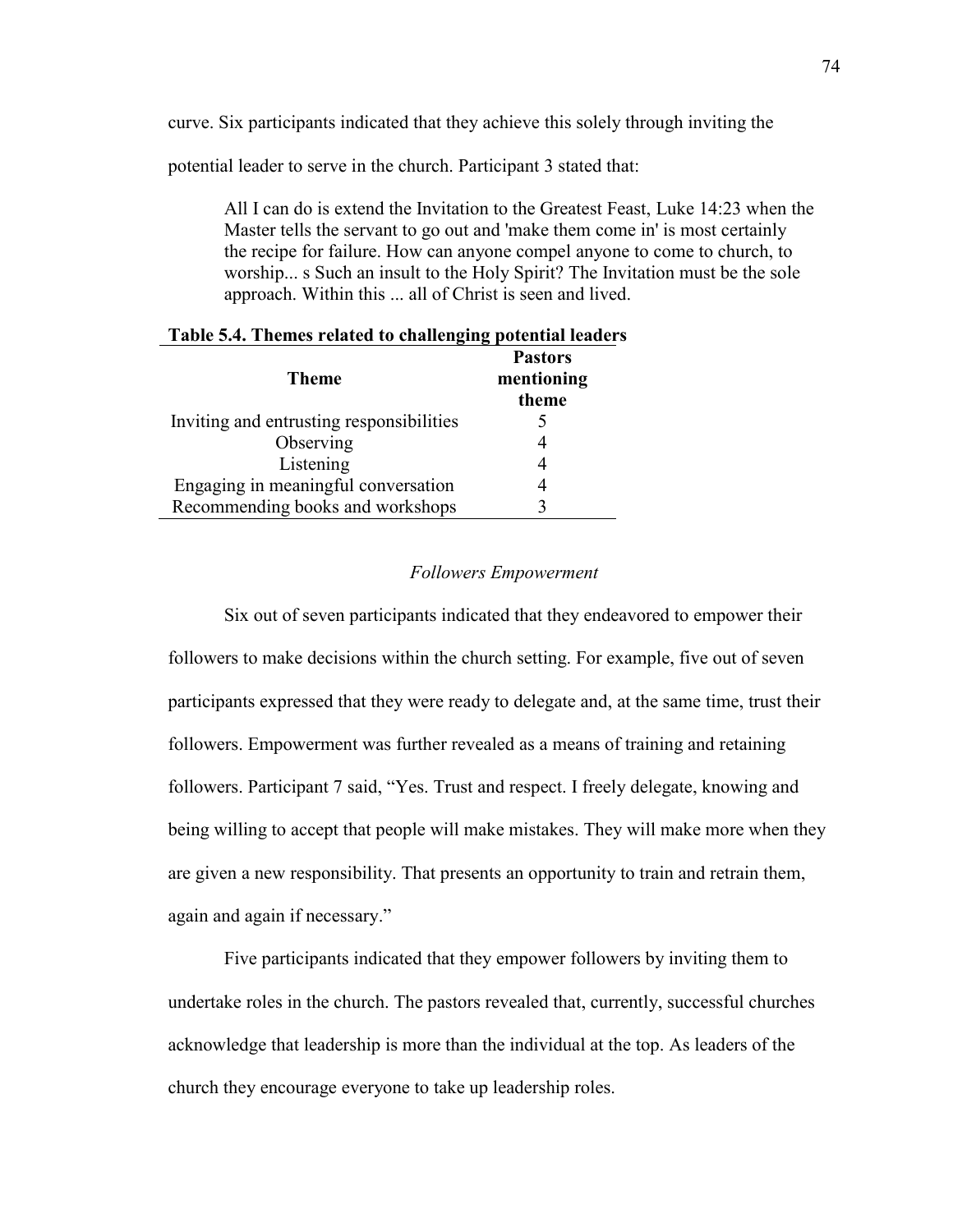Six participants also asserted that they empower followers to lead and make decisions which sometimes emerge to be better. Nevertheless, one of the participants noted that followers of Jesus who have matured in the work of God do not need to be empowered to make decisions. He further indicated that the only role of the pastor is to encourage and pray with them, and to guide them to a God-given potential.

| <b>Theme</b>                | <b>Pastors</b><br>mentioning<br>theme |
|-----------------------------|---------------------------------------|
| Delegation                  |                                       |
| Inviting to assume roles    |                                       |
| Engaging in decision making |                                       |

|  |  |  |  |  | Table 5.5. Themes related to followers' empowerment |
|--|--|--|--|--|-----------------------------------------------------|
|--|--|--|--|--|-----------------------------------------------------|

# *Mentoring/Coaching Followers*

The participants revealed that they were more than happy to mentor or coach their followers. Five participants emphasized the need for a church leader to be one who is a competent coach. Six participants indicated coaching is vital as it makes followers put their God-given natural leadership capabilities into practice. Participant 1 said:

I coach followers because coaching provides the inspiration and motivation behind amazing performance. Coaching makes followers take their God-given natural leadership abilities to the next level. I coach to increase confidence, develop followers' skill, and develop their strategic thinking.

Though one of the participants indicated that she mentors and coaches followers,

she acknowledged that some individuals remain excellent followers and do not wish to become leaders. Two participants also revealed that gifted followers do not necessarily need coaching or mentoring. Participant 3 said, "Mentoring? Again, usually Mentors are not imposed ... otherwise called "Discipleship" wherein Barnabas walks with the early Saul/Paul as he emerges into his new walk and life in Christ.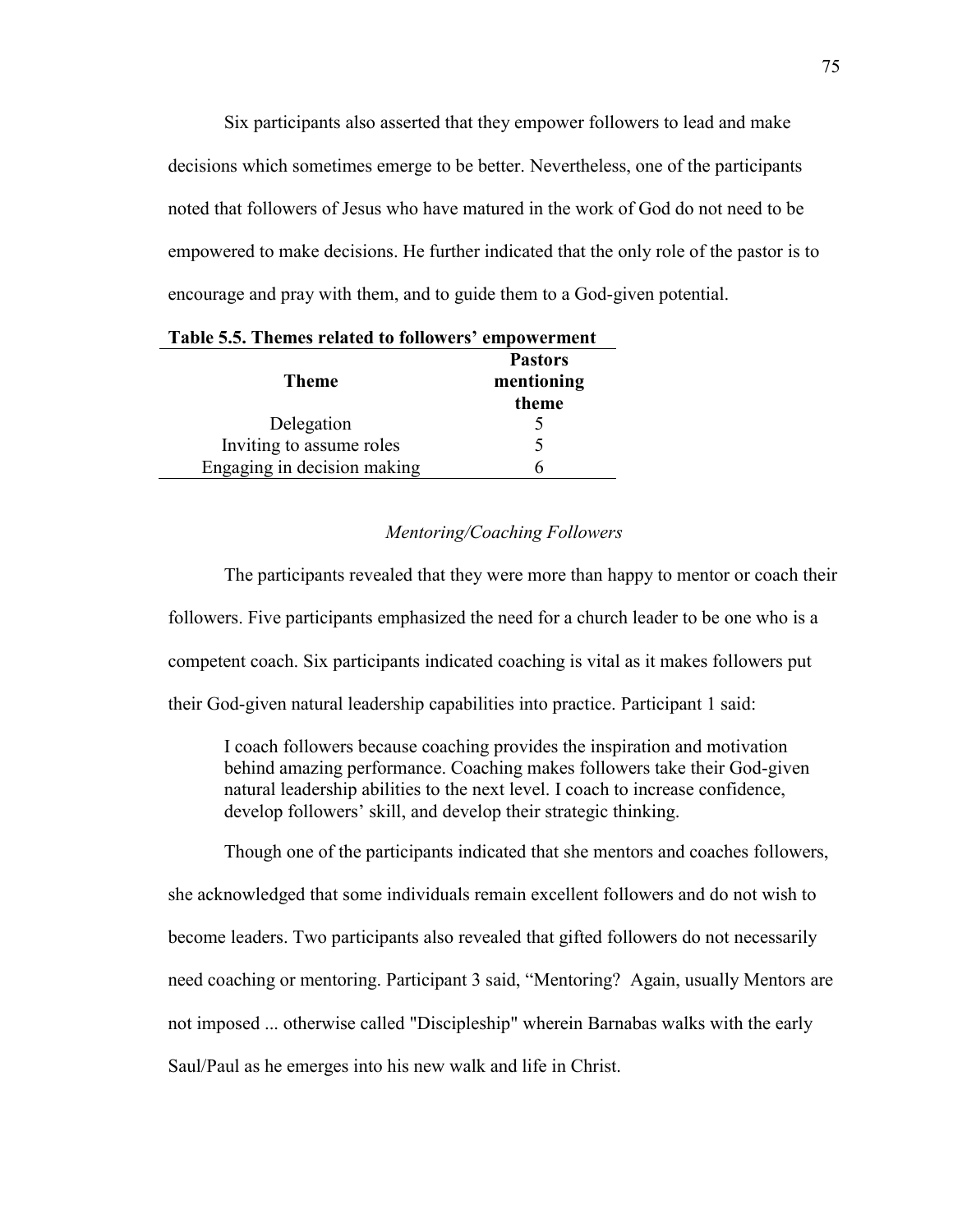| Theme                                 | <b>Pastors</b><br>mentioning<br>theme |
|---------------------------------------|---------------------------------------|
| Competent coach                       |                                       |
| Leadership capabilities into practice |                                       |
| Coaching unnecessary                  |                                       |

# **Table 5.6. Themes related to mentoring/coaching followers**

# *Followers' Motivation*

Participants indicated that their ability to motivate followers had, to some extent, led to the growth of the church in terms of the congregation. Four pastors acknowledged that indeed their ability to motivate followers has to some extent directly led to the numeric growth of followers. Participants revealed that it is the goal of every church leader to achieve growth of followers. Participant 1 noted t:

Absolutely. Naturally, every pastor has one simple thing in common: growth and success. The importance of motivation cannot be over-estimated. Motivation is all about growth and success. Church members must be motivated to reach their purpose, minister under the values they hold dear, and do everything in their power to exceed expectations.

In spite of one participant indicating that motivation of followers has led to the

growth of the congregation in the church and success, others believed that the growth of

the church is not necessarily a goal they would consider. Participant 3 stated, "In other

words, a personal charisma and an extroverted personality lead to growth? Jesus was not

about big numbers... there is a narrow door."

| таріс знатисніся гениса плинямстя північаня |
|---------------------------------------------|
| <b>Pastors</b>                              |
| mentioning                                  |
| theme                                       |
|                                             |
|                                             |
|                                             |

**Table 5.7. Themes related to followers' motivation**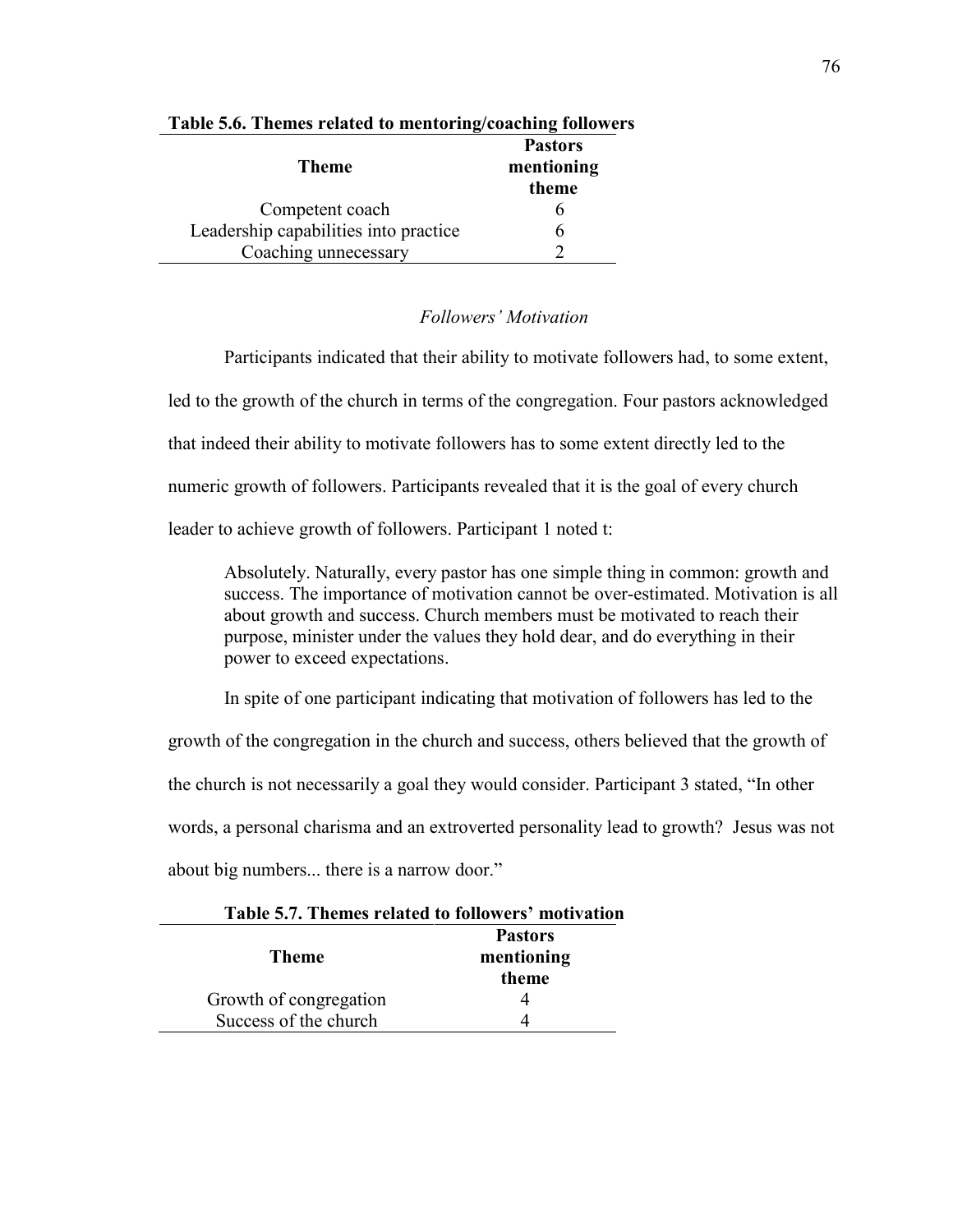#### *Identification, Development, and Deployment of Potential Leaders*

Participants also revealed that they used various approaches to effectively identify, develop, and deploy potential leaders in their respective churches. Five participants indicated that they achieved this through watching and listening, and on some occasions, through spiritual gifts inventories. To emphasize this, Participant 4 stated. "I seek to follow the maxim: where your gifts and passions meet the needs of the world, there is where ministry happens."

Four participants further expressed that recognition of potential leaders is critical towards the church's long-term success. Participants emphasized the need for a structure to be established to ensure leadership continuity. To realize this, the participants indicated that they concentrate on individuals who have leadership potential. Participant 1 stated, "Leaders have to be found from within the church because they are well-versed with the processes, systems, church's structure, and work culture of a church. Identify members who know the strengths, and more importantly, weaknesses of the church."

Five out of seven participants stated that they realize potential leaders through knowing their followers and working alongside them, as well by asking questions and listening thoughtfully. Four participants indicated that they used tools such as: discerning spiritual gifts, praying, teaching/encouraging daily spiritual practices, including Bible study, and regular worship, among others. Four participants indicated that they encourage good relationships and leading by example. Participant 2 noted that "It starts with good relationships. Once people feel comfortable with the new community of faith, they are taught the cost of discipleship. It begins with leading by example.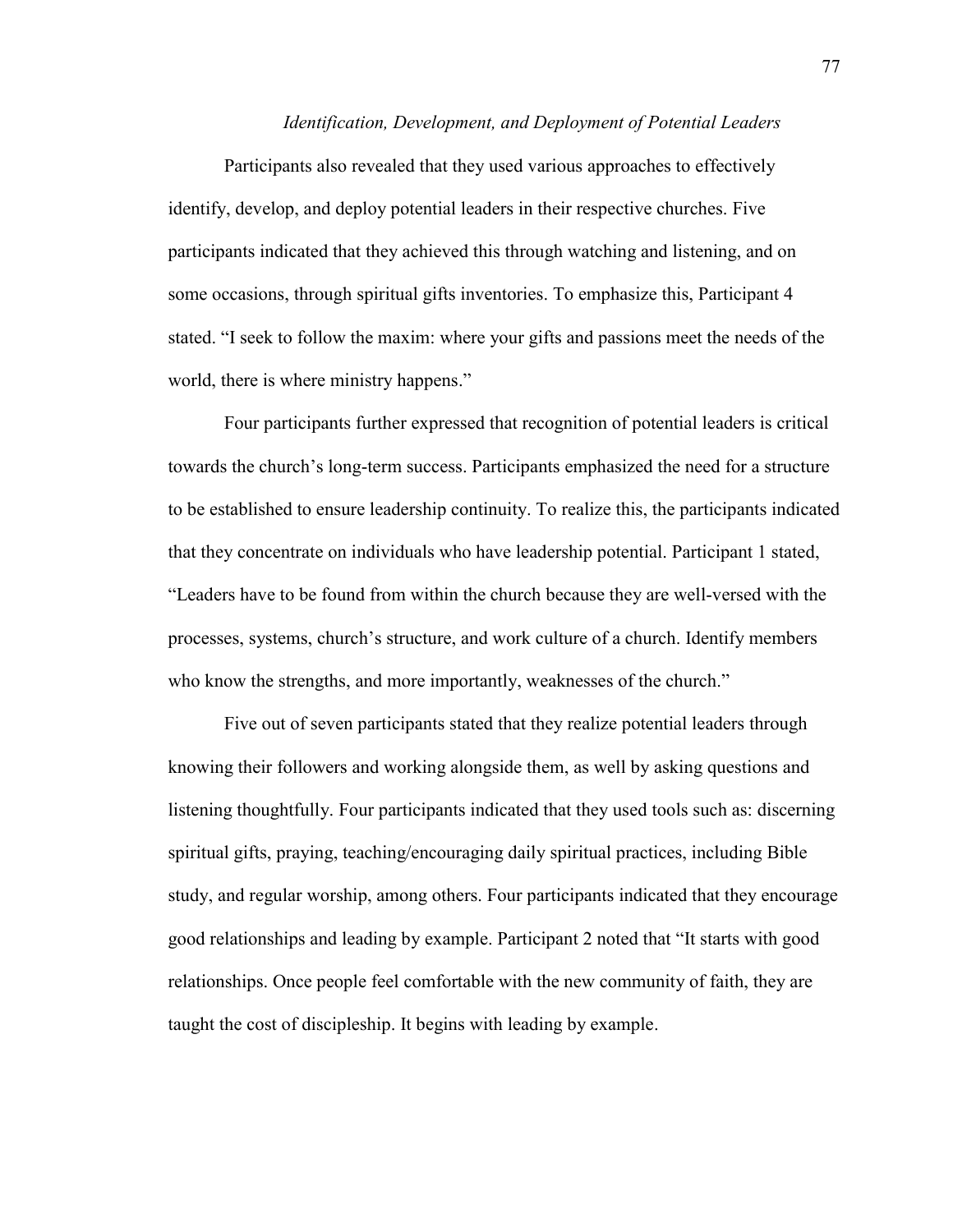| <b>Theme</b>                    | <b>Pastors</b><br>mentioning<br>theme |
|---------------------------------|---------------------------------------|
| Watching and listening          |                                       |
| Spiritual inventories           |                                       |
| Leadership continuity           |                                       |
| <b>Engaging followers</b>       |                                       |
| Bible study and regular worship |                                       |
| Leading by example              |                                       |

**Table 5.8. Themes related to identification, development, and deployment of potential leaders** 

# *Appreciating and Supporting Followers*

Participants indicated that they indeed appreciated and supported followers for

their contributions. Five participants indicated that they publicly affirmed individual

efforts, gave verbal and written affirmations and simple thank-yous, and encouraged

others to express gratitude. According to six participants, another way to show

appreciation is through church dinners in the presence of fellow church members.

Participant 5 stated:

When I see strong leadership and beautiful accomplishments, I try always to say something, to express gratitude. And I know this is very old-fashioned. But I know in my own life how much I have appreciated hand-written notes of encouragement and thanks. So I write notes and letters of thanks, even, sometimes, to be published in Letters to the Editor in the newspaper if the accomplishment is one of a public nature.

# **Table 5.9. Themes related to followers' appreciation and support**

| <b>Theme</b>                          | <b>Pastors</b><br>mentioning<br>theme |
|---------------------------------------|---------------------------------------|
| Publicly affirming individual efforts |                                       |
| Verbal and written affirmations       |                                       |
| Simple thank-you                      |                                       |
| Dinner in church                      |                                       |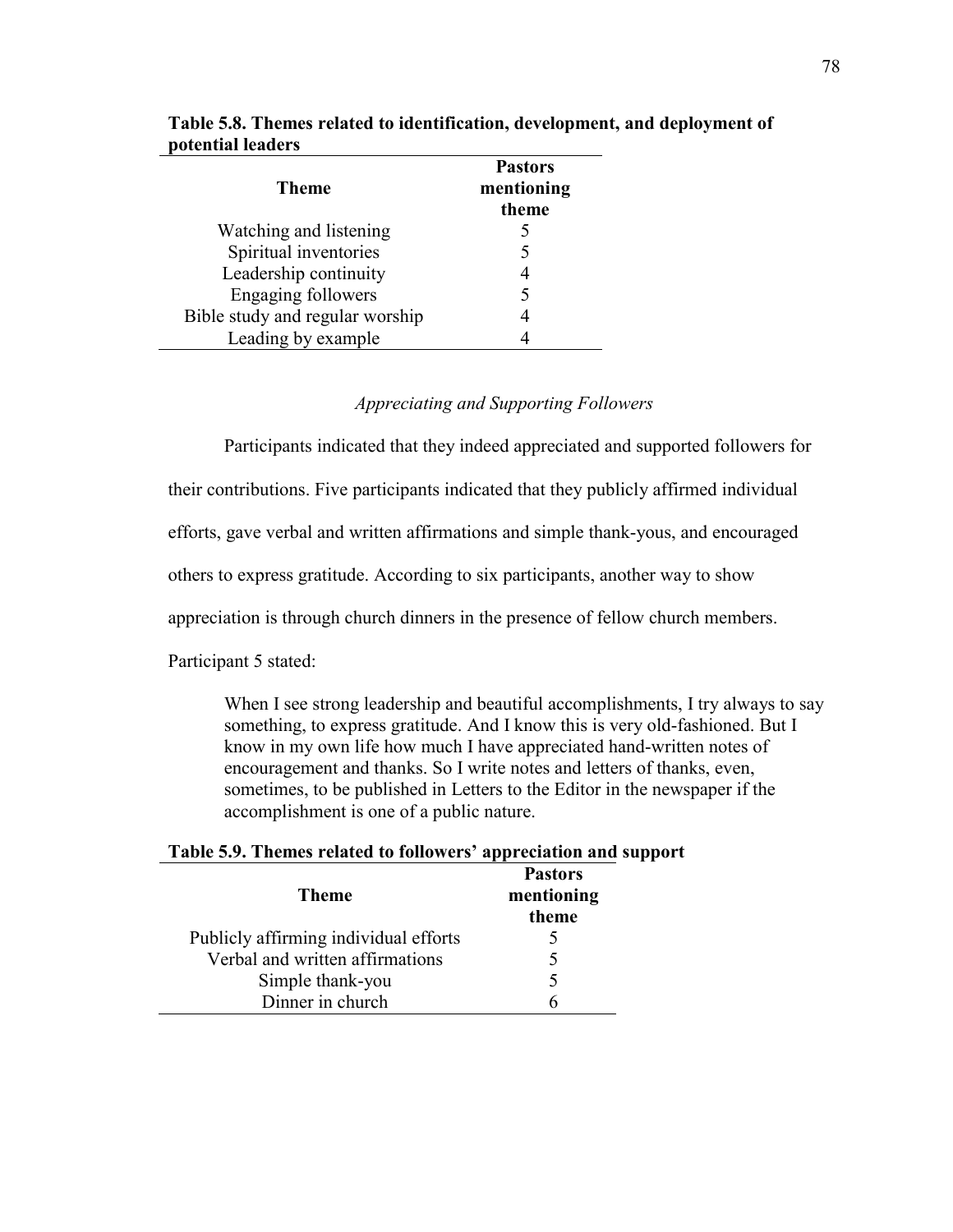#### **Interviews with Youth**

# *Youth Empowerment*

A total of seven youth members were successfully interviewed. The participants were asked whether their respective pastors empowered them. Six out of seven respondents believed that their pastors effectively empowered them, primarily through youth activities. Six youth felt that their pastors encouraged them to contribute to the church positively. The participants indicated that they were empowered as leaders and encouraged to part take in mission-community activities. Participant 7 stated:

Previous rectors have lead me to take on various ministries that were suited to my spiritual gifts or talents. I have young children and work with children as part of my employment, so one of the rectors approached me about teaching Sunday school, which then lead to leading the Youth Group. Another rector clearly organized ministries and leadership roles/authority within those ministries, making it easy for others to know who to approach if there were a question, concern, or issue that needed to be resolved.

Nevertheless, one of the participants indicated that she had not been empowered

as a leader by her pastor. The participant revealed that she did not feel the presence of

pastoral leadership. The participant was not empowered in any way. Participant 2 stated

I have been involved in youth activities in our church for a long time and have worked under the same pastor. Unfortunately, I cannot say with pride that my pastor used his time and skills to help boost my interest in the youth ministry. I, and together with all eight of us felt we were left to run our youth activities without the presence of a pastoral leadership.

# **Table 5.10. Themes related to youth empowerment**

| <b>Theme</b>                                   | Youth<br>mentioning<br>theme |
|------------------------------------------------|------------------------------|
| Youth activities                               | 6                            |
| Involvement in mission-community<br>activities | 6                            |
| Making contributions                           | 6                            |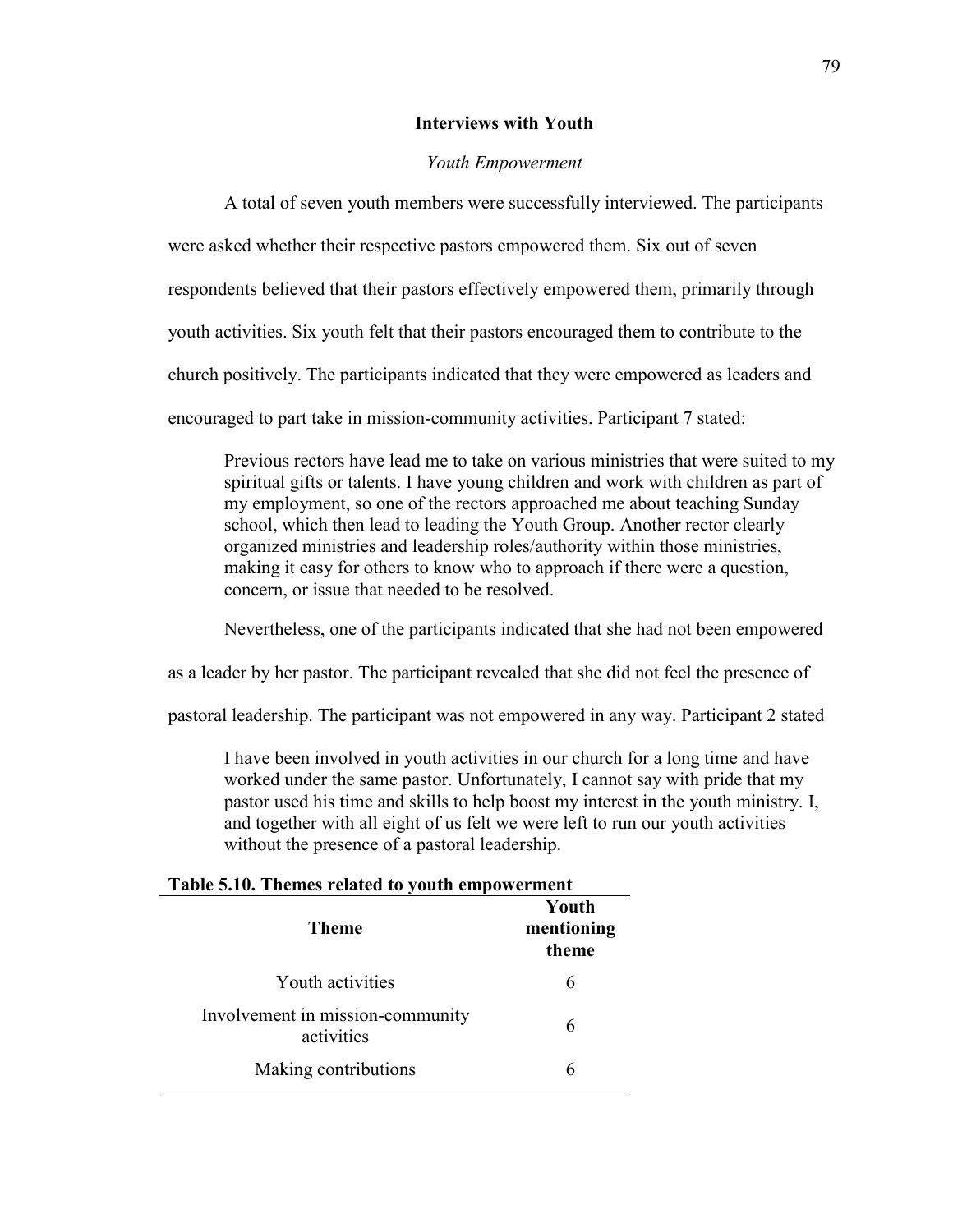# *Vision Articulation*

The youth were further asked if their pastors articulated a vision that was appealing and one that inspires or motivates them to perform beyond expectations. Five out of seven youth indicated that their pastors clearly articulated their vision. Participants indicated that pastors articulated their visions by ensuring that the goals were appealing to the youth, thus inspiring them to play a part in realizing the set goals. Four participants noted that their pastor articulated his vision through the provision of necessary resources and information for analyzing challenges. Participant 1 noted, "In most cases my pastor articulates and provides me with the information and resources necessary for analyzing issues that affect my life." However, one of the participants expressed contrary sentiments in that she felt that the pastor was not readily available to present his vision to the youth and the church at large. Participant 2 stated,

A vision must be built and presented to an existing and lead body. For me and the youth group that I belonged to, my pastor was not available to present his and the vision of the church to us. I do not want to speak as a representative of my youth group but I am in a safe place to suggest that we all felt the same most of the time, i.e., a group of kids left to run around without parental guidance, with no mentoring to say the least.

| <b>Theme</b>                     | Youth<br>mentioning<br>theme |
|----------------------------------|------------------------------|
| Appealing goals                  | 5                            |
| Provision of necessary resources |                              |
| Availing of information          |                              |

# **Table 5.11. Themes related to vision articulation**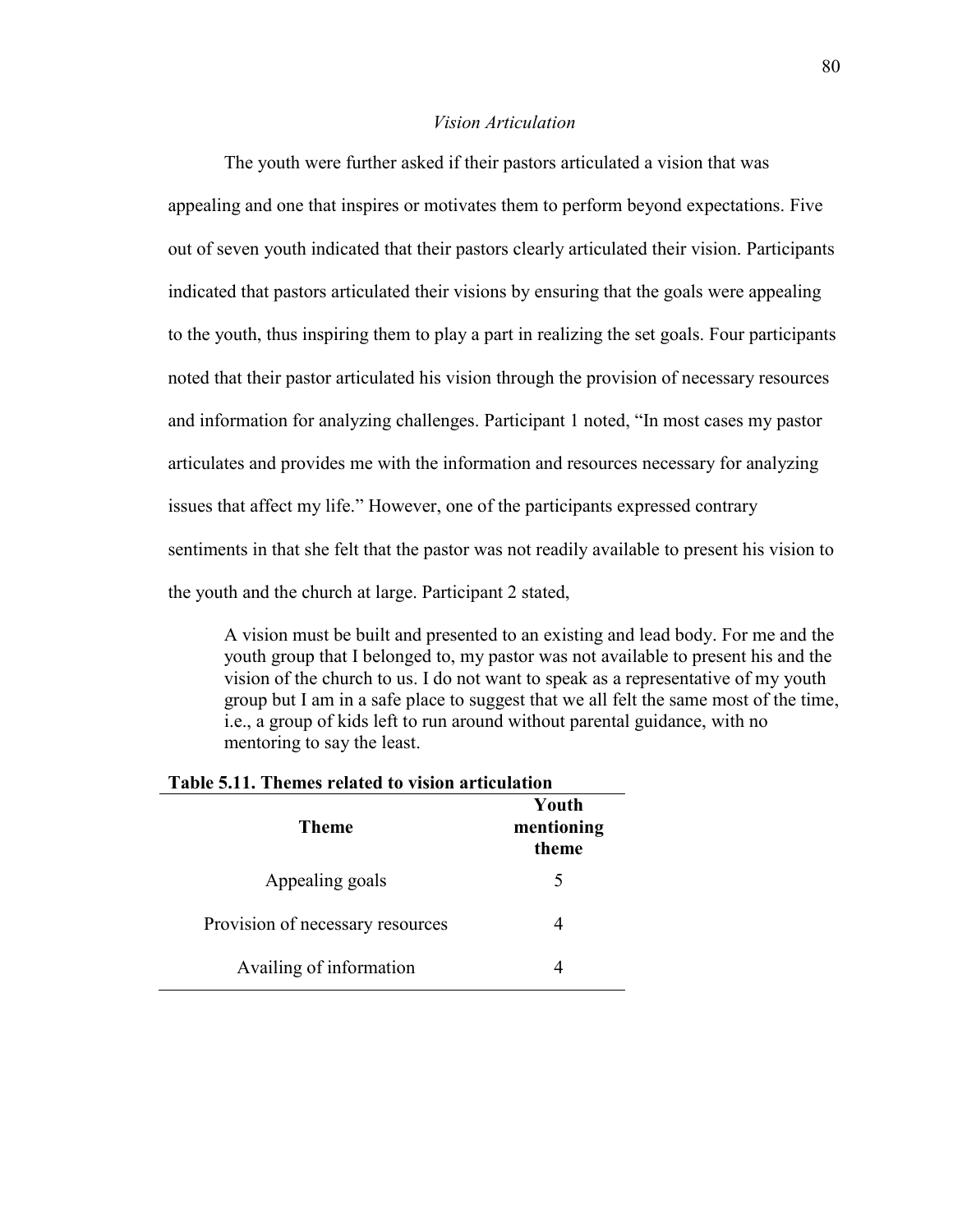# *Youth Mentoring/Coaching*

The participants were further asked if they were coached or mentored by their respective pastors. Five of the youth revealed that their pastors adequately mentored them. The participants revealed that their priests started small-group discipleship study to enable them to train other youth in the church. Six respondents further indicated that their pastors mentored and coached by sharing ideas and by being a good example. Four participants indicated that the pastors were readily available when the youth needed assistance or had any questions concerning faith or general life. Participant 7 noted that:

Our previous rector met with us regularly when we were involved with the Missional Community ministry. He would do book studies, and give lessons, and talk specifically about how to go about establishing a missional community, and some of the fundamental things necessary for our team members.

One of the participants was of a contrary opinion. The respondent felt that his

pastor was not available to mentor or coach the youth of the church. Participant 2 said:

Not at all, my pastor was out of the picture of the youth ministry, although he knew he was expected to make disciples for the church of tomorrow let alone of today. I together with our youth members simply continued our youth activities without looking to my pastor for mentoring or coaching. While we had the commitment and enthusiasm, a lot of our dreams and projects would fall by the wayside.

#### **Table 5.12. Themes related to youth mentoring/coaching**

| Theme                    | Youth<br>mentioning<br>theme |
|--------------------------|------------------------------|
| Small group discipleship | 5                            |
| Sharing ideas            | 6                            |
| Setting good example     | 6                            |
| Readily available        | 4                            |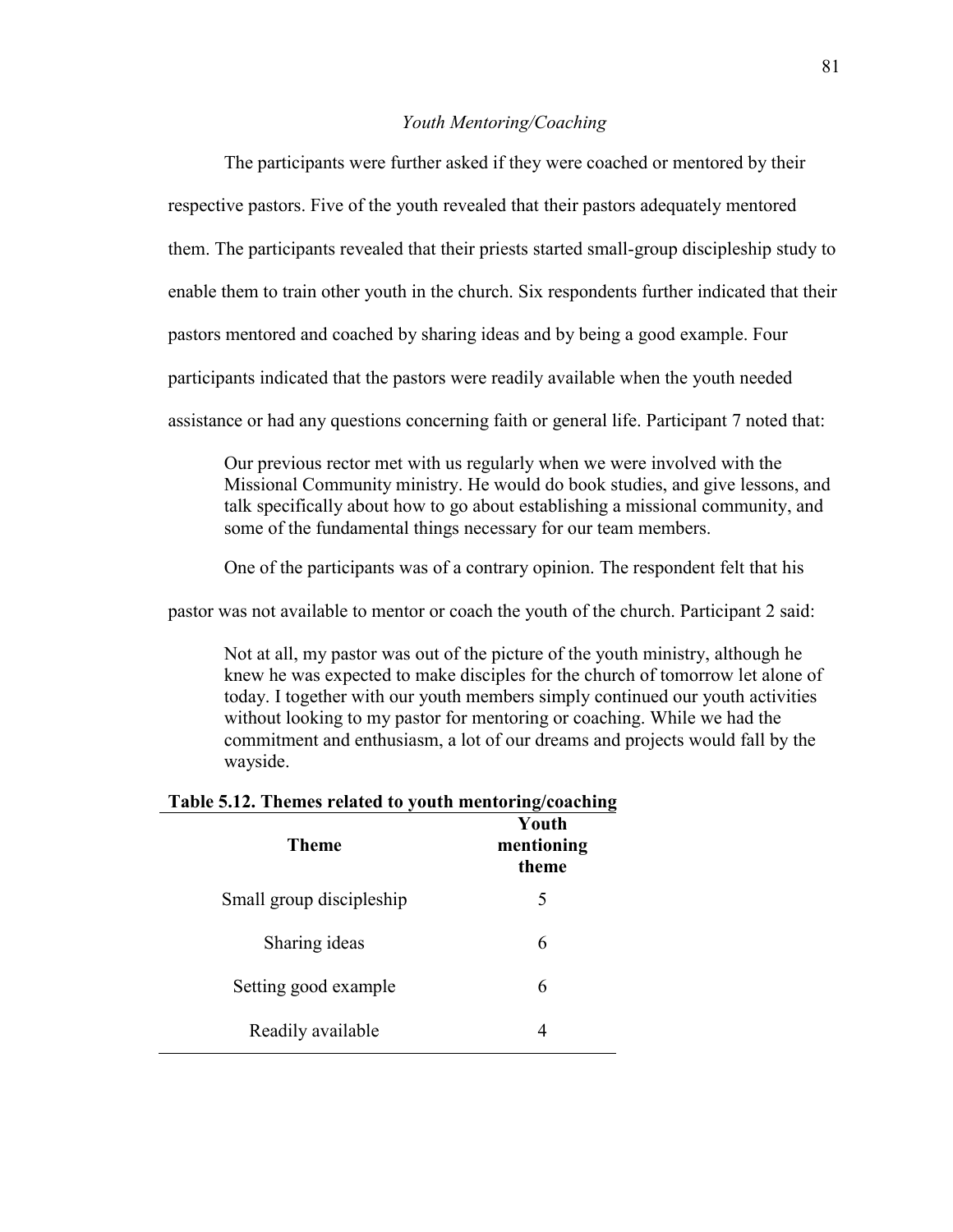## *Creativity in the Church*

The participants were asked if their pastors gave them room to practice creativity within church settings. Six participants believed that the pastors allowed creativity in their churches. One respondent revealed that his pastor did let him know that failing sometimes is okay and needing to know what went wrong in order to make improvements can be an advantage. Four participants noted that pastors allowed creativity through hearing their ideas and allowing the ideas to be validated by others. Five participants also noted that creativity was enhanced by their pastors within the church setting when youth were allowed to practice their talents. Participant 4 noted, "Yes, creativity is allowed and encouraged, and I did this by playing my musical instruments in church or giving my ideas about new events or activities."

However, one of the participants felt that creativity was not allowed at the individual or at the group level. Despite the lack of support from the pastor, the youth still took part in the parish. Participant 2 said,

I feel I was not supported as an individual or as a group! However, in spite of the lack of support from my pastor, the youth from my church continued to participate in our parish because I and all the youth members love our church and would not be deterred or discouraged by the lack of pastoral leadership support.

| Table 5.13. Themes related to creativity in the church |  |  |  |  |
|--------------------------------------------------------|--|--|--|--|
|                                                        |  |  |  |  |

| Theme                    | Youth<br>mentioning<br>theme |
|--------------------------|------------------------------|
| Listening to the ideas   |                              |
| Allowing idea validation |                              |
| Talent practicing        |                              |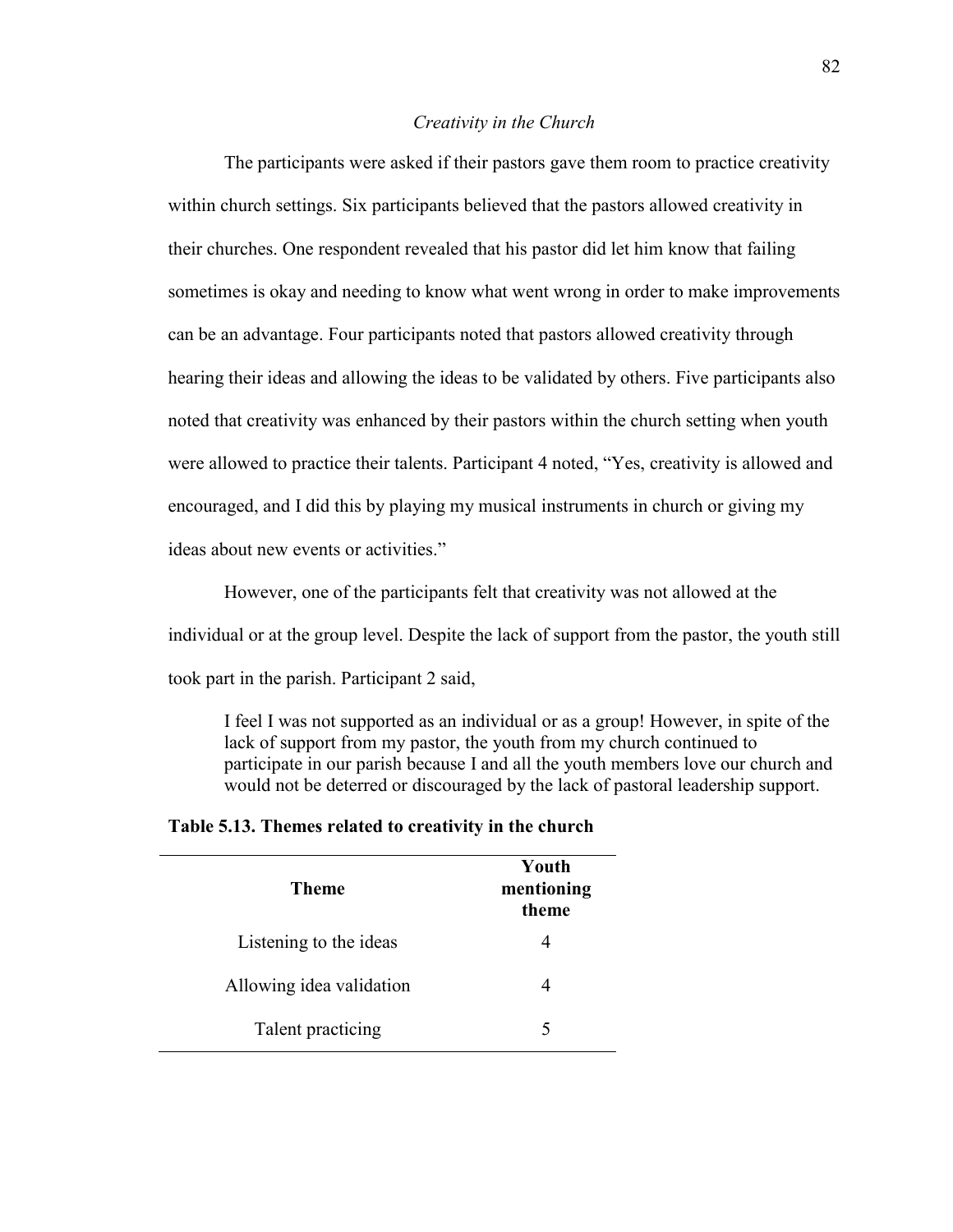# *Leadership Development Approaches*

The youth indicated that their pastors used various leadership development approaches to prepare them for possible future roles. Six participants stated that they were encouraged to take part in varying capacities by their pastors. Four youth revealed that they participated in numerous leadership-centered operations in youth group, such as leadership ice-breakers. Additionally, six participants revealed that pastors employed empowerment as a leadership development approach. The respondents noted that through empowerment their pastors help them understand that their voices make considerable difference. Five participants also cited leadership development approaches, entailing training and workshop/ retreat. Participant 7 noted that:

We went to trainings provided by the Diocese in relation to Missionary Communities. I did not really get a lot of training for youth or as a Sunday school teacher. However, when I served on vestry, the rector at that time provided a workshop/retreat that touched on how we were to function and treat each other for the better of the group- there was a big spiritual element to that ministry.

Nonetheless, one of the participants felt that their pastor did not practice any

leadership development approach to prepare youth for future leadership roles within the

church setting. The participant responded, "None that I know of."

## **Table 5.14. Themes related to leadership development approaches**

| Theme                          | Youth<br>mentioning<br>theme |
|--------------------------------|------------------------------|
| Taking part in church roles    | 6                            |
| Leadership centered operations |                              |
| Empowerment approach           | 6                            |
| Training and workshop/retreat  | 5                            |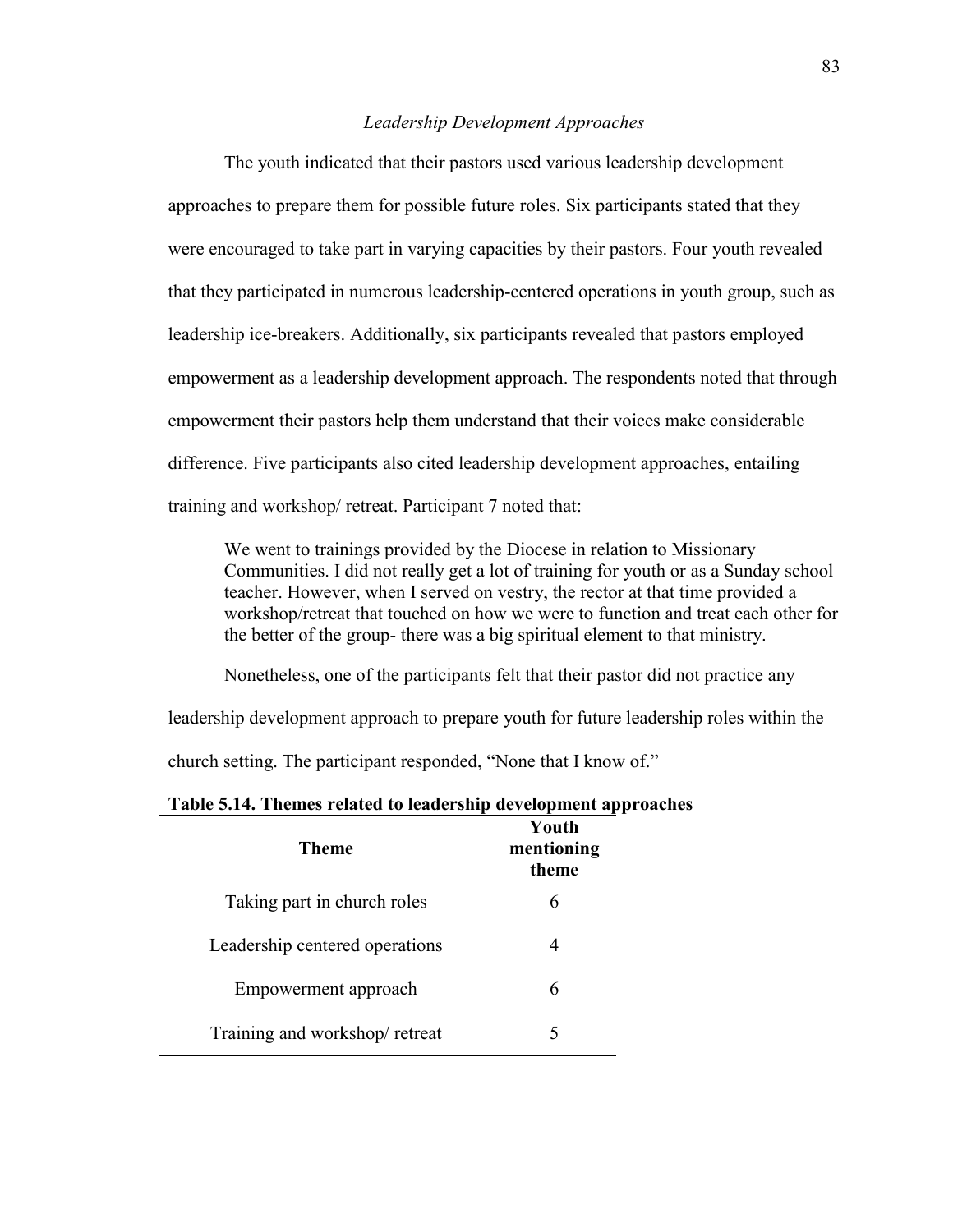#### *Setting a Personal Example*

The participants agreed that their pastors set a personal example of what they expected of their followers. Six participants agreed that their respective pastors did set good examples. The participants revealed that their pastors believed that good conduct produces sustainable leaders. Four participants also indicated their pastors are always out in the community welcoming and inviting those around them. Respondents further noted that their pastors talk to new members and go out in the community to be a good leader as well as to get new individuals to visit our church.

Five participants indicated that pastors set excellent examples through having prayer time, Sunday morning worship, and Bible studies. Four youth noted that the pastors are readily available to offer advice concerning how to handle different situations. Six participants further noted that their pastors set examples via their communication styles and how they organized themselves. Participant 7 responded,

Yes. I often went to them for advice on how to handle situations, and would often observe their interactions with fellow parishioners and the community- mostly I saw this in their communication style (e.g. being direct, but compassionate), or the way that they organized themselves as they set a goal, and they would hold other people accountable in the same way.

Nonetheless, one of the participants was of a contrary opinion and stated, "I think if my pastor thinks that he is setting an example by the way he runs business, then I want none of it because his exclusive character or lifestyle is not worth following."

| Table 3.13. Themes related to setting personal example |            |
|--------------------------------------------------------|------------|
|                                                        | Youth      |
| <b>Theme</b>                                           | mentioning |
|                                                        | theme      |
| Welcoming                                              |            |
| Inviting                                               |            |

# **Table 5.15. Themes related to setting personal example**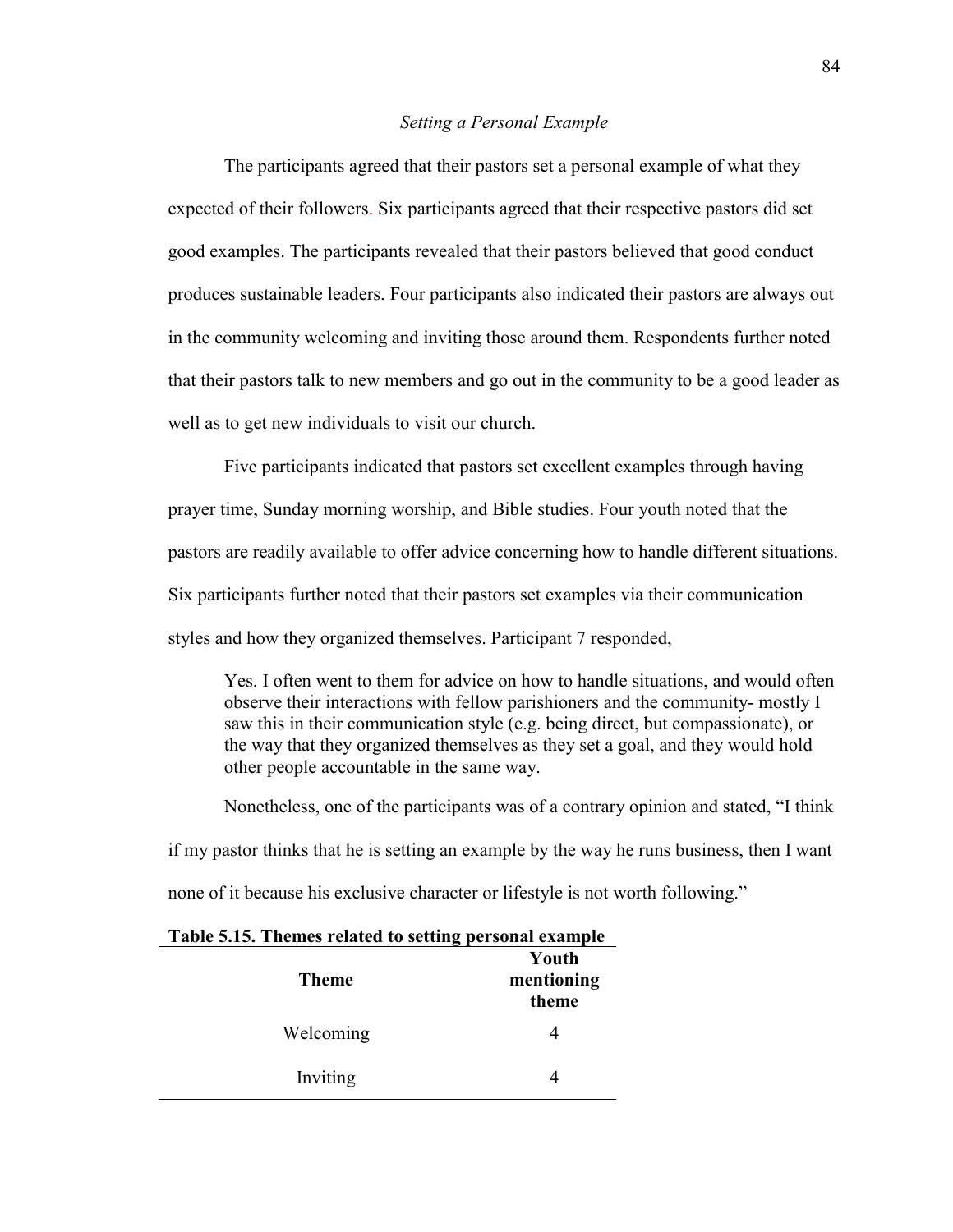| Prayer time, Sunday morning worship,<br>and Bible studies |   |
|-----------------------------------------------------------|---|
| Communication styles and self-<br>organization            | h |

## *Talent Appreciation*

Most of the participants revealed that their pastors, to a large extent, appreciated the unique talents that the youth brought to the church. Six participants revealed that their pastors supported their effort to implement projects in their churches. Four participants indicated that the pastor encouraged them to use their unique talents in the church setting. Five respondents revealed that their pastor appreciates unique talents by acknowledging individuals who share their talents. Participants indicated that the pastors appreciated their talents by thanking individuals for their services as well as for being part of the church. Participant 5 emphasized, "The pastor acknowledges people who share their talents on the vestry, as well as other labors such as cooking, cleaning, visiting shut-ins, doing yardwork, shoveling snow, quilting, making music, giving time, and generosity."

Nonetheless, two of the participants felt that their pastors did not in any way appreciate the unique talents brought by youth into the church. One of the participants stated, "I don't know that there has been specific discussion around specific talents or encouragement to use those. He is simply an introvert kind of person and I think that is a huge difficulty he needs to overcome."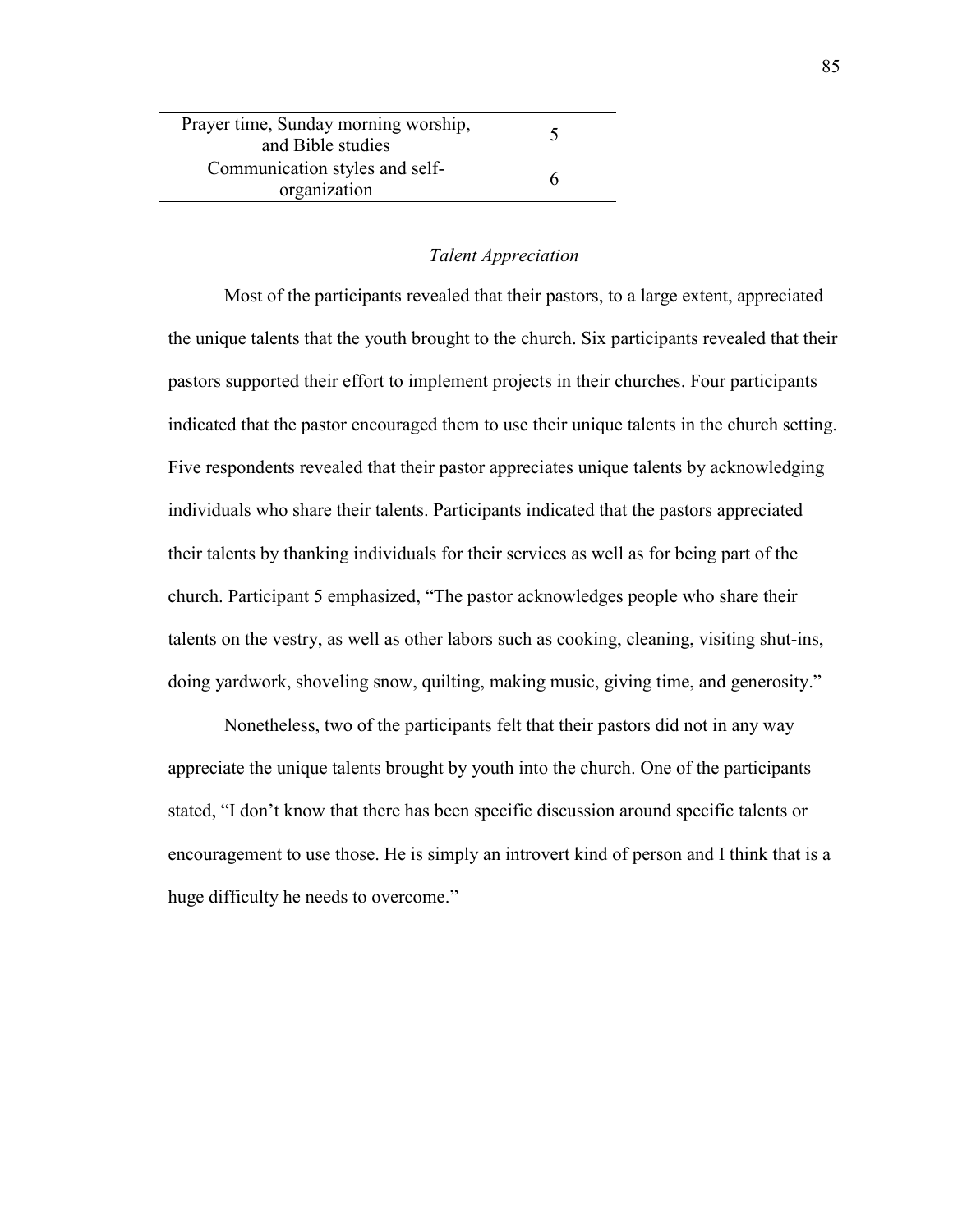| <b>Theme</b>              | Youth<br>mentioning<br>theme |
|---------------------------|------------------------------|
| Encourage use of talent   |                              |
| Support talents           |                              |
| Acknowledging individuals |                              |

#### **Table 5.16. Themes related talent appreciation**

# *Celebration of Personal Accomplishments*

The majority of the participants believed that their pastors celebrated their accomplishments. Five participants indicated that their pastors called upon the entire church to celebrate their achievement after successful project implementation. Four participants also revealed that their pastors celebrated their accomplishment through encouragement. Five participants indicated that celebration by their pastors was in the form of acknowledgment at church or during annual parish meetings when presenting a report concerning different ministries. Four participants revealed that their pastors had celebrated personal accomplishments by being present in events such as graduations and holding special events for the youth. Participant 6 revealed, "Yes. He was a part of many milestones in not only my life, but each of my family members as well. He attended my high school graduation and held a special event for graduates after church".

Nevertheless, two of the participants were not aware of any celebration of accomplishments by their respective pastors. Participant 3 indicated, "There hasn't been a lot of discussion around personal accomplishments".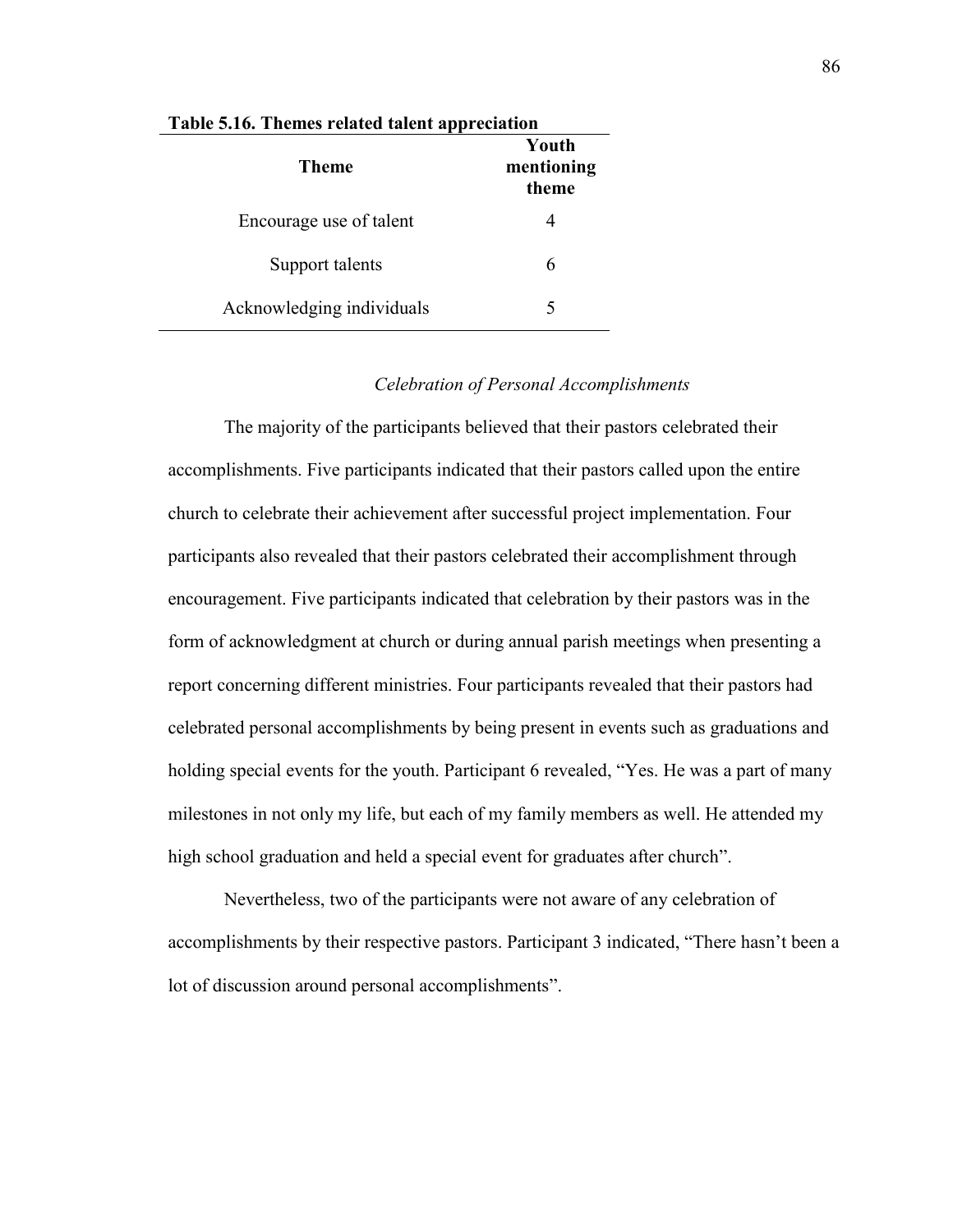| Theme                                             | Youth<br>mentioning<br>theme |
|---------------------------------------------------|------------------------------|
| Encouragement                                     | 4                            |
| Church-wide celebration                           | 5                            |
| Acknowledgement at church                         | 5                            |
| Pastor's presence in individual special<br>events | 4                            |

#### **Table 5.17. Themes related to celebration of personal accomplishments**

## *Setting of Clear Goals*

The interviewees revealed that their pastors were clear when setting goals for the ministry and future growth of youth. Five participants stated that their pastors believe that establishing a clear goal is vital towards the accomplishment of a long-term vision. Four participants further revealed that their pastors presented a clear picture of goals through goal presentation and plans for how to achieve them. Five participants indicated that their pastors verbalized goals from the pulpit and informally.

Five respondents indicated that their pastors set clear goals for the ministry founded on the long-term vision. The pastors realized this through development of an outline indicating what should be achieved within the specified timeframe. Participant 1 noted that:

Yes, my pastor is clear in setting goals for my ministry that help pave the future for youth programs and provide a source of motivation. He believes goal-setting can help you concentrate the efforts and offers a ministry a long-term vision to guide how you budget your time and resources. He creates an outline of what he wants to do with the ministry over the next three years and identifies goals that he wants to achieve.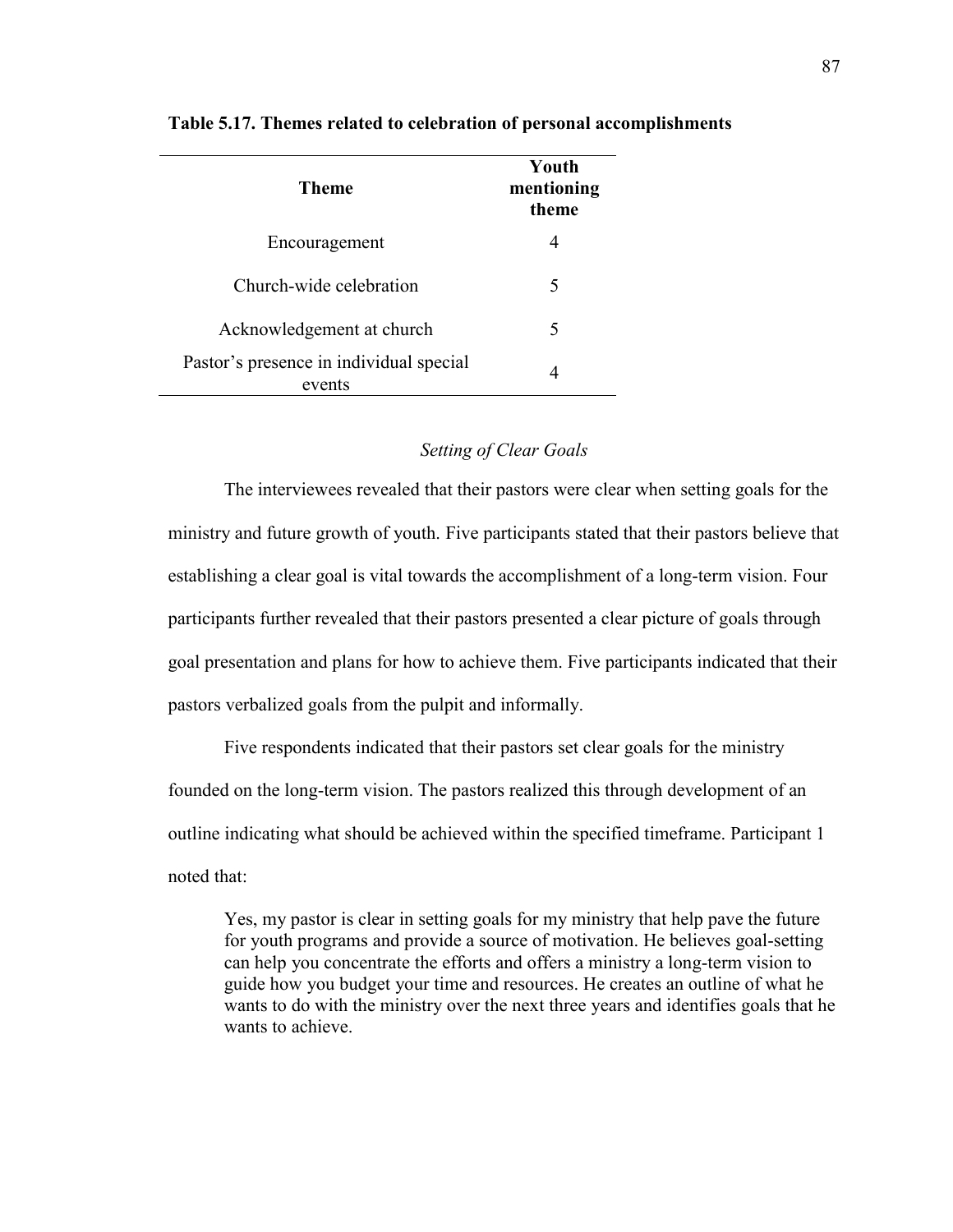However, three participants felt that their pastors did not communicate their intentions. Participant 3 revealed that "No. Previous priest didn't communicate his goals nor vision."

| Table 5.18. Themes related to setting of clear goals |                              |  |
|------------------------------------------------------|------------------------------|--|
| <b>Theme</b>                                         | Youth<br>mentioning<br>theme |  |
| Presentation of goals and plans                      | 4                            |  |
| Verbalization of goals                               | 5                            |  |
| Development of an outline                            | 5                            |  |

# *Supporting Individual Goals*

Finally, the participants were asked whether their pastors support the decisions they made on their own. Six youth indicated their pastors supported their choices in the church. Four participants stated that their pastors have been guiding them to make use of their passions and creativity to share positive messages and bring attention to issues affecting the church. Participants felt that their pastor supported and encouraged the decisions they made. Five participants indicated that their pastor showed support of their decision by providing feedback. Participant 7 stated, "Often, the pastor let me make decisions on my own, if I was leading the ministry, he let me lead (with reasonable accountability and check-ins). If there was something that needed to be addressed, he would intervene if necessary."

Nevertheless, two participants noted that their pastors did not verbalize support or appreciation of decisions made by the youth. Participant 2 stated, "Again, my pastor has not verbalized his appreciation of what I did for our church"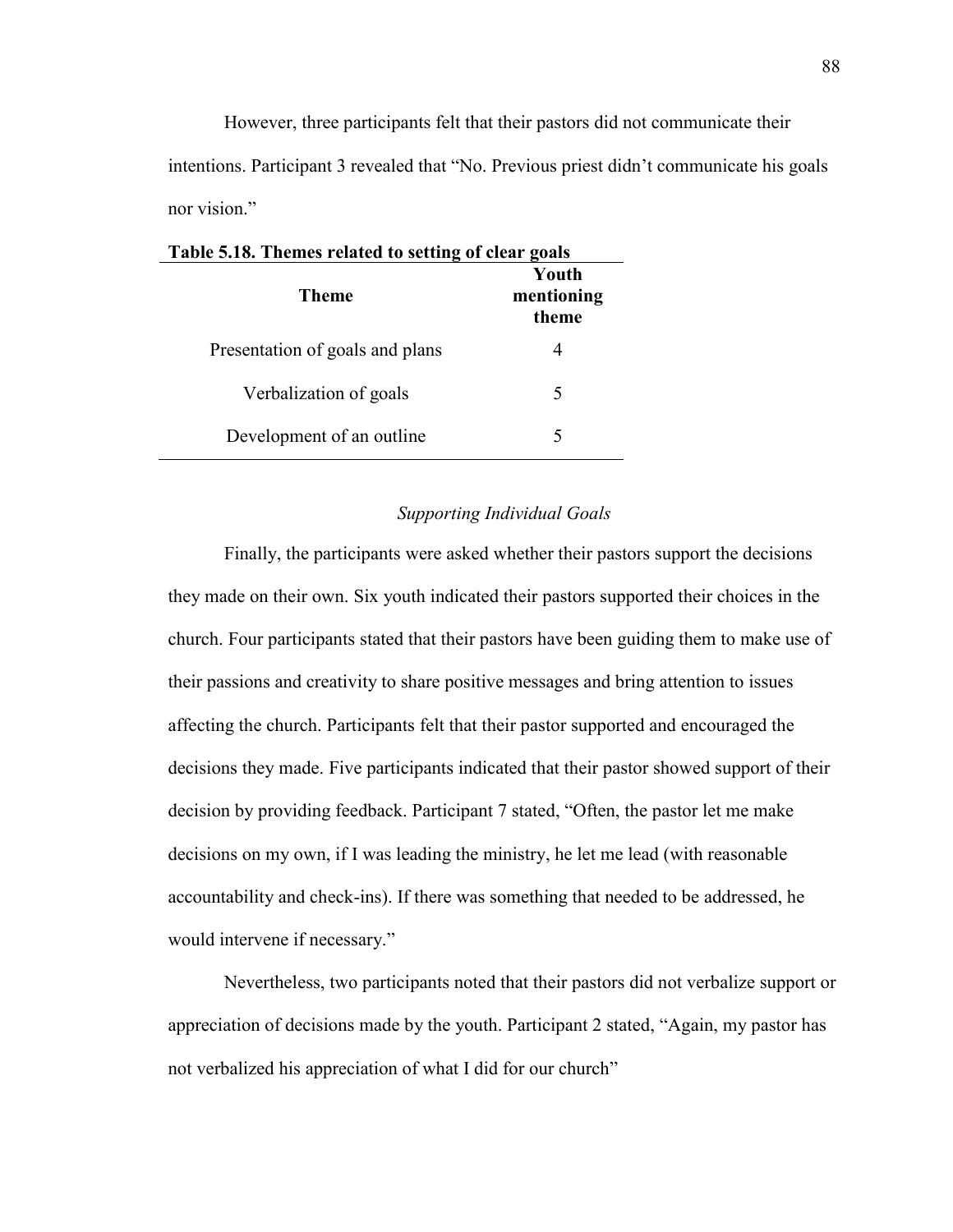| Theme              | Youth<br>mentioning<br>theme |
|--------------------|------------------------------|
| Supporting choices | 4                            |
| Offering guidance  | 4                            |
| Feedback           | 5                            |

# **Table 5.19. Themes related to supporting individual goals**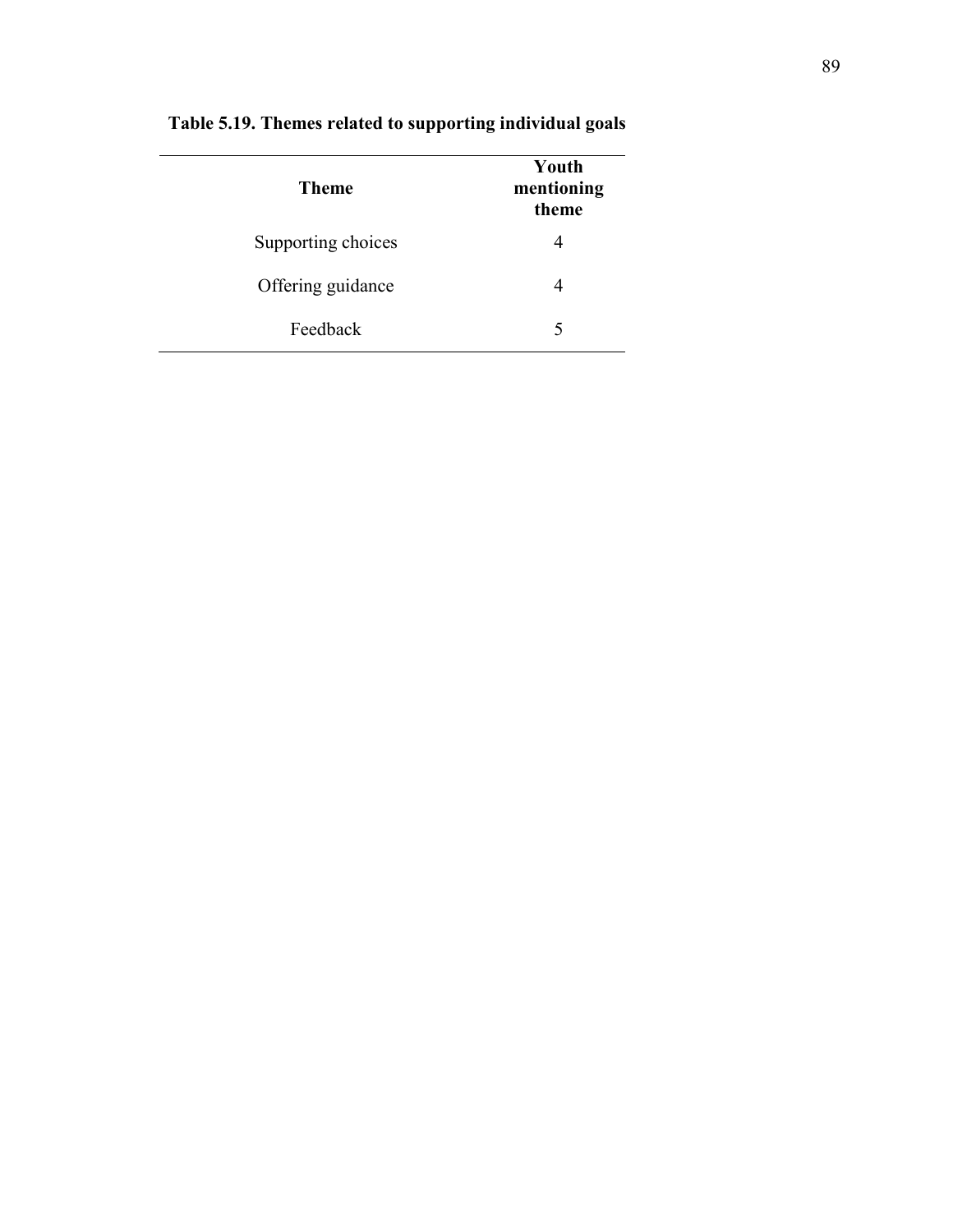# CHAPTER SIX: EVALUATION AND DISCUSSION

#### **Evaluation of the Project Design and Implementation**

Successfully evaluating both the project design and implementation necessitated reviewing the five sub problems. Various steps were adopted to facilitate the review of the five sub problems. The first phase involved an in-depth review of various scriptural passages to form a theological foundation for the project. The review provided a robust framework for the current project. The step proved to be beneficial in the sense that the researcher was able to obtain insights on how Abraham, Moses, Jesus, and Paul practiced transformational leadership. The researcher was presented with real examples of how these biblical figures prepared their followers to become future ministry leaders. The information provided details of how St. Peter's Episcopal Church leaders can adopt a transformational leadership model to develop youth as future church leaders.

 The subsequent phase entailed the review of related literature. In this phase, the researcher was interested in more details concerning the transformational leadership model in general, as well as in the church. Since the transformational leadership model is not a new discipline, the researcher managed to review many studies related to the topic of interest. The researcher was able to explore information concerning the main dimensions of this particular leadership approach, including inspiration, motivation, intellectual stimulation, idealized influence, and individualized consideration. There were also adequate studies that indicated the success of transformational leadership in empowering followers. Additionally, the researcher obtained several examples of how the transformational leadership model has been successfully implemented across different churches. In general, the information collected in this phase provided an excellent framework for this project.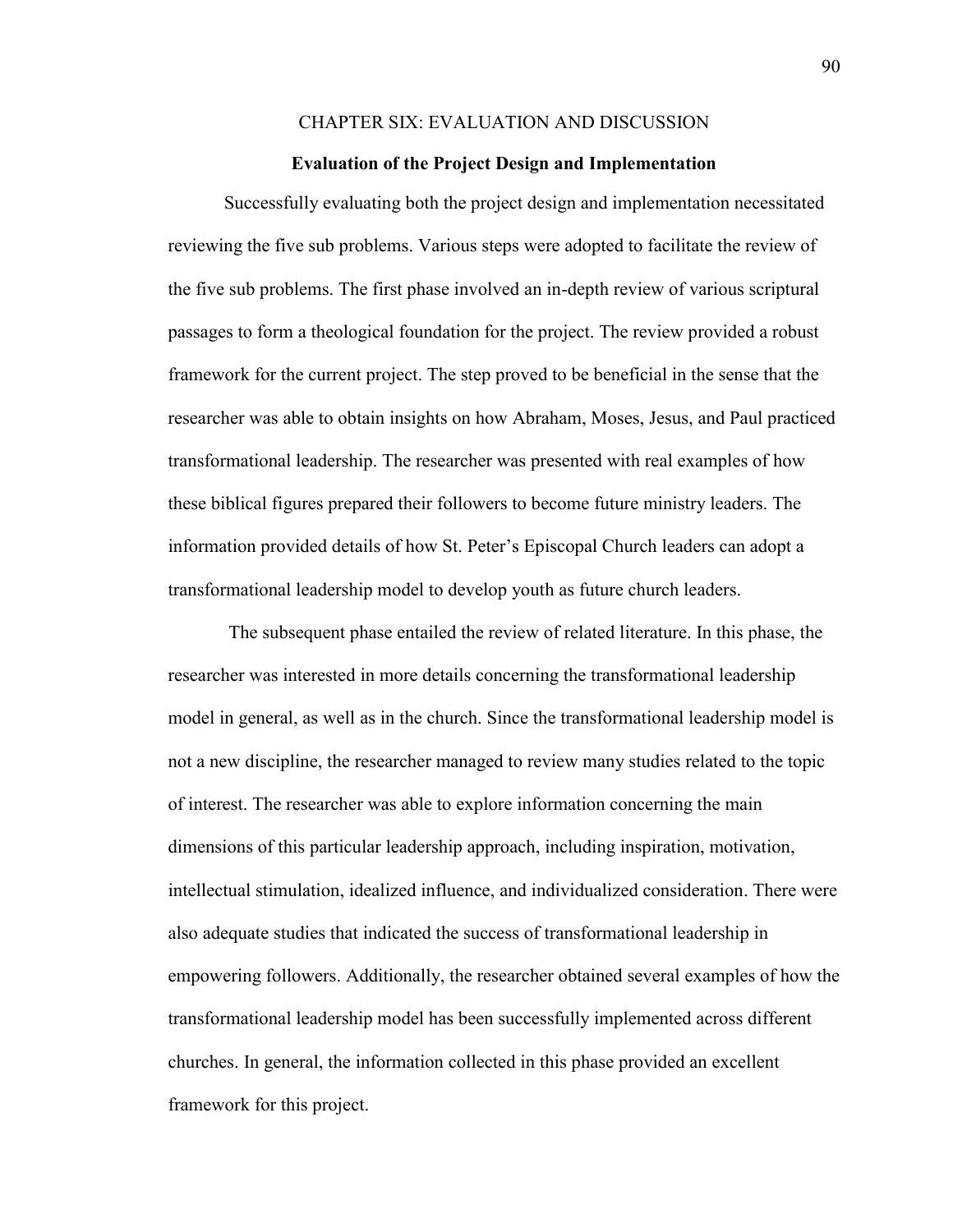During the next phase of the current project, the researcher focused on how various pastors were practicing transformation leadership and experiences of youth. A self-developed interview protocol was used to gather insights from the participants. The protocol contained open-ended questions that allowed the participants to express their opinions freely. The data provided a means to evaluate whether the church leaders have been effectively practicing the transformational leadership model as a means of empowering youth to become future church leaders.

# *Strengths of the Project Design*

The project had several strengths. The researcher serves as a pastor in the local church. Having served in the local church for several years, the researcher had a much clearer picture of the decline of church members, especially the youth. The researcher was in touch with the happenings within the ministry, making it possible to identify the problem. As a result, it became possible for the researcher to formulate the problem of focus and narrow down the solutions needed to address the issue. The researcher also had access to relevant documents showing the number of church members over the years. The materials helped the researcher study the declining trend of congregants. With this information in hand, the researcher was able to get a head start with the current project.

 The project gained insights from similar projects in other churches. The examples of the transformational leadership model in other churches provided the researcher with an understanding of how the approach works. Also, the cases in different church settings presented the researcher with information concerning whether the approach has the potential to address the issue of declining youth members and, at the same time, encourage them to assume future leadership roles. Further, it became clear to the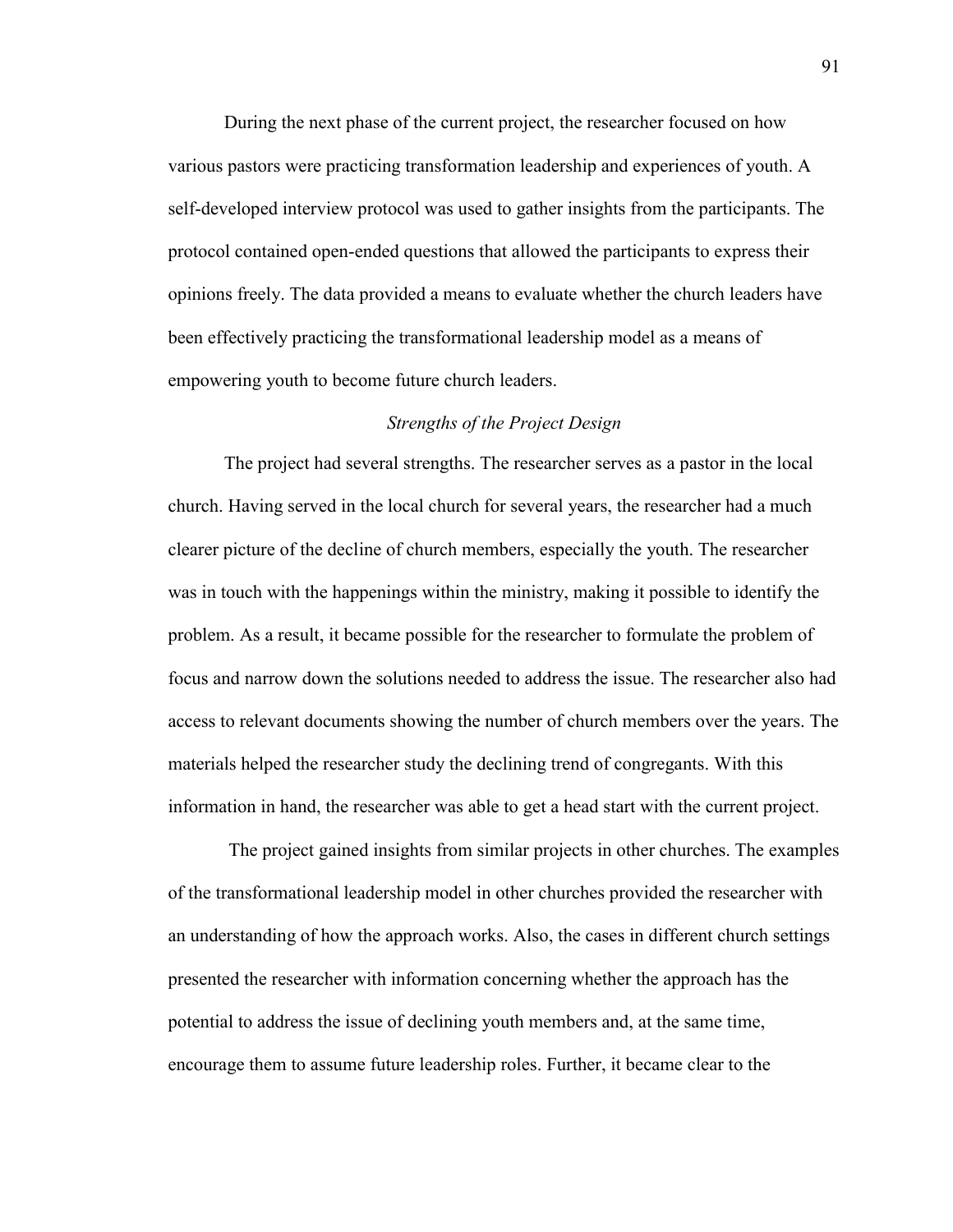researcher that a transformational church leader needs to practice all dimensions of the model to be effective.

The other strength of the study was associated with the inclusion of various pastors who had been in church leadership for some time. Participation of the seven pastors served an essential role in an attempt to understand how transformational leadership can be practiced in the church setting. The pastors' input was considered to be valuable in the sense that they presented the researcher with details of how they practiced this particular leadership approach, for example how they empowered followers to become future leaders. Additionally, the involvement of youth in the project served an important role. The researcher was able to assess whether transformational leadership was effective in empowering youth as future church leaders. The insights obtained from both pastors and youth could be considered in light of the case of St. Peter's Episcopal Church.

The next strength of the project was the interviews that were conducted. The respondents in each category, the pastors and youth, were asked a variety of related questions. The use of related questions for each group allowed the researcher to identify main themes concerning the topic of interest. The researcher was able to leverage the insights that every group provided. Moreover, open-ended questions were included in the interview protocols for the two groups. The use of open-ended questions enabled the researcher to ask questions that were not leading, thus encouraging participants to express their opinions in a free manner.

The subsequent strength of the study was used in the theological framework. The use of scriptures presented the researcher with ideal examples of different approaches that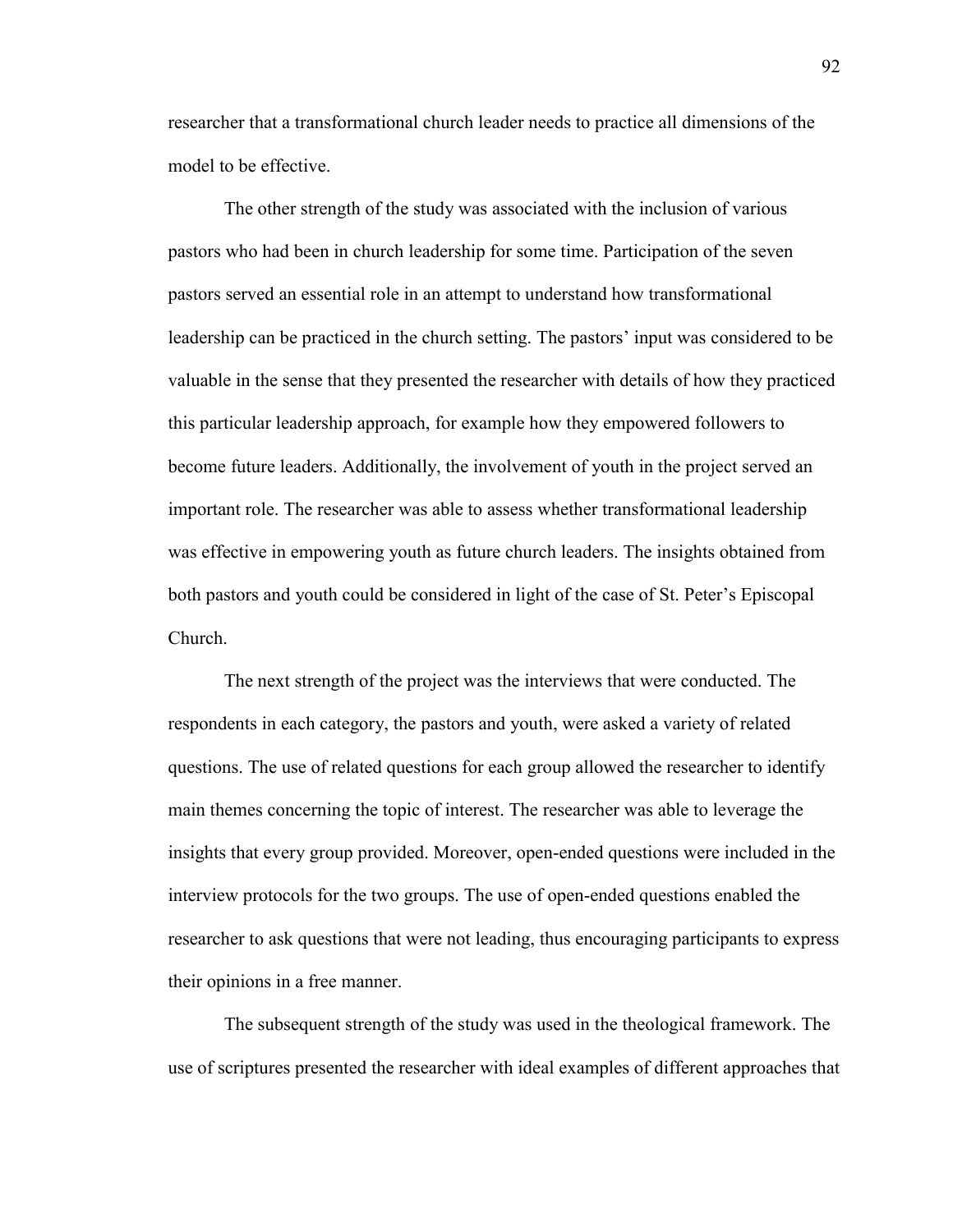can be used to empower followers as future leaders. The use of these examples allowed the researcher to understand why an approach that empowers is essential and how to prepare followers for future roles within the ministry. For instance, the researcher was able to understand that it is vital for a ministry leader to invite followers to lead as a means of equipping them with experience for future roles.

The adoption of purposive sampling was also considered to be a source of strength for this project. The use of this particular approach emerged to be beneficial in this project in that the researcher was able to recruit individuals with adequate knowledge about the topic of interest. The method further allowed the researcher to recruit a manageable sample given that time for this project was limited.

# *Weaknesses of Project Design*

The project also had some weaknesses. First, though the researcher being a pastor at the church of interest was earlier identified as strength, it could also be considered as a weakness to the project design. Since the researcher was a pastor at the local church, there might have been some bias when identifying the magnitude of the problem. Nonetheless, the researcher endeavored to make sure that possible bias was addressed by attempting to remain objective throughout the project. Also, the researcher could have involved other experts outside the church to pinpoint the cause of the decline of congregants, particularly the youth members.

The selected sample of the study was small. The study only recruited seven pastors and seven youth to take part in the project. Therefore, it is not possible to generalize the findings of this project. In other words, the results of the project might not be applicable in different church settings. It would have been possible to generalize the outcomes of this study in other church settings if a larger sample size was considered.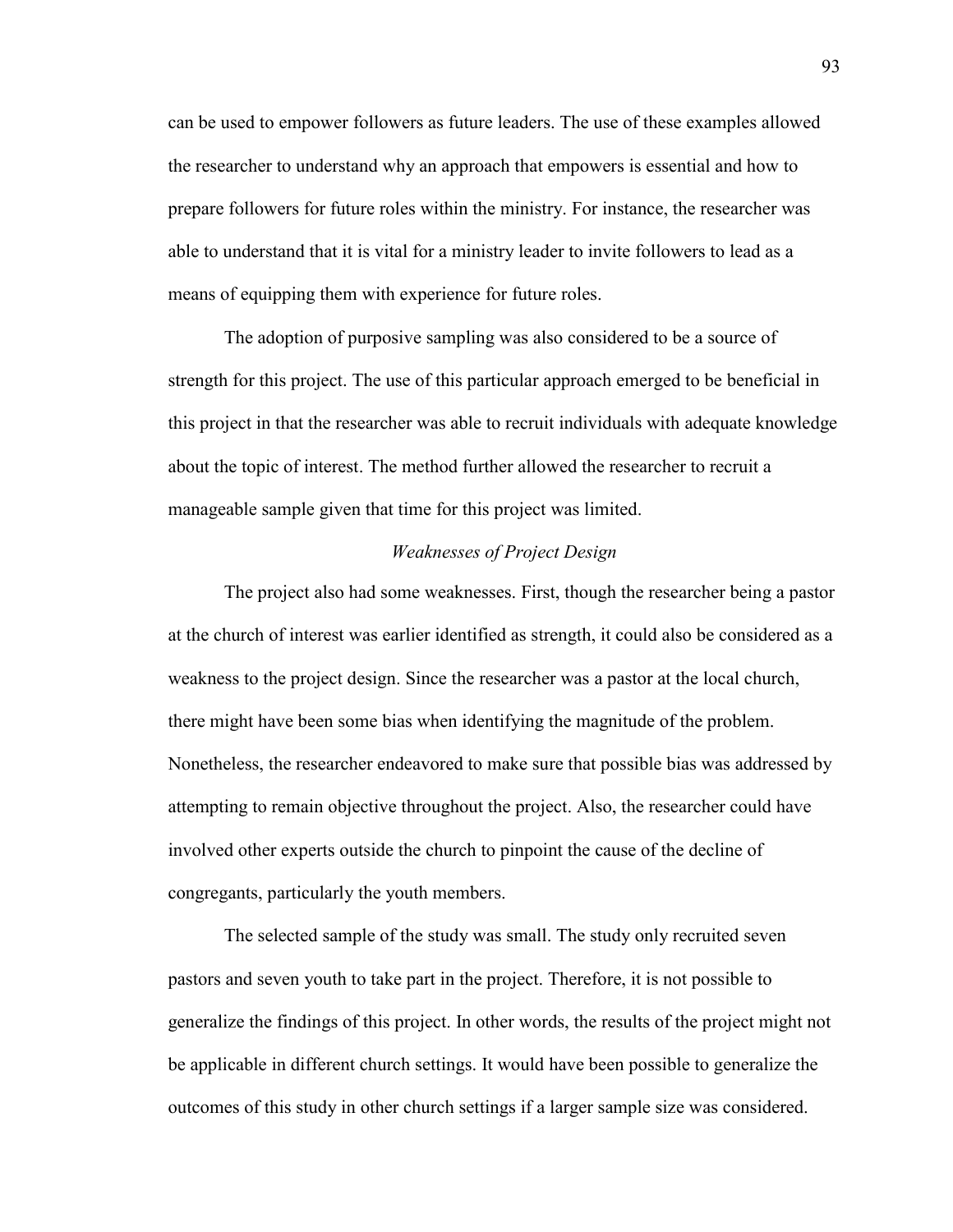Additionally, participants were purposively recruited to take part in the study. The use of this particular sampling approach might have lowered reliability levels, might have led to high levels of personal bias, and might have influenced the researcher's judgment. To address this, a random sampling strategy can be adopted. Furthermore, large sample size can be considered to enable the generalization of the study findings in other churches facing similar problems. A survey design could also be considered as a means of facilitating the participation of more respondents as well as being able to generalize the research findings.

 Time was a key limitation in the project design. Though various deliverables and goals of the project were met, evaluating the effectiveness of the transformational leadership model in St. Peter's Episcopal Church was not possible. To observe the efficacy of the model would require about three to five years of actual practice. The ultimate goal was to examine the role of a transformational leader in preparing youth as future church leaders of the local church. To conclude that the model is useful in encouraging youth to go back to church and assume leadership roles, would require several years. It would be necessary to allocate more time for a project of this nature in order to allow full-implementation. A period of three to five years can be assigned to enable the researcher to assess the role of the transformational model in preparing youth as future church leaders. Also, due to time limitations, the researcher did not manage to formally observe how other church leaders practiced transformational leadership in their respective churches. More time needs to be allocated to facilitate observations of how this kind of leadership model actually works in the church setting.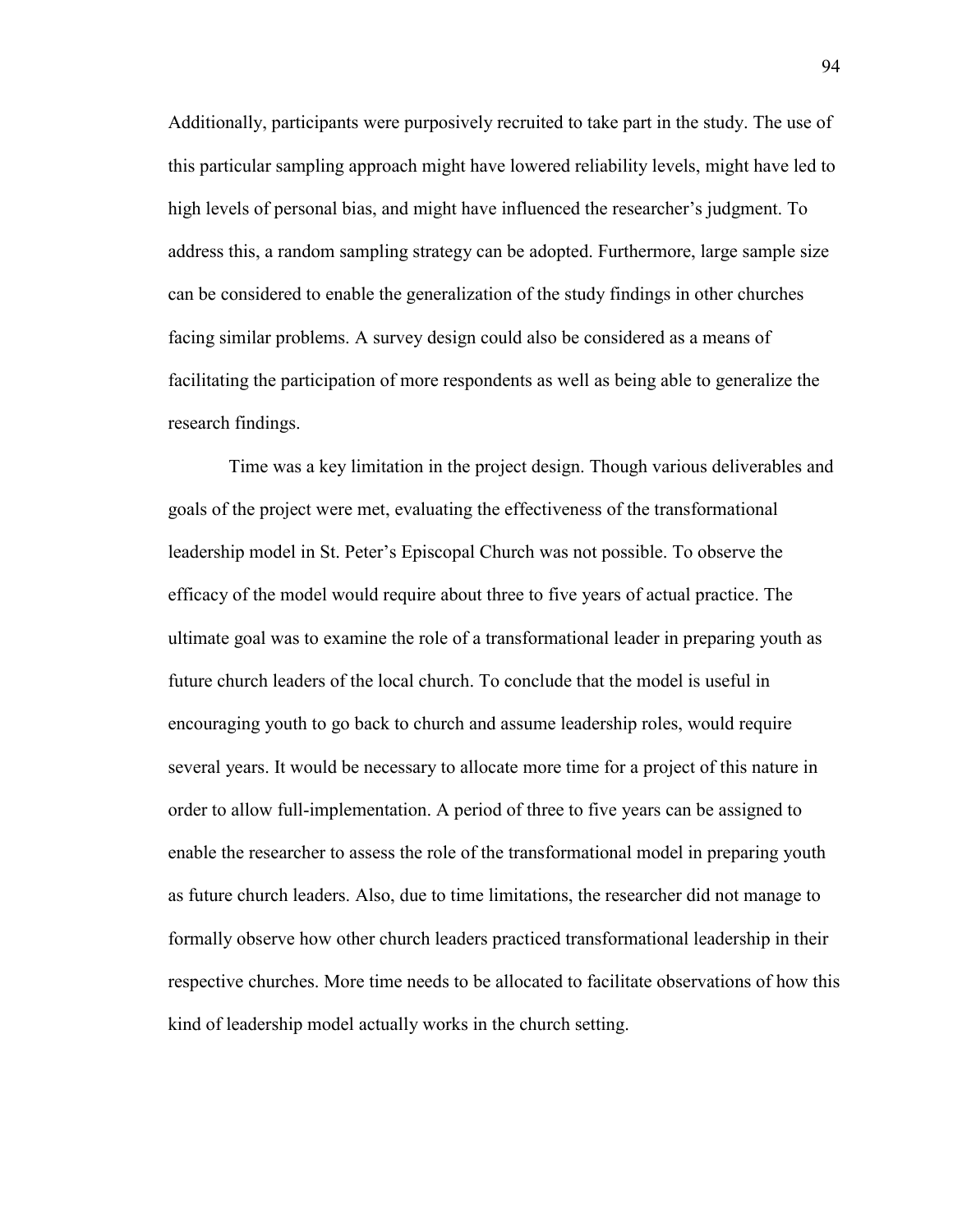# **Research Findings and Discussion**

The current project contributed to various findings. The results affirmed the importance of the employment of the transformational leadership model within a church setting. The findings were in line with theological research as well as a literature review. In essence, the findings of the project confirmed both theological literature and the results of past scholars concerning the topic of interest.

#### *Empowerment of Youth*

The results of the study revealed that the use of transformation leadership is an effective means of empowering youth to become future leaders. The results indicated that the empowerment of youth could be mainly achieved through different mechanisms. First, it was found that empowerment within a church setting can be realized through delegation of responsibilities and entrusting youth with various roles within the church. Similarly, Tazeem and Nisar, in their study, emphasized that transformational leaders tend to delegate their roles and power to their followers to develop them as future leaders.<sup>120</sup> The same was true of Jesus who delegated some of the tasks to His 12 disciples as a way of preparing them to continue with the ministry after his departure (Luke 10:1-16).

Secondly, the results indicated that empowering youth in the church environment is achievable by inviting them to participate in various roles. The findings demonstrate that church leaders have an opportunity to empower the youth by encouraging them to be part of the church. Similarly, Paul invited his followers and asked them to lead him (1 Cor. 11:1). Watson found out that the pastor of Maranatha Community Church set a

 $120$  Shah et al., 8559.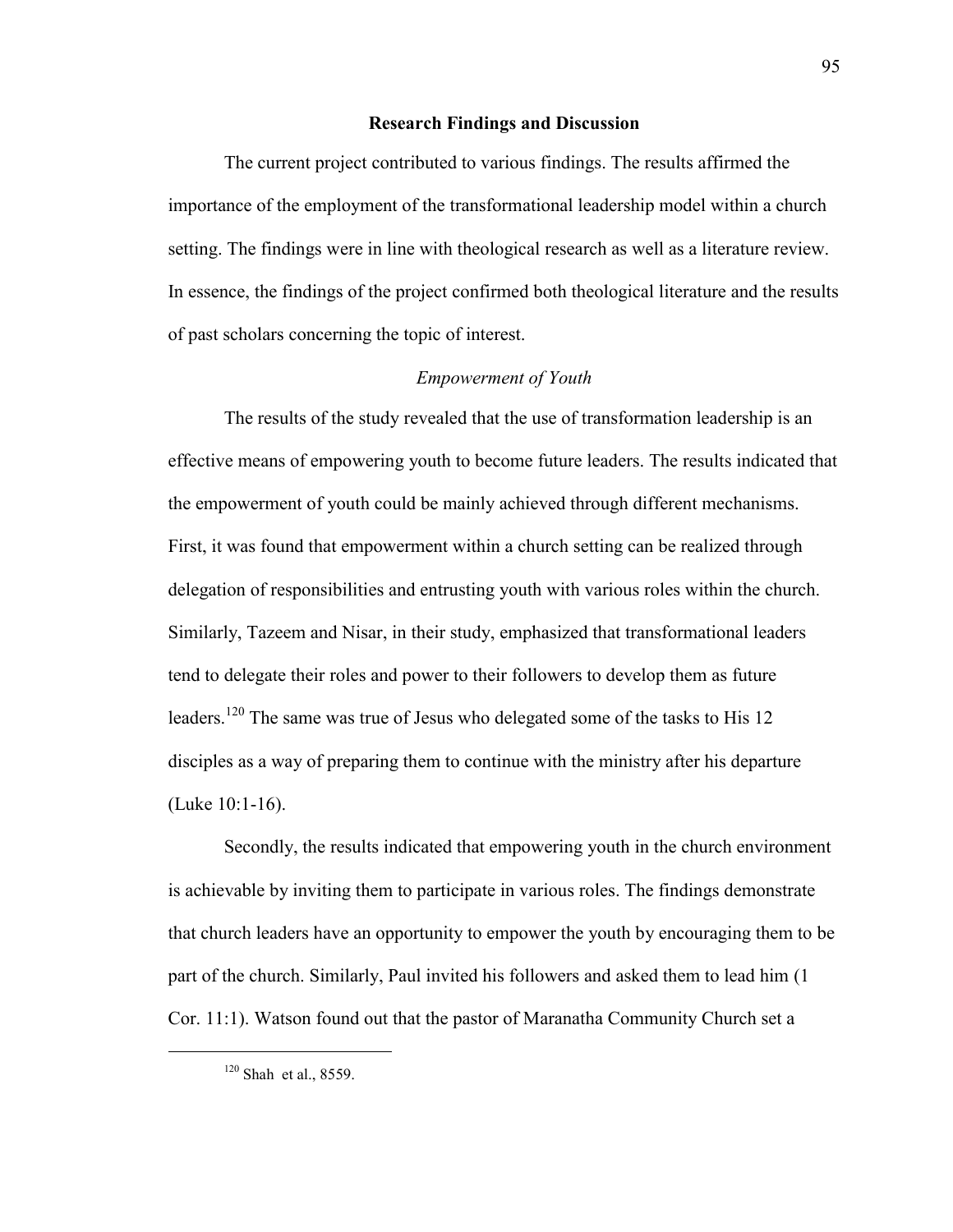similar example as he would invite followers with the desire to lead to take part in different church-related roles.<sup>121</sup>

It was further revealed that the empowerment of the youth was also be realized by allowing them to lead and make decisions. Similarly, from the theological framework, it was evident that Moses used a similar approach where he allowed individuals around him to make decisions.<sup>122</sup> The findings show the importance of engaging youth when making decisions, especially decisions that affect them directly. A pastoral leadership founded on empowerment serves as a means of boosting youth's interest in church-related roles.

The interviewed youth were generally in agreement with their pastors in that there was empowerment in various churches the participants were drawn from. The youth revealed that their pastors endeavored to empower them as future church leaders. The results showed that the youth felt that their pastors continuously encouraged them to positively contribute to the success and growth of the church. Gumusluoglu and Ilsev stressed that leaders ought to help each follower to contribute towards a mutual goal.<sup>123</sup> The youth further revealed that their respective pastors empowered them as leaders, and at the same time, encouraged them to be involved in mission-community operations. The findings demonstrated that the youth were allowed to take part in various ministries that suited their talents or spiritual gifts. Stone, Russell, and Patterson emphasized that the transformational leader endeavors to empower followers as a way of encouraging them to

<sup>121</sup> Watson, 380.

<sup>&</sup>lt;sup>122</sup> Herskovitz et al., 85.

 $123$  Gumusluoglu et al., 469.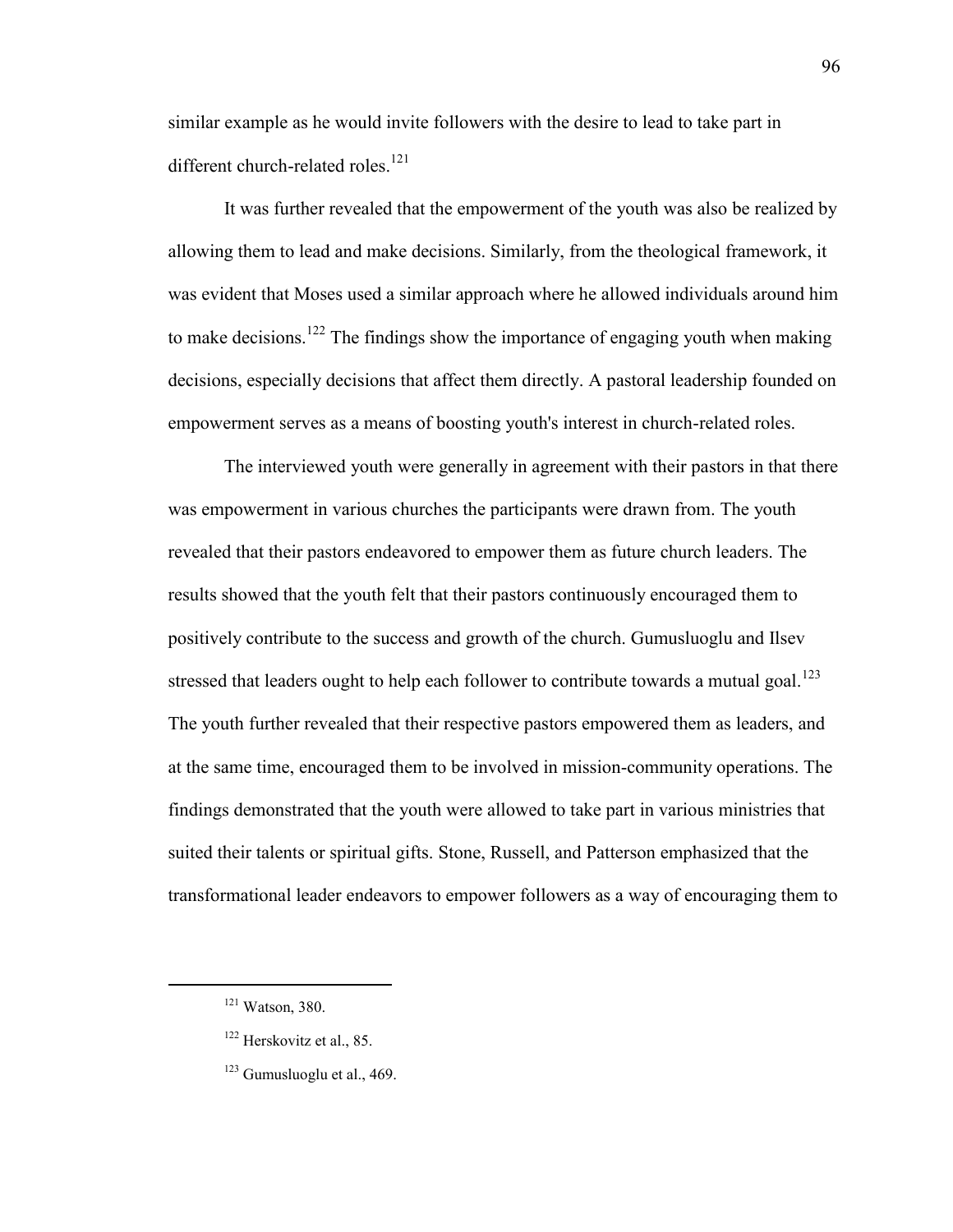take different responsibilities.<sup>124</sup> Moreover, Watson found out that potential leaders can be encouraged to take part in different church roles as a means of empowering them as future leaders.<sup>125</sup>

However, one youth member revealed that she had not experienced any form of empowerment from her pastor. This aligned with the view of her pastor, who expressed the view that individuals who have matured in Christ do not need empowerment. The results demonstrated that the presence of a pastor might not be felt among the youth if the pastor fails to empower them. Additionally, a pastor who fails to empower youth is not likely to boost the youth interest in the ministry, thus hampering the development of future church leaders.

# *Inspiring Youth*

The findings of the study indicated that the transformational leadership model is ideal in inspiring youth to take part in church roles. Church leaders can inspire their followers through casting a clear vision, listening to the followers, and equipping followers with relevant leadership skills. From the theological perspective, Jesus inspired His followers through casting a shared vision (John 14:1-14). Similarly, the Apostle Paul encouraged his followers via vision. Paul further aimed to equip others with leadership skills to take charge of the ministry.<sup>126</sup> Watson also found out that the adoption of a

<sup>&</sup>lt;sup>124</sup> Stone et al., 352-353.

<sup>125</sup> Watson, 374.

<sup>126</sup> Cooper, 54.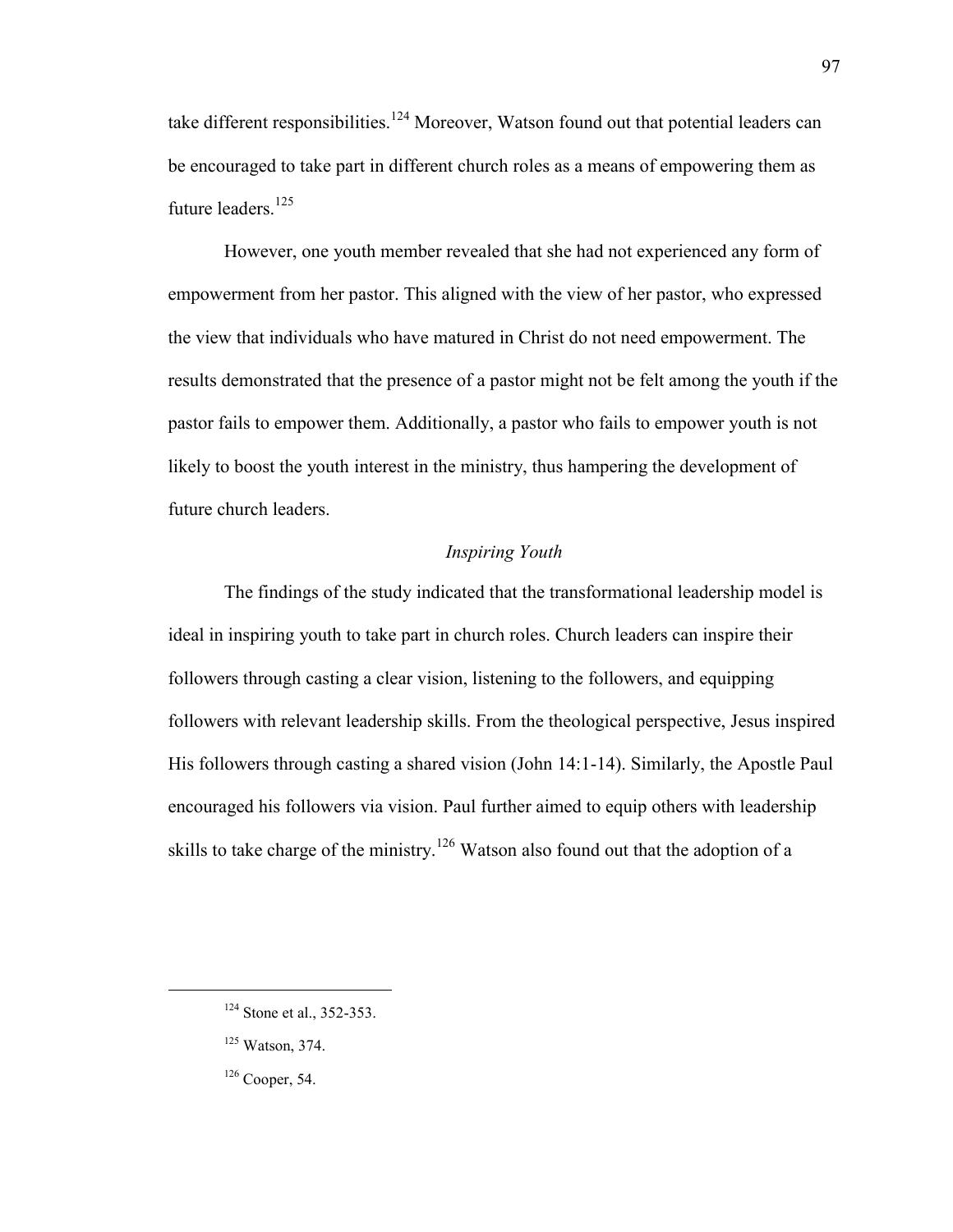transformational leadership model among church leaders provides an opportunity for equipping gifted followers as future leaders in the ministry.<sup>127</sup>

The results further showed that praying with youth, as well as assigning youth to the roles that fit their gifts could be inspiring. The findings demonstrate that it is vital to pray together with the youth and at the same time, assign them various roles within the church setting. Similarly, Moses assigned able men to manage the Israelite's responsibilities. The action allowed Moses to strengthen his followers as future leaders.<sup>128</sup> Jesus also assigned His disciples some roles to prepare for his arrival (Luke  $10:1-3$ ).

The findings revealed that the pastors inspired the youth through leading by example and motivation. Similarly, Jesus practiced transformational leadership by leading by example. For instance, He was able to reinforce His overall vision via good leadership conduct. He also set the case of the need to remain obedient to God through exhibiting love as well as care for others (Matt. 16:17-18). The results demonstrate that a transformational leader must lead by example to influence the followers within a church setting.

# *Promoting Creativity among Youth*

The findings of the project revealed the interviewed church leaders valued creativity. The results showed that creativity within the church environment could be achieved by providing followers with space and giving followers time to address problems affecting the church. Similarly, Farid Ahmad and colleagues indicated that

<sup>127</sup> Watson, 380.

 $128$  Berendt, et al. 231.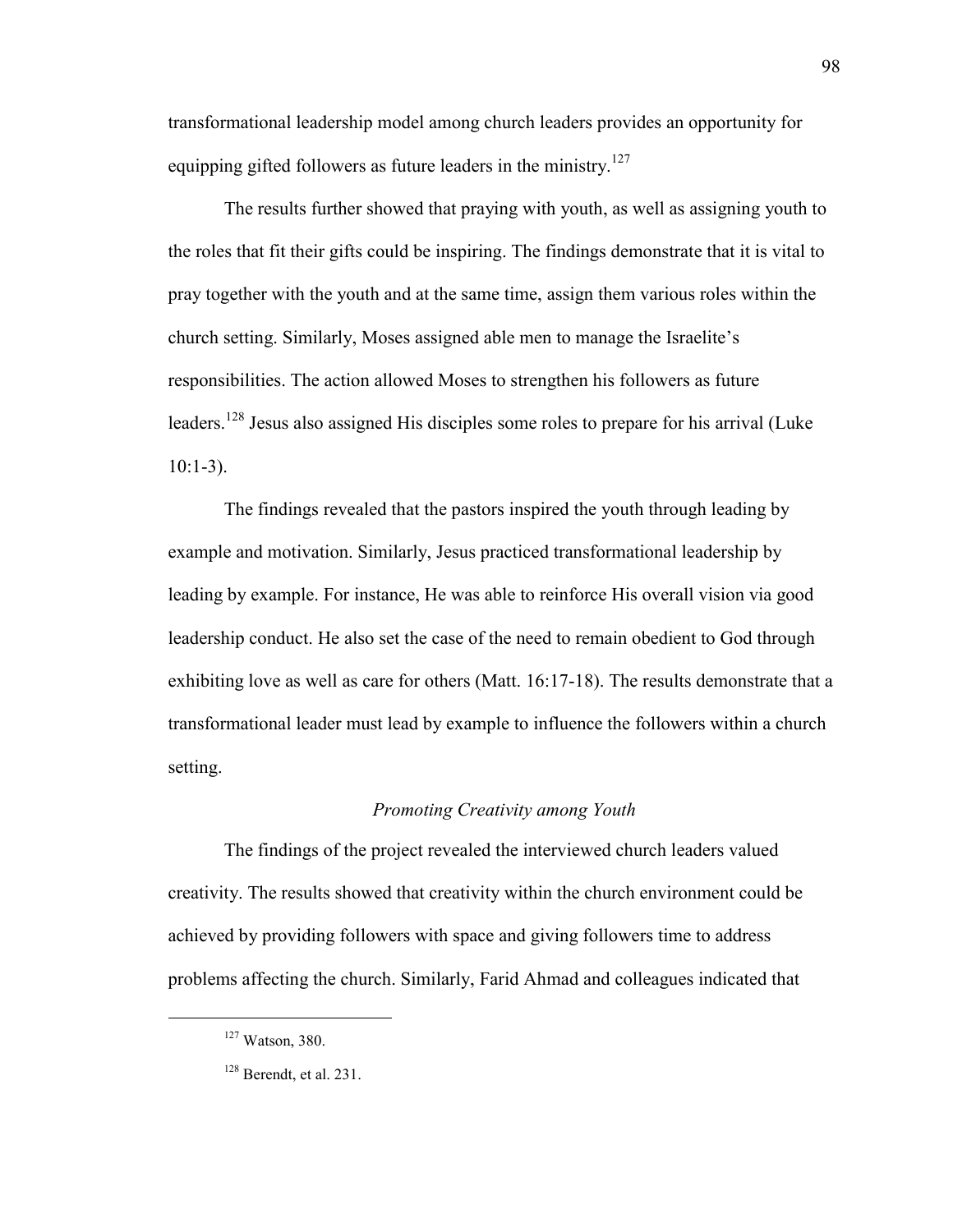transformational leadership through intellectual stimulation enables his or her followers to probe issues and become creative.<sup>129</sup> Zhu and colleagues also emphasized the need for the transformational leader to encourage creativity among the followers to respond to issues affecting them. $130$ 

The results of the study further demonstrated that creativity among the youth could be realized through holding brainstorm sessions, gathering insights from followers, as well as enabling youth to undertake different actions needed for them to be creative. The findings show that there is a need for the church leaders to engage the youth and to gather their opinions on what should be implemented within the church to facilitate growth.

The project further revealed that creativity in the church could be achieved by engaging the youth in genuine conversation. A truthful conversation interaction process can occur, even though engaging in such conversation involves risk-taking via trial and error. Similarly, Jesus intellectually engaged disciples in a conversation as a means of preparing them for a more significant cause (John 1:35-50). The results demonstrate that a church leader who adopts transformational leadership needs to engage the youth in conversations to encourage them to participate in creative activities for the benefit of the church in terms of growth and a sustained future.

The results further indicated that church leaders could inspire creativity through instilling discipleship, freedom to share ideas, and basing opinions on both reality and practicality. Pastors should always try to yes to the ideas shared by the youth, even if the

 $129$  Ahmad., 12.

 $130$  Zhu et al., 592.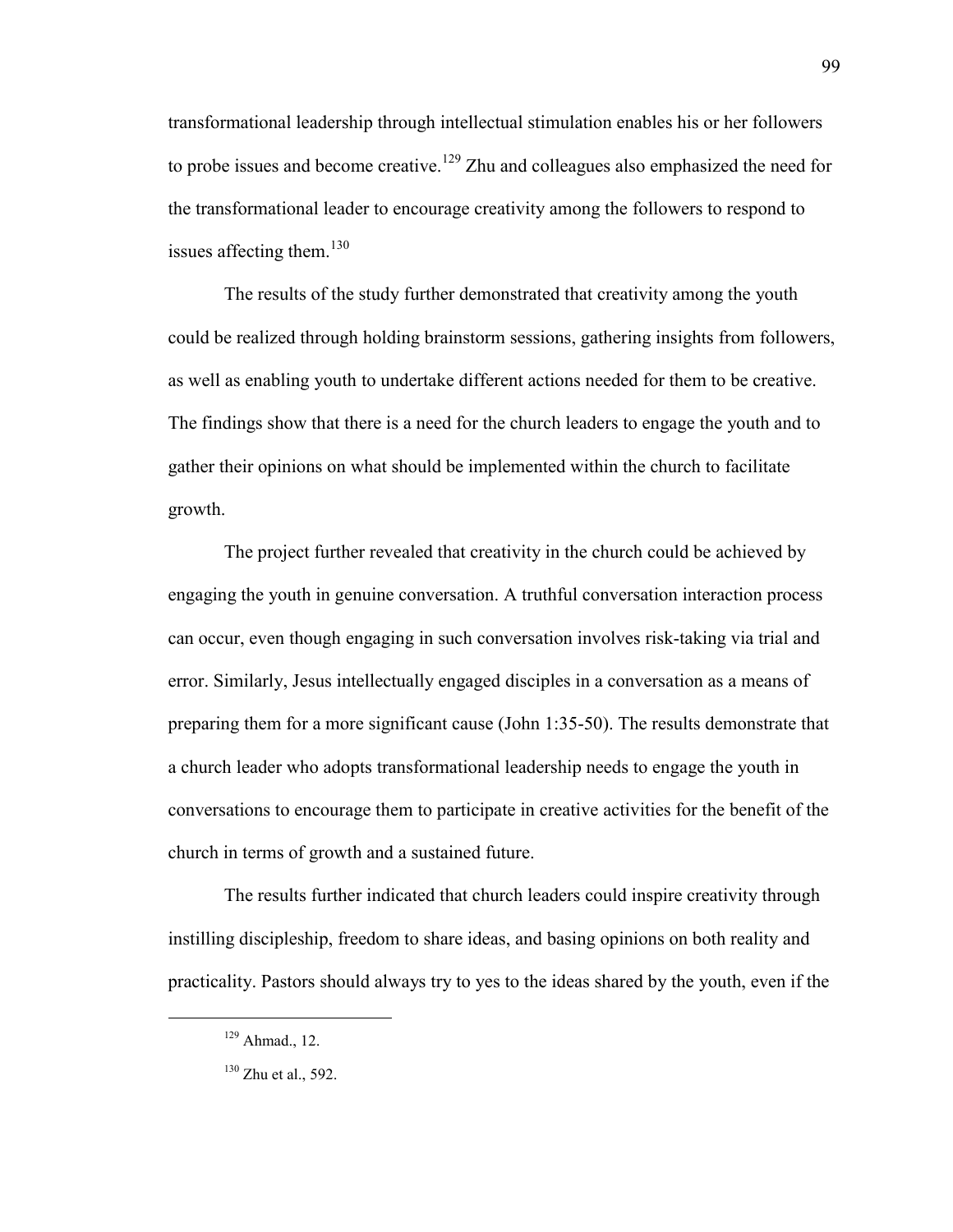ideas sometimes seem ridiculous. It is essential for the church leader to show a willingness to listen and to understand proposals made by the youth. Similarly, Gholamreza, Hasan, and Ali emphasized the need for a transformational leader to be open to the generation of new perspectives as well as ideas.<sup>131</sup> It was further found out that the church leaders must identify creative behaviors among the followers and encourage the youth to use God-given talents within the church setting. Soma Chhotray, Olof Sivertsson, and Joakim Tell also emphasized that the need for a leader in creating structures that allow followers to use and develop new talents.<sup>132</sup>

The interviewed youth members agreed with their leaders that creativity was indeed encouraged within the respective church settings. The results revealed that the youth felt that their pastors inspired creativity by letting youth know that sometimes failing is okay. The findings also showed it is essential when the youth is unsuccessful that they understand what went wrong and possible ways to make improvements. Additionally, the youth revealed that their pastors encouraged creativity by hearing their ideas and allowing the validation of ideas by others. Another way that the leaders encouraged creativity among the interviewed youth members was by allowing them to practice their talents in the church setting.

In spite of a majority of the youth members feeling that creativity was facilitated in their church, one of them was of a contrary opinion. Nevertheless, her pastor believed that he had done enough to encourage creativity among youth members. The contradiction demonstrates that there could be a disconnection between the church leader

 $131$  Jandaghi et al., 273-274.

<sup>&</sup>lt;sup>132</sup> Chhotray et al., 44.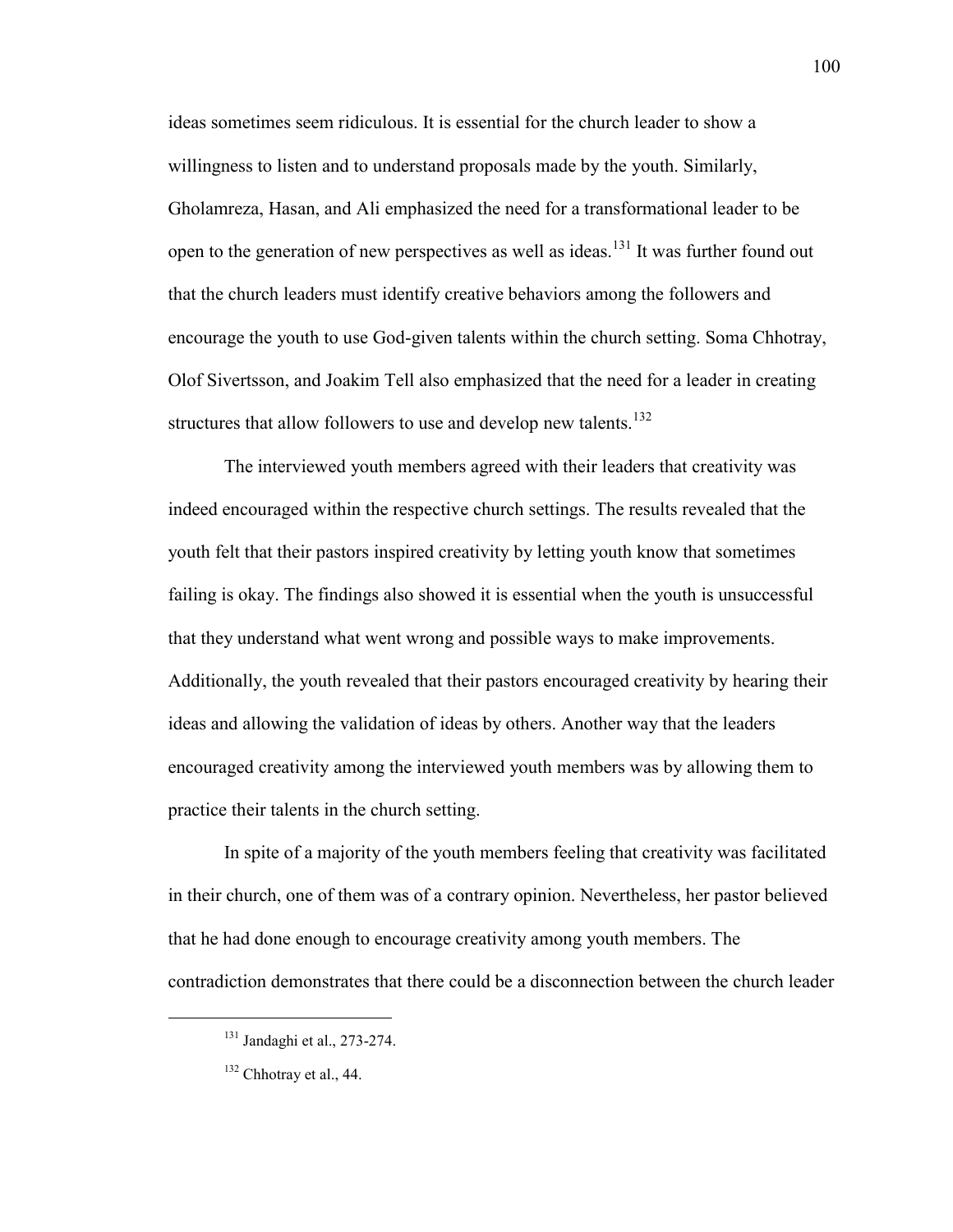and the youth members in this particular church due to a very different perception of events.

# *Stimulating Potential Leaders*

The findings of the research study showed that the challenging of potential leaders within the church setting is a priority among the pastors. Stimulation of potential leaders among youthful followers is critical in ensuring the continuity of the ministry. The findings revealed that potential leaders could be successfully stimulated by urging them to come out of their comfort zone, entrusting them with various responsibilities within the church. Similarly, Elbert Elliott Watson found out that potential leaders exhibiting desire to lead can be encouraged to participate in different church-related roles. The same was evident in Maranatha Community Church, where there was a well-designed leader development plan for the ministry.<sup>133</sup>

The research study showed that potential leaders could be stimulated by engaging in a meaningful conversation and listening to them. Additionally, the results revealed that church leaders could employ workshops as well as job training to challenge youthful potential leaders. Carman emphasized that training has the potential to equip potential leaders with the necessary skills to take up leadership positions.<sup>134</sup> Furthermore, Watson found out that Little Falls Christian Centre, a local church in South Africa has a wellestablished training program meant for equipping potential leaders to take up leadership roles in the local church.<sup>135</sup> The results demonstrate that it is necessary to challenge

<sup>133</sup> Watson, 374.

<sup>134</sup> Carman, 25-26.

<sup>135</sup> Watson, 380-382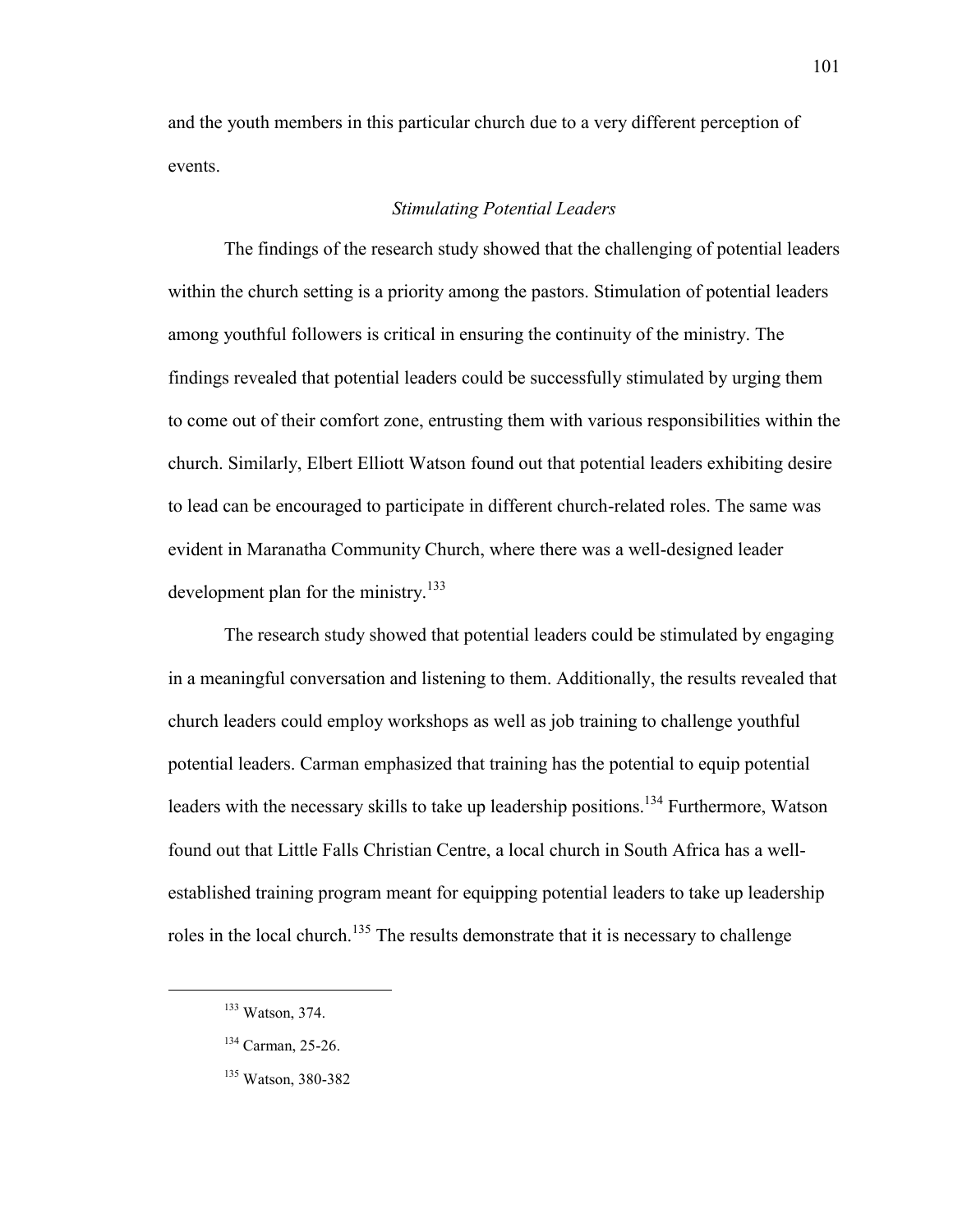prospective leaders by equipping them with the right leadership skills. Nevertheless, the results indicated that it is not always easy to challenge potential leaders in a church setting.

# *Mentoring/Coaching Youth*

The findings revealed that the pastors were willing to mentor/coach youth in their respective churches. The results demonstrated that it is vital for a church leader to be a competent coach. Mentoring/coaching was found to be an effective means of encouraging youth to exercise their God-given leadership abilities. Balaji and Krishnan emphasized that transformational leaders can offer individual mentoring and coaching for their followers as a means of nurturing them.<sup>136</sup> Moreover, Dust and colleagues stressed that transformational leaders could offer individual mentoring to help followers became aware of their full potential.<sup>137</sup> A similar approach was evident from the case of Maranatha Community Church in Kempton Park, South Africa, where the church leadership had established informal mentoring gatherings. The results show that mentoring/coaching is a necessity in a church that wishes to achieve continuous growth. However, the findings revealed that mentoring does not always yield future leaders, and not all gifted followers require mentoring/coaching.

A majority of the interviewed youth members felt that their respective church leaders mentored them effectively. The results indicated that the youth were mentored through small group discipleship study to equip a few youth to later train the rest of the youth members in the church. According to Watson, a similar approach was used at Little

 $136$  Balaji et al., 37.

<sup>&</sup>lt;sup>137</sup> Dust et al., 415-416.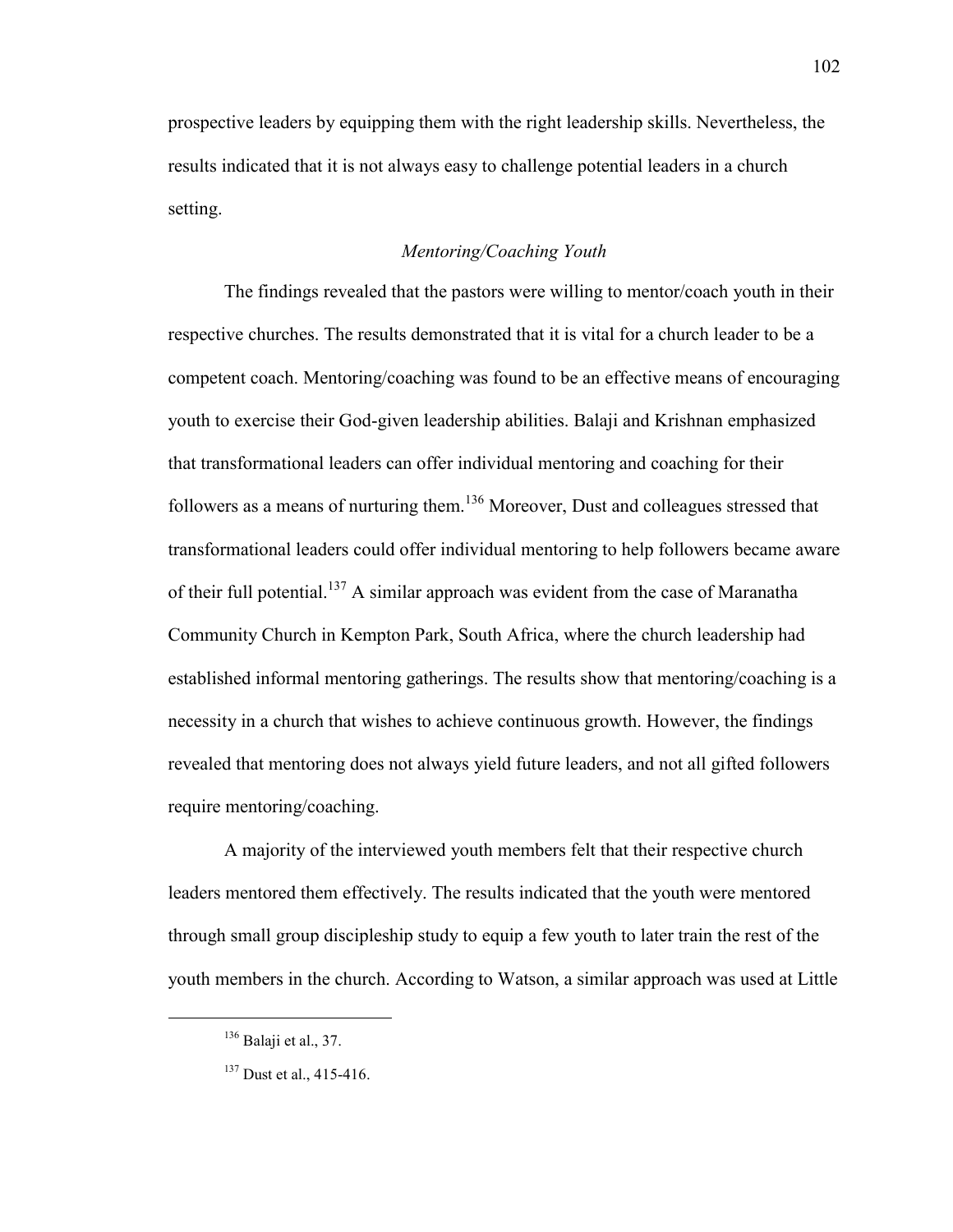Falls Christian Center, South Africa, where the church leadership came up with a discipleship program meant to mentor and equip new church leaders for the continuity of the ministry. It was further found out that the pastors were readily accessible to the youth whenever they need assistance and to answer their questions concerning general life and faith. The findings demonstrated that the accessibility of a pastor played an essential role in mentoring/coaching the youth.

If it was revealed that the pastor was not available for mentoring or coaching, the youth carried their church-related activities without looking to their pastor for mentoring/coaching. The findings aligned with the interviews with pastors, where the pastor to a particular youth member asserted that mentoring was not necessary as long the youth members were gifted.

# *Motivation of Youth Members*

The findings further revealed the importance of the efforts to empower the followers, particularly the youth. The results indicated that the motivation of youth has the potential to promote the growth of the church in terms of the increased number of congregants. The significance of motivation within a church setting cannot be underestimated as followers need to be motivated to realize their purpose. The pastors believed that the growth of the church is a critical goal that every church leader should endeavor to achieve. Farid Ahmad, Tasawar Abbas, Shahid Latif, and Abdul Rasheed noted that through motivation leaders have opportunities to encourage their followers to realize specific goals.<sup>138</sup> Lloyd Moman Basham also revealed that transformational

 $138$  Ahmad et al., 12.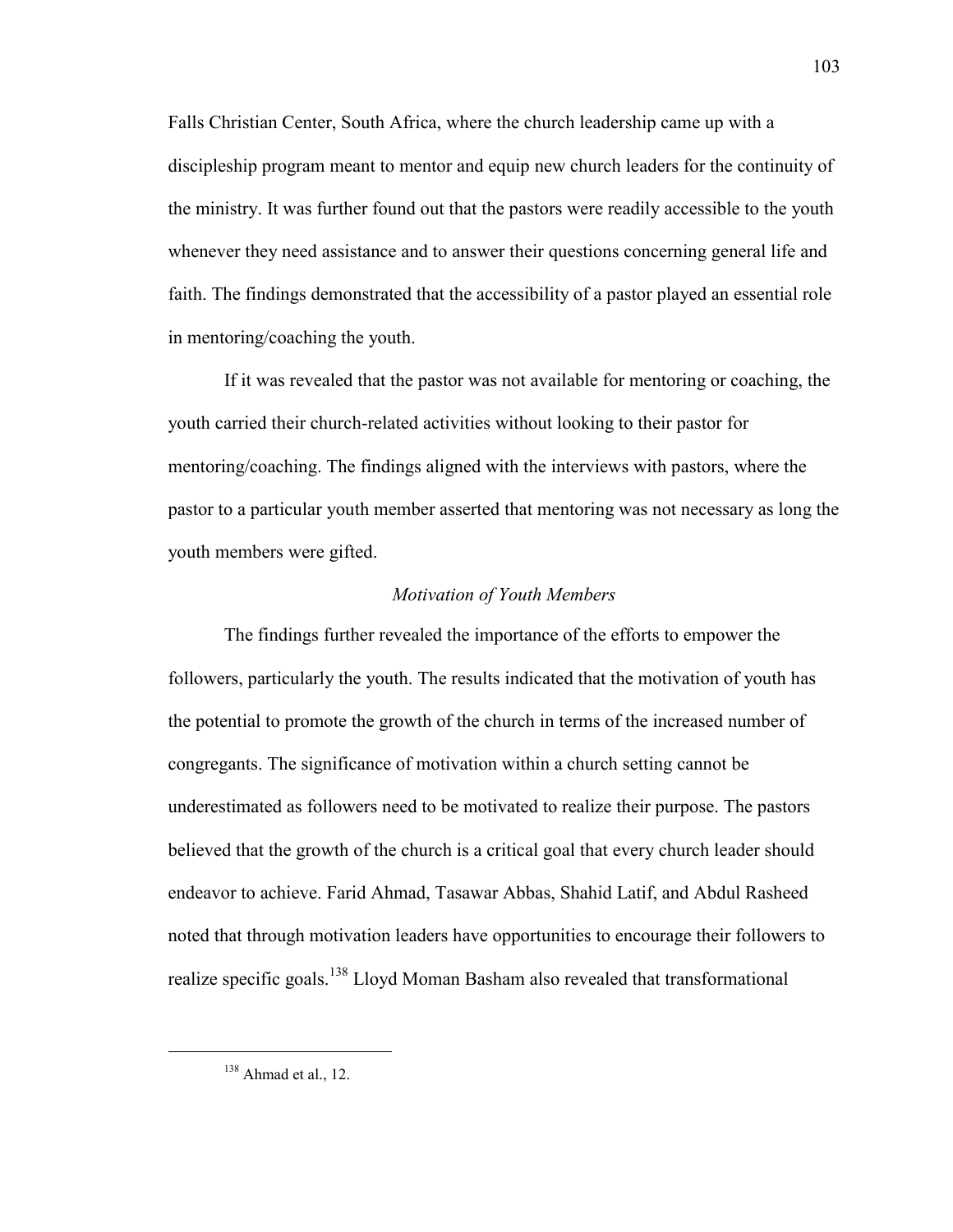leaders use motivation to direct followers towards a given direction. The results demonstrated that it is vital for church leaders to consider the motivation of youth to ensure continuity of the ministry. However, as indicated by one of the pastors', growth of the church is not necessarily a goal.

#### *Identifying, Developing, and Deploying Youth as Leaders*

The findings showed that the identification, the development, and the deployment of youth as a potential leaders is an important endeavor. The results revealed that the exercise of identifying, developing, and deploying could be achieved through various means. First, the interview data indicated that church leaders could realize this through observing and listening, as well as through the use of spiritual inventories. The results demonstrated that the church leader could use simple means, together with spiritual gifts, in their endeavor to identify, develop, and deploy the interviewed youth members as youth leaders in the church. Similarly, the Apostle Paul used his gifts to develop others to assume leadership roles in the ministry.<sup>139</sup>

The results further showed that it is essential to recognize potential youthful leaders for the continuity of the church. The church leaders revealed that there is a need to have a leadership continuity structure in the church. Barroso Castro, Perinan, and Bueno emphasized that continual development of potential leaders is critical towards the realization of organizational success.<sup>140</sup> The plan of leadership continuity can be achieved through church leaders concentrating on the youth who shows leadership traits or even leadership potential. The findings demonstrated that church leaders could find leaders

 $139$  Cooper, 54.

<sup>&</sup>lt;sup>140</sup> Castro et al., 1855-1856.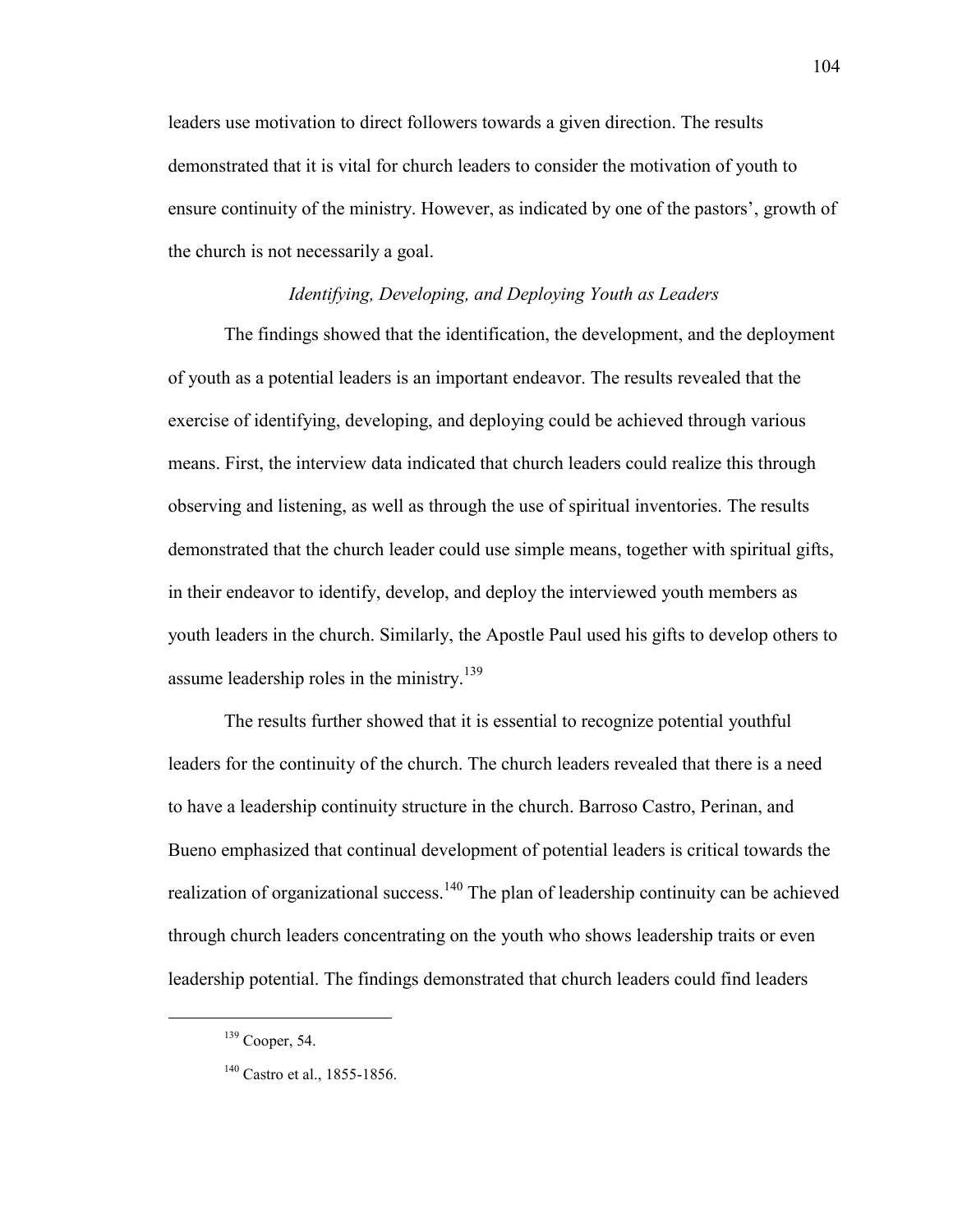within the church as they are likely to be well-versed with the processes and work culture of the church.

The research findings further revealed that pastors could realize the identification, development, and deployment of potential leaders by working alongside them and asking questions. It was also evident that church leaders can establish good relationships with potential leaders. Similarly, Jesus fostered a strong relationship with His followers as a means of identifying their needs for growth as leaders (Luke 9:51-56). It was further revealed that pastors could achieve this by leading by example, engaging followers, and organizing bible study and regular worship. Dust, Resick, and Mawritz affirmed that it is the role of a transformational leader to engage his or her followers to encourage individual development.<sup>141</sup>

The results revealed that a majority of the interviewed youth felt that there were efforts by the church leaders to develop youth as future church leaders. As a means of developing them, the youth indicated that their church leaders encouraged them to participate in different capacities. Similarly, Moses encouraged capable individuals, such as Aaron, to take up responsibilities as a means of strengthening them as leaders.<sup>142</sup> The results further indicated the youth members were developed as future leaders through leadership centered activities in youth groups, such as leadership ice breakers. Other approaches revealed from the interviews with the youth were training, workshop, and a retreat. The findings of the project demonstrated that different approaches could be used to prepare youth as future church leaders.

 $141$  Dust et al., 415-416.

<sup>&</sup>lt;sup>142</sup> Berendt et al., 231.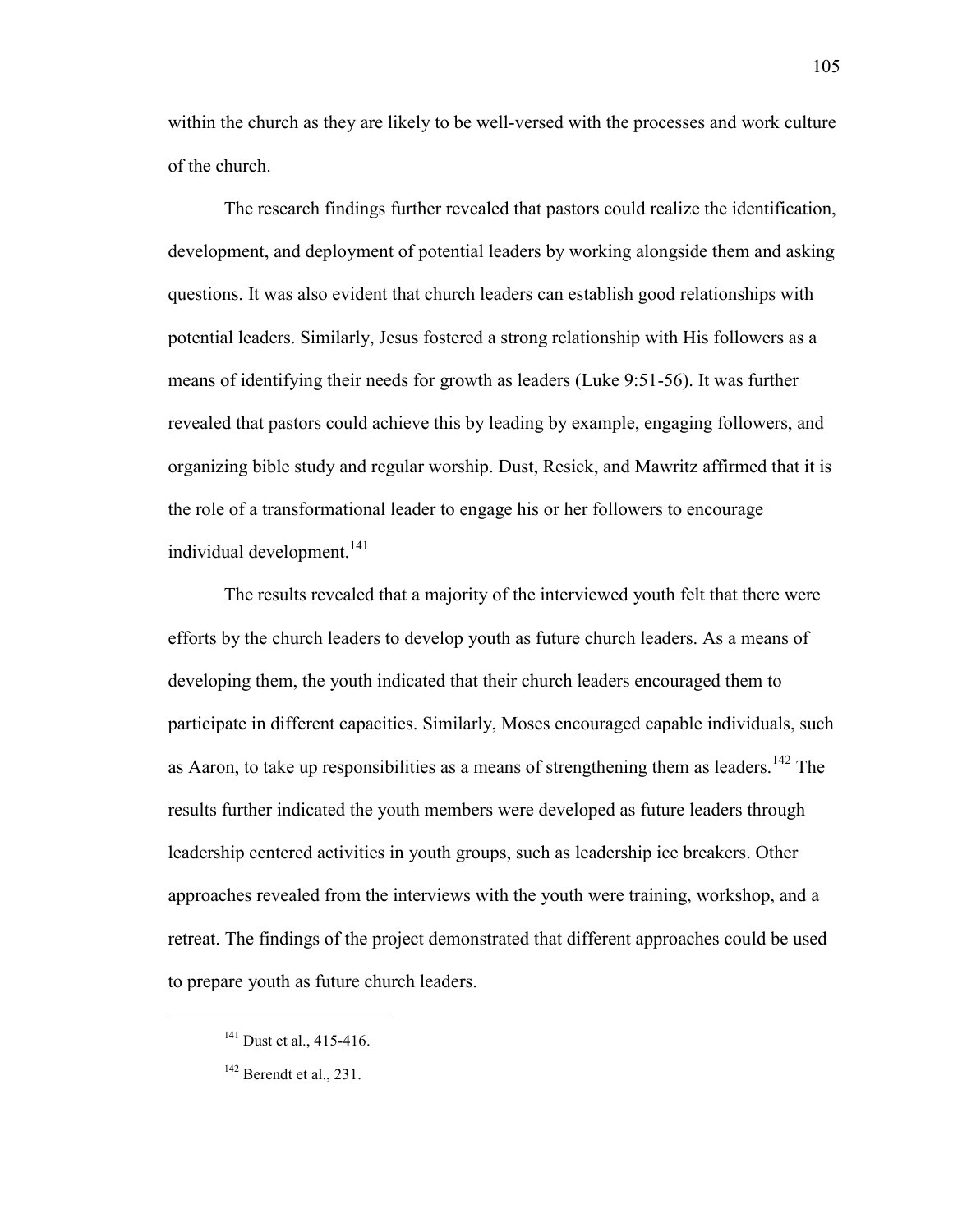However, one of the interviewed youth revealed that the pastor did not practice leadership development. The results showed that this particular pastor was not able to prepare youth in the church as future leaders, hence threatening the continuity of the ministry.

#### *Support, Appreciation, and Celebration of Individual Accomplishments*

The results also revealed that church leaders must focus on appreciation and offer youth support in their respective churches. Church leaders revealed that they recognize and support their followers through various means. Publicly affirming individual efforts was identified as a critical means of affirming the importance of followers. Additionally, the pastors revealed that they acknowledged the efforts of different followers within the church through both verbal and written affirmations. Sometimes pastors appreciated their followers through a simple thank you, an invitation of youth to a church dinner, or showing appreciation in the presence of other church members. The findings of the research study demonstrated that a church leader could use different means to recognize and support youth members.

Similarly, the interviewed youth members revealed that their pastors valued and celebrated their accomplishments. For example, it was revealed that church leaders called upon the whole church to celebrate youth achievement, particularly after a successful implementation of a church-related project. Encouragement was also shown as an approach that church leaders used to celebrate the accomplishments among the youth. Additionally, the results indicated that the youth were appreciated and celebrated through acknowledgment during either church or annual parish meetings when reports regarding various ministries are being presented. The youth further revealed that their pastors went to the extent of attending their occasions, such as graduations as means of appreciating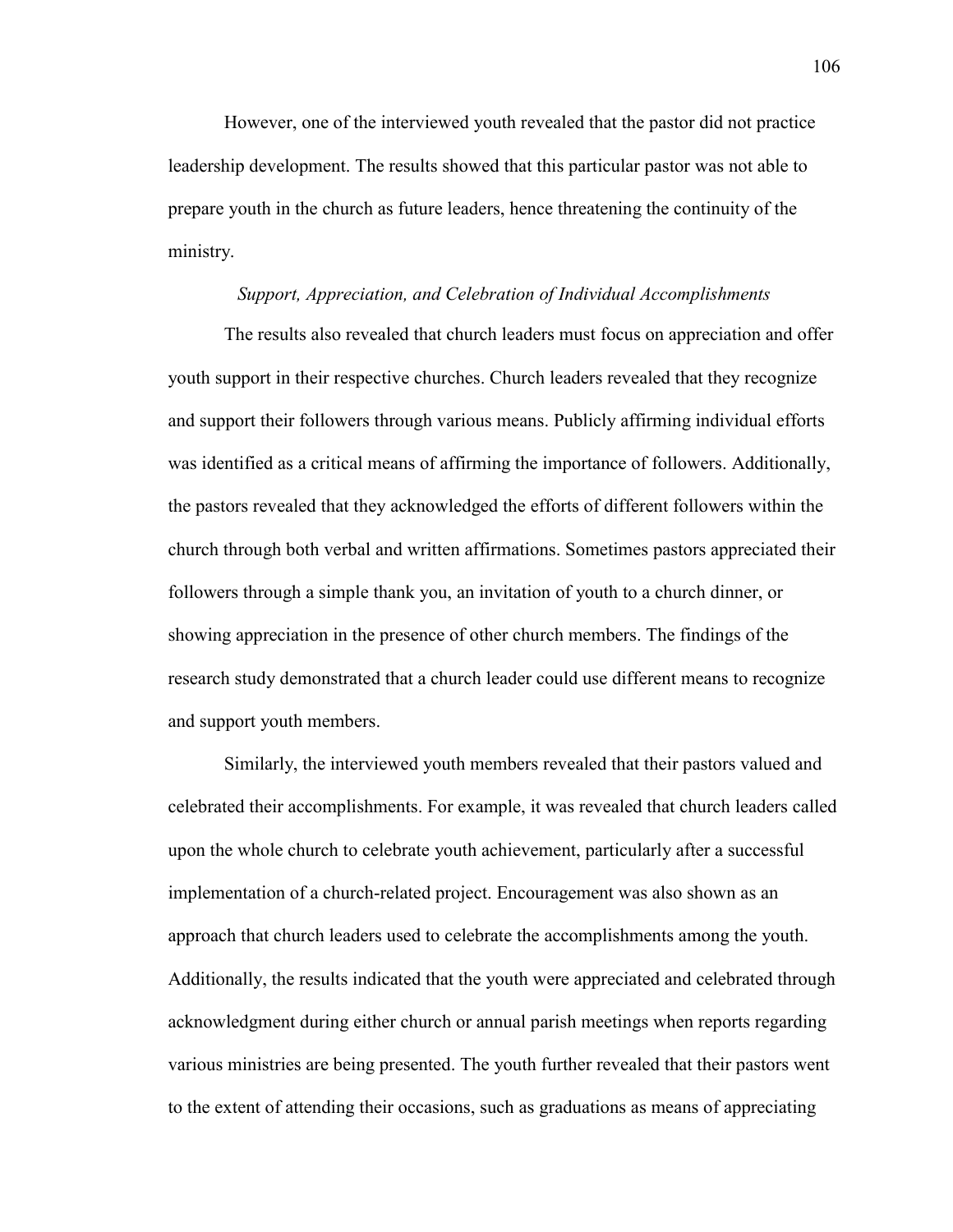them for their efforts in the church. The interview data from both groups, that is, pastors and youth, demonstrated that there were efforts to affirm and celebrate the accomplishments of youth members in various churches. Nevertheless, one of the youth was of a contrary opinion and felt that the pastor was not present to appreciate their accomplishments. In contrast, the pastor's perception was that he was present.

The responses to the interview question were further evidence that the choices of the youth within the church setting were being valued. The youth felt that their pastors offered support, especially in decisions that the youth made. The results showed that pastors endeavored to guide the youth members to use their creativity and to focus on issues affecting their churches. Pastors were offering support by providing feedback to the youth. This type of support also served as a means of encouraging youth members to continue participating in church-related activities. On the other hand, one of the interviewed participants indicated their pastor did not verbalize support of decisions made by the youth, a view that contradicts the assertion made by her pastor that he supported and appreciated decisions made by youth members concerning the church.

#### *Articulation of the Vision*

The findings revealed that the articulation of the church vision by church leaders is vital in terms of appealing to and inspiring youth members. The interviewed youth revealed that their pastors articulated their visions by making sure that the goals were appealing to all youth members in the church. Additionally, the results of the study indicated that the pastors were able to articulate their vision by providing both resources and needed information. Similarly, Abraham expertly communicated and shared his vision with followers as a means of influencing them to believe in his goals (Gen. 18:1- 10). Moreover, Zhu, Avolio, and Walumbwa also emphasized that transformational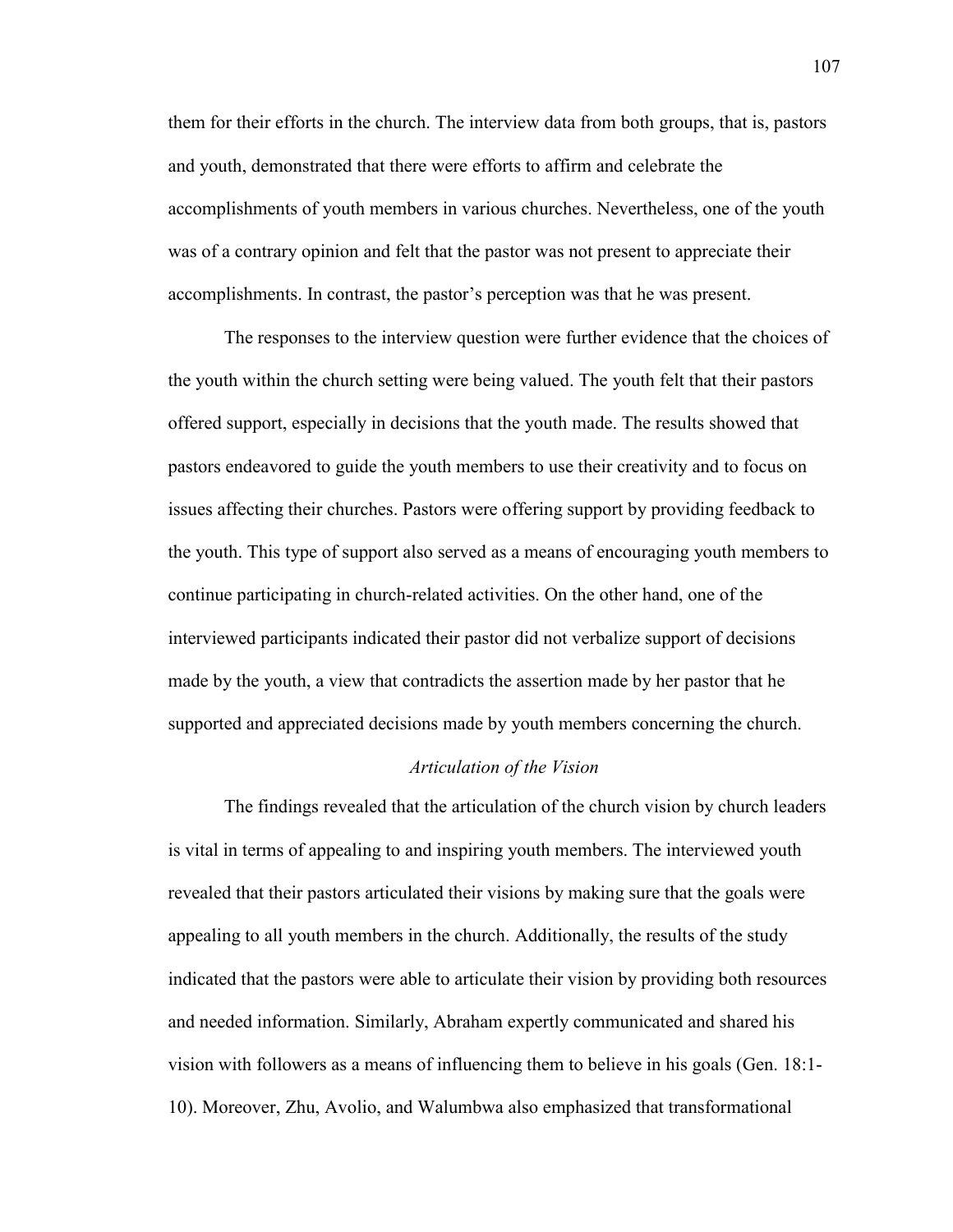leaders communicate their vision to followers as means of inspiring a sense of  $commitment.<sup>143</sup>$ 

However, one of the interviewed youth reveled that their church leader, the pastor, was not readily available to present his vision to the members of the youth ministry or to the church at large. The findings could be explained by the fact that the pastor in question revealed that he was not quite sure about the meaning of transformational leadership. This could explain why the church leader was not interested in articulating his vision to the church members in general. The results demonstrate that the lack of transformational leadership traits has the potential to impede the growth and continuity of the ministry.

# *Setting Example*

The findings revealed that church leaders endeavored to set a personal example of what they expect of the youth members in their churches. For example, the results showed that the youth believed that their pastors set an example of a welcoming and inviting ministry. The findings demonstrated that being welcoming to the community at large and getting new individuals to visit the church is a crucial means of setting an example to the youth members. It was further found out that church leaders set an example to youth members through organizing prayers and Sunday morning worship, as well as Bible studies. The interviewed youth also revealed that their pastors set an excellent example through their communication styles.

 $\overline{a}$ 

 $143$  Zhu et al., 592.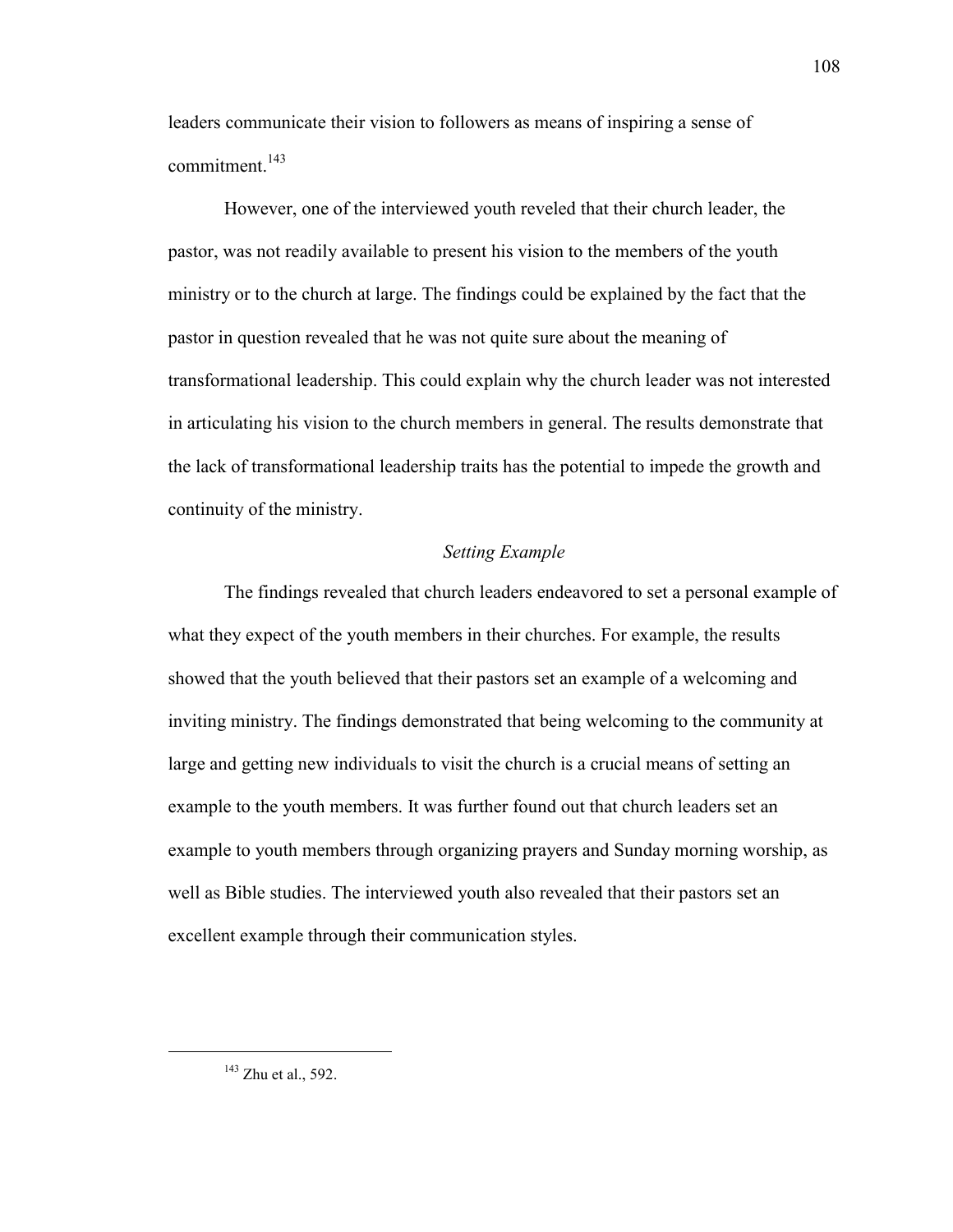Nonetheless, one of the participants felt that their pastor was not setting an example of what he expects of the youth members. It was revealed that the interviewee felt that their pastor was exclusive and hence, not a good example to follow. This was contrary to the opinion of her pastor, who believed that he was setting an example for his followers in general. The contradiction demonstrates that it is likely that the pastor never worked close enough with the youth members.

## *Goal Setting*

From the interviews with the youth, it was revealed that the pastors were setting clear goals for the ministry, particularly the growth of youth as future leaders. The results indicated that having clear goals enables pastors to realize the long-term vision of the ministry. The findings demonstrated that having clear goals can allow a pastor to encourage youth to take part in church activities, hence guaranteeing continuity of the church. The youth members further indicated that their pastors verbalized their goals both from the pulpit and through informal means. It was also found that the pastors set their goal for their respective ministries through creating an outline of key deliverables, such as youth development programs and a timeframe to achieve them. However, it was found that one of the youth felt that their pastor failed to communicate his goals to the congregants. This can be tied back to the pastor's response that he did not have a clear definition of transformational leadership. The results demonstrate that the pastor might have been practicing a different kind of leadership as opposed to the rest of the interviewed pastors.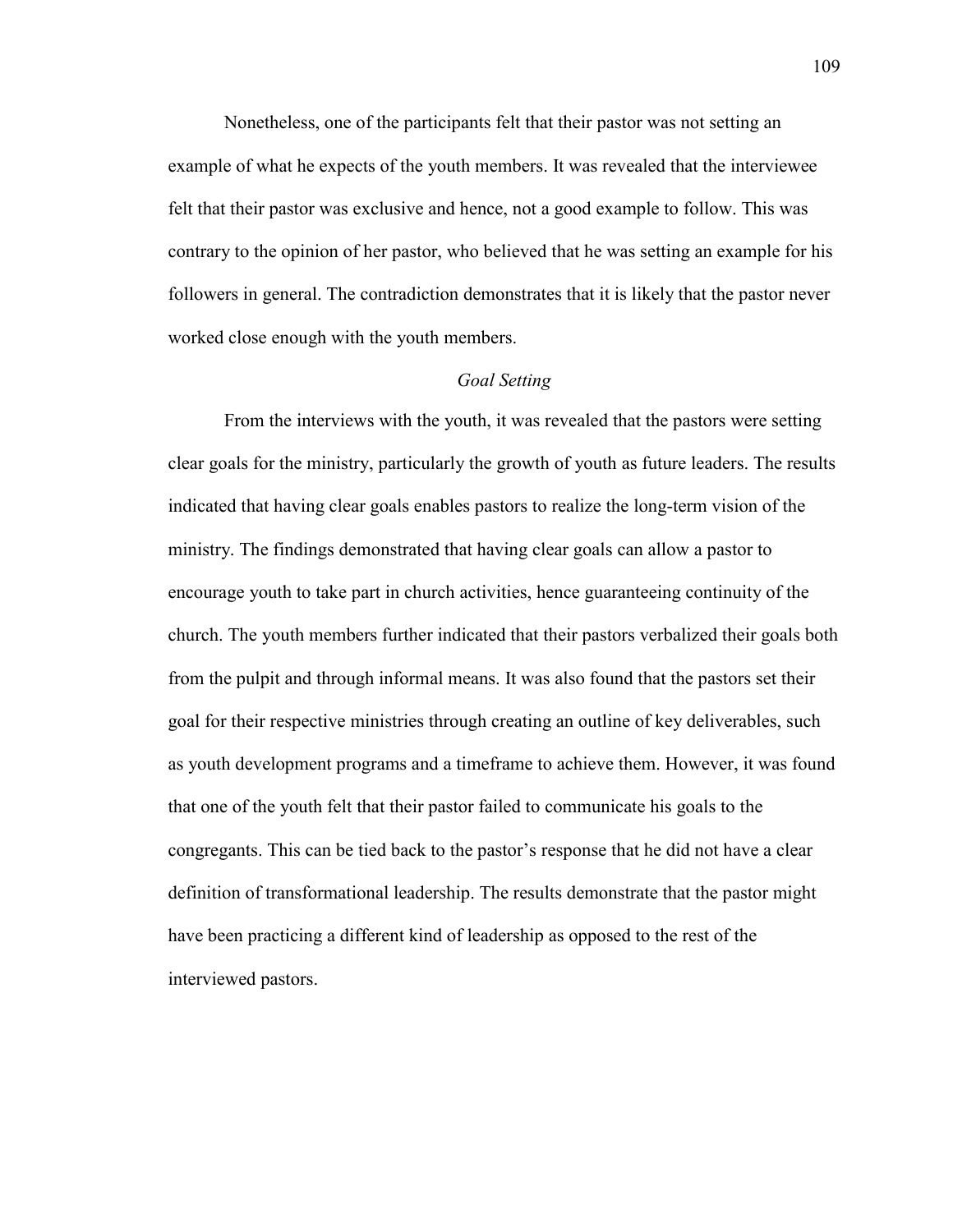| <b>Themes</b>                                  | <b>Summary</b>                                                                                                     |
|------------------------------------------------|--------------------------------------------------------------------------------------------------------------------|
| Empowerment of youth<br><b>Inspiring Youth</b> | Transformation leadership is an effective<br>means of empowering youth to become                                   |
|                                                | future leaders.<br>Church leaders can inspire youth through                                                        |
|                                                | casting a clear vision, listening to the<br>followers, and equipping followers with<br>relevant leadership skills. |
| Promoting Creativity among Youth               | Creativity in the church environment can                                                                           |
|                                                | be realized by providing youth with space<br>and giving them time to address problems<br>affecting the church.     |
| <b>Stimulating Potential Leaders</b>           | Stimulation of potential leaders among                                                                             |
|                                                | youthful followers is critical in ensuring                                                                         |
|                                                | the continuity of the ministry.                                                                                    |
| Mentoring/Coaching Youth                       | Mentoring/coaching was found to be an                                                                              |
|                                                | effective means of encouraging youth to                                                                            |
|                                                | exercise their God-given leadership                                                                                |
| Motivation of Youth Members                    | abilities.<br>Motivation of youth was found to the                                                                 |
|                                                | potential to promote the growth of the                                                                             |
|                                                | church in terms of the increased number of                                                                         |
|                                                | congregants.                                                                                                       |
| Identifying, Developing, and Deploying         | Identification, the development, and the                                                                           |
| Youth as Leaders.                              | deployment of youth as potential leaders is<br>an important endeavor.                                              |
| Support, Appreciation, and Celebration of      | Church leaders must focus on appreciation                                                                          |
| Individual Accomplishments.                    | and offer youth support in their respective<br>churches.                                                           |
|                                                | Youth cane be appreciated and celebrated                                                                           |
|                                                | through acknowledgment during either<br>church.                                                                    |
| Articulation of the Vision                     | Articulation of the church vision by church                                                                        |
|                                                | leaders is vital in terms of appealing to and                                                                      |
|                                                | inspiring youth members.                                                                                           |
| Setting example                                | Setting a personal example of what pastors<br>expect of the youth members in their                                 |
|                                                | churches is critical.                                                                                              |
| Goal setting                                   | Having clear goals enables pastors to                                                                              |
|                                                | realize the long-term vision of the ministry.                                                                      |

# **Table 6.1. Summary of key themes**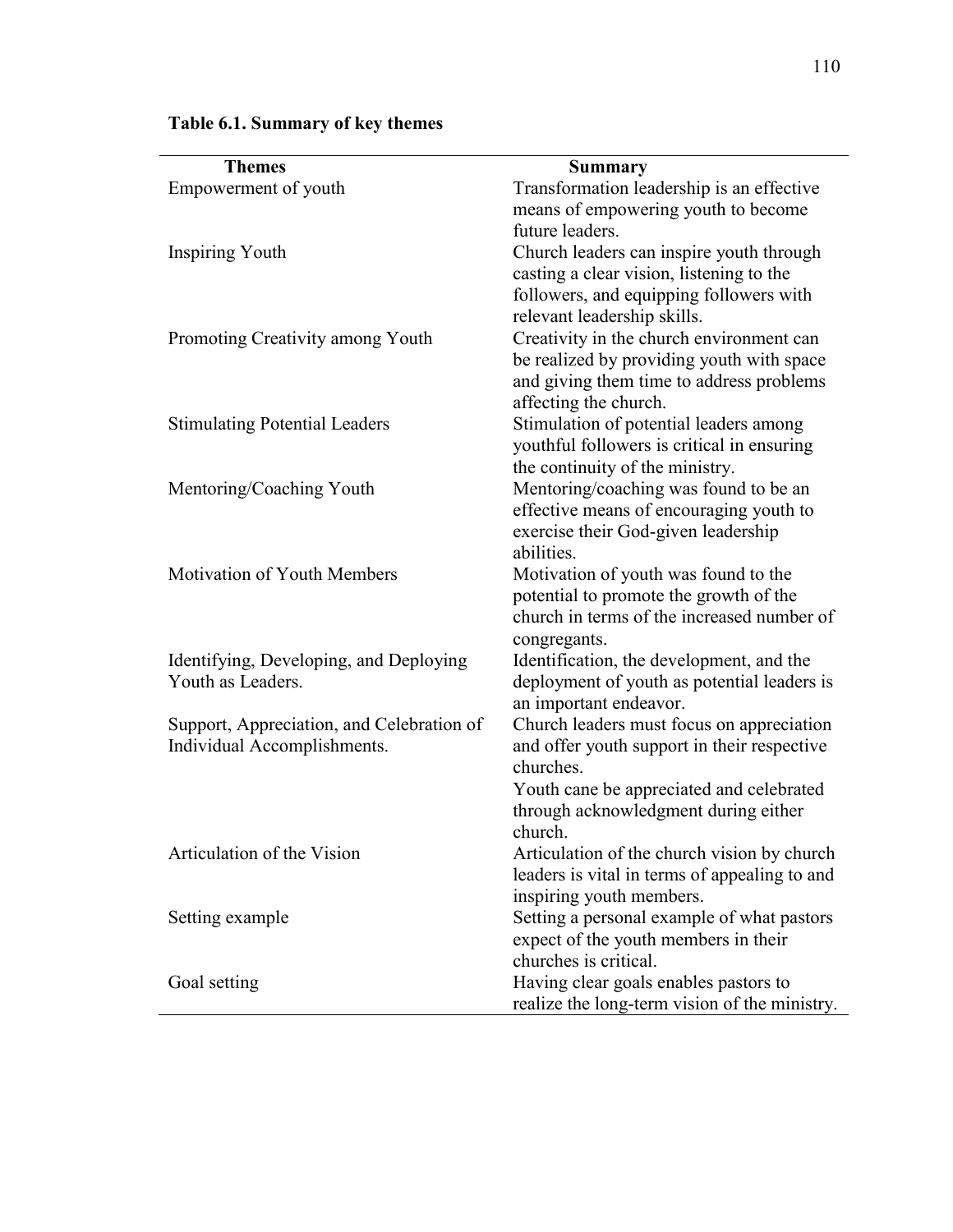#### **Research Project Conclusions**

The ultimate problem that the current project needed to address was the decline of church members at St. Peter's Episcopal Church, with the most affected being the youth ministry. The problem was mainly associated with the failure of the church leadership to prepare youth as future leaders. The youth may have felt neglected due to the lack of an active role in the church, hence their dwindling attendance. To address the above problem, the researcher evaluated both the theological basis and the literature on transformational leadership. The aim was to assess some of the transformational leadership traits that can be applied in the context of St. Peter's Episcopal Church. The researcher further aimed to address the problem by reviewing how past studies have adopted the transformational leadership model to empower youth as future church leaders. Also, personal interviews with seven pastors and seven youth were organized to gather additional insights regarding this leadership model in a church setting.

### *Main Transformational Leadership Traits*

The review of the theological perspective of the project presented insights regarding some of the critical traits exhibited by biblical leaders, including: Abraham, Moses, Jesus, and the Apostle Paul. Some of the transformational leadership traits identified include: having an idealized influence, serving as change agents, being personally committed, providing individual support, having the capacity to attract and inspire followers, and engaging in mentoring followers. Other primary traits entailed confidence, courage, integrity, and the willingness to delegate responsibility.

Abraham was an excellent example of leaders in the Bible who employed transformational leadership. For instance, he communicated and spread his vision among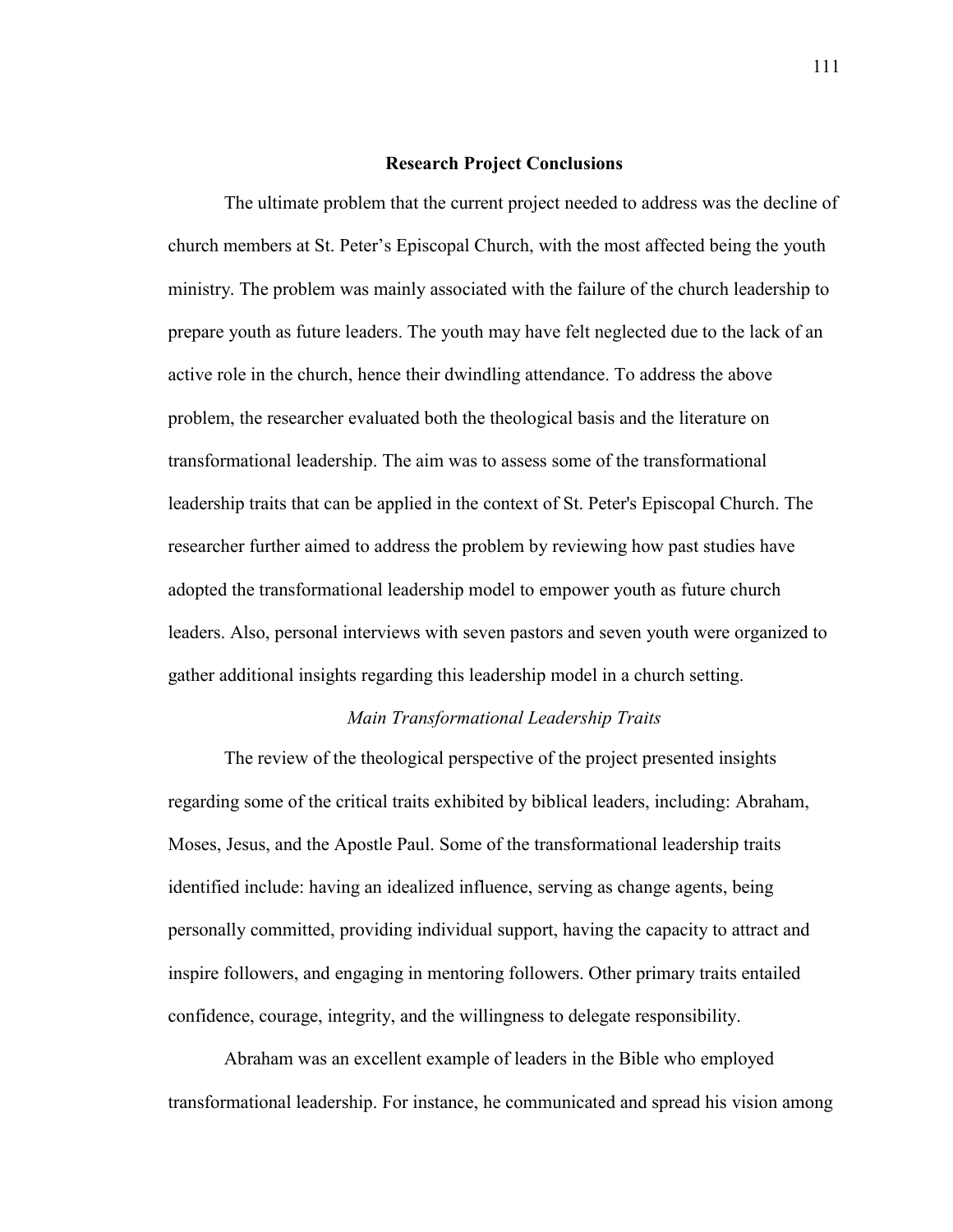his followers. Also, he influenced his followers, he had confidence, and he was a man of integrity and charisma. Through idealized influence, Abraham was able to rally individuals during a fight against a total of four kings. Through his influence, Abraham was able to influence his followers to believe and follow his goals, as evidenced in Genesis 18:1-10.

Moses portrayed transformational leadership traits such as empowering followers through his self-confidence and integrity (Gen. 18:1-10). It is also evident that, while he was leading the Israelites through the wilderness, Moses endeavored to delegate some of the responsibilities to Aaron as well as to other capable men. Additionally, it was clear that Moses had a succession plan where he appointed Joshua to take leadership after his departure. This demonstrates that Moses endeavored to cultivate Joshua, a future leader of the Israelites. As evidenced in Deuteronomy 6:10-12, Moses consistently exhibited traits of a transformational leader through constantly reminding the Israelites about his vision. As a transformational leader, Moses allowed people around him to make decisions.

Jesus also portrayed traits of transformational leaders. In the case of Jesus, He delegated some of the assignments to his different disciples as a means of developing them as leaders (Luke 10:1-16). Moreover, Jesus focused on a succession plan by guiding His followers to carry on his mission. It was clear that Jesus invested in His followers and had confidence in their abilities. It was also evident from Luke 24:46-49 and John 13:1- 17 that Jesus had a well-articulated vision, which was communicated to the followers through parables and sermons, as well as symbols.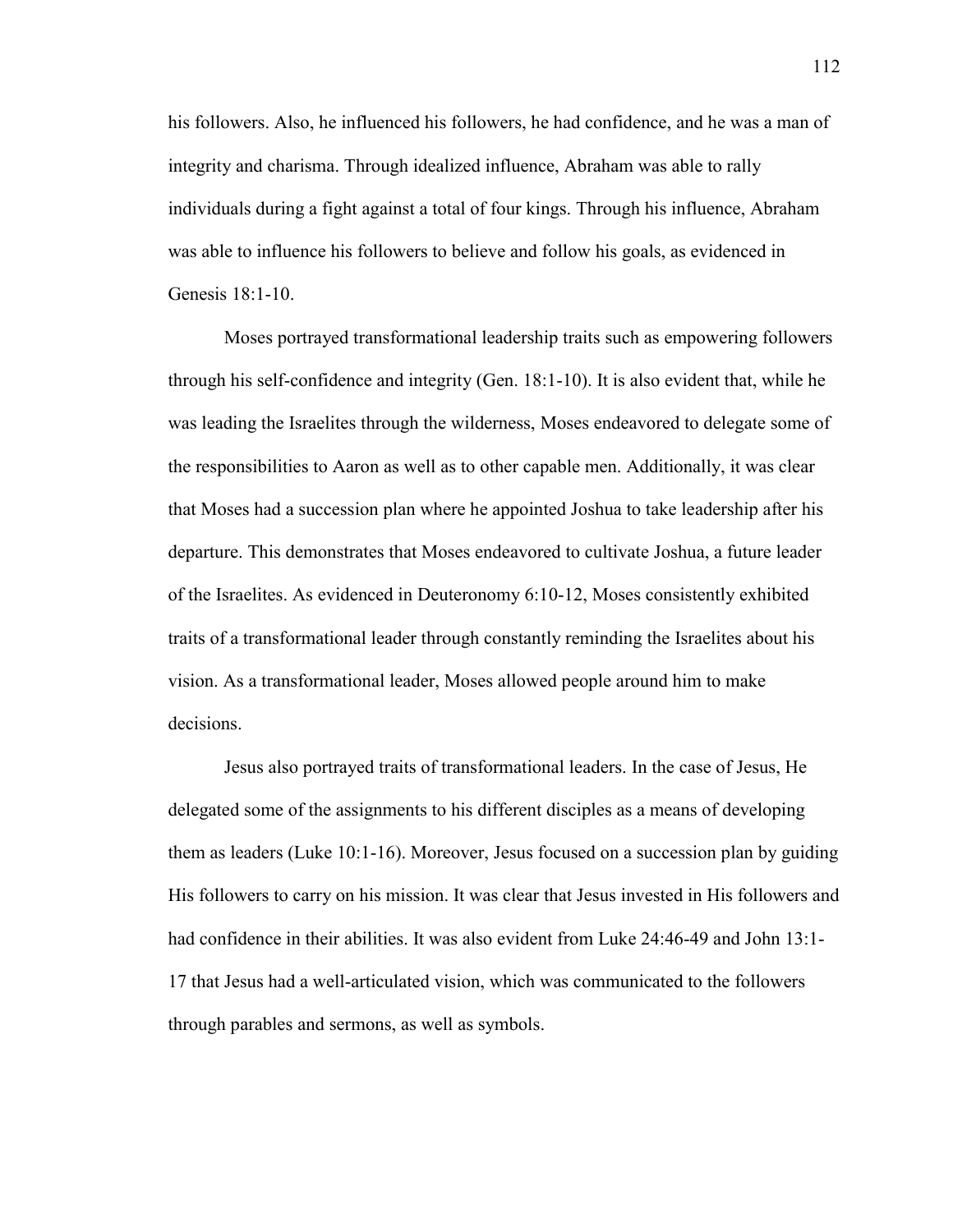Jesus used to meet His followers to lay out His vision and, at the same time, respond to their questions. As a transformational leader, He empowered followers to realize his vision. This was evident from Acts 1:8, where Jesus told His followers that they would become powerful once the Holy Spirit came upon them. He was further able to lead by example by unfailingly obeying God. His leadership was also considered transformational since He was able to stimulate and motivate the followers intellectually. He was further able to offer personalized considerations to His disciples as well as idealized inspiration, as evidenced by John 3:1-21.

The theological framework further revealed that the Apostle Paul also practiced transformational leadership that can be emulated in the local church. As evidenced in 1 Cor. 11:1, Paul requested his followers to take the lead from him. His leadership is further said to be transformational in that he endeavored to produce leaders with the ability to empower others. The model of leadership practiced by Paul throughout his mission aimed to develop leaders with the ability to continue his work. Paul further enabled his followers to realize the needed changes in their lives, and he designed a means to equip followers to adequately continue the ministry.

The literature framework also revealed that transformational leadership is often utilized within church settings, with this particular leadership model having gained considerable popularity as a means for leaders to influence others. Transformational leaders tend to exhibit various traits and are likely to influence positive outcomes among their followers, with the potential to truly inspire their followers towards the accomplishment of common institutional goals.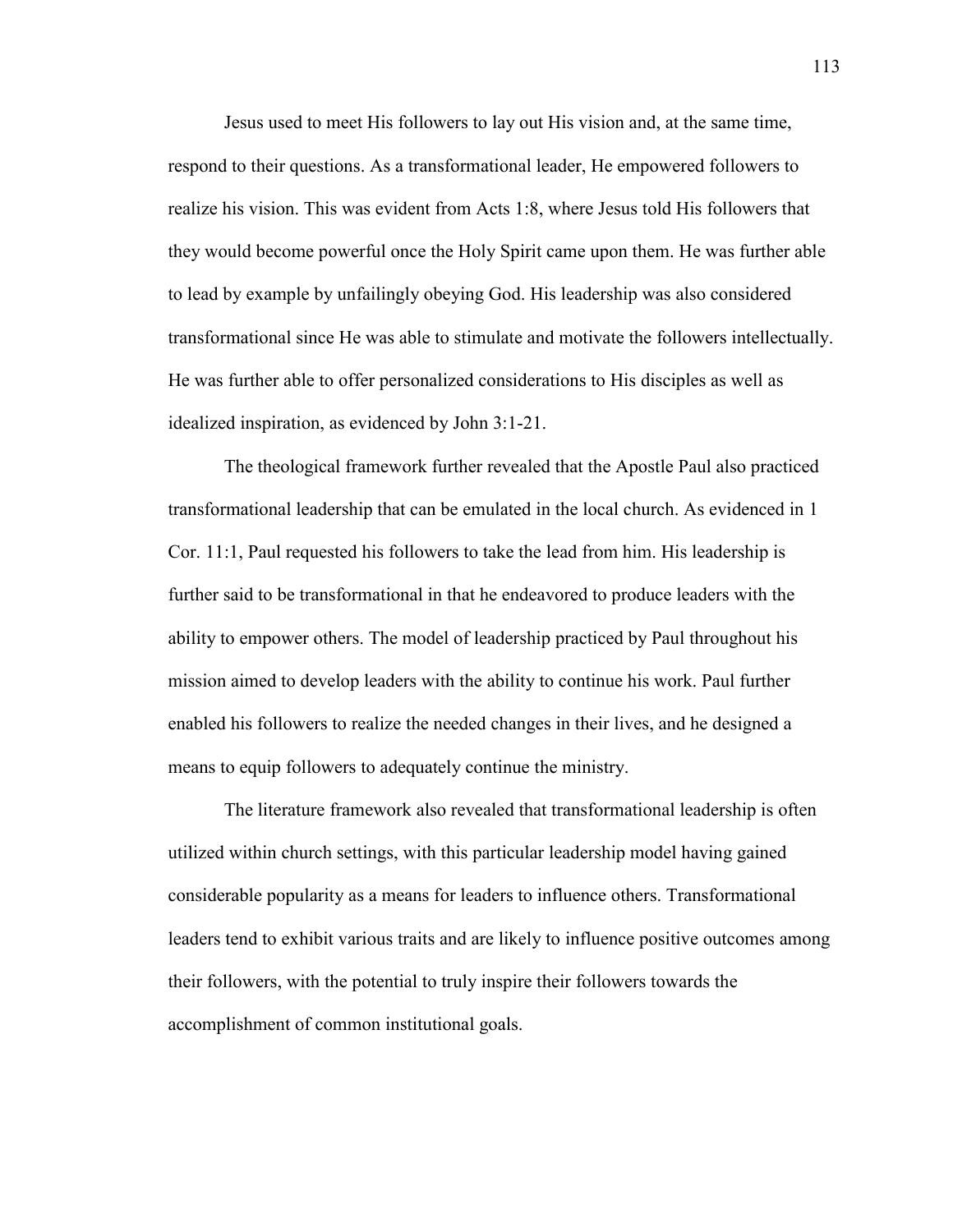The literature reveals that there are four consistent dimensions to transformational leadership: intellectual stimulation, idealized influence, individualized consideration, and inspired motivation. Idealized influence encompasses leaders acting as role models in the eyes of the followers, as well as leaders exhibiting the willingness to sacrifice for the well-being of others. Inspiration motivation involves leaders urging their followers to accomplish given goals by clearly describing the targets to their followers. Individualized consideration means leaders encouraging, supporting, and attending to the needs of individual followers. The last dimension, intellectual stimulation, is focused on leaders' abilities to enable followers to effectively and creatively approach issues from a fresh point of view.

Further, the literature provides evidence that the transformational leadership model is useful when it comes to the empowerment of followers. It can be concluded that transformational leadership is a critical mechanism that leaders can use to empower their followers as future leaders. Leaders can achieve this through creating a shared vision and encouraging a sense of ownership among followers. Leaders who adopt transformational leadership are likely to encourage their followers to continue developing their own leadership skills and knowledge. As a result, followers will have an enhanced sense of responsibility and self-confidence. Leaders who employ transformational leadership tend to use intellectual stimulation as a means of empowering followers. Intellectual stimulation can be generated by promoting the involvement of followers in the decisionmaking process. The participation of followers in the process is likely to positively influence the realization of institutional goals.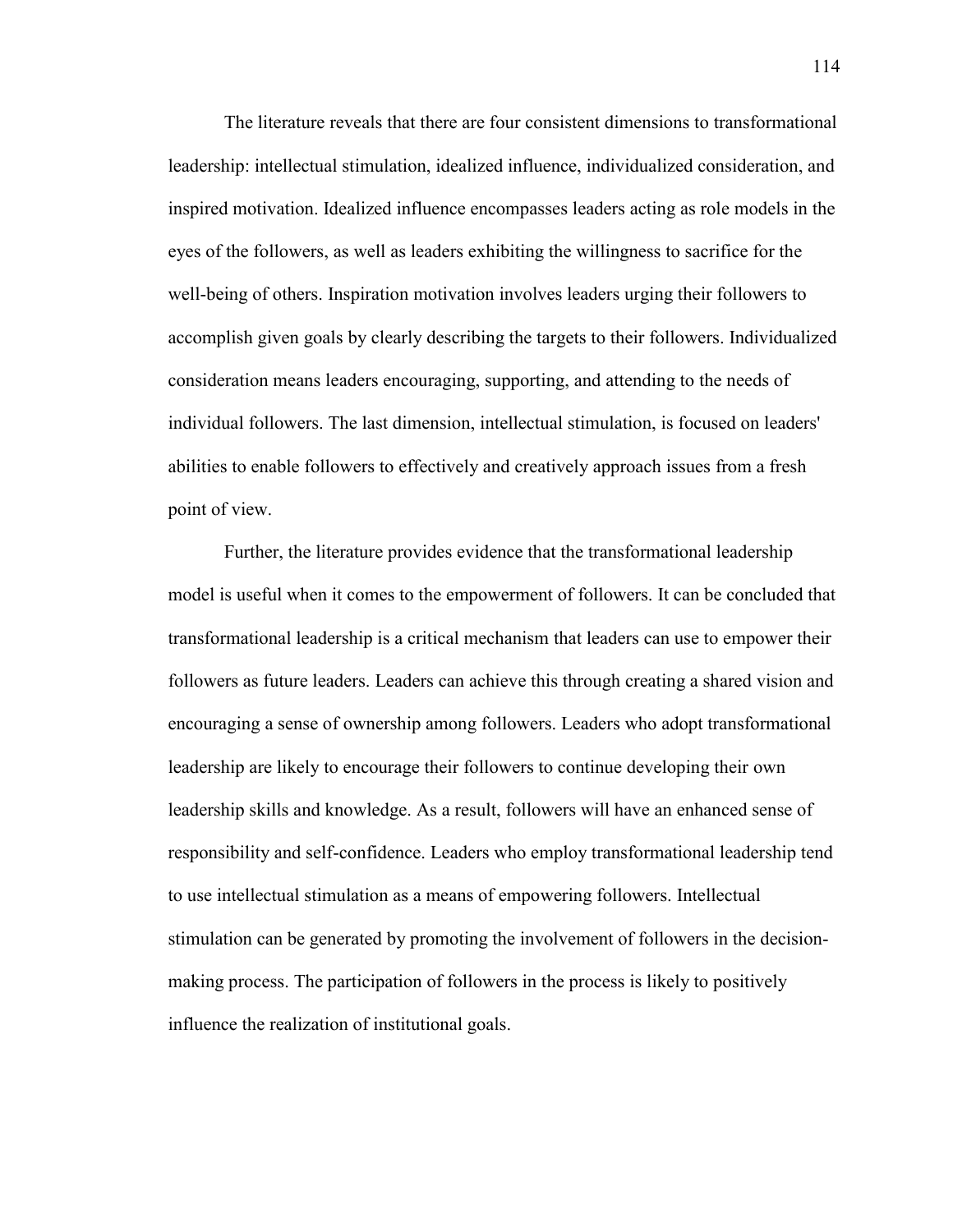# *Implementation of Transformational Leadership in Church Setting*

The review of the literature revealed that transformational leadership has been successfully implemented in various churches in an attempt to influence congregants. For instance, the review indicated that pastors from a total of 74 Protestant Congregations across Western Germany adopted transformational leadership. The pastors were able to empower followers and share the pastor's vision for the ministry. Another example where this kind of leadership was found to be useful in preparing future church leaders is Maranatha Community Church in Kempton Park, South Africa. Some of the approaches this church used to develop future leaders included mentoring and small group ministry, where emerging leaders were encouraged to take part in church activities.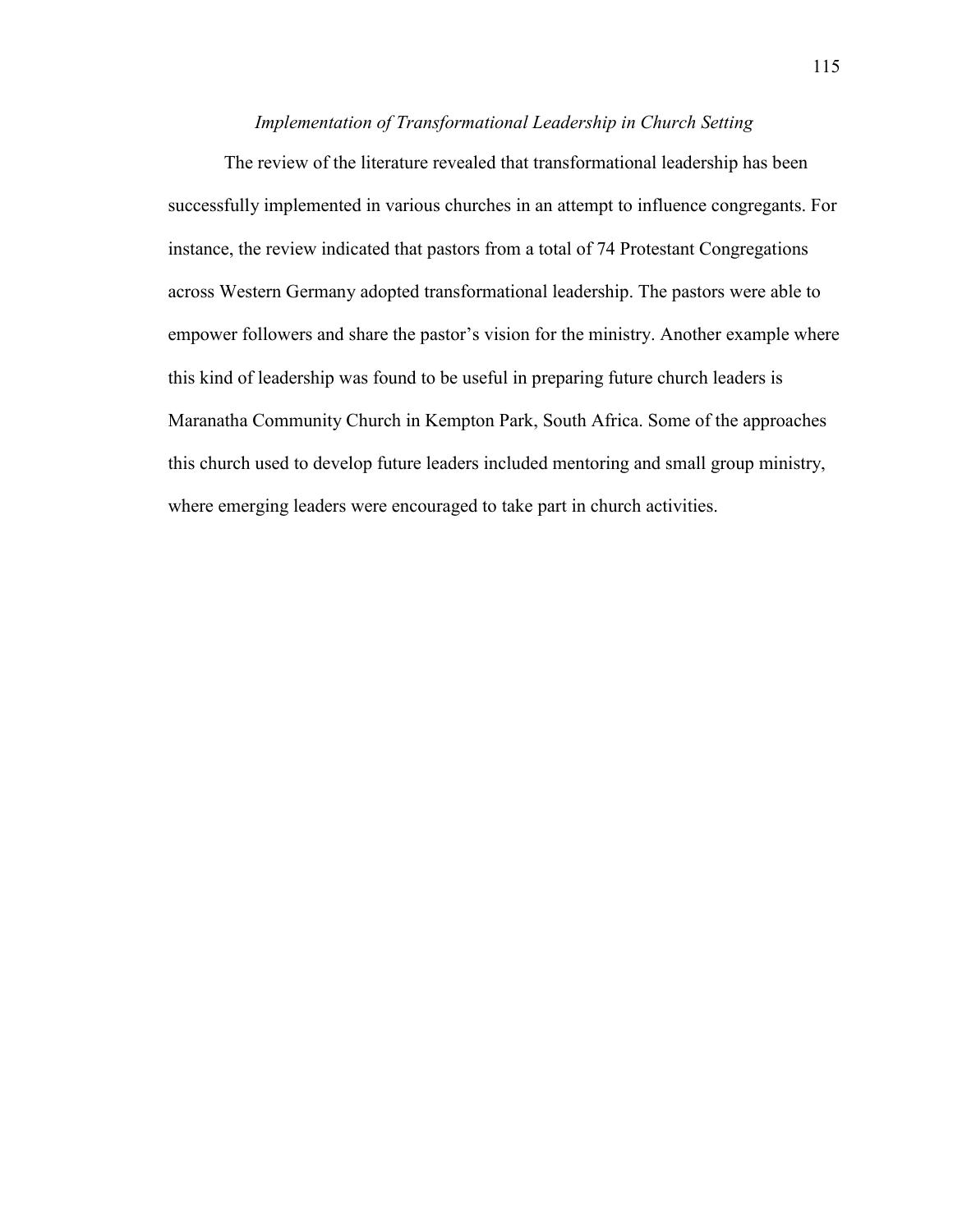#### CHAPTER SEVEN: REFLECTION

#### **Recommendations for Future Study**

The project aimed to examine the role of a transformational leadership model in preparing youth as future leaders at St. Peter's Episcopal Church. Though the researcher conducted a comprehensive research project, various areas warranted further study. The project was limited to St. Peter's Episcopal Church, with the primary focus being the youth members. Due to time constraints, the conclusions made at the conclusion of the study were to some extent limited. Considering these limitations as well as challenges, the researcher would recommend a total of three areas that require further study. Further study could fill the gaps in the current project and validate various outcomes of the transformational leadership model within church settings.

# *Transformational Leadership Model for Adults*

The first area that would require further study is the role of the transformational leadership model in preparing adults aged 35 to 45 years for various assignments in the church setting. Thus, another possible area of study would be to determine whether a transformational leadership model has the same effect on adults between the ages of 35 and 45 years as the use of the model does with youth. Focusing on adults in this age bracket would not only provide information about the efficacy of a transformational leadership model for this group, but could also explore the role of this model in adults' willingness to assume responsibilities in the church setting, potentially revealing both the strengths and the weaknesses of the model. The focus on adults in this particular age bracket would be a strength for the church. The adults led by a transformational leader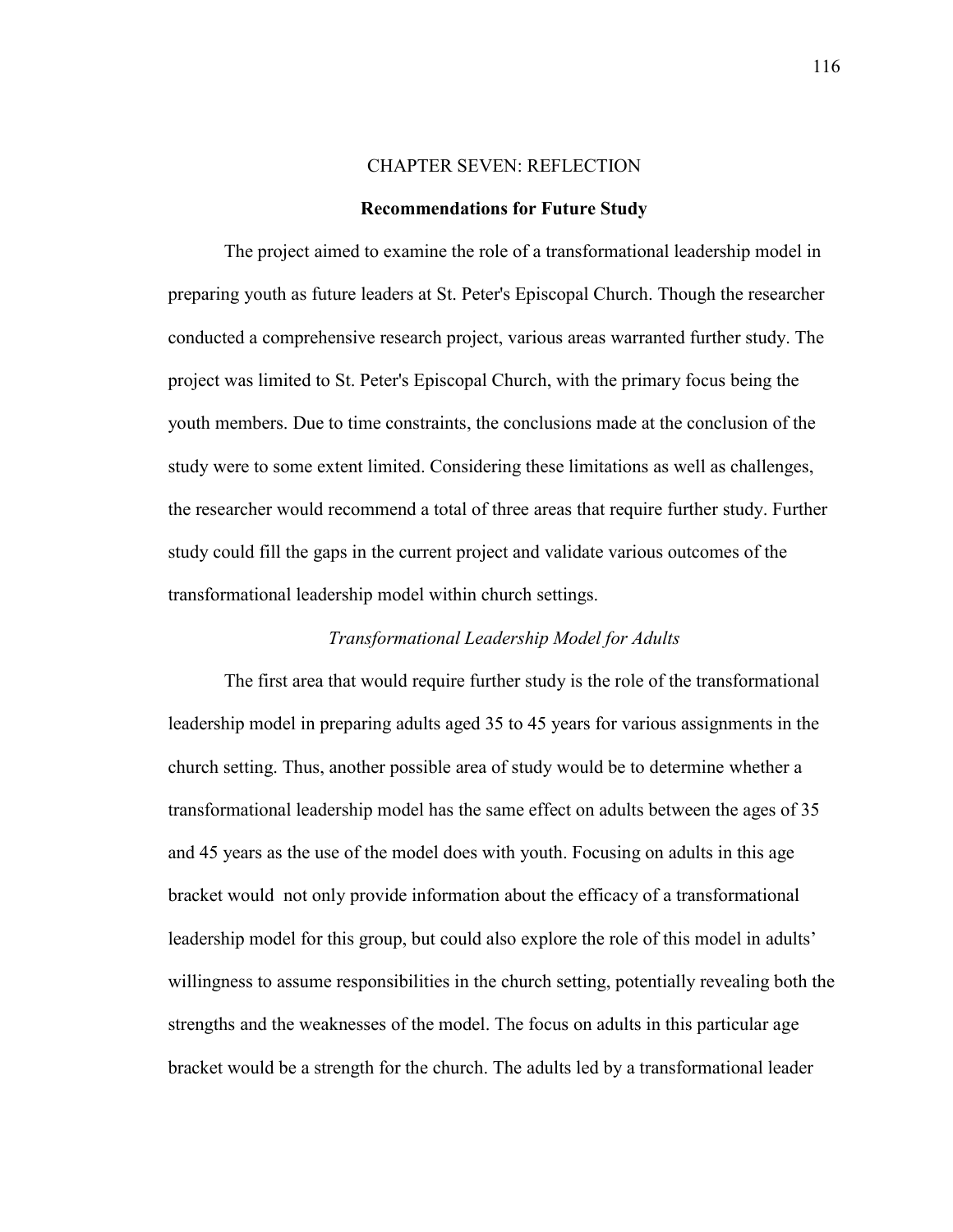are likely to set ideal examples to the rest of the congregants, especially the children and youth. The adults would understand how to encourage and motivate other church members in ways that the church leaders might not.

Preparation of adults as future church leaders would help the church leader to create an effective succession plan, ensuring that more congregants are mentored and coached to assume future roles as church leaders. Also, the already prepared adults would likely prepare younger members of the congregation to become future leaders of the church. With this kind of succession plan in place, the local church would likely attract and retain more members than in previous years. More church members would also be prepared to assume varying roles within the church community, allowing senior church leaders to more readily manage all of the other responsibilities related to the ministry.

#### *Evaluation of Long-Term Effect of Transformational Leadership Model*

The second area that would necessitate further study is an evaluation of the longterm effect of a transformational leadership model at St. Peter's Episcopal Church, or any other church setting. Through transformational leadership, leaders have the potential to inspire positive characteristics among followers, but it is critical to assess the overall effectiveness of this type of leadership model within the local church setting. The evaluation should be carried out on a long term basis; for example, five to ten years to measure if the leadership approach developed youth as future church leaders. Such research would also make it possible to assess which transformational leadership practices are most effective in preparing youth as future church leaders. In return, this would inform church leaders concerning which practices to improve or discard and which ones to maintain.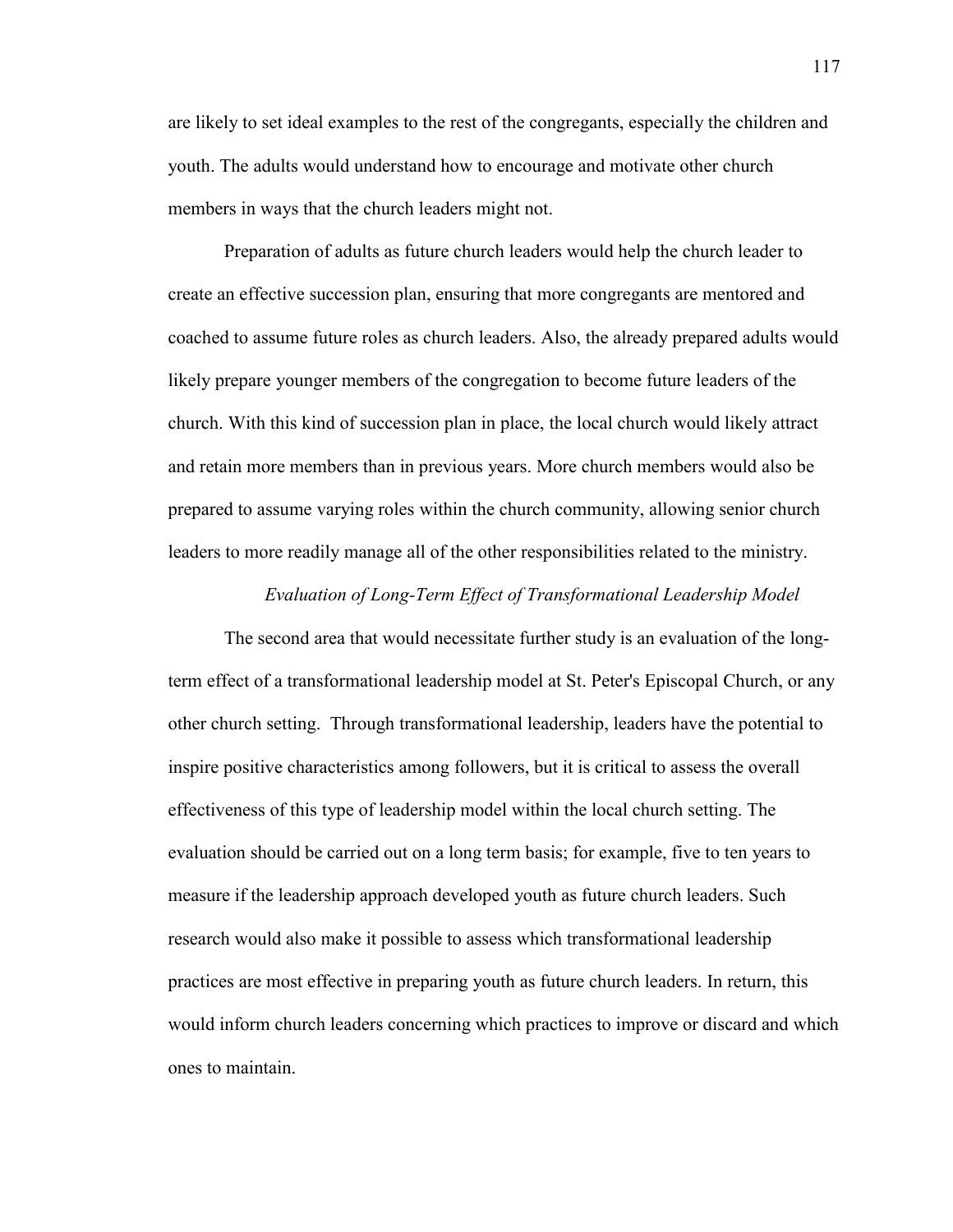It would also be useful to evaluate how, or whether, youth engaged with transformational leaders changed their opinions regarding the assumption of churchrelated roles. It would be insightful to examine in what ways transformational church leaders encourage and prepare youth. A follow-up could reveal if youth, being led by church leaders practicing transformational leadership, reflect positive effects in the long term.

#### *Varying Church Settings*

The third area that might require further investigation is to ascertain whether there are common outcomes, or even similar effects, of the use of the transformational leadership model across varying church settings. Future researchers may evaluate the effects of a transformational model in both local and urban churches to establish if the model is applicable across all church settings. Considering various churches would enable future researchers to interview or conduct a large survey involving more pastors and youth. Thus, it would be possible to acquire various perspectives concerning the effectiveness of the transformational leadership in preparing congregants, especially youth members as future church leaders.

The implementation and evaluation of the model in varying church settings would enable researchers to determine whether transformational leadership actually presents church leaders with an opportunity to practice the model and to prepare youth for future leadership roles after their departure from active ministry activities. Additionally, transformational leadership practices, including empowering, mentoring, and coaching, would be evaluated to see the effects in churches with distinct demographics.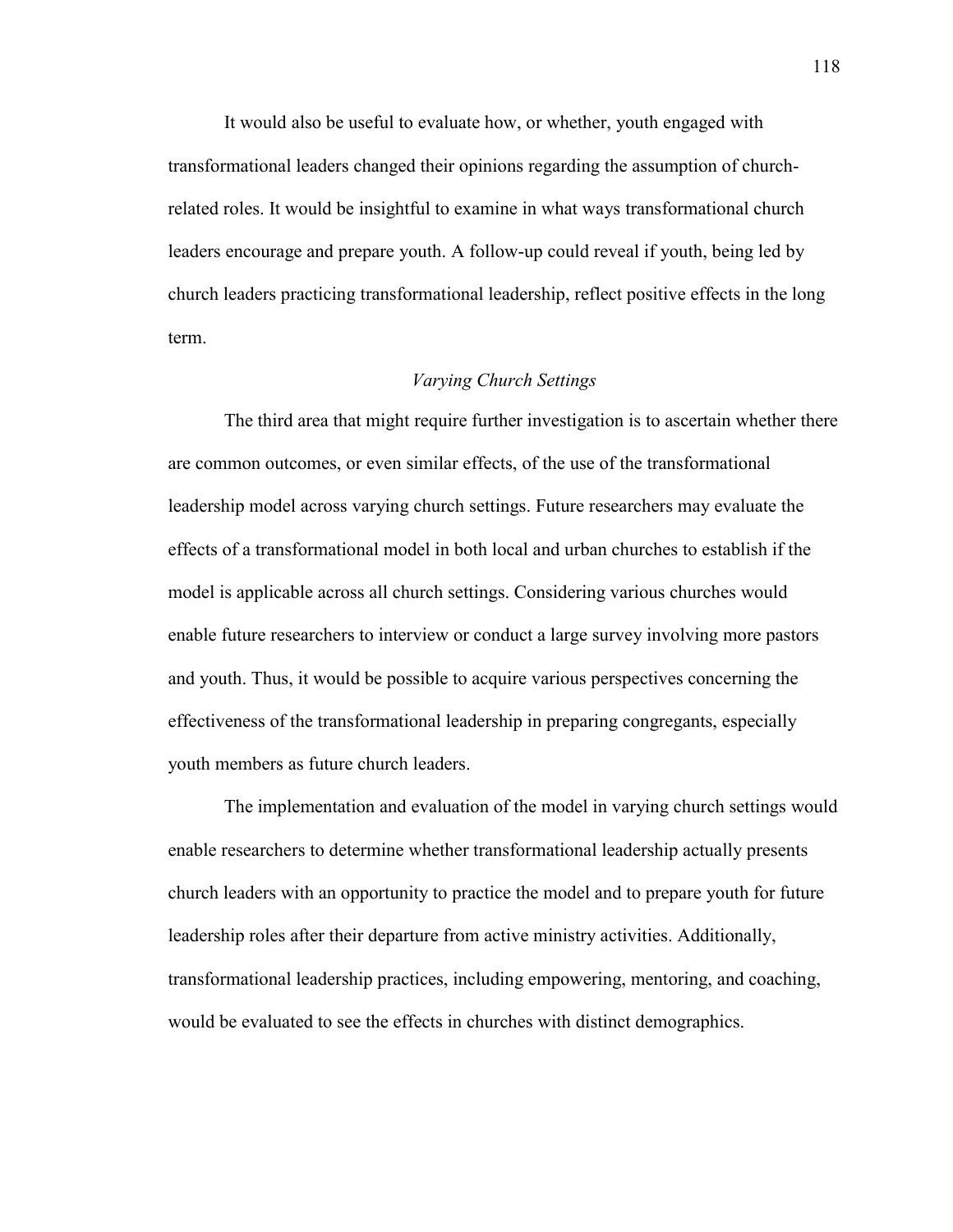#### **Personal Reflections**

The chapter marks both an ending of the project as well as a beginning of new journey. The project has been a journey that has not only shaped and challenged me, but also shaped the youth ministry at St. Peter's Episcopal Church. First, God challenged me to continue doing more towards the growth of the church in general. More importantly, God has given me a desire to work on the growth of the local church through focusing on youth members and preparing them as future church leaders. God has been the starting point throughout the project. He directed me from one chapter to the other. God called me to address the problem of declining youth at the St. Peter's Episcopal Church as this problem threatened the future of the local church in the long run. As the church leader, God called me to practice a transformational leadership that could empower youth, encourage them, and motivate them to take up various church-related responsibilities. Further, God called me to practice a leadership that facilitates mentoring and coaching of youth and one that allows delegation of responsibilities to them.

The research process brought me closer to God. The in-depth review of various biblical passages concerning practice of transformational leadership by biblical figures, including Abraham, Moses, Jesus, and the Apostle Paul, presented a solid foundation together with encouragement needed to implement and practice transformational leadership. Additionally, a comprehensive review of biblical passages and journal articles revealed that indeed transformational leadership is an important initiative in the church context. With a considerable support of the transformational leadership model at the ministry level mainly from biblical passages, I felt that God was seeking me to practice the model within the local church. As a result, as a church leader I was encouraged to invite pastors and youth members to learn more about the leadership model in terms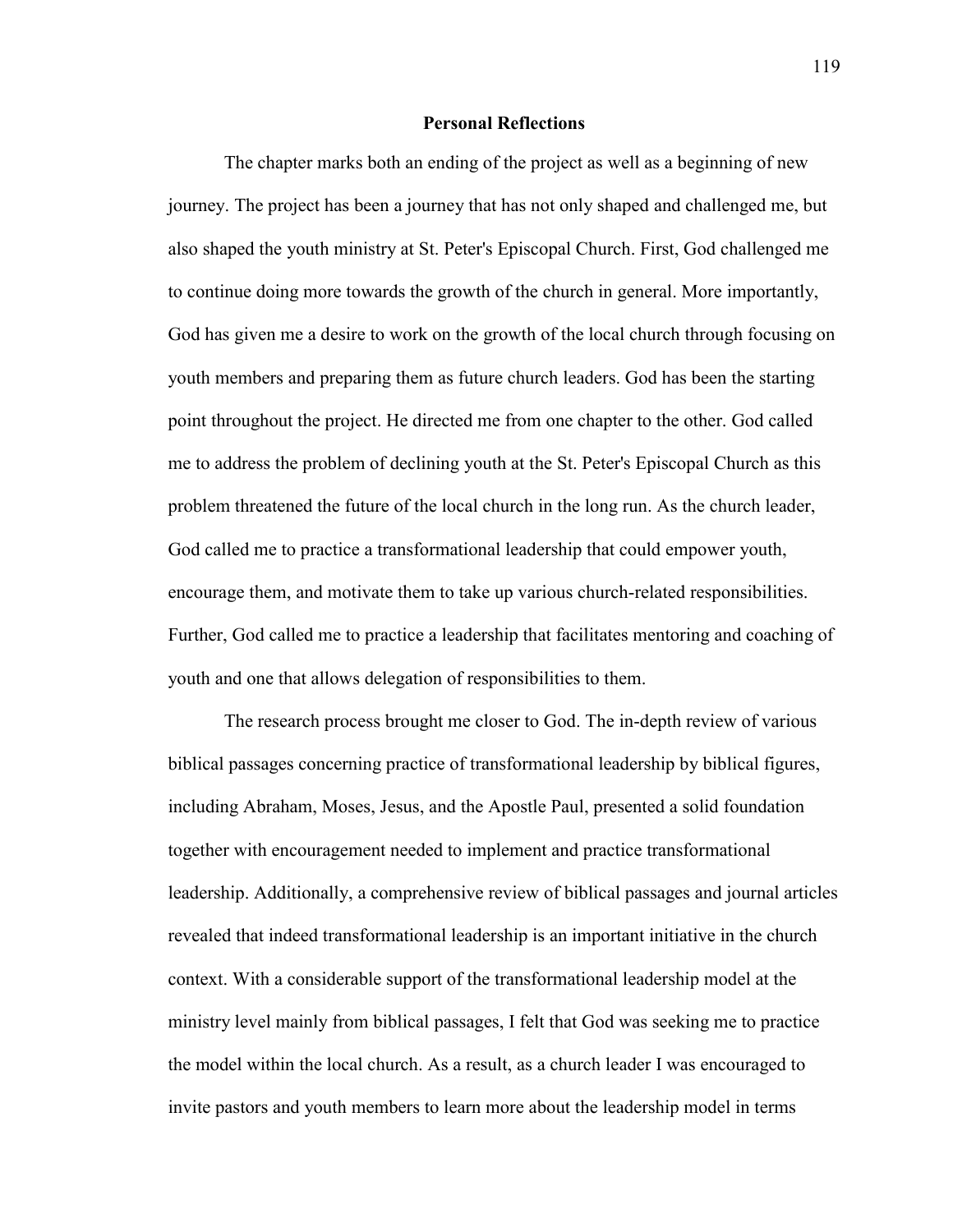of how it works and different practices that can be adopted.

The individual responses obtained from pastors and youth through personal interviews were both inspiring and affirming. The responses presented me with an exceptional opportunity to learn more about different aspects of transformational leadership that were being practiced in church settings and the impact of these practices on the youth. This was also an opportunity for me to assess if this was the kind of leadership that the local church required to attract and retain more youthful congregants for the continuity of the ministry. The responses gathered from the participants indicated that transformational leadership was being practiced widely in church settings. The majority of the interviewed pastors embraced different practices of this particular model, including delegation and empowerment as a means of encouraging youth to own up to the mission and vision of their ministries. This was, in return, encouraging for me to pursue more information concerning deployment of a transformational leadership approach in St. Peter's Episcopal Church.

Throughout the doctoral program I had a number of experiences. For example, I realized that God was indeed accomplishing a number of significant things through the ministry. Through the will and listening to God's voice I was able to accomplish the project. Nevertheless, there were circumstances where I felt frustrated along the research process, circumstances that lay outside my prior academic and preaching experience. On one occasion, it reached to a point where I felt like giving up. This also made the entire research process feel like it was irrelevant. In the beginning, I had the impression that the research on the role of transformational leadership in preparing youth as future leaders was of minimal interest to other people. It was through willpower and discipline that I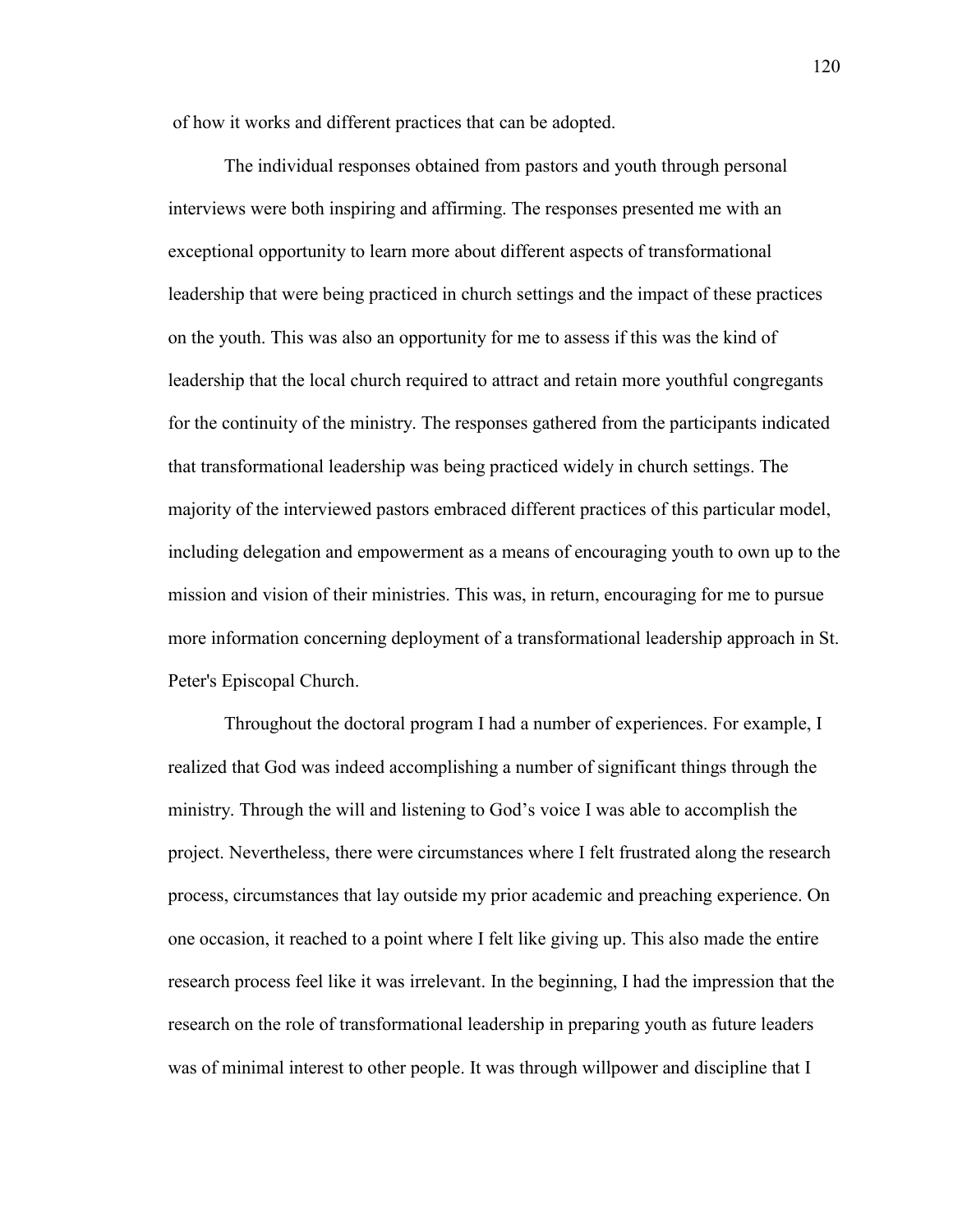was able to carry on with the research process. The willpower was mainly activated by my belief that the research process was a project God wanted to use to help in ensuring the continuity of the local ministry.

The project has come to a completion but to me this marks a new chapter. There will be implementation and practice of transformational leadership at the St. Peter's Episcopal Church. Other church leaders will be empowered to help in the implementation of this leadership model. I will seek to deepen my faith and those of followers as they continue to seek God. The youth will be empowered and celebrated as way of encouraging creativity.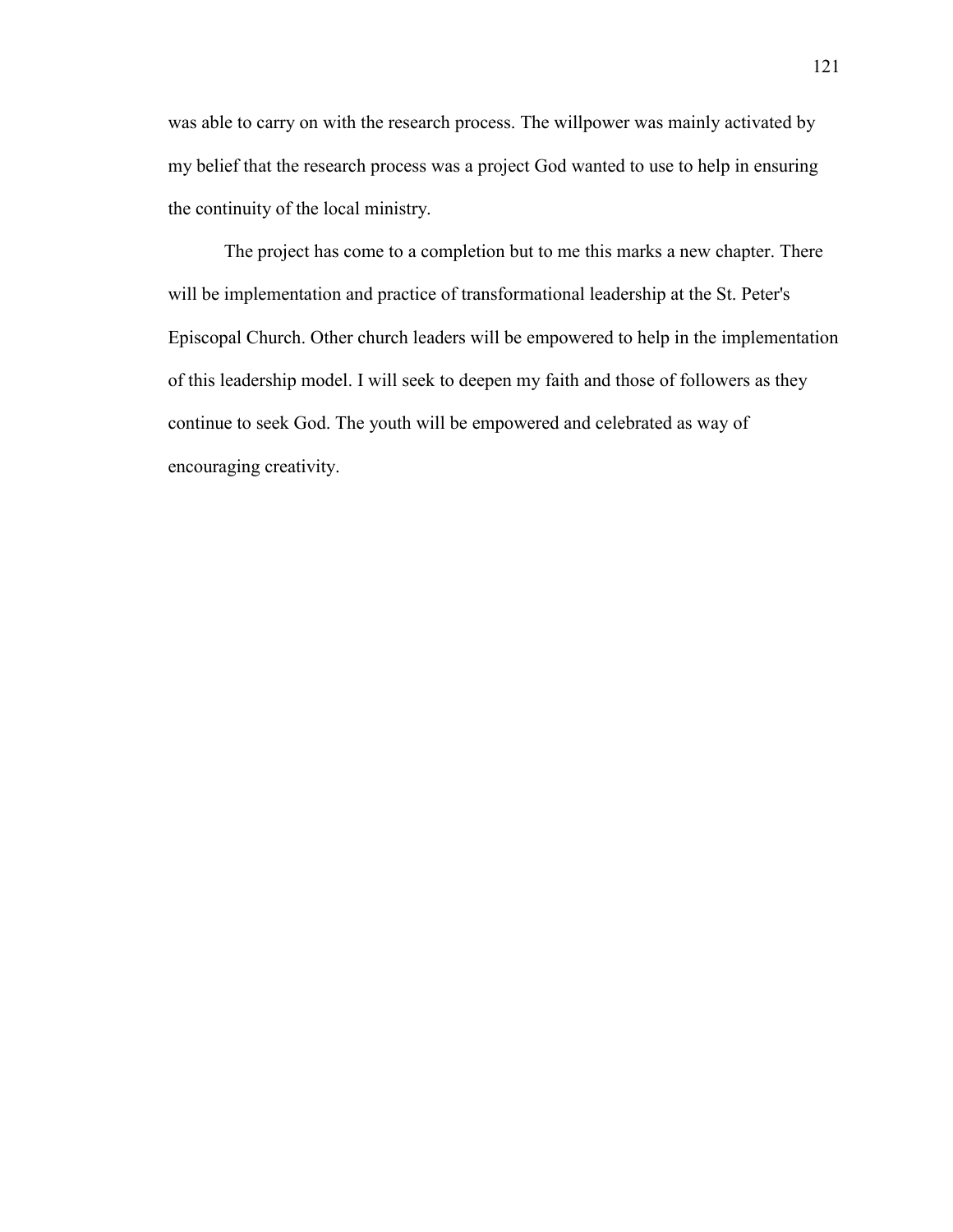# APPENDIX A

# **Interview Protocol for Pastors**

1.How many years have you served as a Pastor? And how do you describe your leadership approach?

2. For how long have you been practicing transformational leadership in church setting?

3. How do you inspire followers to achieve church goals and become future leaders?

4. How do you encourage creativity among the followers?

5. How do you challenge potential leaders under your care to develop?

6. Do you empower followers to make decisions? How?

7. Do you mentor or coach followers to become leaders in your church?

8. Does your ability to motivate followers led to growth of church in terms of congregation?

9. How do you identify, develop, and deploy potential leaders?

10. Do you appreciate and support followers for their contributions? How?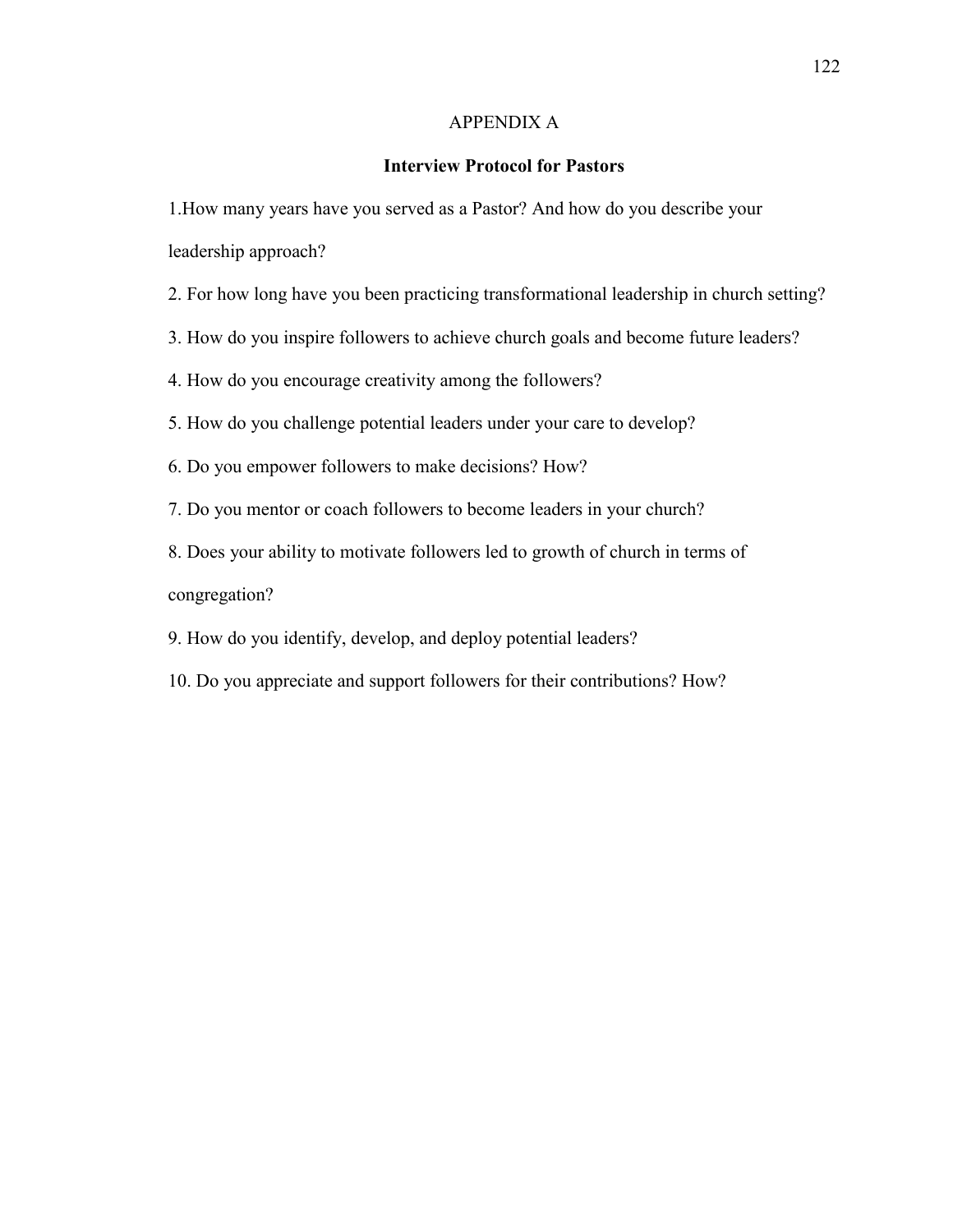## APPENDIX B

# **Interview Protocol for Youth Members**

- **1.** Does your pastor empower you as a leader?
- **2.** Does your pastor clearly articulate an appealing vision that inspires and motivates you to perform beyond expectations?
- **3.** . Does your pastor mentor or coach you? How?
- **4.** Are you allowed to practice your creativity in the church setting and in what ways?
- *5.* What are some of the leadership development approaches does your pastor use to prepare you for future roles?
- **6.** Does your pastor set a personal example of what s/he expects of others? How?
- **7.** Does your pastor appreciate unique talents that you bring to the church? Explain how.
- *8.* Does your pastor celebrate your accomplishments? How?
- *9.* Does your pastor present a clear picture of goals s/he aspires to accomplish? How?
- *10.* Does your pastor support the decisions you make on your own?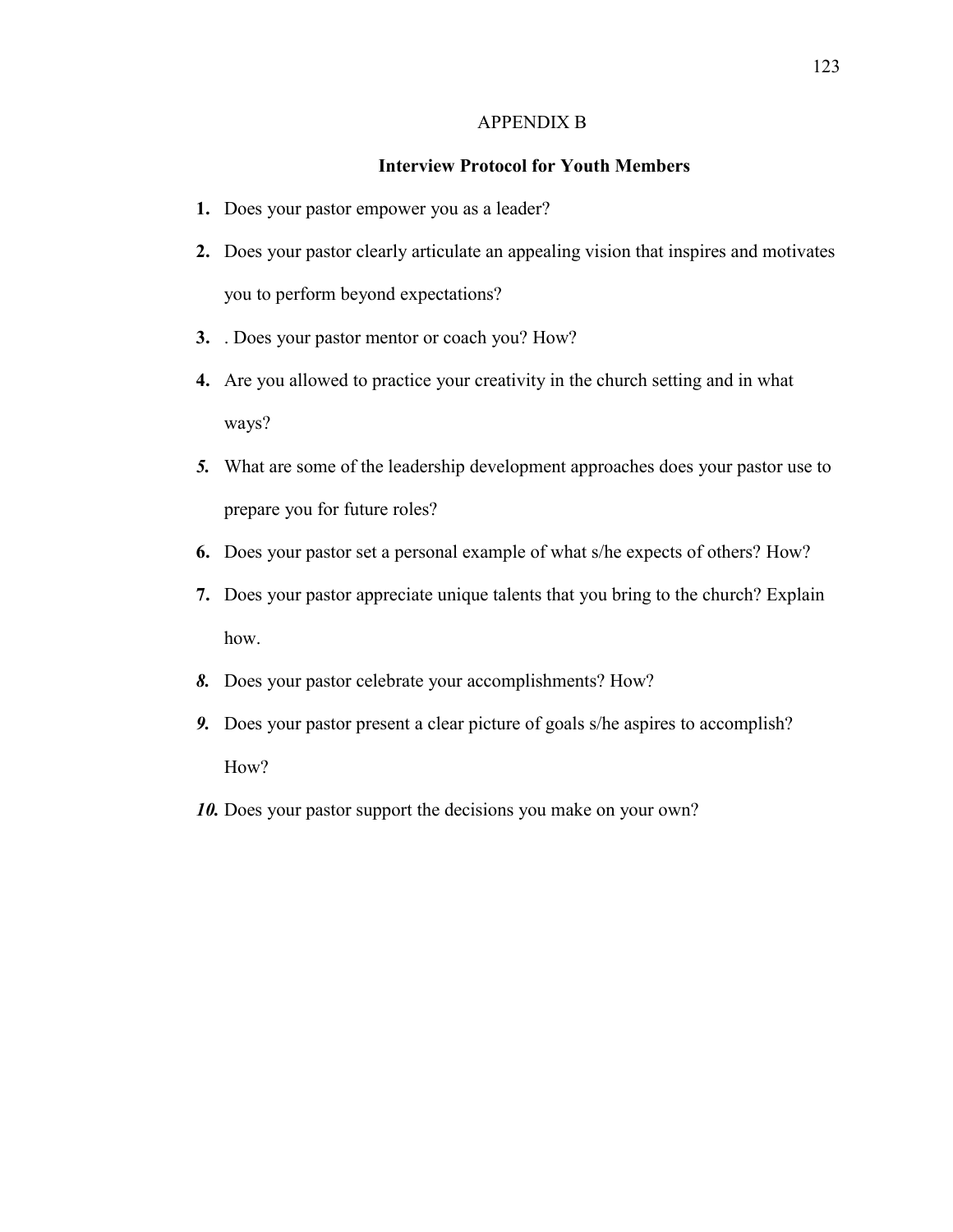#### BIBLIOGRAPHY

- Afzaal, Seyal. "Examining the Role of Transformational Leadership in Technology Adoption: Evidence from Bruneian Technical & Vocational Establishments (TVE)." *Journal of Education and Practice 6,* no. 8 (2015): 32-43.
- Agyemang, Franklin Gyamfi , Henry Boateng, and Michael Dzigbordi Dzandu. "Examining Intellectual Stimulation, Idealised Influence and Individualised Consideration as an Antecedent to Knowledge Sharing: Evidence from Ghana." *Knowledge Management & E-Learning: An International Journal* 9, no. 4 (2017): 484-498.
- Ahmad, Farid, Tasawar Abbas, Shahid Latif, and Abdul Rasheed. "Impact of Transformational Leadership on Employee Motivation in Telecommunication Sector." *Journal of Management Policies and Practices* 2, no. 2 (2014): 11-25.
- Amanda, Bolderston. "Conducting a Research Interview." *Journal of Medical Imaging and Radiation Sciences* 43, no. 1(2012): 66-76.
- Amir, Sadeghi and Zaidatol L. Akmaliah. "Transformational Leadership and its Predictive Effects on Leadership Effectiveness." *International Journal of Business and Social Science* 3, no. 7(2012): 186-197.
- Balaji, Mahesh, and Vekat R. Krishnan. "Impact of Transformational Leadership on Empowerment: Mediating Role of Social Identity." *International Journal of Leadership* 2, no. 1 (2014): 34-42.
- Basham, Lloyd Moman. "Transformational Leadership Characteristics Necessary for Today's Leaders in Higher Education." *Journal of International Education Research* 8, no. 4 (2012): 343-348.
- Canales, David Arthur. "Models of Christian Leadership in Youth Ministry." *Religious Education* 109, no. 1 (2014): 24-44.
- Carman, Stephen. "Leadership Style and Church Attendance: An Ex Post Facto Study of Churches of Christ in Texas." PhD Diss., School of Business and Technology Capella University, 2013.
- Castro, Carmen Barroso, Ma Mar Villegas Perinan, and Jose Carlos Casillas Bueno. "Transformational Leadership and Followers' Attitudes: The Mediating Role of Psychological Empowerment." *The International Journal of Human Resource Management,* 19, no. 10 (2008): 1842-1863.
- Chhotray, Soma, Olof Sivertsson, and Joakim Tell. "The Roles of Leadership, Vision, and Empowerment in Born Global Companies." *Journal of International Entrepreneurship 16,* no. 1 (2018): 38-57.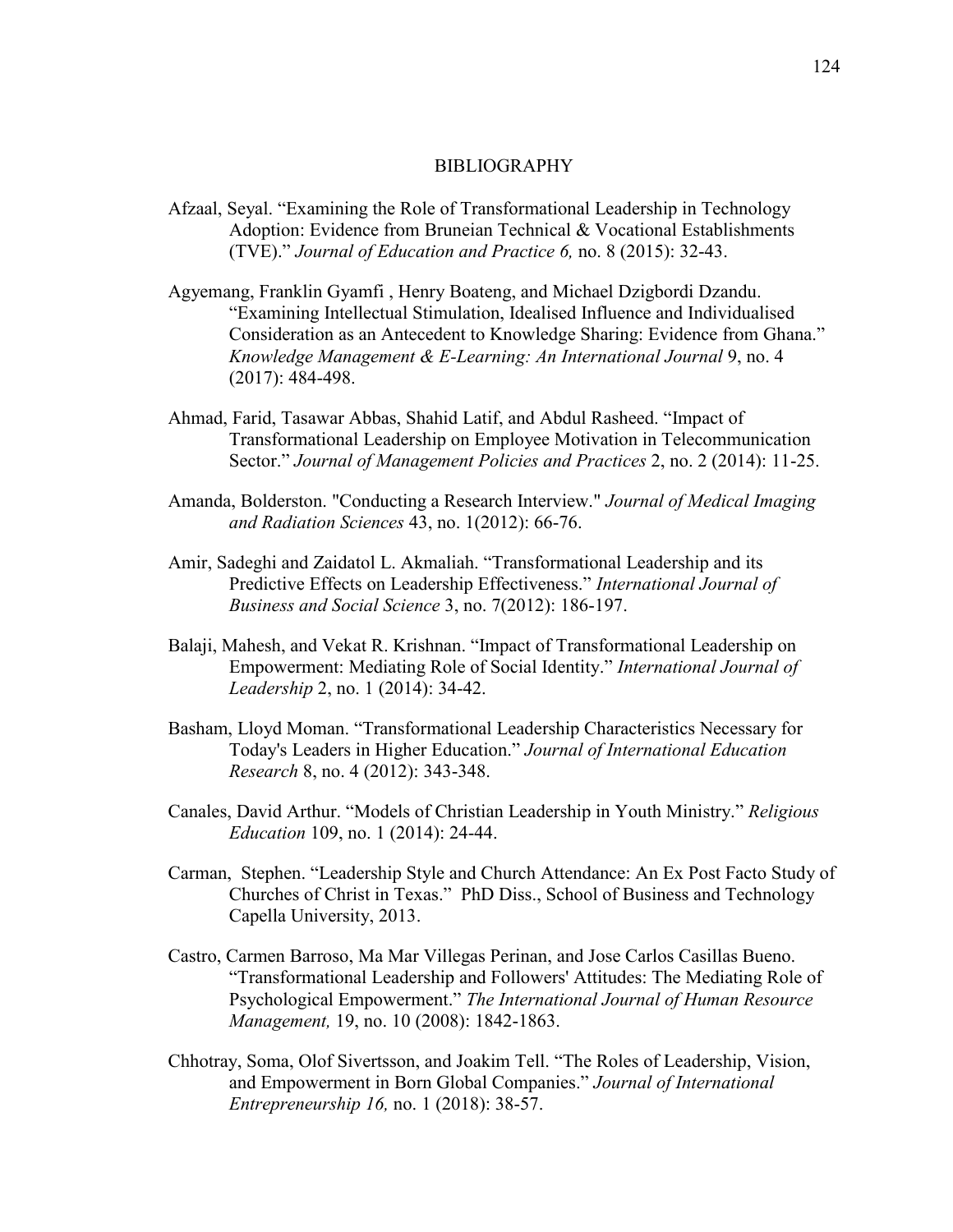- Choi, Sang Long, Chin Fei Goh, Muhammad Badrull Hisyam Adam, and Owee Kowang Tan. "Transformational Leadership, Empowerment, and Job Satisfaction: The Mediating Role of Employee Empowerment." *Human Resources for Health* 14, no. 1 (2016): 73-78.
- Cooper, Michael. "The Transformational Leadership of the Apostle Paul: A Contextual and Biblical Leadership for Contemporary Ministry." *Christian Education Journal* 2, no. 1(2005): 48-61.
- Dao, Ngoc-Hong and Han In-Soo. "Transformational Leadership and Organisational Outcomes: Evidence from Vietnamese Workers." *Journal of US-China Public Administration* 10*,* no. 11 (2013): 1070-1082.
- Derue, Scott D., Jennifer D. Nahrgang, Ned Wellman, and Stephen E. Humphrey. "Trait and Behavioral Theories of Leadership: An Integration and Meta‐Analytic Test of their Relative Validity." *Personnel Psychology* 64, no. 1 (2011): 7-52.
- Drury, Sharon. "Handbook of Leadership Theory for Church Leaders." Regent University, 2003.
- Dust, Scott B., Christian J. Resick, and Mary Bardes Mawritz. "Transformational Leadership, Psychological Empowerment, and the Moderating Role of Mechanistic- Organic Contexts." *Journal of Organizational Behavior* 35, no. 3 (2014): 413-433.
- Elbert, Elliott Watson, "Toward Transformational Leadership Development in the Local Church." PhD Diss., South African Theological Seminary, 2012.
- Friedman, Hershey, Linda W. Friedman, and Sarah Hertz. "Abrahamic Values for Ethical Leadership." *Journal of Leadership and Management* 2, no. 4 (2015): 1-12.
- Gautsch, Douglas, and David Mathias Setley. "Leadership and the Church: The Impact of Shifting Leadership Constructs." *International Journal of Business and Social Research* 5, no. 12 (2016): 15-25.
- Gumusluoglu, Lale and Arzu Ilsev. "Transformational Leadership, Creativity, and Organizational Innovation." *Journal of Business Research 62,* no*.* 4 (2009): 461- 473.
- Hay, Iain. "Transformational Leadership: Characteristics and Criticisms." *E-Journal of Organizational Learning and Leadership* 5, no. 2 (2006): 1-19.
- Hershey, Friedman H., and Mitchell Langbert. "Abraham as a Transformational Leader." *Journal of Leadership Studies* 7, no. 2 (2000): 89-90.
- Humphreys, John, and Walter Einstein. "Nothing New Under the Sun: Transformational Leadership from An Historical Perspective." *Management Decision 41,* no. 1 (2003): 85-95.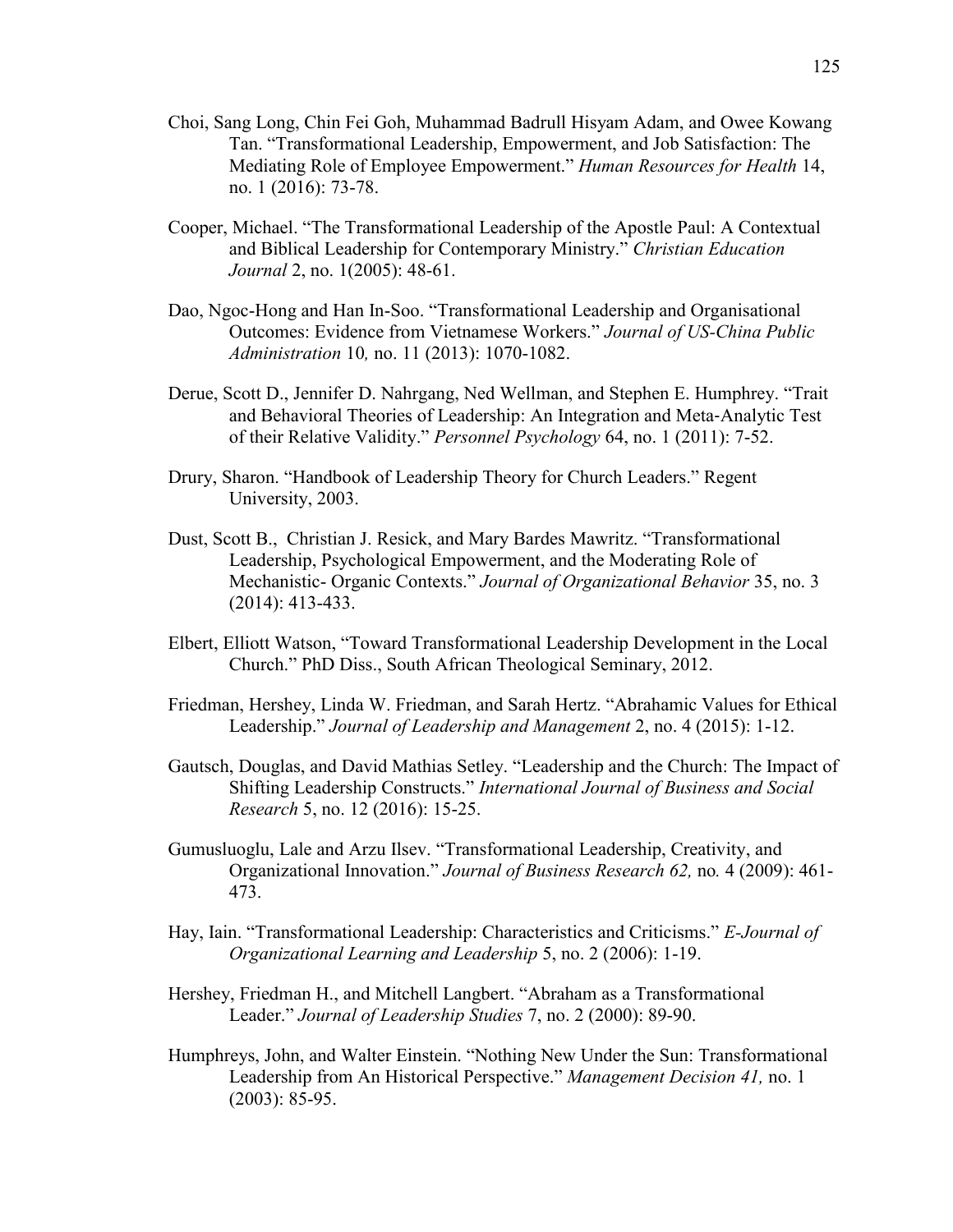- Ismail, Azman Hasan Al-Banna Mohamed, Ahmad Zaidi Sulaiman, Mohd Hamran Mohamad, and Munirah Hanim Yusuf. "An Empirical Study of the Relationship between Transformational Leadership, Empowerment and Organizational Commitment." *Business and Economics Research Journal 2,* no. 1 (2001): 89- 107.
- Jackson, Tatrabian. "The Relationship between Transformational Leadership Style and Employees' Perception of Leadership Success in Higher Education." PhD Diss., Liberty University, 2017.
- Jandaghi, Gholamreza, Hasan Zarei Matin, and Ali Farjami. "Comparing Transformational Leadership in Successful and Unsuccessful Companies." *African Journal of Business Management* 3, no. 7 (2009): 357-276.
- Kerr, Steven, Chester A. Schriesheim, Charles J. Murphy, and Ralph M. Stogdill. "Toward a Contingency Theory of Leadership Based Upon the Consideration and Initiating Structure Literature." *Organizational Behavior and Human Performance* 12, no. 1 (1974): 62-82.
- Kirchherr, Julian and Katrina Charles. "Enhancing the Sample Diversity of Snowball Samples: Recommendations from a Research Project on Anti-Dam Movements in Southeast Asia." *PloS One* 13, no. 8 (2018): 1-17.
- Lewa, Peter M., Susan K. Lewa, and Sarah M. Mutuku. "Leading from the Heart: Lessons from Christian Leadership." *Engaged Leadership,* 1 no.1 (2018): 137- 157.
- Li, Hui, Nazir Sajjad, Qun Wang, Asadullah Muhammad Ali, Zeb Khaqan, and Shafi Amina. "Influence of Transformational Leadership on Employees' Innovative Work Behavior in Sustainable Organizations: Test of Mediation and Moderation Processes." *Sustainability* 11, no. 6 (2019): 1594-1615.
- Lisa, Newington and Metcalfe Alison. "Factors Influencing Recruitment to Research: A Qualitative Study of the Experiences and Perceptions of Research Teams." *BMC Medical Research Methodology* 14, no. 1 (2014): 10-21.
- Lorelli, Nowell S., Jill M. Norris, Deborah E. White, and Nancy J. Moules. "Thematic Analysis: Striving to Meet the Trustworthiness Criteria." *International Journal of Qualitative Methods* 16, no. 1 (2017): 1-13.
- Luckel, Henry H. "Pastoral Leadership Styles: Their Effect on the Growth of Southern Baptist Churches in the Western United States." Diss. Colorado State University, 3-4, 2013.
- Mahin, Naderifar, Hamideh Goli, and Fereshteh Ghaljaie. "Snowball Sampling: A Purposeful Method of Sampling in Qualitative Research." *SDMEJ* 14, no. 3, 1,  $(2017): 1-6.$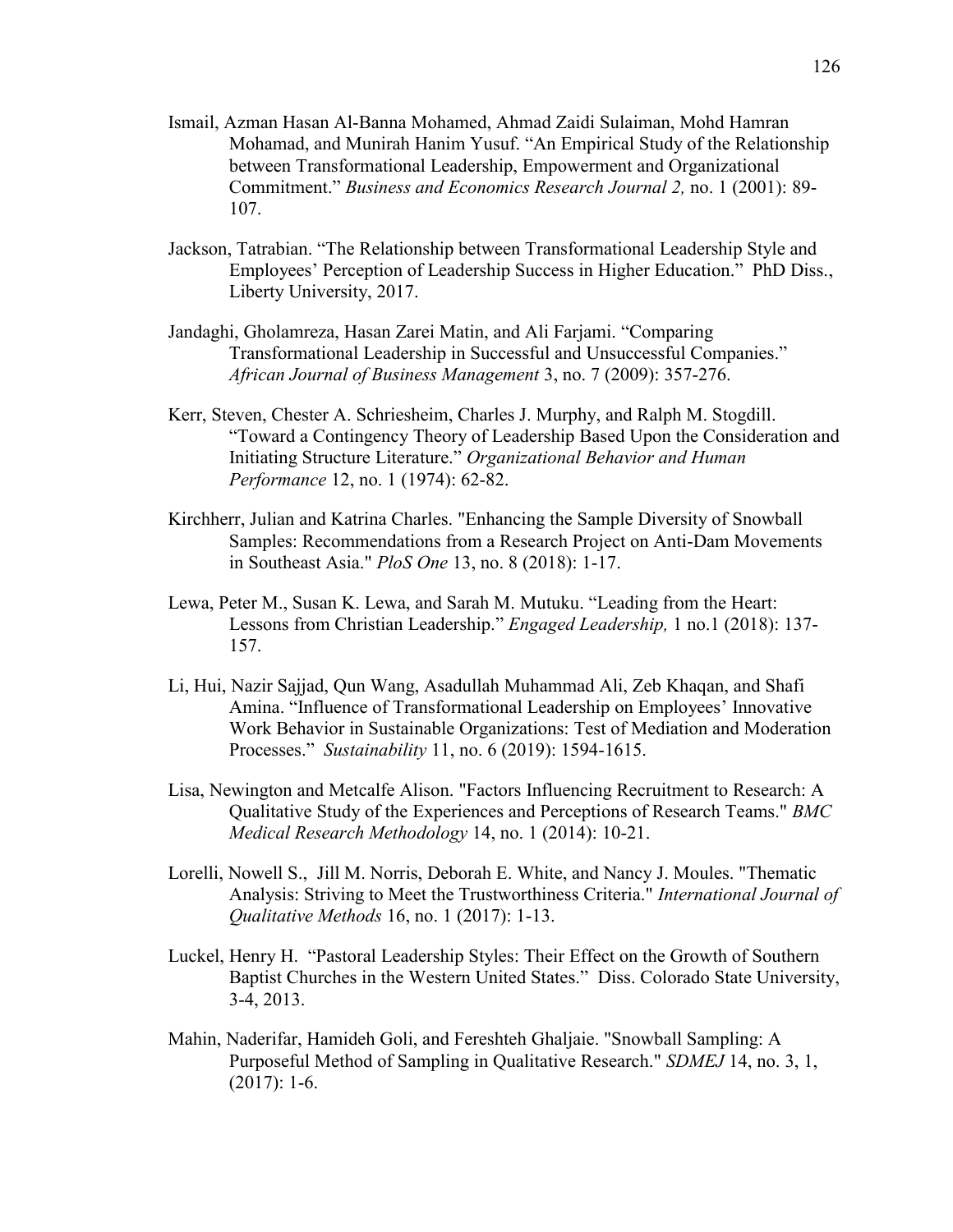- Mark, Kriger and Yvonne Seng. "Leadership with Inner Meaning: A Contingency Theory of Leadership Based On the Worldviews of Five Religions." *The Leadership Quarterly* 16, no. 5 (2005): 771-806.
- Medcalfe, Simon and Cecil Sharp. "Enthusiasm and Congregation Growth: Evidence from the United Methodist Church." *International Journal of Business and Social Science 3,* no. 9 (2012): 1-3.
- Merwe, Michelle C. Van Der, Anské F. Grobler, Arien Strasheim, and Lizré Orton. "Getting Young Adults Back to Church: A Marketing Approach." *HTS Teologiese Studies / Theological Studies* 69, no. 2 (2013): 1-12.
- Middleton, Jennifer, Sarah Harvey, and Nina Esaki. "Transformational Leadership and Organizational Change: How Do Leaders Approach Trauma-Informed Organizational Change … Twice?." *Families in Society* 96, no. 3 (2015): 155- 163.
- Mohammadnia, Yaser, Mohammad Khorami, and Vali Teymourzadeh. "A Study on the Role of Transformational Leadership in Employee Empowerment." *European Online Journal of Natural and Social Sciences* 2, no. 3 (2014): 1854-1858.
- Moira, Maguire, and Brid Delahunt. "Doing a Thematic Analysis: A Practical, Step-by-Step Guide for Learning and Teaching Scholars." *AISHE-J: The All Ireland Journal of Teaching and Learning in Higher Education* 9, no. 3 (2017): 3351- 3359.
- Moynihan, Donald P., Sanjay K. Pandey, and Bradley E. Wright. "Setting the Table: How Transformational Leadership Fosters Performance Information use." *Journal of Public Administration Research and Theory* 22, no. 1 (2011): 143- 164.
- Northouse, Guy Peter. *Leadership: Theory and Practice*. New York, NY: Sage Publishing, 2018.
- Nwadike, Fellina O. "The International Symposium on Cultural Diplomacy in the USA." Washington DC: May, 2011.
- Organ, Dennis W. "Leadership: The Great Man Theory Revisited." *Business Horizons*  39, no. 3 (1994): 1-4
- Özaralli, Nurdan. "Effects of Transformational Leadership on Empowerment and Team Effectiveness." *Leadership & Organization Development Journal* 24, no. 6 (2003): 335-344.
- Palinkas, Lawrence A., Horwitz M. Sarah , Carla A. Green, Jennifer P. Wisdom, Naihua Duan, and Kimberly Hoagwood. "Purposeful Sampling for Qualitative Data Collection and Analysis in Mixed Method Implementation Research."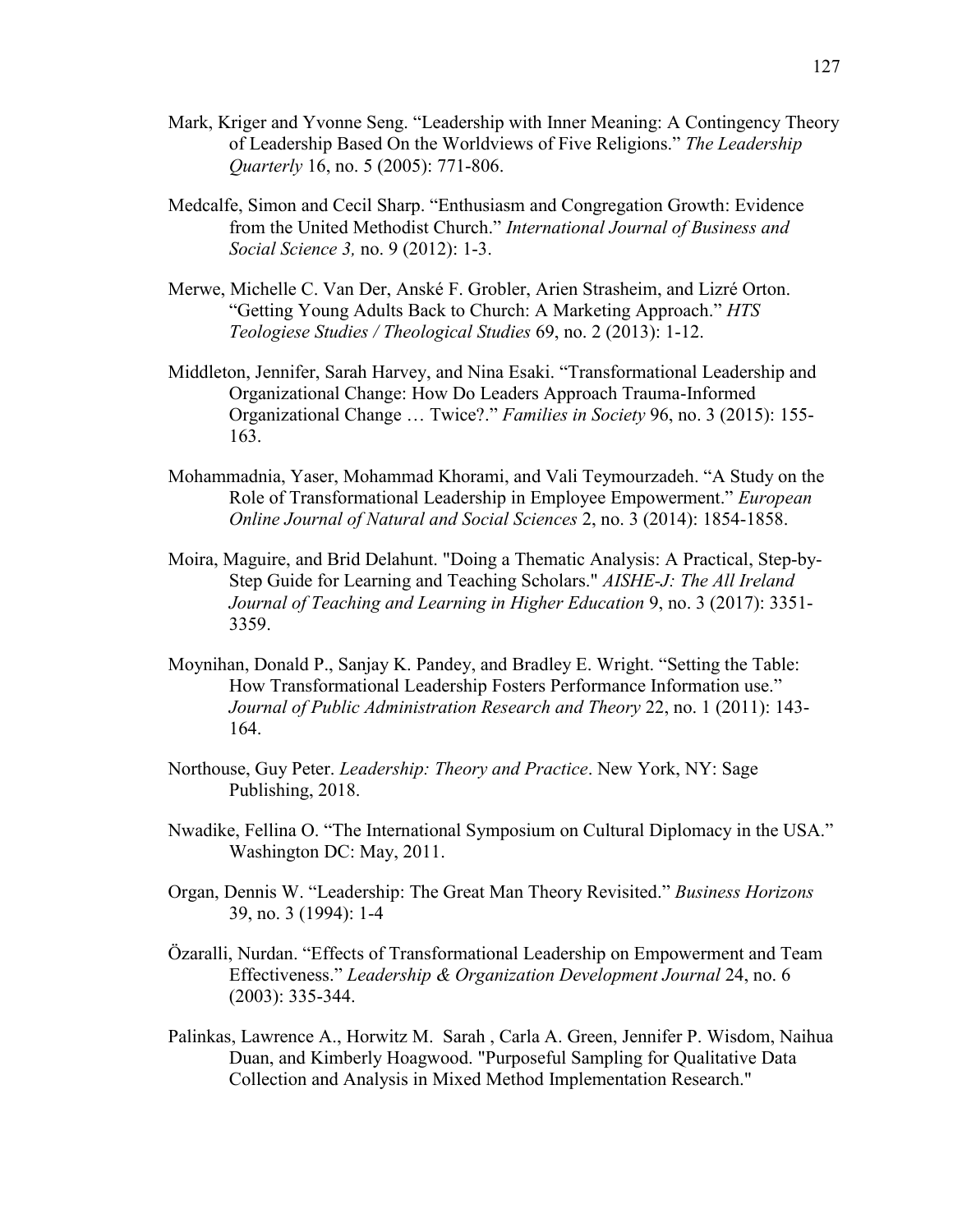*Administration and Policy in Mental Health and Mental Health Services Research* 42, no. 5 (2015): 533-544.

- Pamela, Baxter and Susan Jack. "Qualitative Case Study Methodology: Study Design and Implementation for Novice Researchers." *The qualitative Report* 13, no. 4 (2008): 227-231.
- Rodney, Joseph P., Colleen Keller, and Barbara E. Ainsworth. "Recruiting Participants into Pilot Trials: Techniques for Researchers with Shoestring Budgets." *Californian Journal of Health Promotion 14*, no. 2 (2016): 81-89.
- Roskam, Nicoline Hendrika. *The Purpose of the Gospel of Mark in Its Historical and Social Context, 28*. Boston, MA: Brill Publishing, 2004.
- Rowold, Jens. 2008. "Effects of Transactional and Transformational Leadership of Pastors." *Pastoral Psychology* 56, no. 4 (2008): 403-411.
- Shah, Ali Tazeem, and Muhammad Nisar*.* "Influence of Transformational Leadership on Employees Outcomes: Mediating Role of Empowerment." *African Journal of Business Management 5,* no. 21 (2011): 8558-8566.
- Shanker, Meera and Omer Bin Sayeed. "Role of Transformational Leaders as Change Agents: Leveraging Effects on Organizational Climate." *Indian Journal of Industrial Relation* 47, no. 3 (2012): 470-484.
- Shanlian, John Michael. "Transformational Leadership in Church Revitalization: A Study of Heights Church in Beech Island, South Carolina." PhD Diss., Tennessee Temple University, 2013.
- Spector, Bert Alan. "Carlyle, Freud, and the Great Man Theory More Fully Considered." *Leadership* 12, no. 2 (2016): 250-260.
- Starman, Biba Adrijana. "The Case Study as a Type of Qualitative Research." *Journal of Contemporary Educational Studies/Sodobna Pedagogika* 64, no. 1 (2013): 28-43.
- Stephen, Pierce B. "Exchange Relationships between Leaders and Followers in Baptist Churches." PhD Diss., University of Pretoria, 2007.
- Stone, Gregory A., Robert F. Russell, and Kathleen Patterson. "Transformational Versus Servant Leadership: A Difference in Leader Focus." *Leadership & Organization Development Journal 25,* no. 4 (2004): 349-361.
- Susan, Weller C., Ben Vickers, H. Russell Bernard, Alyssa M. Blackburn, Stephen Borgatti, Clarence, Gravlee C., and Jeffrey C. Johnson. "Open-Ended Interview Questions and Saturation." *PloS One* 13, no. 6 (2018): 1-18.